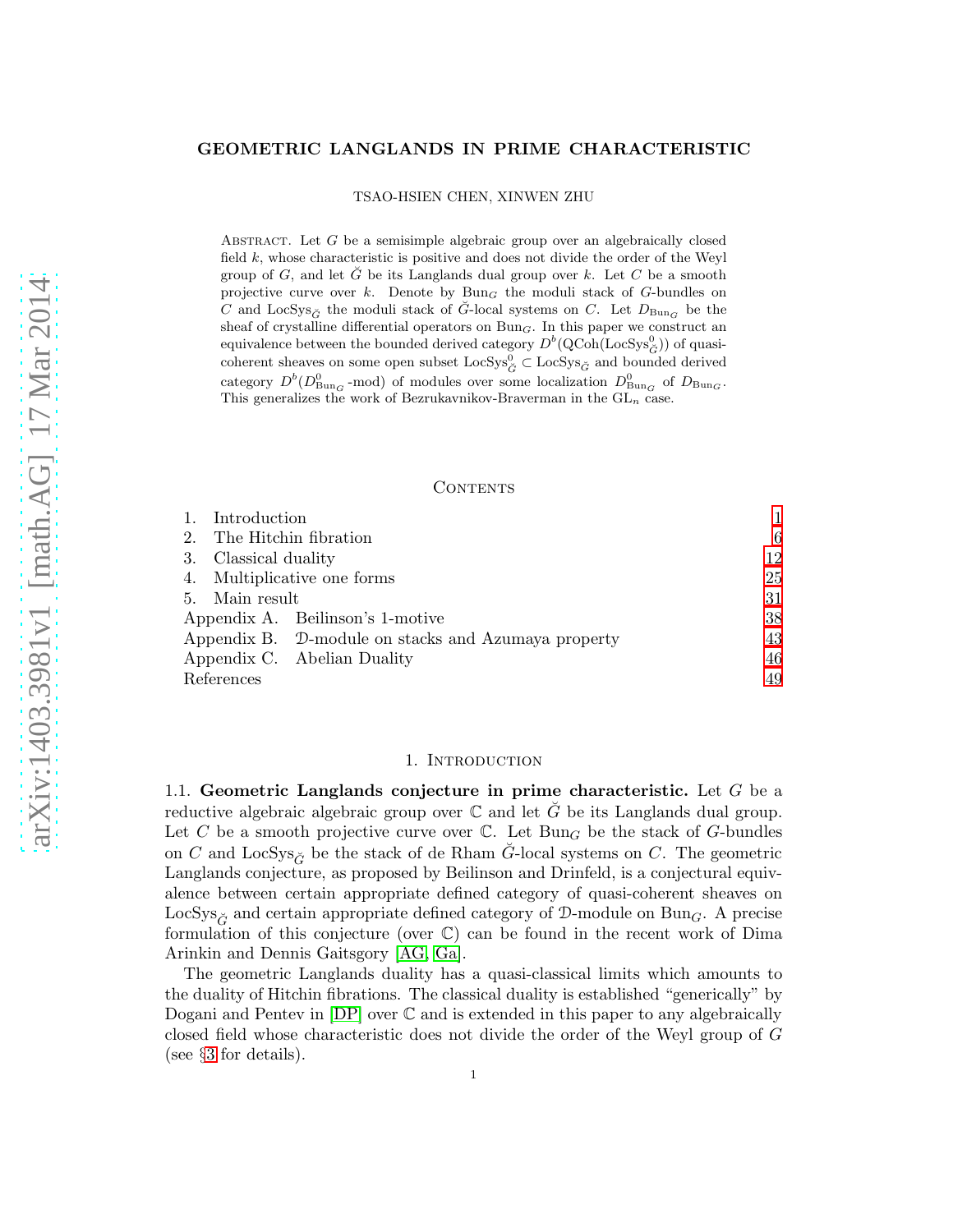In this paper, we establish a "generic" characteristic  $p$  version of the geometric Langlands conjecture. Namely, we assume that  $G$  is a semi-simple algebraic group over an algebraically closed field  $k$  of characteristic  $p$ , where  $p$  does not divide the order of the Weyl gorup of G. Let  $\tilde{G}$  be its Langlands dual group over k. Let C be a curve over k. We establish an equivalence of bounded derived category

<span id="page-1-1"></span>(1.1.1) 
$$
D^{b}(\mathcal{D}\text{-mod}(\text{Bun}_G)^0) \simeq D^{b}(\text{Qcoh}(\text{LocSys}_{\check{G}})^0),
$$

where  $\mathcal{D}$ -mod(Bun<sub>G</sub>)<sup>0</sup> (resp. Qcoh(LocSys<sub> $\check{G}$ </sub>)<sup>0</sup>) is certain localization of the category of  $\mathcal{D}\text{-modules on } \text{Bun}_G$  (resp. localizations of the category of quasi-coherent sheaves on LocSys<sub> $\check{G}$ </sub>). We call this a "generic" version of the GLC.

One remark is in order. Recall that over a field of positive characteristic, there are different objects that can be called D-modules. In this paper, we use the notion of crystalline D-modules, i.e. D-modules are quasi-coherent sheaves with flat connections. Likewise, the stack LocSys<sub> $\tilde{C}$ </sub> are the stack of G-bundles on C with flat connections.

1.2. Summary of the construction. The case  $G = GL_n$  has been considered by R. Bezrukavnikov and A. Braverman in [\[BB\]](#page-48-4) (see [\[Groe,](#page-48-5) [Trav\]](#page-49-0) for various extensions). The main observation is that, the geometric Langlands duality in characteristic p formulated in the above form can be thought as a twisted version of its classical limit. Since the classical duality holds "generically", they proved a "generic" version of this conjecture in the case when  $G = GL_n$ .

Our generalization to any semisimple group  $G$  is based on the same observation, but some new ingredients are needed in this general situation.

One of the main difficulties for general  $G$  is that the classical duality is more complicated. For  $G = GL_n$ , the generic fibers of the Hitchin fibration are the Picard stack of the line bundles on the corresponding spectral curves and the duality of Hitchin fibration in this case essentially amounts to the self-duality of the Jacobian of an algebraic curve. However, for general  $G$ , the fibers of the Hitchin fibration involve more general Picard stacks, such as the Prym varieties, etc., and the duality of Hitchin fibrations for G and G over  $\mathbb C$  are the main theme of  $[DP]$  (see  $[HT]$ ) for the case  $G = SL_n$ ). As commented by the authors, the argument in [\[DP\]](#page-48-3) uses transcendental methods in an essential way and therefore cannot be applied to our situation directly.

Our first step is to extend the classical duality to any reductive group  $G$  over any algebraically closed field whose characteristic does not divide the order of the Weyl group of  $G$ . Let us first give the statement of the classical duality, for details see §[3.](#page-11-0) For a reductive group G and a curve C, let Higgs<sub>G</sub>  $\rightarrow$  B be the corresponding Hitchin fibration, on which the Picard stack  $\mathscr{P} \to B$  acts (see §[2](#page-5-0) for a review of the Hitchin fibrations). There is an open subset  $B^0 \subset B$  such that  $\mathscr{P}|_{B^0}$  is a Beilinson 1-motive (a Picard stack that is essentially an abelian variety, see Appendix [B\)](#page-42-0). Fix a nondegenerate bilinear form on the Lie algebra  $\mathfrak g$  of  $G$ , one can identify the Hitchin base B and the corresponding open subset  $B^0$  for G and  $\check{G}$ . The classical duality is the following assertion.

<span id="page-1-0"></span>**Theorem 1.2.1.** There is a canonical isomorphism of Picard stacks

$$
\mathfrak{D}_{cl}:(\mathscr{P}|_{B^0})^\vee\simeq\breve{\mathscr{P}}|_{B^0},
$$

where  $(\mathscr{P}|_{B^0})^{\vee}$  is the dual Picard stack of  $\mathscr{P}|_{B^0}$  (as defined in Appendix [B\)](#page-42-0).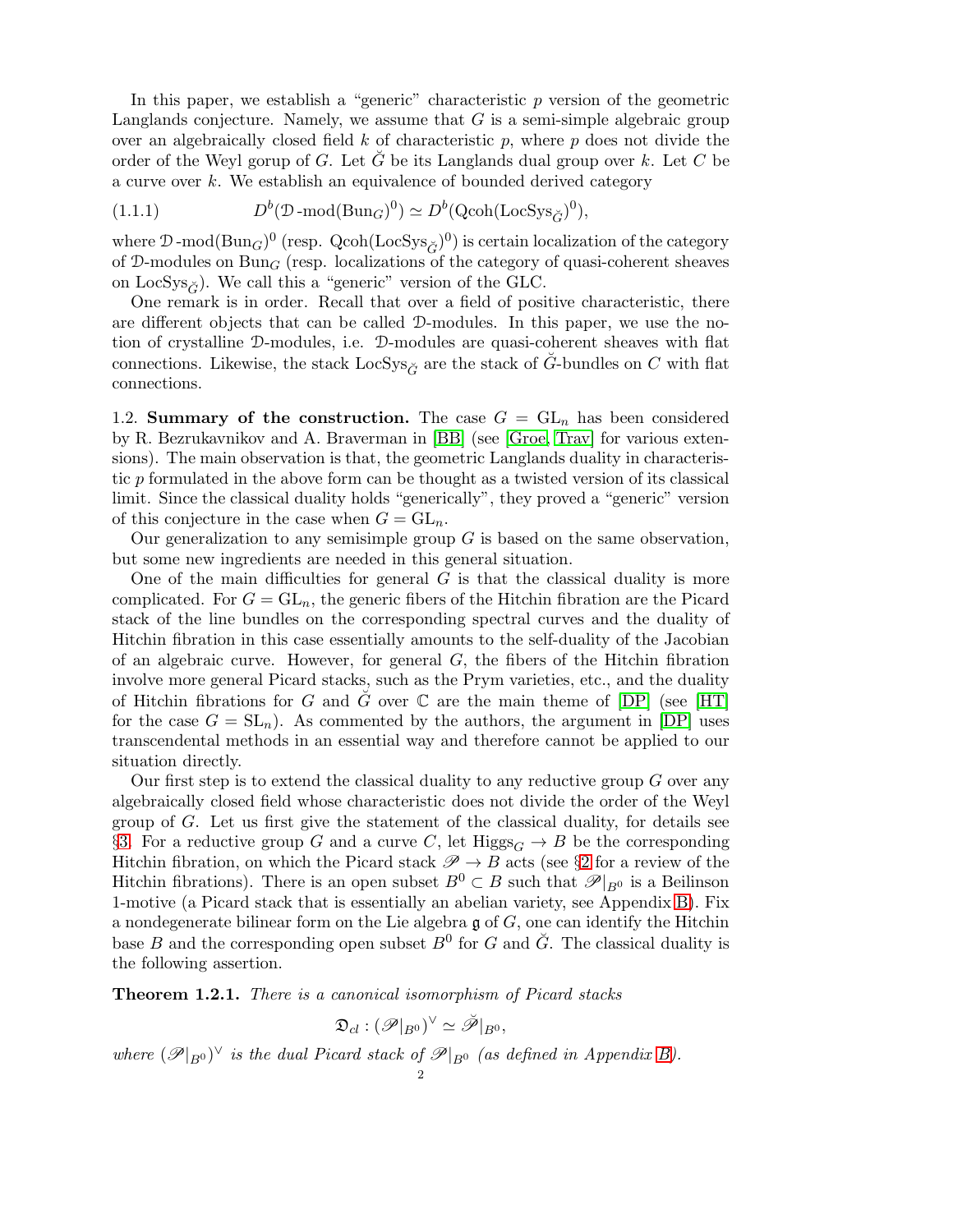Now assume that the characteristic is positive. The second step is to construct a twisted version of the classical duality in this situation. To explain this, let us first introduce a notation: If X is a stack over  $k$ , we denote by  $X'$  its Frobenius twist, i.e., the pullback of  $X$  along the absolute Frobenius endomorphism of  $k$ . Let  $F_X: X \to X'$  be the relative Frobenius morphism. We will replace both sides of [\(1.2.1\)](#page-1-0) by certain torsors under  $\mathscr{P}'^{\vee}$  and  $\check{\mathscr{P}}'$ .

We begin to explain the  $\check{\mathscr{P}}'$ -torsor  $\check{\mathscr{H}}$ , which was introduced in [\[CZ\]](#page-48-7). Recall that there is a smooth commutative group scheme  $\check{J}'$  on  $C' \times B'$  and  $\check{\mathscr{P}}'$  classifies  $\check{J}'$ -torsors. Let us denote by  $\check{J}^p$  the pullback of  $\check{J}'$  along the relative Frobenius  $F_{C' \times B'/B'} : C \times B' \to C' \times B'$ . This is a group scheme with a canonical connection along C, and therefore it makes sense to talk about  $\check{J}^p$ -local systems on  $C \times B'$ and their p-curvatures (see [\[CZ,](#page-48-7) Appendix] for generalities). Let  $\mathscr H$  be the stack of  $\check{J}^p$ -local systems with some specific p-curvature  $\check{\tau}'$ . This is a  $\check{\mathscr{P}}'$ -torsor.

Next we explain the  $\mathscr{P}'^{\vee}$ -torsor  $\mathscr{T}_{\mathscr{D}(\theta_m)}$ . According to general nonsense (Appendix [B\)](#page-42-0), such a torsor gives a multiplicative  $\mathbb{G}_m$ -gerbe  $\mathscr{D}$  on  $\mathscr{P}'$  and vice versa, so that it is enough to explain this multiplicative  $\mathbb{G}_m$ -gerbe  $\mathscr{D}(\theta_m)$  on  $\mathscr{P}'$ . First recall that the sheaf of crystalline differential operators on  $\mathscr P$  can be regarded as a  $\mathbb{G}_m$ -gerbe  $\mathscr{D}_{\mathscr P}$ on the cotangent bundle  $T^*\mathscr{P}'$ . We will construct a one-form  $\theta_m$  on  $\mathscr{P}'$ , which is multiplicative (in the sense of §[C.2\)](#page-47-0). Now,  $\mathscr{D} = \mathscr{D}(\theta_m)$  is the gerbe on  $\mathscr{P}'$  obtained via pullback of  $\mathscr{D}_{\mathscr{P}}$  on  $T^{\ast}\mathscr{P}'$  along  $\theta_m:\mathscr{P}'\to T^{\ast}\mathscr{P}'.$ 

The twisted version of the classical duality is the following assertion

**Theorem 1.2.2.** Over B<sup>'0</sup>, there is a canonical isomorphism of  $\mathscr{P}'^{\vee} \simeq \check{\mathscr{P}}'$ -torsors  $\mathfrak{D}:\mathscr{T}_{\mathscr{D}(\theta_{m})}|_{B^{'0}}\simeq\breve{\mathscr{H}}|_{B^{'0}}.$ 

The final step towards to establish [\(1.1.1\)](#page-1-1) is two abelianisation theorems. Another difference between the geometric Langlands correspondence for  $GL_n$  and for general group  $G$  is that in the latter case, there is no canonical equivalence in general. As is widely known to experts (e.g. see [\[FW\]](#page-48-8)), the geometric Langlands correspondence for general G should depend on a choice of theta characteristic of the curve C.

Let us fix a square root  $\kappa$  of  $\omega_C$ . Then the Kostant section for  $Higgs'_G \to B'$  induces a map  $\epsilon_{\kappa'} : \mathscr{P}' \to \text{Higgs}'_G$ . The first abelianisation theorem asserts a canonical isomorphism

$$
\epsilon^*_{\kappa'} \mathscr{D}_{\mathrm{Bun}_G} \simeq \mathscr{D}(\theta_m),
$$

where  $\mathscr{D}_{Bun_G}$  is the  $\mathbb{G}_m$ -gerbe on  $\text{Higgs}'_G = T^* \text{Bun}'_G$  of crystalline differential operators on Bun<sub>G</sub> and  $\mathscr{D}(\theta_m)$  is the  $\mathbb{G}_m$ -gerbe on  $\mathscr{P}'$  mentioned above.

On the dual side, we constructed a canonical morphism in [\[CZ\]](#page-48-7)

$$
\mathfrak{C}: \check{\mathscr{H}}\times^{\check{\mathscr{P}}'}\mathrm{Higgs}_{\check{G}}'\to \mathrm{LocSys}_{\check{G}},
$$

and the Kostant section for  $\text{Higgs}'_{\check{G}}\to B'$  induces an isomorphism

$$
\mathfrak{C}_{\kappa} : \check{\mathscr{H}} \simeq \mathrm{LocSys}_{\check{G}}^{reg},
$$

where  $\text{LocSys}_{\check{G}}^{reg}$  is certain open substack of  $\text{LocSys}_{\check{G}}$ .

Combining the above three steps and a general version of the Fourier-Mukai transform (Appendix [B\)](#page-42-0) gives the desired equivalence [\(1.1.1\)](#page-1-1).

Let us mention that the morphism  $\mathfrak C$  was obtained in  $\mathfrak [CZ]$  $\mathfrak [CZ]$  as a version of Simpson correspondence for smooth projective curves in positive characteristic.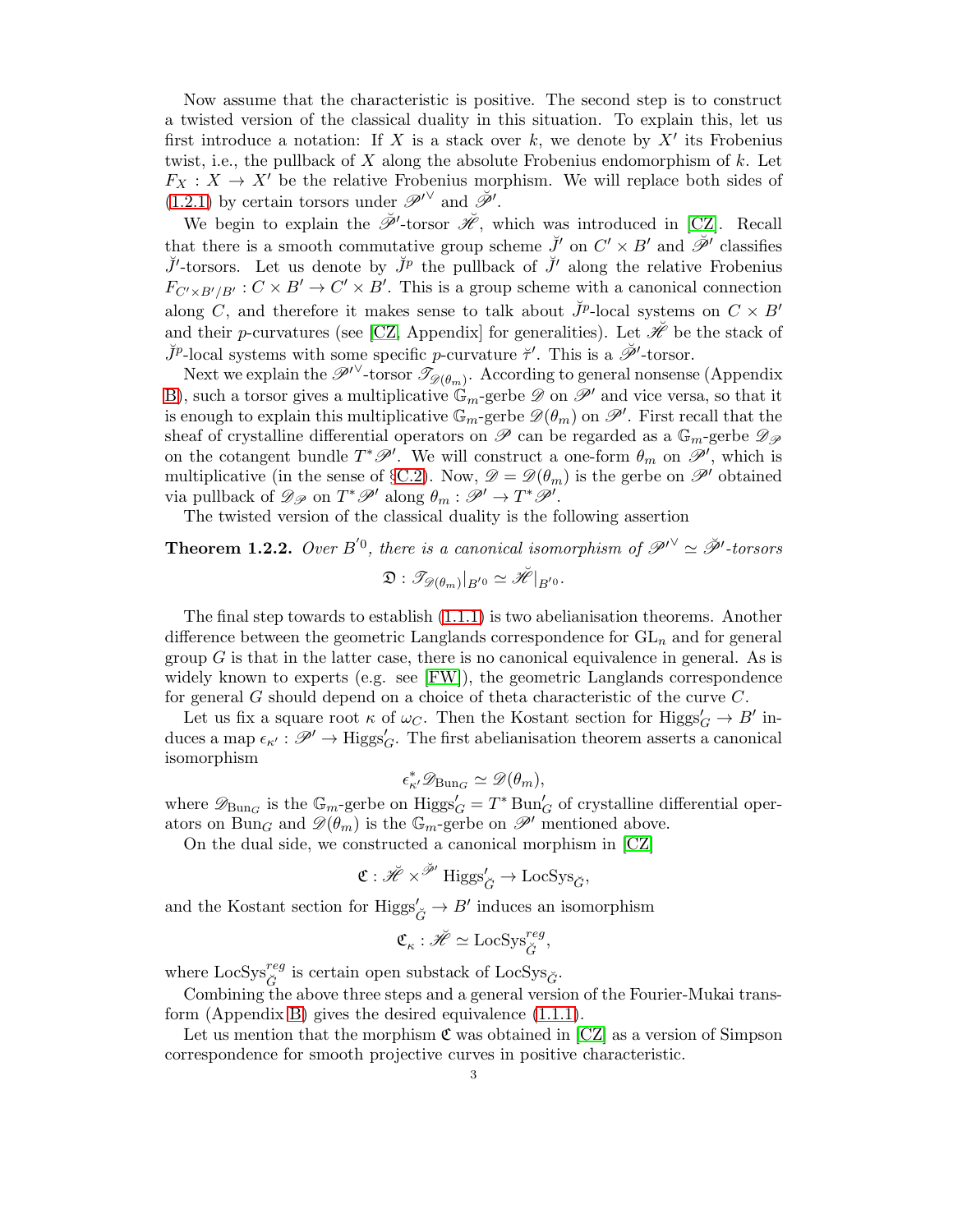Finally in §[5.5](#page-33-0) and §[5.6,](#page-34-0) we discuss how the equivalence constructed above depends on the choice of the theta characteristic. This can be regarded as a verification of the predictions of [\[FW,](#page-48-8) §10] in our settings.

1.3. The Langlands transform. To claim that the above equivalence is the conjectural geometric Langlands transform, one needs to verify several properties the above equivalence is supposed to satisfy. We will only briefly discuss these properties (see [\[Ga\]](#page-48-2) for more details), but leave the verifications to our next work.

The first property is that the equivalence should intertwine the action of the Hecke operators on the automorphic side and the action of the Wilson operators on the spectral side. Recall that in the case  $k = \mathbb{C}$ , both categories  $D(\mathcal{D} \text{-mod(Bun}_G))$  and  $D(Qcoh(LocSys<sub>c</sub>))$  admit actions of a family of commuting operators, labeled by points x on the curve and representations V of the group  $\tilde{G}$ . Namely, for  $x \in C$  and  $V \in \text{Rep}(\hat{G})$ , there is a so-called Wilson operator  $W_{V,x}$  acting on  $\text{Qcoh}(\text{LocSys}_{\hat{G}})$ by tensoring with the locally free sheaf  $V_{E_{univ}}|_{\text{LocSys}_{\check{G}} \times \{x\}}$ . On the other side, there is the Hecke operator  $H_{V,x}$  acting on  $\mathcal{D}\text{-mod}(\text{Bun}_G)$  via certain integral transform (e.g. see [\[BD,](#page-48-9) §5]). The second property is that the equivalence should satisfy the Whittaker normalization. Namely, the Whittaker D-module  $\mathcal{F}_{\Psi}$  on Bun<sub>G</sub> are supposed to transformed to the structure sheaf  $\mathcal{O}_{\rm LocSys_{\check G}}.$ 

However, in the positive characteristic, it is yet not clear how to define the Hecke operators (except those corresponding to the minuscule coweights) due to the lack of notion of intersection cohomology  $\mathcal{D}$ -modules. Our observation is that by the geometric Casselman-Shalika formula([\[FGV\]](#page-48-10)), the two properties together will imply that the Whittaker coefficients of D-modules on  $Bun<sub>G</sub>$  can be calculated by applying the Wilson operators on their Langlands transforms and then taking the global sections. This is a well formulated statement in characteristic  $p$  and we will verify in the future work that this is satisfied by the equivalence constructed here.

The third property that the equivalence should satisfy is that it is compatible withBeilinson-Drinfeld's construction of automorphic D-modules via opers ([\[BD\]](#page-48-9)). We will also verify this property in the future work.

1.4. Structure of the article. Let us now describe the contents of this paper in more detail.

In §[2](#page-5-0) we collect some facts about Hitchin fibration that are used in this paper. Main reference is [\[N1,](#page-48-11) [N2\]](#page-49-1).

In §[3](#page-11-0) we prove the classical duality, i.e., duality of Hitchin fibration. This extends the work of  $[DP]$  (over  $\mathbb{C}$ ) to any algebraically closed field whose characteristic does not divide the order of the Weyl group of  $G$ . In §[3.8,](#page-21-0) we explain the classical duality constructed here is compatible with certain twist by  $Z(\tilde{G})$ -torsors, which is used in the discussion of the dependence of the equivalence [\(1.1.1\)](#page-1-1) on the choice of the theta characteristic.

In §[4](#page-24-0) we constructed a canonical multiplicative one form  $\theta_m$  on  $\mathscr{P}'$ .

In §[5](#page-30-0) we deduce our main Theorem [5.0.4](#page-30-1) from twisted duality (see §[5.2\)](#page-31-0) and abelianisation Theorems (see §[5.3\)](#page-32-0).

There are three appendices at the end of the paper.

In §[A](#page-37-0) we collect some basic fact about Beilinson's 1-motive and Duality on Beilinson's 1-motive. In particular, we prove a general version of Fourier-Mukai transforms for Beilinson 1-motives.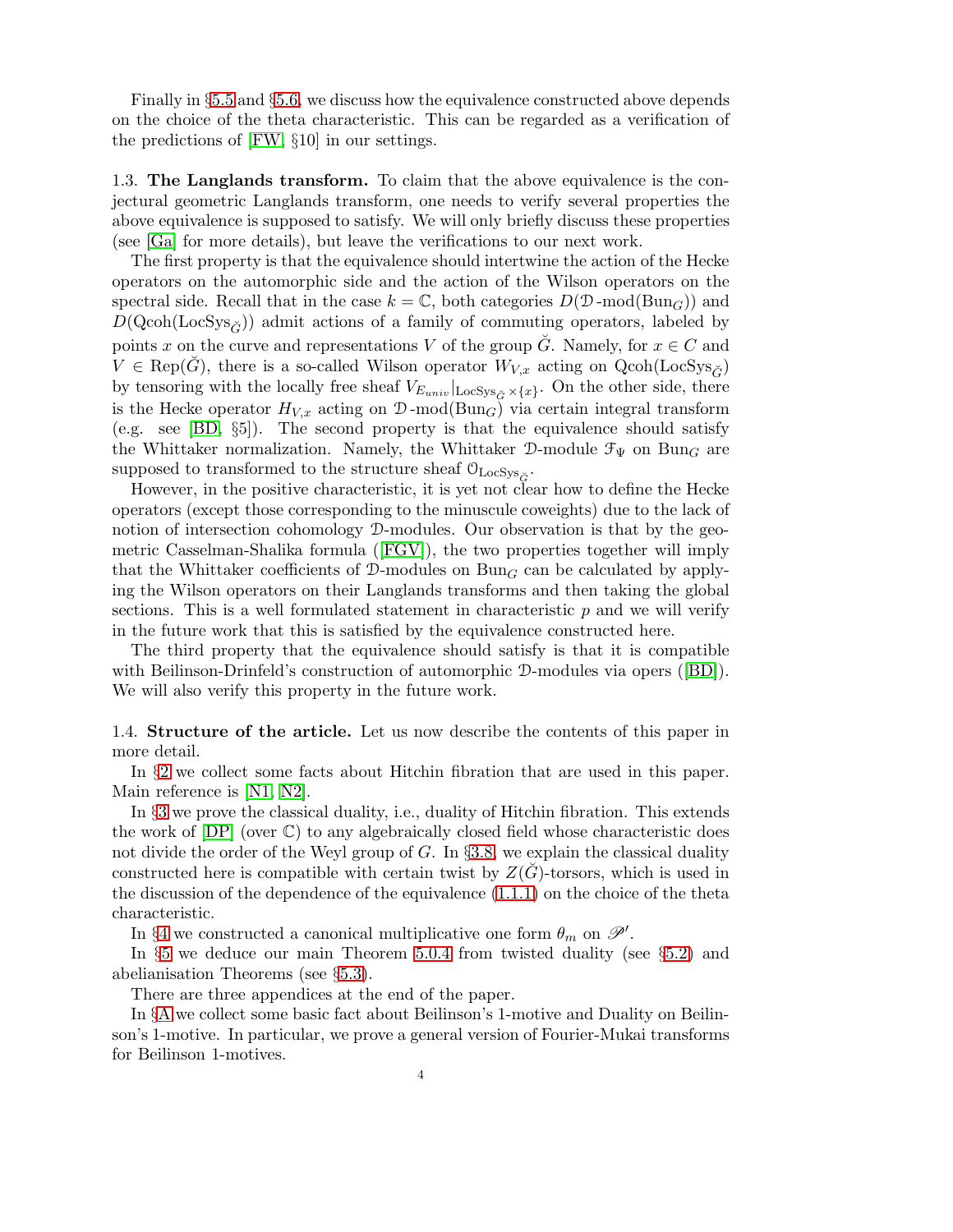In §[B](#page-42-0) we recall the basic theory of D-modules over varieties and stacks in positive characteristic, following [\[BMR,](#page-48-12) [BB,](#page-48-4) [OV,](#page-49-2) [Trav\]](#page-49-0).

In §[C](#page-45-0) we proved the abelian duality for good Beilinson 1-motives. It asserts that the derived category of D-modules on a "good" Beilinson 1-motive  $\mathscr A$  is equivalent to the derived category of quasi-coherent sheaves on the universal extension  $\mathscr{A}^{\natural}$  by vector groups of its dual  $\mathscr{A}^{\vee}$ .

### 1.5. Notations.

1.5.1. Notations related to algebraic stacks. Our terminology of algebraic stacks fol-low the book [\[LB\]](#page-48-13). Let k be an algebraically closed field and let  $p$  be the characteristic component of k. Let S be a Noetherian scheme over k. In this paper, an algebraic stack  $\mathscr X$  over S is a stack such that the diagonal morphism

$$
\Delta_S:\mathscr{X}\to\mathscr{X}\times_S\mathscr{X}
$$

is representable and quasi-compact and there exists a smooth presentation, i.e., a smooth, surjective morphism  $X \to \mathscr{X}$  from a scheme X.

An algebraic stack  $\mathscr X$  is called smooth if for every S-scheme U maps smoothly to  $\mathscr{X}$ , the structure morphism  $U \to S$  is smooth.

For any algebraic stack  $\mathscr{X}$ , we denote by  $\mathscr{X}_{Et}$  the big étale site of  $\mathscr{X}$ . We denote by  $\mathscr{X}_{sm}$  the smooth site on  $\mathscr{X}$ , i.e., it is the site for which the underling category has objects consisting of S-scheme U together with a smooth morphism  $U \to \mathcal{X}$ and for which morphisms are smooth 2-morphisms and for which covering maps are smooth surjective maps of schemes. If  $\mathscr X$  is a Deligne-Mumford stack, we denote by  $\mathscr{X}_{et}$  the small étale sit of  $\mathscr{X}$ .

Assuming that  $\mathscr{X}/S$  is smooth and proper. Let  $\mathscr{Y} \to \mathscr{X}$  quasi-projective morphism of algebraic stack. We denote by  $\text{Sect}_{S}(\mathscr{X}, \mathscr{Y})$  to be the stack of "sections" of  $\mathscr Y$  over  $\mathscr X$ , i.e., for any  $u: U \to S$  we have

$$
{\rm Sect}_S({\mathscr X},{\mathscr Y})(U)={\rm Hom}_{{\mathscr X}}({\mathscr X} \times_S U,{\mathscr Y}).
$$

If the base scheme  $S = \text{Spec}(k)$ , we write  $\text{Sect}(\mathscr{X}, \mathscr{Y}) = \text{Sect}_S(\mathscr{X}, \mathscr{Y})$ .

Let  $\mathscr X$  be a smooth algebraic stack over S. We define the relative tangent stack  $T(\mathcal{X}/S)$  to be the following stack: for any Spec  $\rightarrow$  S we have

$$
T(\mathcal{X}/S) := \mathcal{X}(R[\epsilon]/\epsilon^2).
$$

This stack is algebraic and the natural inclusion  $R \to R[\epsilon]/\epsilon^2$  induces a morphism

$$
\tau_{\mathscr{X}}:T(\mathscr{X}/S)\to\mathscr{X}.
$$

One can show that  $T(\mathcal{X}/S)$  is a relative Picard stack over  $\mathcal{X}$ , therefore, we can associate to it a complex in  $D^{[-1,0]}(\mathscr{X},\mathbb{Z})$  called the relative tangent complex:

$$
T_{\mathcal{X}/S}^{\bullet} = \{T_{\mathcal{X}/S} \to T_{\mathcal{X}}\}.
$$

The relative cotangent stack is then defined as

$$
T^*(\mathcal{X}/S) := \operatorname{Spec}_{\mathcal{X}} (\operatorname{Sym}_{\mathcal{O}_{\mathcal{X}}} H^0(T^{\bullet}_{\mathcal{X}/S})).
$$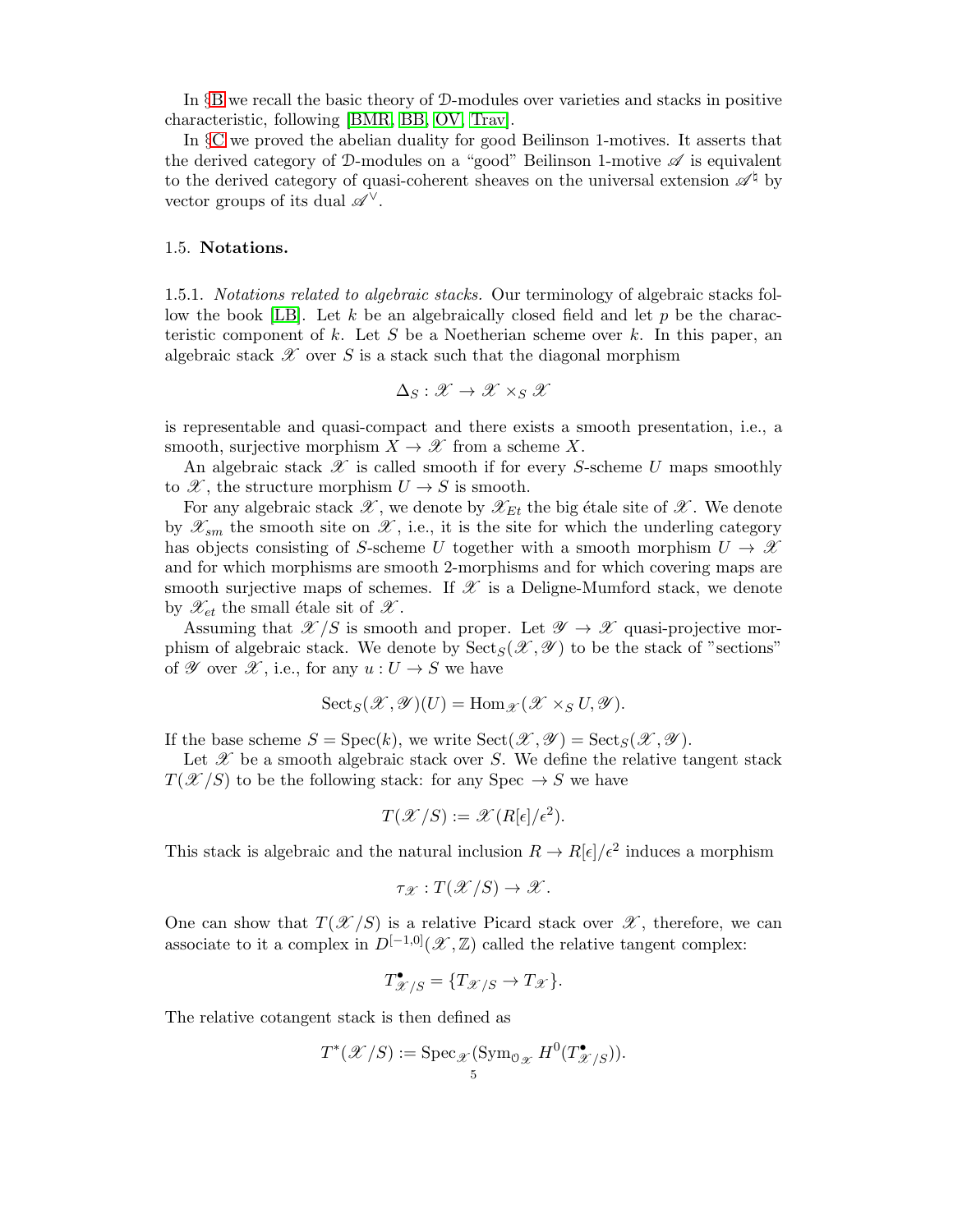Let  $f: \mathcal{X} \to \mathcal{Y}$  be a (representable)morphism between two algebraic stacks over S. We denote the cotangent morphism by

(1.5.1) 
$$
T^*(\mathscr{Y}/S) \times_{\mathscr{Y}} \mathscr{X} \xrightarrow{f_d} T^*(\mathscr{X}/S).
$$

$$
\downarrow_{f_p} f^*(\mathscr{Y}/S)
$$

$$
T^*(\mathscr{Y}/S)
$$

1.5.2. Notations related Frobenius morphism. Let S be a Noetherian scheme and  $\mathscr{X} \to S$  be an algebraic stack over S. If  $p\mathcal{O}_S = 0$ , we denote by  $F r_S : S \to S$  be the absolute Frobenius map of S. We have the following commutative diagram

$$
\mathscr{X} \xrightarrow{F_{\mathscr{X}/S}} \mathscr{X}^{(S)} \xrightarrow{\pi_{\mathscr{X}/S}} \mathscr{X}
$$
\n
$$
\downarrow
$$
\n
$$
S \xrightarrow{F_{TS}} S
$$

where the square is Cartesian. We call  $\mathscr{X}^{(S)}$  the Frobenius twist of  $\mathscr{X}$  along S, and  $F_{\mathscr{X}/S}: \mathscr{X} \to \mathscr{X}^{(S)}$  the relative Frobenius morphism. If the base scheme S is clear,  $\mathscr{X}^{(S)}$  is also denoted by  $\mathscr{X}'$  for simplicity.

1.5.3. Notation related to torsors. Let  $\mathcal G$  be a smooth affine group scheme over X. Let E be a G-torsor on X, we denote by  $Aut(E) = E \times S^{\mathcal{G}} G$  for the adjoint torsor and ad(E) or  $\mathfrak{g}_E = E \times^{\mathfrak{g}}$  Lieg for the adjoint bundle.

1.6. Acknowledgement. We thank Roman Bezrukavnikov, Roman Travkin and Zhiwei Yun for useful discussions. The first author would like to thank his advisor Roman Bezrukavnikov for continuous interest in this work and many helpful advices. T-H. Chen is partially supported by NSF under the agreement No.DMS-1128155. X. Zhu is partially supported by NSF grant DMS-1001280/1313894 and DMS-1303296 and AMS Centennial Fellowship.

# 2. The Hitchin fibration

<span id="page-5-0"></span>In this section, we review some basic geometric facts of Hitchin fibrations, following [\[N1,](#page-48-11) [N2\]](#page-49-1). Only §[2.7](#page-9-0) is probably new.

<span id="page-5-1"></span>2.1. Notation related to reductive groups. Let  $G$  be a reductive algebraic group over k of rank l. We denote by  $\check{G}$  its Langlands dual group over k. We denote by g and  $\breve{\mathfrak{g}}$  Lie algebras of G and  $\breve{G}$ . We fixed a Borel subgroups  $B = TN$ of  $G$  with the unipotent radical  $N$  and a maximal torus  $T$ . The counterpart on the Langlands dual side are denoted by  $\tilde{T}, \tilde{B}$ . We denote the corresponding Lie algebras by  $\mathfrak b$ ,  $\breve{\mathfrak b}$ ,  $\breve{\mathfrak t}$ ,  $\breve{\mathfrak t}$ . We denote by W the canonical Weyl groups of  $(G, B)$ . We denote by  $\mathbb{X}^{\bullet}$  and  $\mathbb{X}_{\bullet}$  the character and co-character group of T. We denote by  $\mathbb{X}_{\bullet}^{+}$  the set of dominant coweight.

From now on, we assume that the  $char(k) = p$  is zero or  $p \nmid |W|$  and we fix a W-invariant non-degenerate bilinear form (,)  $: \mathfrak{t} \times \mathfrak{t} \to k$  and identify  $\mathfrak{t}$  with  $\mathfrak{t}$  using  $($ ,  $)$ . This invariant form also determines a unique  $G$ -invariant non-degenerate bilinear form  $\mathfrak{g} \times \mathfrak{g} \to k$ , still denoted by (, ). Let  $\mathfrak{g} \to \mathfrak{g}^*$  be the resulting Gequivariant isomorphism.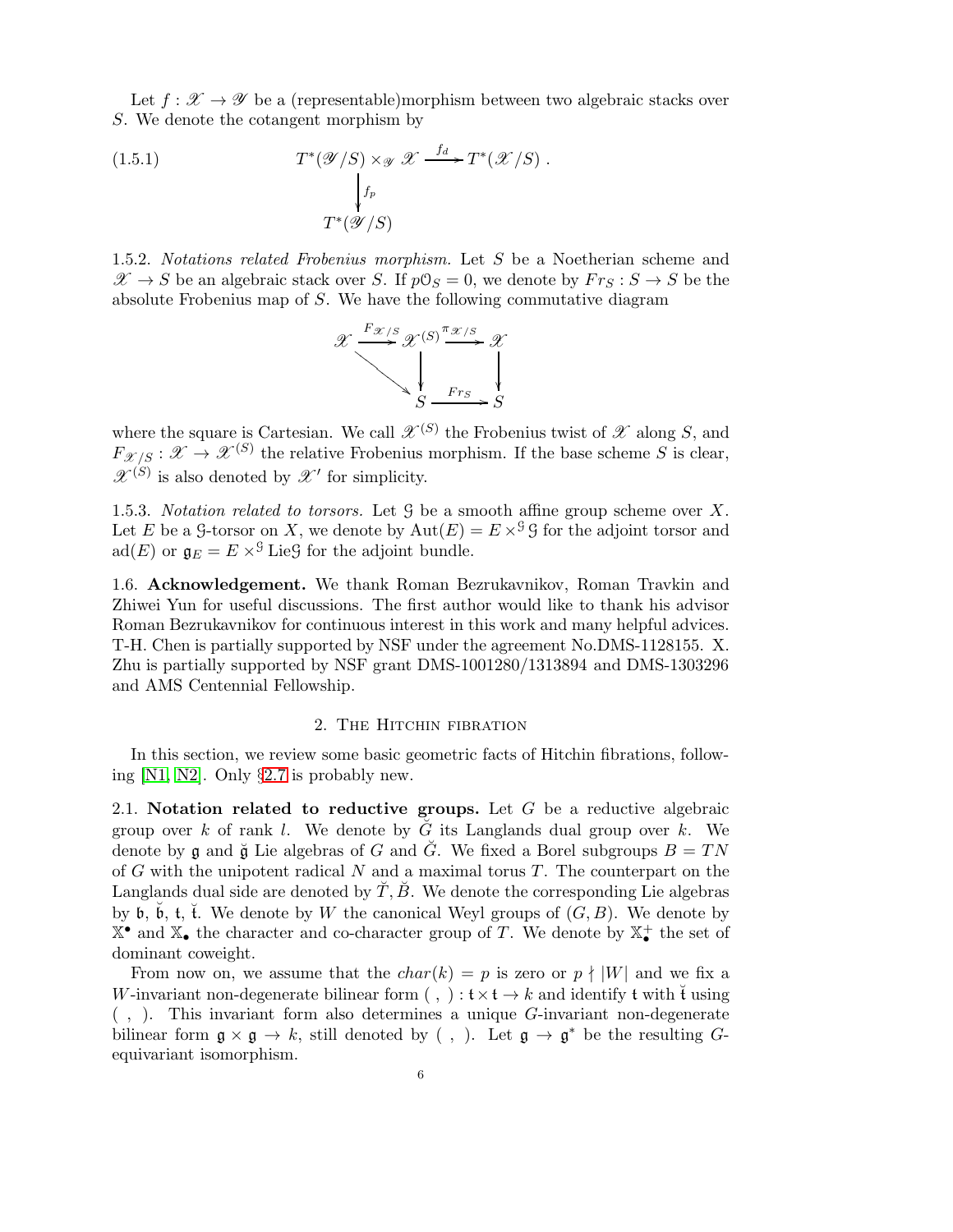2.2. **Hitchin map.** Let  $k[\mathfrak{g}]$  and  $k[\mathfrak{t}]$  be the algebra of polynomial function on g and t. By Chevalley's theorem, we have an isomorphism  $k[\mathfrak{g}]^G \simeq k[\mathfrak{t}]^W$ . Moreover,  $k[\mathfrak{t}]^W$ is isomorphic to a polynomial ring of l variables  $u_1, \ldots, u_l$  and each  $u_i$  is homogeneous in degree  $e_i$ . Let  $\mathfrak{c} = \text{Spec}(k[\mathfrak{t}]^W)$ . The natural  $\mathbb{G}_m$  action on  $\mathfrak{g}$  induces a  $\mathbb{G}_m$ -action on c and under the isomorphism  $\mathfrak{c} \simeq \operatorname{Spec}(k[u_1, \ldots, u_l]) \simeq \mathbb{A}^l$  the action is given by

$$
h \cdot (a_1, \ldots, a_l) = (h^{e_1} a_1, \ldots, h^{e_l} a_l).
$$

Let  $\chi: \mathfrak{g} \to \mathfrak{c}$  be the map induced by  $k[\mathfrak{c}] \simeq k[\mathfrak{g}]^G \hookrightarrow k[\mathfrak{g}]$ . It is  $G \times \mathbb{G}_m$ -equivariant map where G acts trivially on  $\mathfrak c$ . Let  $\mathcal L$  be an invertible sheave on C and we denote by  $\mathcal{L}^{\times}$  the corresponding  $\mathbb{G}_m$ -torsor. We denote by  $\mathfrak{g}_{\mathcal{L}} = \mathfrak{g} \times^{\mathbb{G}_m} \mathcal{L}^{\times}$  and  $\mathfrak{c}_{\mathcal{L}} = \mathfrak{c} \times^{\mathbb{G}_m} \mathcal{L}^{\times}$ the  $\mathbb{G}_m$ -twist of  $\mathfrak g$  and  $\mathfrak c$  with respect to the natural  $\mathbb{G}_m$ -action.

Let Higgs $_{G,\mathcal{L}} = \text{Sect}(C, [\mathfrak{g}_{\mathcal{L}}/G])$  be the stack of section of  $[\mathfrak{g}_{\mathcal{L}}/G]$  over C, i.e., for each k-scheme S the groupoid  $\text{Higgs}_{G,\mathcal{L}}(S)$  consists of maps:

$$
h_{E,\phi}: C \times S \to [\mathfrak{g}_{\mathcal{L}}/G].
$$

Equivalently, Higgs $_{G,\mathcal{L}}(S)$  consists of a pair  $(E,\phi)$  (called the a Higgs field), where E is an G-torsor over  $C \times S$  and  $\phi$  is an element in  $\Gamma(C \times S, \text{ad}(E) \otimes \mathcal{L})$ . If the group G is clear from the content, we simply write  $Higgs_{\mathcal{L}}$  for  $Higgs_{\mathcal{GL}}$ .

Let  $B_{\mathcal{L}} = \operatorname{Sect}_{\operatorname{Spec} k}(C, \mathfrak{c}_{\mathcal{L}})$  be the scheme of section of  $\mathfrak{c}_{\mathcal{L}}$  over C, i.e., for each k-scheme  $S, B_{\mathcal{L}}(S)$  is the set of section

$$
b:C\times S\to\mathfrak{c}_L.
$$

This is called the Hitchin base of G.

The natural *G*-invariant projection  $\chi : \mathfrak{g} \to \mathfrak{c}$  induces a map

 $[\chi_{\mathcal{L}}] : [\mathfrak{g}_{\mathcal{L}}/G] \to \mathfrak{c}_{\mathcal{L}}.$ 

The map  $[\chi_{\mathcal{L}}]$  induces a natural map

$$
h_{\mathcal{L}}: \text{Higgs}_{\mathcal{L}} = \text{Sect}(C, [\mathfrak{g}_{\mathcal{L}}/G]) \to \text{Sect}(C, \mathfrak{c}_{\mathcal{L}}) = B_{\mathcal{L}}.
$$

**Definition 2.2.1.** We call  $h_{\mathcal{L}}$ : Higgs<sub>L</sub>  $\rightarrow$  B<sub>L</sub> the Hitchin map associated to L.

For any  $b \in B_{\mathcal{L}}(S)$  we denote by  $\text{Higgs}_{\mathcal{L},b}$  the fiber product  $S \times_{B_{\mathcal{L}}} \text{Higgs}_{\mathcal{L}}$ .

Observe that the invariant bilinear form  $\mathfrak{t} \times \mathfrak{t} \to k$  induces a canonical isomorphism  $\mathfrak{t} \simeq \mathfrak{t}^* =: \mathfrak{t}$ , compatible with the W-action. Therefore, there is a canonical isomorphism  $\mathfrak{c} \simeq \check{\mathfrak{c}}$  and  $B_{\mathcal{L}} \simeq \check{B}_{\mathcal{L}}$ . In what follows, we will denote the Hitchin base for  $G$  and  $\tilde{G}$  by  $B$ .

Let  $\omega = \omega_C$  be the canonical line bundle of C. We are mostly interested in the case  $\mathcal{L} = \omega$ . For simplicity, from now on we denote  $B = B_{\omega}$ , Higgs = Higgs<sub> $\omega$ </sub>,  $h = h_{\omega}$ : Higgs  $\rightarrow B$ , and Higgs<sub>b</sub> = Higgs<sub> $\omega_{C}$ , We sometimes also write Higgs<sub>G</sub> for</sub> Higgs to emphasize the group  $G$ . Observe that the bilinear form as in [2.1](#page-5-1) induces an isomorphism Higgs  $\simeq T^*$  Bun<sub>G</sub>.

2.3. Kostant section. In this section, we recall the construction of the Kostant section of Hitchin map  $h_{\mathcal{L}}$ . For each simple root  $\alpha_i$  we choose a nonzero vector  $f_i \in \mathfrak{g}_{-\alpha_i}$ . Let  $f = \bigoplus_{i=1}^l f_i \in \mathfrak{g}$ . We complete f into a  $sl_2$  triple  $\{f, h, e\}$  and we denote by  $\mathfrak{g}^e$  the centralizer of e in  $\mathfrak{g}$ . A theorem of Kostant says that  $f + \mathfrak{g}^e$  consists of regular element in  $\mathfrak g$  and the restriction of  $\chi : \mathfrak g \to \mathfrak c$  to  $f + \mathfrak g^e$  is an isomorphism onto **c**. We denote by  $\text{cos} : \mathfrak{c} \simeq f + \mathfrak{g}^e$  to be the inverse of  $\chi|_{f+\mathfrak{g}^e}$ . Let  $\rho(\mathbb{G}_m)$  be the  $\mathbb{G}_m$  action on g described below. It acts trivially on t and on  $\mathfrak{g}_{\alpha}$  the action is given by  $\rho(t)x = t^{\text{ht}(\alpha)}x$  where  $\text{ht}(\alpha) = \sum n_i$  if  $\alpha = \sum n_i \alpha_i$ . We have  $\rho(t)f = t^{-1} \tilde{f}$  and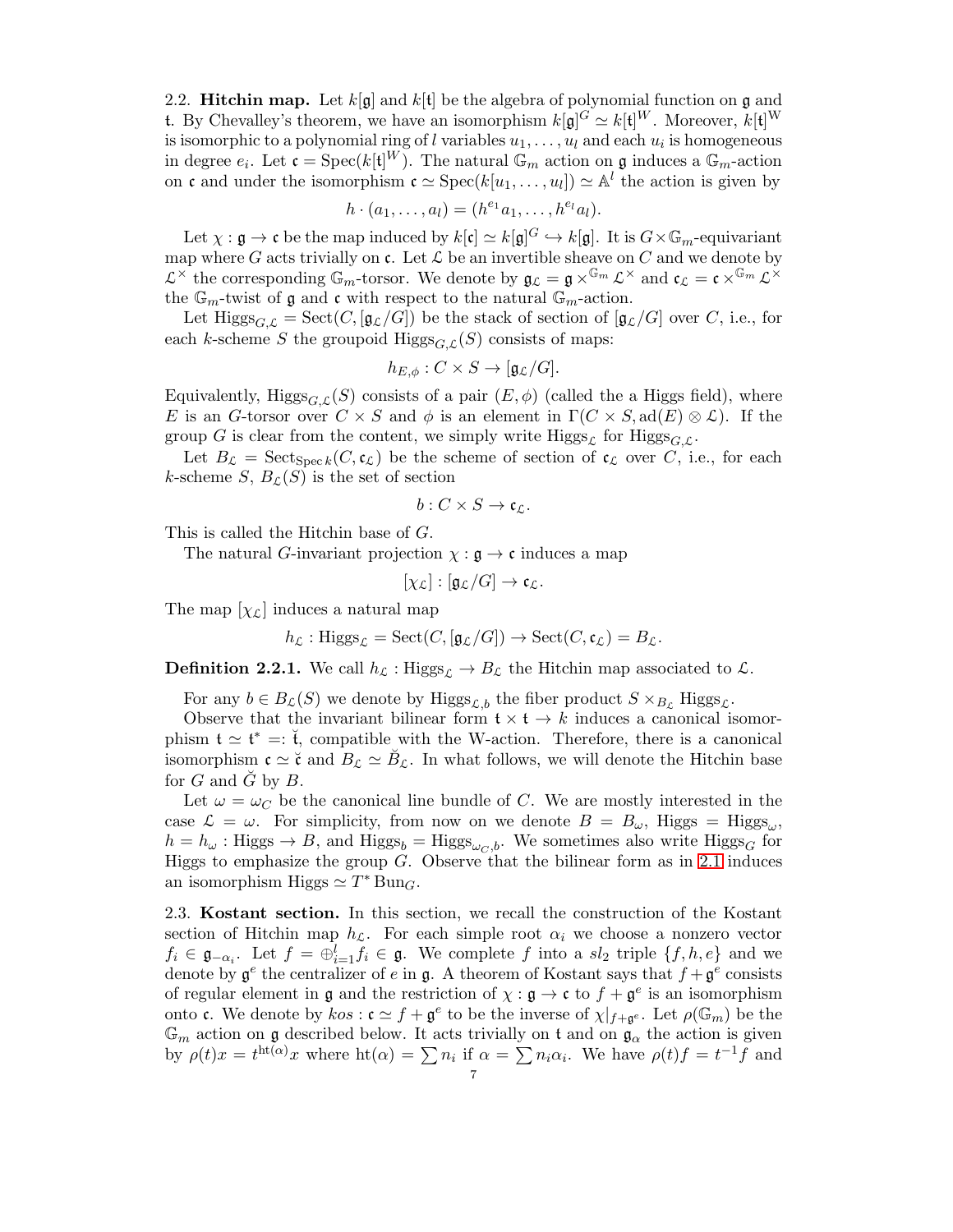$\rho(t)e = te$ , in particular  $\mathfrak{g}^e$  is invariant under  $\rho(\mathbb{G}_m)$ . We define a new  $\mathbb{G}_m$ -action on  $\mathfrak g$  by  $\rho^+(t) = t\rho(t)$ . We have  $\rho^+(t)f = f$  and  $\rho^+(\mathbb{G}_m)$  preverse  $f + \mathfrak g^e$ . The isomorphism  $\text{cos} : \mathfrak{c} \simeq f + \mathfrak{g}^e$  is  $\mathbb{G}_m$ -equivariant where  $f + \mathfrak{g}^e$  is acted by  $\rho^+(\mathbb{G}_m)$ .

For any k scheme S, the groupoid  $\text{Higgs}_{L}(S)$  consists of maps

$$
h_{E,\phi}: S \times C \rightarrow [\mathfrak{g}/G \times \mathbb{G}_m]
$$

such that the composition of  $h_{E,\phi}$  with the projection  $[\mathfrak{g}/G \times \mathbb{G}_m] \to B\mathbb{G}_m$  is given by the  $\mathbb{G}_m$ -torsor  $\rho_L$ . Similarly,  $B_L(S)$  can be regarded as maps

$$
b:S\times C\to [\mathfrak{c}/\mathbb{G}_m]
$$

such that the composition of b with the projection  $[\mathfrak{c}/\mathbb{G}_m] \to B\mathbb{G}_m$  is given by  $\mathcal{L}^{\times}$ . Clearly, the Hithch map  $h_{\mathcal{L}}$  is induced by the natural map  $[\chi/G \times \mathbb{G}_m] : [\mathfrak{g}/G \times \mathbb{G}_m] \to$  $\lbrack \mathfrak{c}/\mathbb{G}_{m} \rbrack$ .

The diagonal map  $\mathbb{G}_m \to \mathbb{G}_m \times \mathbb{G}_m$  induced a map

$$
[\mathfrak{g}/\rho^+(\mathbb{G}_m)]\to [\mathfrak{g}/\mathbb{G}_m\times \rho(\mathbb{G}_m)].
$$

By precomposing with the map  $[\mathfrak{c}/\mathbb{G}_m] \stackrel{kos}{\simeq} [f + \mathfrak{g}^e/\rho^+(\mathbb{G}_m)] \to [\mathfrak{g}/\rho^+(\mathbb{G}_m)]$  we obtain

$$
[\mathfrak{c}/\mathbb{G}_m] \to [\mathfrak{g}/\mathbb{G}_m \times \rho(\mathbb{G}_m)].
$$

If the acton of  $\rho(\mathbb{G}_m)$  on g factors through the adjoint action of G, for example when G is adjoint, then there is a map  $[\mathfrak{g}/\mathbb{G}_m \times \rho(\mathbb{G}_m)] \to [\mathfrak{g}/\mathbb{G}_m \times G]$  and it defines a section

$$
[\mathfrak{c}/\mathbb{G}_m]\to [\mathfrak{g}/\mathbb{G}_m\times \rho(\mathbb{G}_m)]\to [\mathfrak{g}/\mathbb{G}_m\times G]
$$

of  $[\chi/G \times \mathbb{G}_m]$ , in particular, we get a section of  $h_{\mathcal{L}}$ . In general case, the action  $\rho(\mathbb{G}_m)$ does not factor through  $G$ , but its square dose and it is given by the co-character  $2\rho : \mathbb{G}_m \to G$  where  $2\rho$  is the sum of positive coroots. So if we consider the square map  $\mathbb{G}_m^{[2]} \to \mathbb{G}_m$ , we get a map

$$
\eta^{1/2}:[\mathfrak{c}/\mathbb{G}_m^{[2]}]\to[\mathfrak{g}/\mathbb{G}_m^{[2]}\times\rho(\mathbb{G}_m^{[2]})]\to[\mathfrak{g}/\mathbb{G}_m^{[2]}\times G].
$$

Let  $\mathcal{L}^{1/2}$  be a square root of  $\mathcal{L}$ . For any  $b: S \times C \to [\mathfrak{c}/\mathbb{G}_m]$  in  $B_{\mathcal{L}}(S)$ , it factors through a unique map  $b^{1/2}: S \times C \to [\mathfrak{c}/\mathbb{G}_m^{[2]}]$ . Therefore, by composing with  $\eta^{1/2}$ , we get a lift of b:

$$
\eta^{1/2}(b): S \times C \xrightarrow{b^{1/2}} [\mathfrak{c} / \mathbb{G}_m^{[2]}] \xrightarrow{\eta^{1/2}} [\mathfrak{g} / \mathbb{G}_m^{[2]} \times G] \to [\mathfrak{g} / \mathbb{G}_m \times G].
$$

The assignment  $b \to \eta^{1/2}(b)$  defines a section

$$
\eta_{\mathcal{L}^{1/2}}:B_{\mathcal{L}}\to\mathrm{Higgs}_{\mathcal{L}}
$$

of Hitchin map  $h_{\mathcal{L}}$ .

We fix a square root  $\kappa = \omega^{1/2}$  (called a theta characteristic) of  $\omega$  and write  $\kappa = \eta_{\kappa} : B \to Higgs.$ 

2.4. Cameral curve. Let  $C \times B \to \mathfrak{c}_{\mathcal{L}}$  be the natural map and let  $C_{\mathcal{L}} = (C \times$  $B) \times_{\mathfrak{c}_\mathcal{L}} \mathfrak{t}_\mathcal{L}$  universal cameral curve. We have a natural projection  $p_B : C_\mathcal{L} \to B_\mathcal{L}$  and for any  $b: S \to B_{\mathcal{L}}$  we denote by  $C_b$  the fiber product  $S \times_{B_{\mathcal{L}}} C_{\mathcal{L}}$ .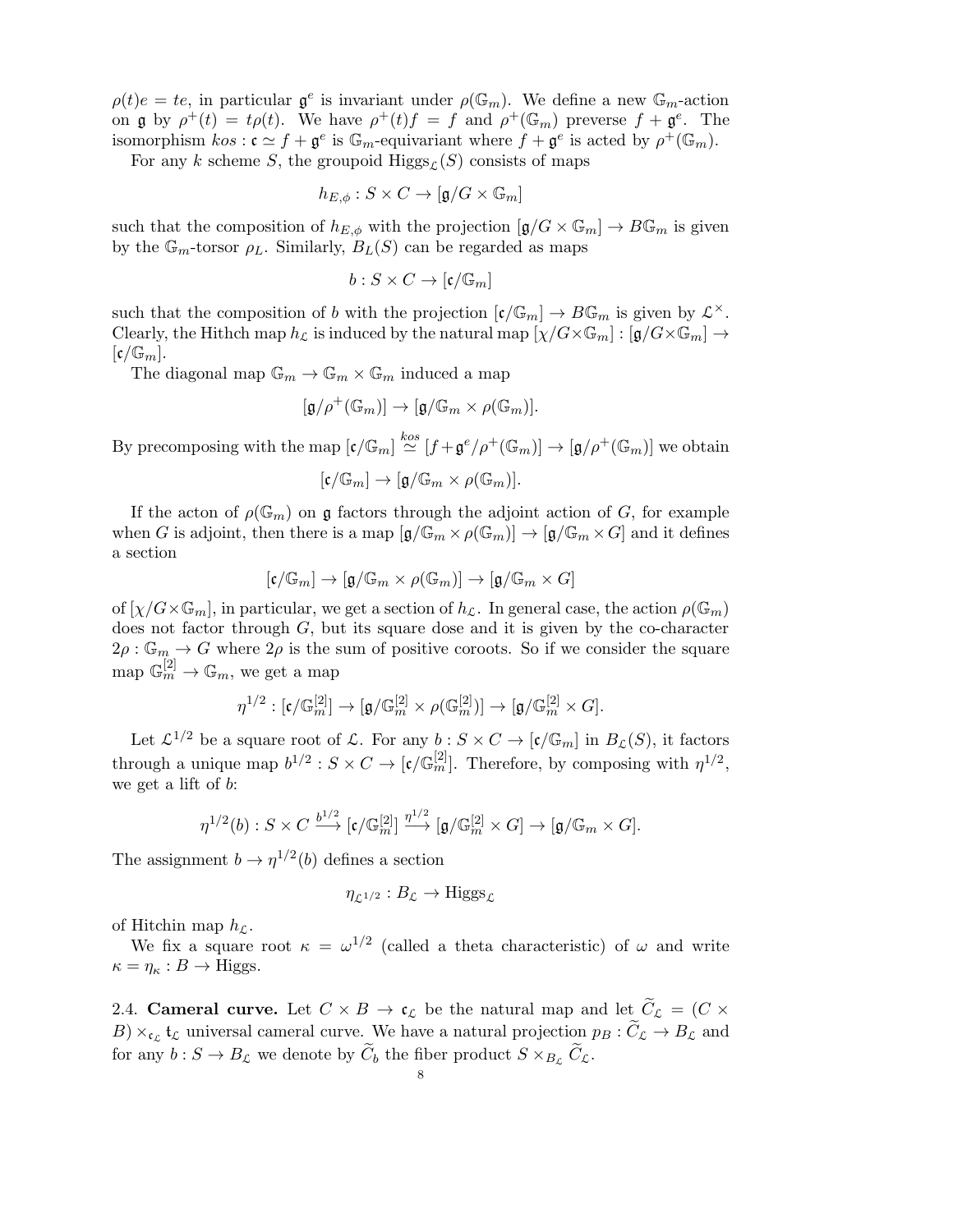<span id="page-8-1"></span>2.5. The universal centralizer group schemes. Consider the group scheme  $I$ over g consisting of pair

$$
I = \{ (g, x) \in G \times \mathfrak{g} \mid \mathrm{Ad}_g(x) = x \}.
$$

We define  $J = k \omega^* I$ , where  $k \omega : \mathfrak{c} \to \mathfrak{g}$  is the Kostant section. This is called the universal centralizer group scheme of  $\mathfrak g$  (see Proposition [2.5.1\)](#page-8-0). To study it, it is convenient to introduce two auxiliary group schemes. Let  $\pi : \mathfrak{t} \to \mathfrak{c}$  be the projection. We define  $J^1 = \text{Res}_{t/\mathfrak{c}}(T)^W$  and let  $J^0$  to be the neutral component of  $J^1$ . All the group schemes  $J, J^0$  and  $J^1$  are smooth commutative group schemes over  $\mathfrak c$ . The following proposition is proved in [\[N1\]](#page-48-11) (see also [\[DG\]](#page-48-14)).

## <span id="page-8-0"></span>Proposition 2.5.1.

- (1) There is a canonical isomorphism of group schemes  $\chi^* J|_{\mathfrak{g}^{reg}} \simeq I|_{\mathfrak{g}^{reg}}$ , which extends to a morphism of group schemes  $a: \chi^* J \to I \subset G \times \mathfrak{g}$ .
- (2) There are natural inclusions  $J^0 \subset J \subset J^1$ .

All the above constructions can be twisted. Namely, there are  $\mathbb{G}_m$ -actions on I, J,  $J^1$  and  $J^0$ . Moreover, the  $\mathbb{G}_m$ -action on I can be extended to a  $G \times \mathbb{G}_m$ -action given by  $(h, t) \cdot (x, g) = (tx, hgh^{-1})$ . The natural morphisms  $J \to \mathfrak{c}$  and  $I \to \mathfrak{g}$ are  $\mathbb{G}_m$ -equvariant, therefore we can twist everything by the  $\mathbb{G}_m$ -torsor  $\mathcal{L}^{\times}$  and get  $J_{\mathcal{L}} \to \mathfrak{c}_{\mathcal{L}}, L_{\mathcal{L}} \to \mathfrak{g}_{\mathcal{L}}$  where  $J_{\mathcal{L}} = J \times^{\mathbb{G}_m} {\mathcal{L}}^{\times}$  and  $I_{\mathcal{L}} = I \times^{\mathbb{G}_m} {\mathcal{L}}^{\times}$ . Similarly, we have  $J^0_{\mathcal{L}} \to \mathfrak{c}_{\mathcal{L}}$  and  $J^1_{\mathcal{L}} \to \mathfrak{c}_{\mathcal{L}}$ . The group scheme  $I_{\mathcal{L}}$  over  $\mathfrak{g}_{\mathcal{L}}$  is equivariant under the G-action, hence it descends to a group scheme  $[I_{\mathcal{L}}]$  over  $[g_{\mathcal{L}}/G]$ . For simplicity, we will write  $J^0 = J^0_\omega$ ,  $J^1 = J^1_\omega$ ,  $J = J_\omega$  and  $I = I_\omega$  if no confusion will arise.

2.6. Symmetries of Hitchin fibration. Let  $b : S \to B_{\mathcal{L}}$  be S-point of  $B_{\mathcal{L}}$ . It corresponds to a map  $b: C \times S \to \mathfrak{c}_{\mathcal{L}}$ . Pulling back  $J \to \mathfrak{c}_{\mathcal{L}}$  using b we get a smooth groups scheme  $J_b = b^* J$  over  $C \times S$ .

Let  $\mathscr{P}_b$  be the Picard category of  $J_b$ -torsors over  $C \times S$ . The assignment  $b \to \mathscr{P}_b$ defines a Picard stack over B, denoted by  $\mathscr{P}_{\mathcal{L}}$ . Let  $b \in B_{\mathcal{L}}(S)$ . Let  $(E, \phi) \in Higgs_{\mathcal{L},b}$ and let  $h_{E,\phi}: C \times S \to [\mathfrak{g}_{\mathcal{L}}/G]$  be the corresponding map. Observe that the morphism  $\chi^*J \to I$  in Proposition [2.5.1](#page-8-0) induces  $[\chi_{\mathcal{L}}]^*J \to [I]$  of group schemes over  $[\mathfrak{g}_{\mathcal{L}}/G]$ . Pulling back to  $C \times S$  using  $h_{E, \phi}$ , we get a map

<span id="page-8-3"></span>(2.6.1) 
$$
a_{E,\phi}: J_b \to h_{E,\phi}^*[I] = \mathrm{Aut}(E,\phi) \subset \mathrm{Aut}(E).
$$

Therefore, using the map  $a_{E,\phi}$  we can twist  $(E, \phi) \in Higgs_{\mathcal{L},b}$  by a  $J_b$ -torsor. This defines an action of  $\mathscr{P}_\mathcal{L}$  on Higgs<sub>L</sub> over  $B_\mathcal{L}$ .

Let Higgs<sup>reg</sup> be the open stack of Higgs<sub>L</sub> consists of  $(E, \phi) : C \to [\mathfrak{g}_L/G]$  that factors through  $C \to [(\mathfrak{g}^{reg})_{\mathcal{L}}/G]$ . If  $(E, \phi) \in \text{Higgs}_{\mathcal{L}}^{reg}$ , then  $a_{E,\phi}$  above is an isomorphism. The Kostant section  $\eta_{\mathcal{L}^{1/2}} : B_{\mathcal{L}} \to \text{Higgs}_{\mathcal{L}}$  factors through  $\eta_{\mathcal{L}^{1/2}} : B_{\mathcal{L}} \to$  $\text{Higgs}_{\mathcal{L}}^{reg}$ . Following [\[N1,](#page-48-11) §4], we define by  $B_{\mathcal{L}}^{0}$  the open sub-scheme of  $B_{\mathcal{L}}$  consisting of  $b \in B^0(k)$ <sub>c</sub> such that the image of  $b : C \to \mathfrak{c}_{\mathcal{L}}$  in  $\mathfrak{c}_{\mathcal{L}}$  intersects the discriminant divisor transversally. The following proposition can be extracted from [\[DG,](#page-48-14) [DP,](#page-48-3) [N1\]](#page-48-11):

<span id="page-8-2"></span>**Proposition 2.6.1.** (1) The stack  $Higgs_{\mathcal{L}}^{reg}$  is a  $\mathscr{P}_{\mathcal{L}}$ -torsor, which is trivialized by a choice of Kostant section  $\eta_{\mathcal{L}^{1/2}}$ .

(2) One has  $\text{Higgs}_{\mathcal{L}}^{reg} \times_{B_{\mathcal{L}}} \widetilde{B}_{\mathcal{L}}^0 = \text{Higgs}_{\mathcal{L}} \times_{B_{\mathcal{L}}} B_{\mathcal{L}}^0.$ 

(3) The restriction of the cameral curve  $\widetilde{C}|_{B^0} \to B^0_{\mathcal{L}}$  is smooth. The restriction  $\mathscr{P}_\mathcal{L}|_{B_\mathcal{L}^0}$  is a Beilinson 1-motive.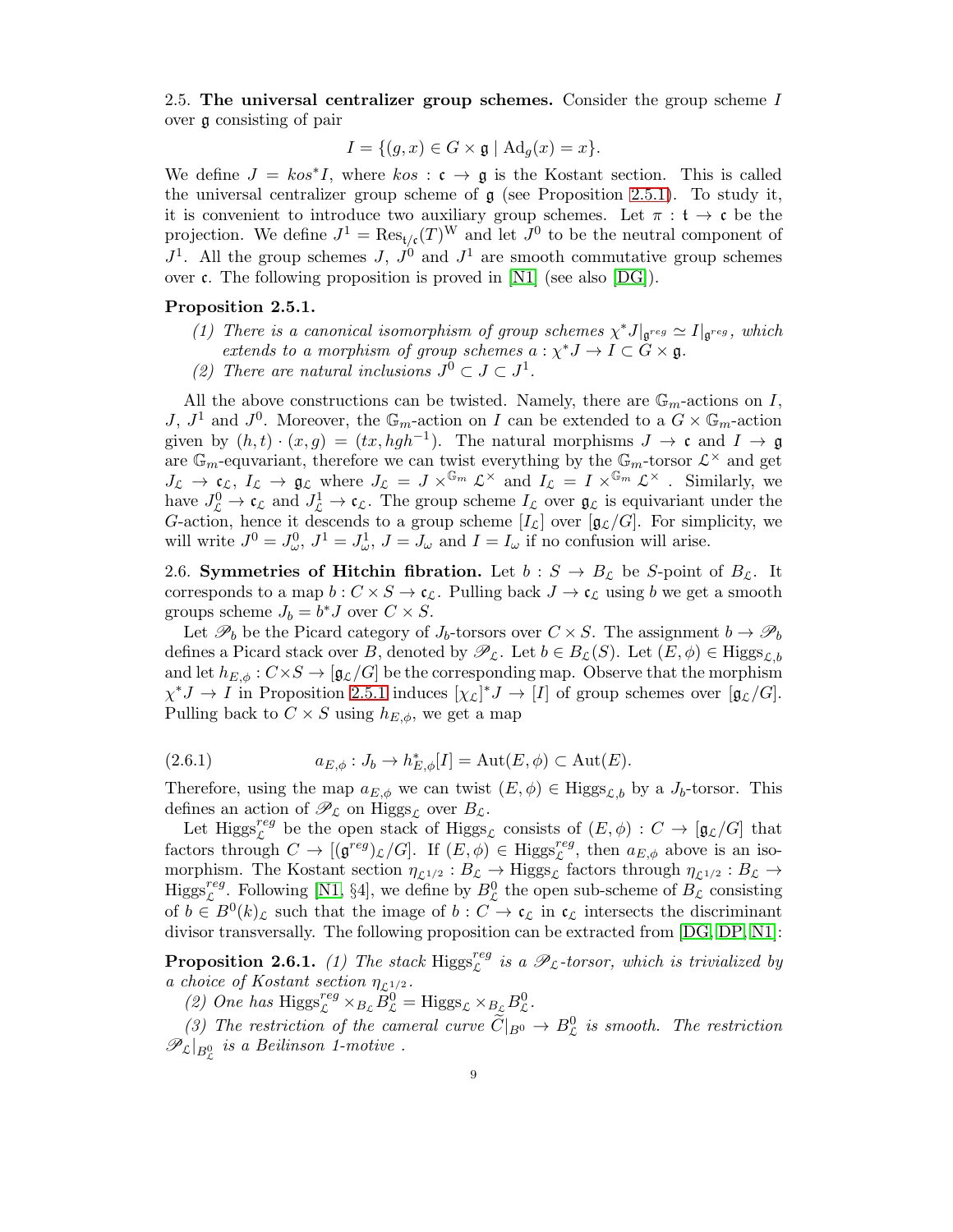<span id="page-9-0"></span>2.7. The tautological section  $\tau : \mathfrak{c} \to \text{Lie}J$ . Recall that by Proposition [2.5.1,](#page-8-0) there is a canonical isomorphism  $\chi^* J|_{\mathfrak{g}^{reg}} \simeq I|_{\mathfrak{g}^{reg}}$ . The sheaf of Lie algebras Lie( $I|_{\mathfrak{g}^{reg}}$ )  $\subset \mathfrak{g}^{reg} \times \mathfrak{g}$  admits a tautological section given by  $x \mapsto x \in I_x$  for  $x \in \mathfrak{g}^{reg}$ . Clearly, this section descends to give a tautological section  $\tau : \mathfrak{c} \to \text{Lie}J$ . Recall the following property of  $\tau$  [\[CZ,](#page-48-7) Lemma 2.2]

**Lemma 2.7.1.** Let  $x \in \mathfrak{g}$ , and  $a_x : J_{\chi(x)} \to I_x \subset G$  be the homomorphism as in Proposition [2.5.1](#page-8-0) (1). Then  $da_x(\tau(x)) = x$ .

If we regard LieJ as a scheme over c, besides the section  $\tau$ , there is a canonical map  $c: \text{Lie}J \to \mathfrak{c}$  such that  $c\tau = \text{id}$ . Namely, if we regard  $\text{Lie}(I|_{\mathfrak{g}^{reg}})$  as a scheme, then there is a natural map  $\text{Lie}(I|_{\mathfrak{g}^{reg}}) \to \mathfrak{c}$  given by

$$
\mathrm{Lie}(I|_{\mathfrak{g}^{reg}})\subset\mathfrak{g}^{reg}\times\mathfrak{g}\rightarrow\mathfrak{g}^{reg}\times\mathfrak{c}\rightarrow\mathfrak{c},
$$

which also descends to a morphism  $c : Lie J \to \mathfrak{c}$ .

The morphisms  $\tau$  and c have global counterparts (see also [\[CZ,](#page-48-7) §2.3]). Observe that  $\mathbb{G}_m$  acts on  $\mathfrak{g}^{reg} \times \mathfrak{g}$  via natural homothethies on both factors, and therefore on  $\chi^*$ Lie $J|_{\mathfrak{g}^{reg}} \simeq \text{Lie}(I|_{\mathfrak{g}^{reg}}) \subset \mathfrak{g}^{reg} \times \mathfrak{g}$ . This  $\mathbb{G}_m$ -action on  $\chi^*$ Lie $J|_{\mathfrak{g}^{reg}}$  descends to a  $\mathbb{G}_m$ -action on Lie J and for any line bundle  $\mathcal L$  on C, the  $\mathcal L^\times$ -twist (Lie J)  $\times^{\mathbb{G}_m} \mathcal L^\times$ under this  $\mathbb{G}_m$  action is Lie( $J_{\mathcal{L}}$ )  $\otimes$  L, where  $J_{\mathcal{L}}$  is introduced in §[2.5.](#page-8-1) In addition, both maps  $\tau$  and c are  $\mathbb{G}_m$ -equivariant with respect to this  $\mathbb{G}_m$  action on LieJ and the natural  $\mathbb{G}_m$  action on c. Therefore, if we define a vector bundle  $B_{J,\mathcal{L}}$  over  $B_{\mathcal{L}}$ , whose fiber over  $b \in B_{\mathcal{L}}$  is  $\Gamma(C, \text{Lie}J_b \otimes \mathcal{L})$ , then by twisting  $\tau$  and  $c$  by  $\mathcal{L}$ , we obtain

$$
\tau_{\mathcal{L}} : B_{\mathcal{L}} \to B_{J,\mathcal{L}}.
$$

which is a canonical section of the projection  $pr: B_{J,\mathcal{L}} \to B_{\mathcal{L}}$ , and a canonical map

$$
(2.7.2) \t\t c_{\mathcal{L}} : B_{J,\mathcal{L}} \to B_{\mathcal{L}}
$$

such that  $c_{\mathcal{L}}\tau_{\mathcal{L}} = id$ . As before, we omit the subscript  $_{\mathcal{L}}$  if  $\mathcal{L} = \omega$  for brevity.

Likewise, we introduce the vector bundle  $B_{J,\mathcal{L}}^*$  over  $B_{\mathcal{L}}$  whose fiber over b is  $\Gamma(C, (\text{Lie}J_b)^* \otimes \mathcal{L})$ . Observe that  $B_{J,\mathcal{L}}^*$  is not the dual of  $B_{J,\mathcal{L}}$ . Rather, it is the pullback  $e^*T^*(\mathscr{P}_\mathcal{L}/B_\mathcal{L})$  of the cotangent bundle of  $\mathscr{P}_\mathcal{L} \to B_\mathcal{L}$  along the unit section  $e: B_{\mathcal{L}} \to \mathscr{P}_{\mathcal{L}}$  and will also be denoted by  $\mathbb{T}_{e}^{*}(\mathscr{P}_{\mathcal{L}})$  interchangeably later on. We construct a section

$$
(2.7.3) \t\t\t\t\t\tau_{\mathcal{L}}^* : B_{\mathcal{L}} \to B_{J,\mathcal{L}}^*
$$

as follows. The non-degenerate bilinear form (, ) we fixed in [2.1](#page-5-1) induces  $\mathfrak{g} \sim \mathfrak{g}^*,$ which restricts to a map  $\text{Lie}I_x \to (\text{Lie}I_x)^*$  for every  $x \in \mathfrak{g}^{reg}$ . This map descends to give

(2.7.4) ι : LieJ → (LieJ) ∗ ,

which is  $\mathbb{G}_m$ -equivariant. We define  $\tau_{\mathcal{L}}^*$  as the twist of  $\mathfrak{c} \to \text{Lie} J \to (\text{Lie} J)^*$ . As before, we omit the subscript  $\zeta$  if  $\mathcal{L} = \omega$ . We give another interpretation of this map.

Observe that the Kostant section  $\kappa$  induces the map

<span id="page-9-1"></span>
$$
v_{\kappa}: \mathscr{P} \to \text{Higgs}_G \to \text{Bun}_G \times B
$$
  

$$
v_{\kappa}: \mathscr{P} \to \text{Higgs}_G \to \text{Bun}_G \times B
$$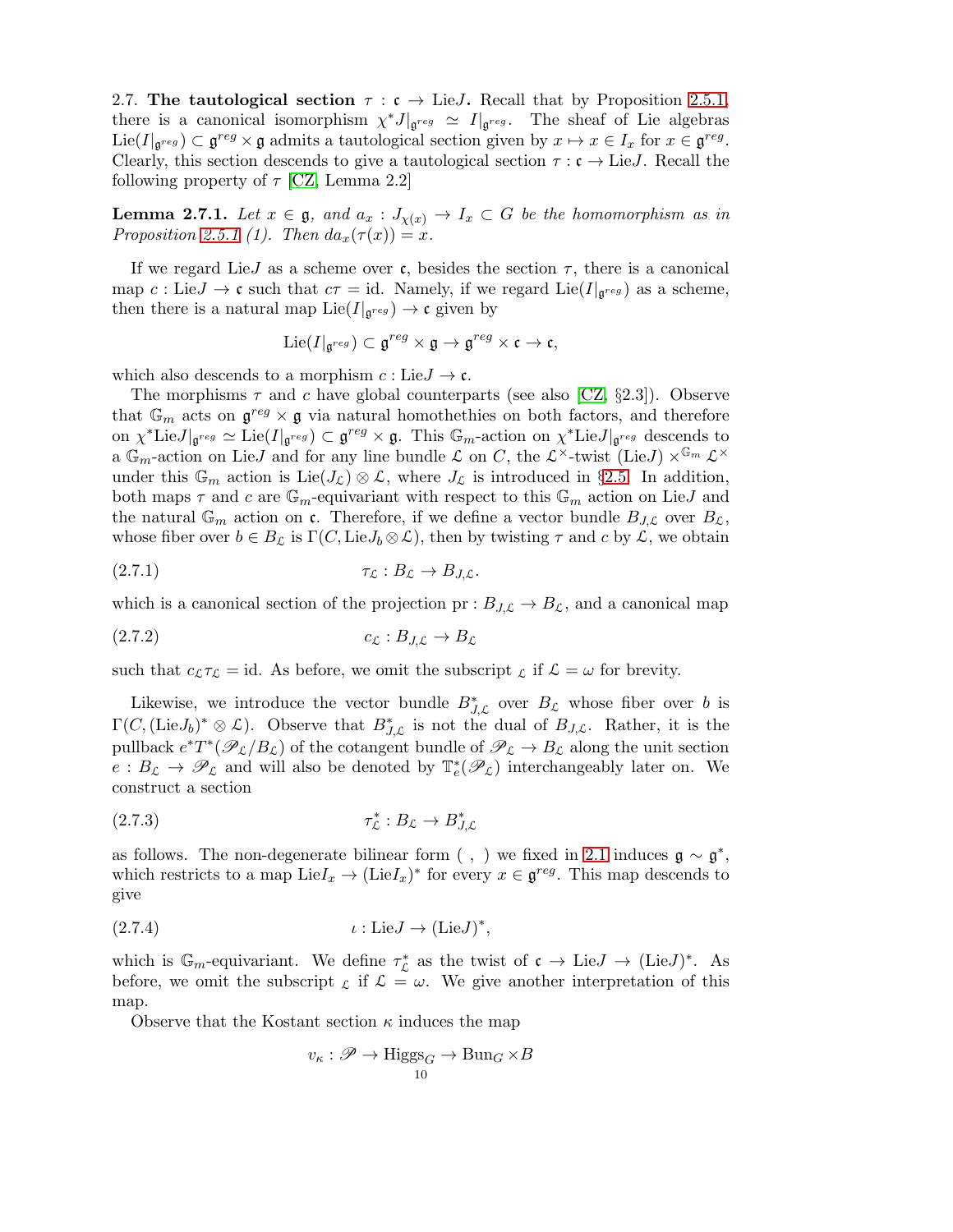over B, and therefore,

$$
T^{*}(\text{Bun}_{G}) \times_{\text{Bun}_{G}} \mathscr{P} \xrightarrow{(v_{\kappa})_{d}} T^{*}(\mathscr{P}/B).
$$

$$
\downarrow^{(v_{\kappa})_{p}}
$$

$$
T^{*} \text{Bun}_{G}
$$

<span id="page-10-0"></span>Lemma 2.7.2. The map

$$
\mathscr{P} \stackrel{\kappa \times \mathrm{id}}{\rightarrow} T^*(B\mathrm{un}_G) \times_{B\mathrm{un}_G} \mathscr{P} \stackrel{(v_{\kappa})_d}{\rightarrow} T^*(\mathscr{P}/B) \simeq \mathbb{T}_e^* \mathscr{P} \times_B \mathscr{P},
$$

can be identified with

$$
\mathscr{P}\overset{\mathrm{pr}\, \times \mathrm{id}}{\rightarrow} B\times \mathscr{P}\overset{\tau^\ast\times \mathrm{id}}{\longrightarrow} \mathbb{T}^\ast_e\mathscr{P}\times \mathscr{P}.
$$

*Proof.* For  $b \in B$ , we write the restriction of  $v_{\kappa}$  over b by  $v_{\kappa,b} : \mathscr{P}_b \to \text{Bun}_G$ . We need to show that for  $x \in \mathscr{P}_b$ , the image of the point

$$
\kappa(x) \in T^*_{v_{\kappa,b}(x)} \operatorname{Bun}_G \to T^*_x \mathscr{P}_b \simeq (\mathbb{T}_e^* \mathscr{P})_b
$$

coincides with  $\tau^*(b)$ . Let E denote the G-bundle  $v_{k,b}(x)$ .

Observe that there is a universal G-torsor  $E_{univ}$  over  $[g/G]$  given by  $\mathfrak{g} \to [ \mathfrak{g}/G ]$ , and that  $\text{ad}(E_{univ}) \to [\mathfrak{g}/G]$  is canonically isomorphic to  $[\mathfrak{g}/G] \times_{BG} [\mathfrak{g}/G] \stackrel{\text{pr}_1}{\to} [\mathfrak{g}/G]$ . The cotangent map

$$
(v_{\kappa,b})_d:T^*_{v_{\kappa,b}(x)}\operatorname{Bun}_G\to T^*_x\mathscr{P}_b
$$

is induced by twisting

$$
kos^*(\mathrm{ad}(E_{univ}))^* \to (\mathrm{Lie}J)^*
$$

by the  $(G \times \mathbb{G}_m)$ -torsor  $(E \times \omega^\times)$ . Therefore, it is enough to show that

$$
\kappa(x) \in T^*_{v_{\kappa,b}(x)} \operatorname{Bun}_G = \Gamma(C, \mathfrak{g}_E \otimes \omega)
$$

can be identified with the image of b under

$$
\tau(b) \in \Gamma(C, \mathrm{Lie} J_b \otimes \omega) \to \Gamma(C, \mathfrak{g}_E \otimes \omega).
$$

Let us consider the universal situation. Therefore, we need to show that

$$
\mathfrak{c} \stackrel{\tau}{\rightarrow} \mathrm{Lie} J \rightarrow \mathit{kos}^*\mathrm{ad}(E_{univ}) \simeq \mathfrak{c} \times_{BG} [\mathfrak{g}/G]
$$

is the same as

$$
\mathfrak{c} \stackrel{\mathrm{id} \times kos}{\rightarrow} \mathfrak{c} \times_{BG} [\mathfrak{g}/G].
$$

However, the composition

$$
[\mathfrak{g}/G] \stackrel{[\chi]^*}{\rightarrow} [\chi]^* \text{Lie} J \rightarrow \text{ad}(E_{univ}) \simeq [\mathfrak{g}/G] \times_{BG} [\mathfrak{g}/G]
$$

restricts to a map  $[\mathfrak{g}^{reg}/G] \to [\mathfrak{g}^{reg}/G] \times_{BG} [\mathfrak{g}/G]$ , which is easily checked to be the diagonal map using the definition of  $\tau$ . By pulling back this identification along  $kos: \mathfrak{c} \to [\mathfrak{g}^{reg}/G],$  we obtain the claim.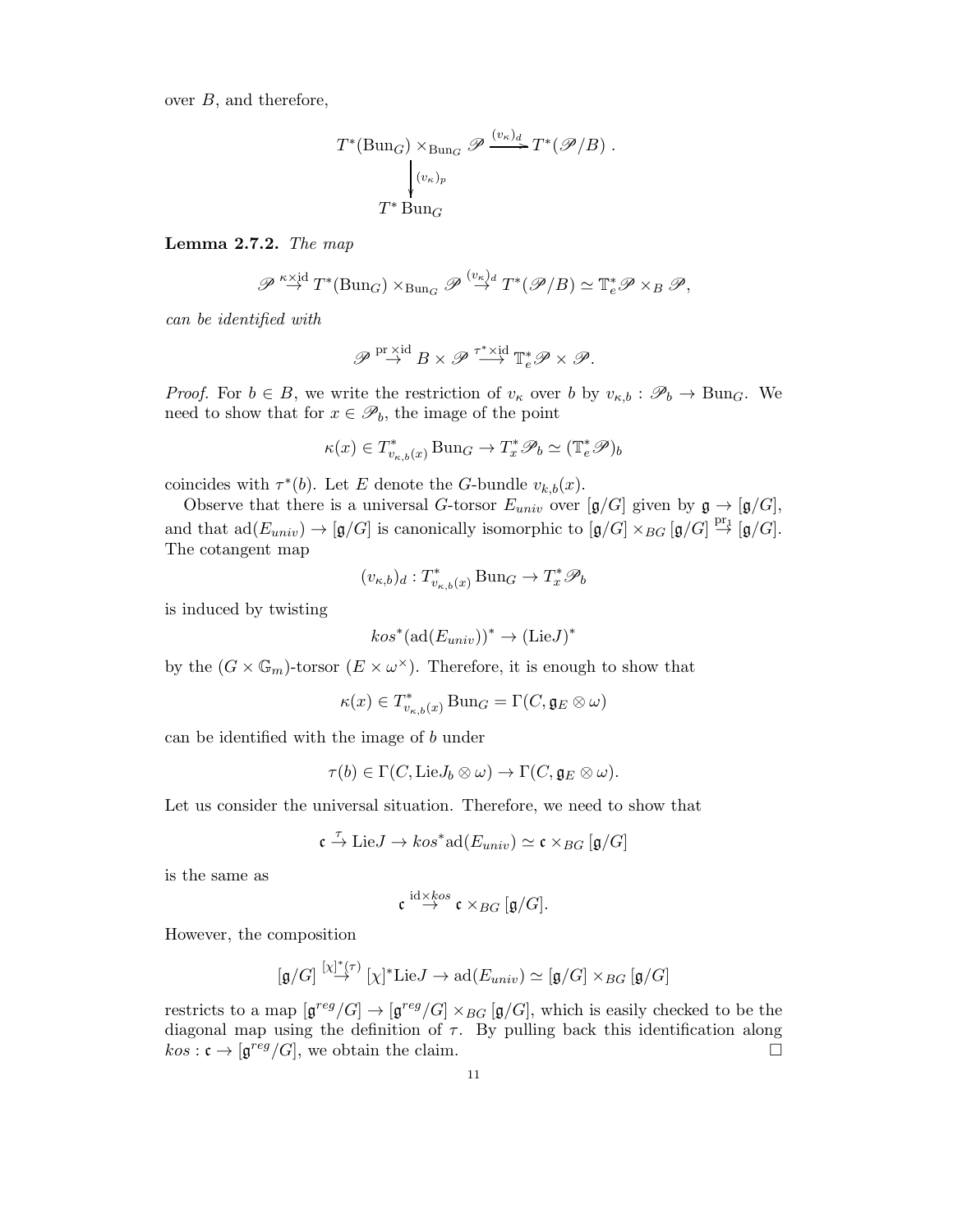#### 3. Classical duality

<span id="page-11-0"></span>In this section, we show that the  $\check{\mathscr{P}} \simeq \mathscr{P}^{\vee}$  as Picard stacks over  $B^0$ . Note that this duality for  $k = \mathbb{C}$  is the main theorem of  $[DP]$  (for  $G = SL_n$ , see  $[HT]$ ). However, as mentioned by the authors, transcendental arguments are used in loc. cit. in an essential way, and therefore cannot be applied directly to our situation. Our argument works for any algebraically closed field  $k$  of characteristic zero or  $p$ with  $p \nmid |W|$ .

In fact, it is not hard to construct a canonical isogeny  $\mathfrak{D}_{cl}$  between  $\check{\mathscr{P}}$  and  $\mathscr{P}^{\vee}$ . If the adjoint group of  $G$  does not contain a simple factor of type  $B$  or  $C$ , then to show that  $\mathfrak{D}_{cl}$  is an isomorphism is relatively easy. It is to show that  $\mathfrak{D}_{cl}$  is an isomorphism in the remaining cases that some complicated calculations are needed.

Observe in this section, we do not need to assume that  $\mathcal{L} = \omega_C$ . However, to simplify the notations, we still omit the subscript  $\mathcal{L}$ .

3.1. Galois description of  $\mathscr{P}$ . We first introduce several auxiliary Picard stacks.

Let  $C \to B$  be he universal cameral curve. There is a natural action of W on C. For a T-torsor  $E_T$  on C, and an element  $w \in W$ , there are two ways to produce a new T-torsor. Namely, the first is via the pullback  $w^* E_T = \tilde{C} \times_{w,\tilde{C}} E_T$ , and the second is via the induction  $E_T \times^{T,w} T$ . We denote

$$
w(E_T) = ((w^{-1})^* E_T) \times^{T,w} T.
$$

Clearly, the assignment  $E_T \mapsto w(E_T)$  defines an action of W on  $Bun_T(\widetilde{C}/B)$ , i.e. for every  $w, w' \in W$ , there is a canonical isomorphism  $w(w'(E_T)) \simeq (ww')(E_T)$ satisfying the usual cocycle conditions.

**Example 3.1.1.** Let us decribe  $w(E_T)$  more explicitly in the case  $G = SL_2$ . Let s be the unique nontrivial element in the Weyl group, acting on the spectral curve  $s: C_b \to C_b$ . If we identify  $T = \mathbb{G}_m$ -torsors with invertible sheaves  $\mathcal{L}$ , then

$$
s(\mathcal{L}) = s^* \mathcal{L}^{-1}.
$$

Let Bun $_T^W(\widetilde{C}/B)$  (or Bun $_T^W$  for simplicity) be the Picard stack of strongly Wequivariant T-torsors on  $\tilde{C}/B$ . By definition, for a B-scheme  $S$ ,  $\text{Bun}_T^W(\tilde{C}/B)(S)$  is the groupoid of  $(E_T, \gamma_w, w \in W)$ , where  $E_T$  is a T-torsor on  $\widetilde{C}_S$ , and  $\gamma_w : w(E_T) \simeq$  $E_T$  is an isomorphism, satisfying the natural compatibility conditions. Another way to formulate these compatibility conditions is provided in [\[DG\]](#page-48-14). Namely, for a Ttorsor  $E_T$ , let Aut<sub>W</sub>( $E_T$ ) be the group consists of  $(w, \gamma_w)$ , where  $w \in W$  and  $\gamma_w$ :  $w(E_T) \simeq E_T$  is an isomorphism. Then there is a natural projection  ${\rm Aut}_W(E_T) \to W$ . Then an object of  $\text{Bun}_T^W(\widetilde{C}/B)(S)$  is a pair  $(E_T, \gamma)$ , where  $\gamma : W \to \text{Aut}_W(E_T)$  is a splitting of the projection.

For later purpose, it is worthwhile to give another description of  $\text{Bun}_T^W$ . Namely, there is a non-constant group scheme  $\mathcal{T} = \tilde{C} \times^W T$  on the stack  $[\tilde{C}/W]$ . Then the pullback functor induces an isomorphism from the stack Bung of  $\mathcal{T}$ -torsors on  $|\tilde{C}/W|$ to  $\text{Bun}_T^W$ .

In [\[DG\]](#page-48-14), a Galois description of  $\mathscr P$  in terms of  $\text{Bun}_T^W$  is given. We here refine their description.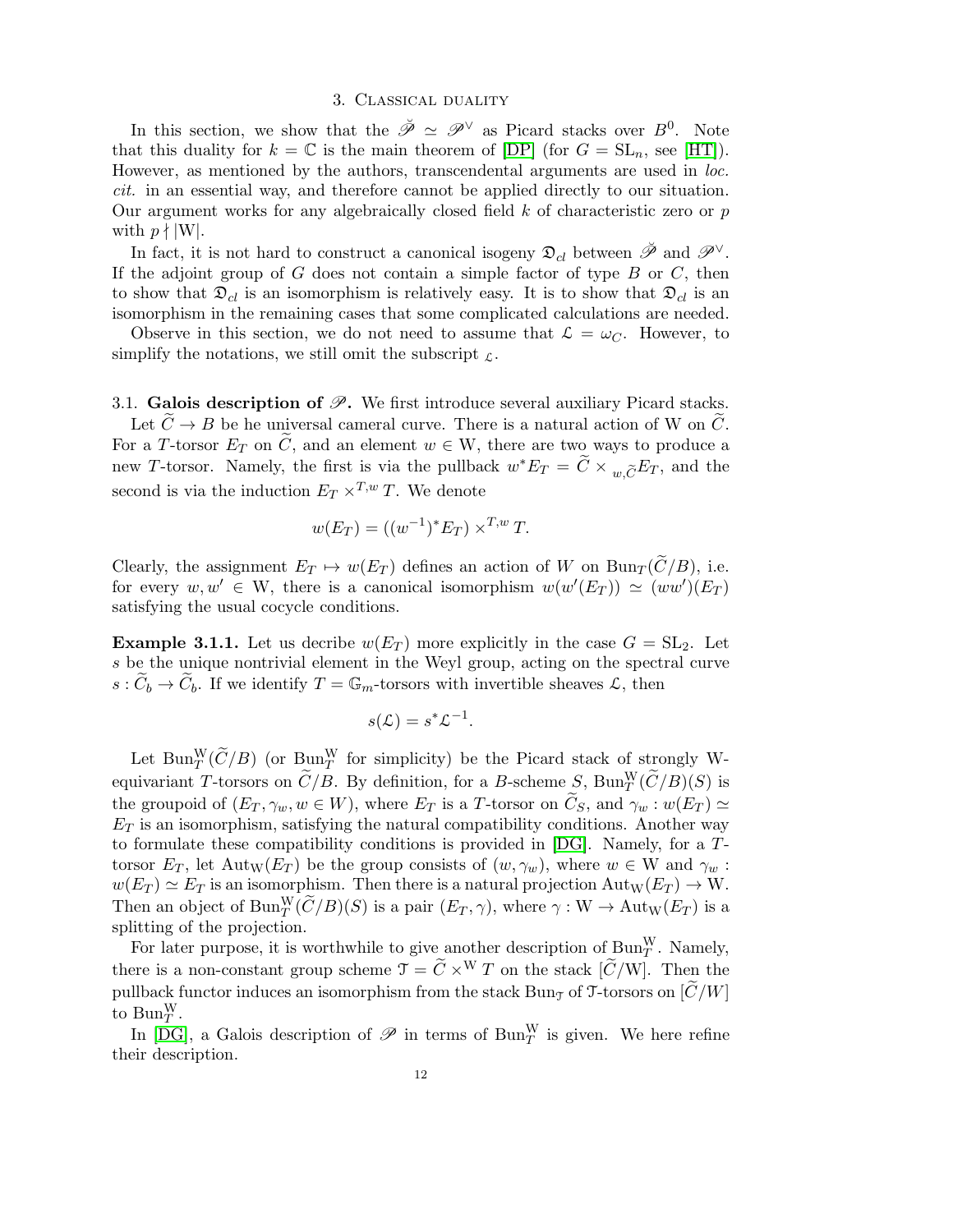Let  $\mathscr{P}^1$  be the Picard stack over B classifying  $J^1$ -torsors on  $C \times B$ . First, we claim that there is a canonical morphism

(3.1.1) 
$$
j^1 : \mathscr{P}^1 \to \text{Bun}_T^W(\widetilde{C}/B).
$$

To construct j<sup>1</sup>, recall that  $J^1 = (\pi_*(T \times \tilde{C}))^W$ , where  $\pi : \tilde{C} \to C \times B$  is the projection, and therefore, for any  $J^1$ -torsor  $E_{J^1}$  on  $C \times S$  (where  $b : S \to B$  is a test scheme), one can form a T-torsor on  $\tilde{C}_S$  by

<span id="page-12-1"></span>(3.1.2) 
$$
E_T := \pi^* E_{J^1} \times^{\pi^* J^1} T.
$$

Clearly,  $E_T$  carries on a strongly W-equivariant structure  $\gamma$ , and  $j^1(E_{J^1}) = (E_T, \gamma)$ defines the morphism  $j^1$ .

The morphism  $j^1$ , in general, is not an isomorphism. Let us describe the image. Let  $\alpha \in \Phi$  be a root and let  $i_{\alpha} : \tilde{C}_{\alpha} \to \tilde{C}$  be the inclusion of the fixed point subscheme of the reflection  $s_{\alpha}$ . Let  $T_{\alpha} = T/(s_{\alpha} - 1)$  be the torus of coinvariants of the reflection  $s_{\alpha}$ . Then  $s_{\alpha}(E_T)|_{\widetilde{C}_{\alpha}} \times^T T_{\alpha}$  is canonically isomorphic to  $E_T|_{\widetilde{C}_{\alpha}} \times^T T_{\alpha}$ and therefore  $\gamma_{s_\alpha}|_{\widetilde C_\alpha}$  induces an automorphism of the  $T_\alpha$ -torsor  $E_T \times^T T_\alpha$ . In other words, there is a natural map

$$
r=\prod_{\alpha\in \Phi}r_{\alpha}:\mathrm{Bun}^{\mathrm{W}}_{T}(\widetilde{C}/B) \to (\prod_{\alpha\in \Phi}\mathrm{Res}_{\widetilde{C}_{\alpha}/B}(T_{\alpha}\times \widetilde{C}_{\alpha}))^{W}.
$$

It is easy to see that  $r_{j1}$  is trivial, and one can show that

<span id="page-12-0"></span>**Lemma 3.1.2.**  $\mathscr{P}^1 \simeq \ker r$ . In other words,  $\mathscr{P}^1(S)$  consists of those strongly Wequivariant T-torsors  $(E_T, \gamma)$  such that the induced automorphism of  $E_T \times^T T_\alpha|_{\widetilde{C}_R}$ is trivial for every  $\alpha \in \Phi$ .

*Proof.* One needs to show that every strongly W-equivaraint T-torsor  $(E_T, \gamma)$  such that  $r(E_T, \gamma) = 1$  is étale locally on  $\tilde{C}$  isomorphic to the trivial one, i.e., the trivial T-torsor together with the canonical W-equivariance structure. If this is the case, then the inverse map from ker  $r \to \mathcal{P}^1$  is given as follows. For every strongly Wequivariant T-torsor  $(E_T, \gamma)$ ,  $\pi_* E_T$  carries on an action of W. Namely, let  $x : S \to C$ be a point and  $m: S \times_C C_b \to E_T$  be a point of  $\pi_* E_T$  over x. Then  $w(m)$  is the point of  $\pi_* E_T$  over x given by

$$
S \times_C \widetilde{C}_b \stackrel{1 \times w^{-1}}{\to} S \times_C \widetilde{C}_b \stackrel{w^{-1}(m)}{\to} (w^{-1})^* E_T \to w(E_T) \stackrel{s(w)}{\to} E_T.
$$

This W-action on  $\pi_* E_T$  is compatible with the action of  $\pi_*(T \times C)$  in the sense that  $w(mt) = w(m)w(t)$ . Now let  $E_{J1} = (\pi_* E_T)^W$ , then as  $(E, \gamma)$  is locally isomorphic to the trivial one,  $E_{J^1}$  is locally isomorphic to  $J^1$ , and therefore is a  $J^1$ -torsor on C.

To prove the local triviality, we follow the argument as in [\[DG,](#page-48-14) Proposition 16.4]. One reduces to prove the statement for a neighborhood around a point  $x \in \bigcap_{\alpha} C_{\alpha}$ . By replacing  $\overline{C}$  by the local ring around x, one can assume that  $E_T$  is trivial. Pick up a trivialization, then the W-equivariance structure on  $E_T$  amounts to a 1-cocycle  $W \to T(\tilde{C})$ . By evaluating  $T(\tilde{C})$  at the unique closed point x, there is a short exact sequence  $1 \to K \to T(\tilde{C}) \to T(k) \to 1$ . The condition  $r(E_T, \gamma) = 1$  would mean that the cocycle takes value in K. As K is an  $\mathbb{F}_p$ -vector space and  $p \nmid |W|$ , this cocycle is trivial.  $\Box$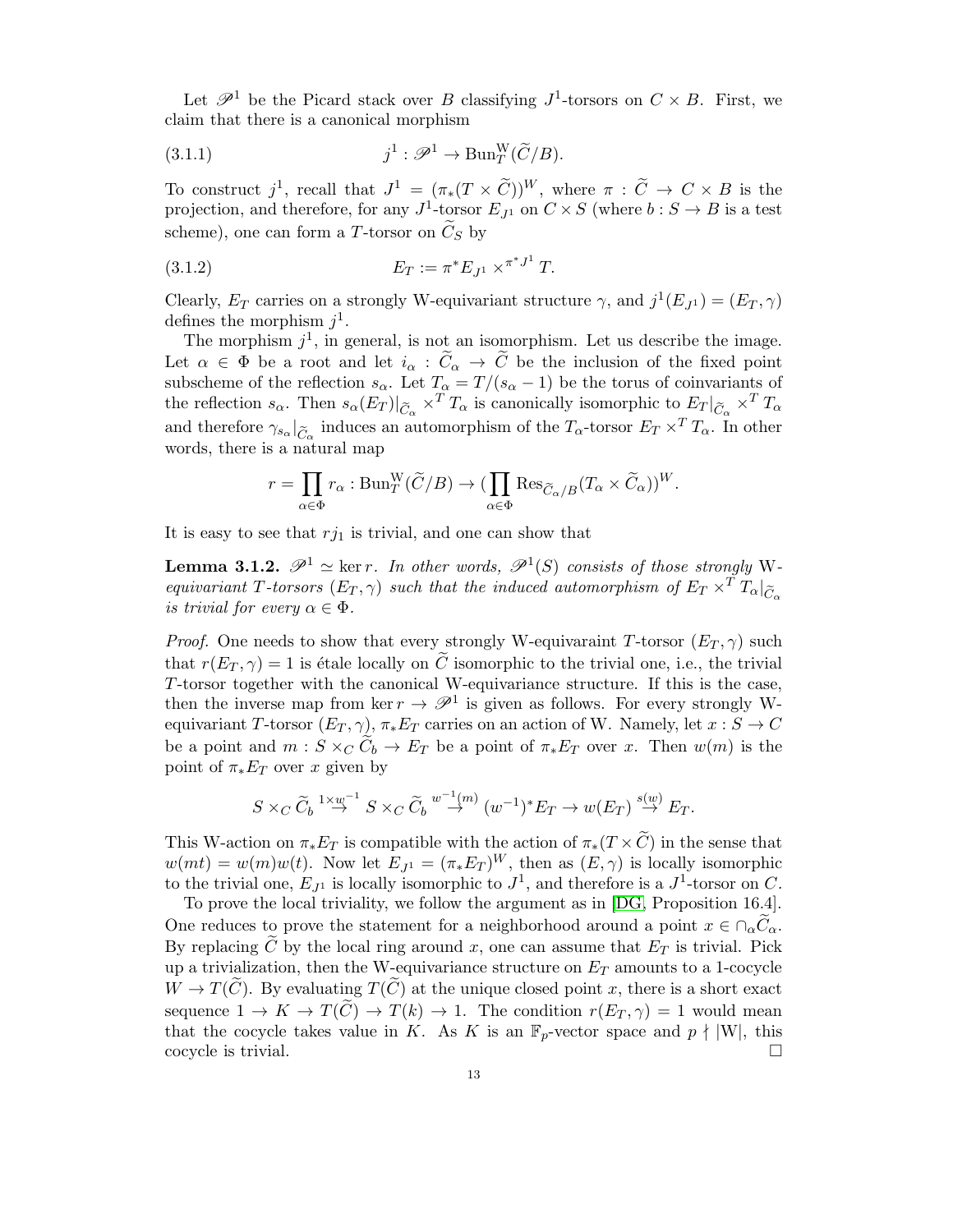<span id="page-13-3"></span>3.2. Recall that in [\[DG,](#page-48-14) [N1\]](#page-48-11), an open embedding  $J \to J^1$  is constructed. To describe the cokernel, we need some notations. Let  $\check{\alpha} \in \check{\Phi}$  be a coroot. Let

$$
\mu_{\check{\alpha}} := \ker(\check{\alpha} : \mathbb{G}_m \to T).
$$

This is either trivial, or  $\mu_2$ , depending on whether  $\alpha$  is primitive or not. Let  $\mu_{\alpha} \times C_{\alpha}$ be the constant group scheme over  $\tilde{C}_{\alpha}$ , regarded as a sheaf of groups over  $\tilde{C}_{\alpha}$ , and let  $(i_{\alpha})_*(\mu_{\alpha} \times \widetilde{C}_{\alpha})$  be its push forward to  $\widetilde{C}$ . Now, the result of [\[DG\]](#page-48-14) can be reformulated as: there is a natural exact sequence of sheaves of groups on C.

(3.2.1) 
$$
1 \to J \to J^1 \to \pi_*(\bigoplus_{\alpha \in \Phi} (i_{\alpha})_*(\mu_{\check{\alpha}} \times \widetilde{C}_{\alpha}))^W \to 1.
$$

<span id="page-13-4"></span><span id="page-13-0"></span>As a result, we obtain a short exact sequence (by taking the cohomology  $R\Gamma(C, -)$ )

(3.2.2) 
$$
1 \to (\prod_{\alpha \in \Phi} \text{Res}_{\widetilde{C}_{\alpha}/B}(\mu_{\check{\alpha}} \times \widetilde{C}_{\alpha}))^{\mathcal{W}} \to \mathscr{P} \to \mathscr{P}^1 \to 1.
$$

To simplify the notation, we will denote  $\text{Res}_{\widetilde{C}_{\alpha}/B}(\mu_{\alpha} \times \widetilde{C}_{\alpha})$  by  $\mu_{\alpha}(\widetilde{C}_{\alpha})$  in what follows.

Consider the composition

<span id="page-13-1"></span>
$$
j: \mathscr{P} \to \mathscr{P}^1 \to \text{Bun}_T^W(\widetilde{C}/B).
$$

By combining Lemma [3.1.2](#page-12-0) and [\(3.2.2\)](#page-13-0), we recover a description of  $\mathscr P$  in terms of  $\text{Bun}_T^W(\widetilde{C}/B)$  as given in [\[DG\]](#page-48-14). Namely, given a strongly W-equivariant T-torsor  $(E_T, \gamma)$ , one obtains a canonical trivialization

(3.2.3) 
$$
E_T^{\check{\alpha} \circ \alpha} := (E_T|_{\widetilde{C}_\alpha}) \times^{T,\alpha} \mathbb{G}_m \times^{\mathbb{G}_m, \check{\alpha}} T \simeq E_T^0|_{\widetilde{C}_\alpha},
$$

as  $(E_T|_{\widetilde{C}_\alpha}) \times^{T,\alpha} \mathbb{G}_m \times^{\mathbb{G}_m, \check{\alpha}} T \simeq E_T|_{\widetilde{C}_\alpha} \otimes s_\alpha(E_T^{-1})$  $\left[\overline{T}^{-1}\right]_{\widetilde{C}_{\alpha}}$ . The condition that  $r_{\alpha}(E, \gamma) = 1$ is equivalent to the condition that  $(3.2.3)$  comes from a trivialization

<span id="page-13-2"></span>(3.2.4) 
$$
c_{\alpha}: E_{T}^{\alpha} := (E_{T}|_{\widetilde{C}_{\alpha}}) \times^{T,\alpha} \mathbb{G}_{m} \simeq \mathbb{G}_{m} \times \widetilde{C}_{\alpha}.
$$

In addition, the set of all such  $c_{\alpha}$  form a  $\mu_{\alpha}$ -torsor. Therefore, we can describe  $\mathscr{P}(S)$ as the Picard groupoid of triples

(3.2.5) 
$$
\text{Bun}_T^W(\widetilde{C}_S)^+ := (E_T, \gamma, c_\alpha, \alpha \in \Phi)
$$

where  $(E_T, \gamma)$  is a strongly W-equivariant T-torsor on  $\tilde{C}_S$ , and  $c_\alpha : (E_T|_{\tilde{C}_\alpha}) \times^{T,\alpha}$  $\mathbb{G}_m \simeq \mathbb{G}_m \times \widetilde{C}_{\alpha}$  is a trivialization, which induces [\(3.2.3\)](#page-13-1), and is compatible with the W-equivariant structure. We called those trivializations  ${c_{\alpha}}_{\alpha \in \Phi}$  a +-structure on  $(E_T, \gamma)$ .

Here is an application of the above discussion. Observe there is the norm map

$$
\text{Nm}: \text{Bun}_{T}(\widetilde{C}/B) \to \text{Bun}_{T}^{\text{W}}(\widetilde{C}/B), \quad E_{T} \mapsto (\bigotimes_{w \in W} w(E_{T}), \gamma_{\text{can}}).
$$

We claim that Nm admits a canonical lifting

(3.2.6) 
$$
\text{Nm}^{\mathscr{P}}:\text{Bun}_{T}(\widetilde{C}/B)\to\mathscr{P}.
$$

To show this, we need to exhibit a canonical trivialization

$$
c_{\alpha}: \bigotimes_{w \in W} w(E_T)|_{\widetilde{C}_{\alpha}} \times^{T, \alpha} \mathbb{G}_m \simeq \mathbb{G}_m \times \widetilde{C}_{\alpha}.
$$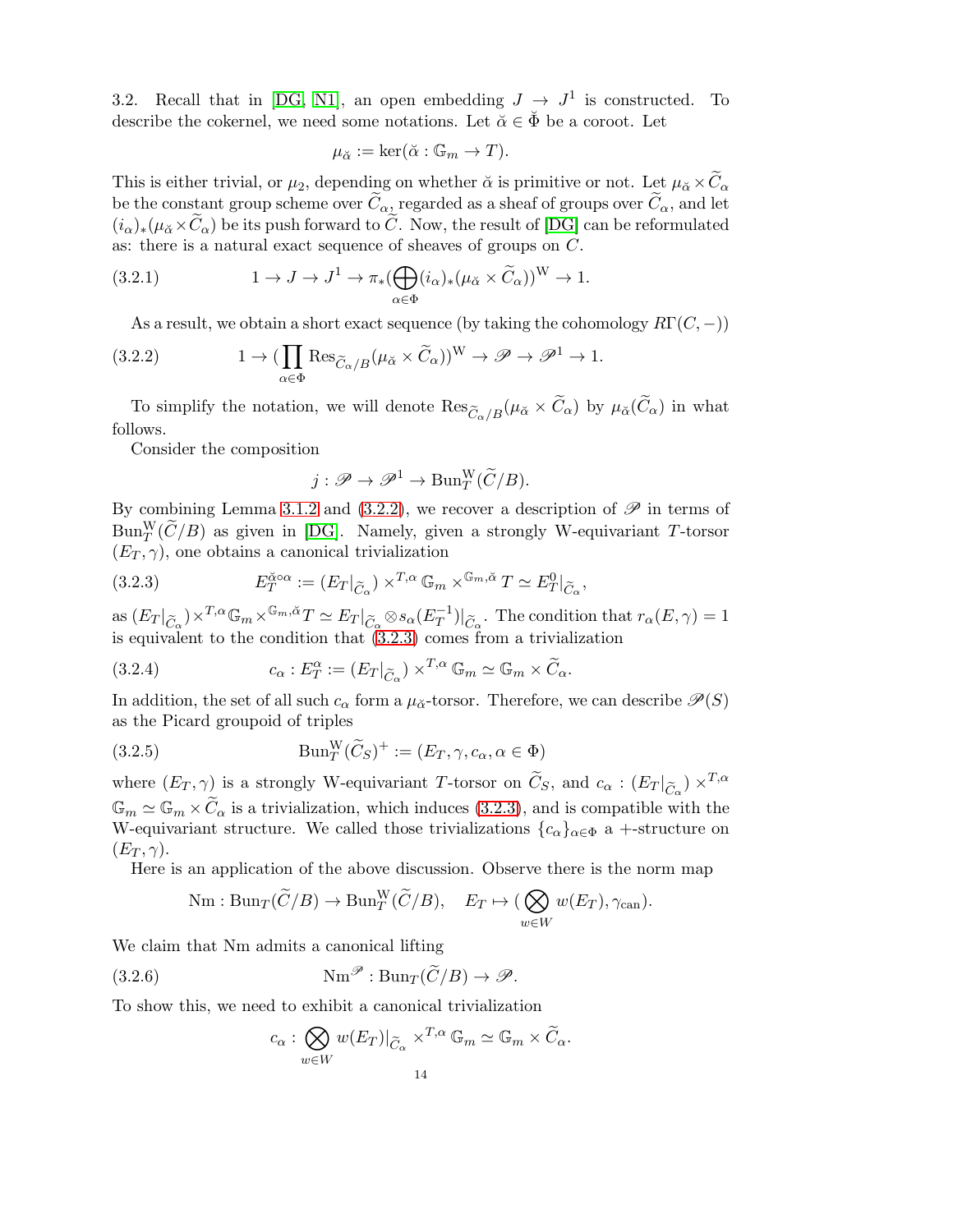compatible with the strongly W-equivariant structure. However, for any T-torsor  $E_T$ , there is a canonical isomorphism  $(E_T|_{\widetilde{C}_\alpha} \otimes s_\alpha(E_T)|_{\widetilde{C}_\alpha}) \times^{T,\alpha} \mathbb{G}_m \simeq \mathbb{G}_m \times \widetilde{C}_\alpha$ , and therefore, we obtain  $c_{\alpha}$  by noting

$$
\bigotimes_{w \in W} w(E_T)|_{\widetilde{C}_{\alpha}} \times^{T,\alpha} \mathbb{G}_m \simeq \bigotimes_{w \in s_{\alpha} \backslash W} (w(E_T)|_{\widetilde{C}_{\alpha}} \otimes s_{\alpha}w(E_T)|_{\widetilde{C}_{\alpha}}) \times^{T,\alpha} \mathbb{G}_m.
$$

The compatibility of the collection  ${c_{\alpha}}$  with the W-equivariant structure is clear.

3.3. Galois description of  $\mathscr{P}$ -torsors. The above description of  $\mathscr{P}$  in terms of  $\text{Bun}_T^W(\widetilde{C}/B)$  can be generalized as follows. Let  $\mathscr{D}$  be a J-gerbe on  $C \times B$ . Similar to  $(3.1.2)$ , we define

$$
\mathscr{D}_T := (\pi^* \mathscr{D})^{j^1}
$$

to be the T-gerbe on  $\widetilde{C}$  induced from  $\mathscr{D}$  using maps  $\pi : \widetilde{C} \to C \times B$  and  $j^1 : \pi^* J \to$  $T \times \widetilde{C}$  (see [A.4](#page-40-0) and [A.5](#page-41-0) for the notion of grebes and functors between them). Since the map  $j^1$  is W-equivariant the grebe  $\mathscr{D}_T$  is strongly W-equivariant. Equivalently, this means that  $\mathscr{D}_T$  descends to a T-gerbe on  $[\tilde{C}/W]$ .

Let  $\mathcal{T}_{\mathscr{D}}$  be the stack of splittings of  $\mathscr{D}$  over B. By definition, for every  $S \to B$ ,  $\mathcal{I}_{\mathscr{D}}(S)$  is the groupoid of the splittings of the gerbe  $\mathscr{D}|_{C\times S}$ . Clearly, this is a (pseudo)  $\mathscr{P}$ -torsor. On the other hand, let  $\mathscr{T}^W_{\mathscr{D}_T}$  denote the stack of strongly W-equivariant splittings of  $\mathscr{D}_T$ , i.e.,  $\mathscr{T}^{\rm W}_{\mathscr{D}_T}(S)$  is the groupoid of the splitting of  $\mathscr{D}_T|_{[\tilde{C}/\rm W]\times_B S}$ . Our goal is to give a description of  $\mathscr{T}_{\mathscr{D}}$  in terms of  $\mathscr{T}^{\mathrm{W}}_{\mathscr{D}_T}$ .

Let  $\alpha \in \Phi$ . Similar to  $E_T^{\alpha}$  and  $E_T^{\alpha \circ \alpha}$  as defined in [\(3.2.3\)](#page-13-1) and [\(3.2.4\)](#page-13-2), let  $\mathscr{D}_T^{\alpha}$ ,  $\mathscr{D}_T^{\alpha \circ \alpha}$ be the restriction to  $\tilde{C}_{\alpha}$  of the  $\mathbb{G}_{m}$ - and T-gerbes on  $\tilde{C}$  induced from  $\mathscr{D}_{T}$  using the maps  $\alpha: T \to \mathbb{G}_m$  and  $\check{\alpha} \circ \alpha: T \to T$ . The strongly W-equivariant structure on  $\mathscr{D}_T$  implies the T-gerbe  $\mathscr{D}_T^{\alpha\circ\alpha}$  has a canonical splitting  $F_\alpha^0$ . Moreover, by a similar argument in §[3.2,](#page-13-3) one can show that: (i) there is a canonical splitting  $E^0_\alpha$  of the  $\mathbb{G}_m$ -gerbe  $\mathscr{D}_T^{\alpha}$ , which induces  $F^0_{\alpha}$  via the canonical map  $\mathscr{D}_T^{\alpha} \to \mathscr{D}_T^{\alpha \circ \alpha}$  and (ii) for any strongly W-equivariant splitting  $(E, \gamma)$  of  $\mathscr{D}_T$  there is a canonical isomorphism of splittings

(3.3.1) 
$$
E^{\check{\alpha} \circ \alpha}|_{\widetilde{C}_{\alpha}} \simeq F_{\alpha}^{0},
$$

here  $E^{\check{\alpha} \circ \alpha}$  is the splitting of  $\mathscr{D}_T^{\check{\alpha} \circ \alpha}$  induces by E via the canonical map  $\mathscr{D}_T^{\alpha} \to \mathscr{D}_T^{\check{\alpha} \circ \alpha}$ . We define  $\mathscr{T}^{W,+}_{\mathscr{D}_T}$  to be the stack over B whose S-points consist of

<span id="page-14-0"></span>
$$
\mathcal{J}_{\mathcal{D}_T}^{\mathcal{W},+}(S) := (E, \gamma, t_\alpha, \alpha \in \Phi)
$$

where  $(E, \gamma)$  is a strongly W-equivariant splittings of  $\mathscr{D}_T$  and

$$
t_{\alpha}: E^{\alpha}|_{\widetilde{C}_{\alpha}} \simeq E_{\alpha}^{0}
$$

is an isomorphism of splittings of  $\mathscr{D}_T^{\alpha}$ , which induces [\(3.3.1\)](#page-14-0), and is compatible with the W-equivariant structure. It is clear that  $\mathscr{T}_{\mathscr{D}_T}^{W,+}$  is a  $\mathscr{P} = \text{Bun}_T^W(\widetilde{C}/B)^+$ -torsor.

<span id="page-14-1"></span>**Lemma 3.3.1.** There is a canonial isomorphism of  $\mathscr{P}$ -torsor  $\mathscr{T}_{\mathscr{D}} \simeq \mathscr{T}^{W,+}_{\mathscr{D}_T}$ .

*Proof.* Let  $E \in \mathscr{T}_{\mathscr{D}}$  be a splitting of  $\mathscr{D}$ . Then  $E_T := (\pi^*(E))^{j^1}$  defines a splittings of  $\mathscr{D}_T$ . Since both maps  $j^1$  and  $\pi$  are W-equivariant the splitting  $E_T$  has a canonial W-equivariant structure, which we denote by  $\gamma$ . Moreover, by the same reasoning as in §[3.2,](#page-13-3) there is a canonical isomorphism of splittings  $t_{\alpha}: E_T^{\alpha}|_{\tilde{C}_{\alpha}} \simeq E_{\alpha}^0$  such that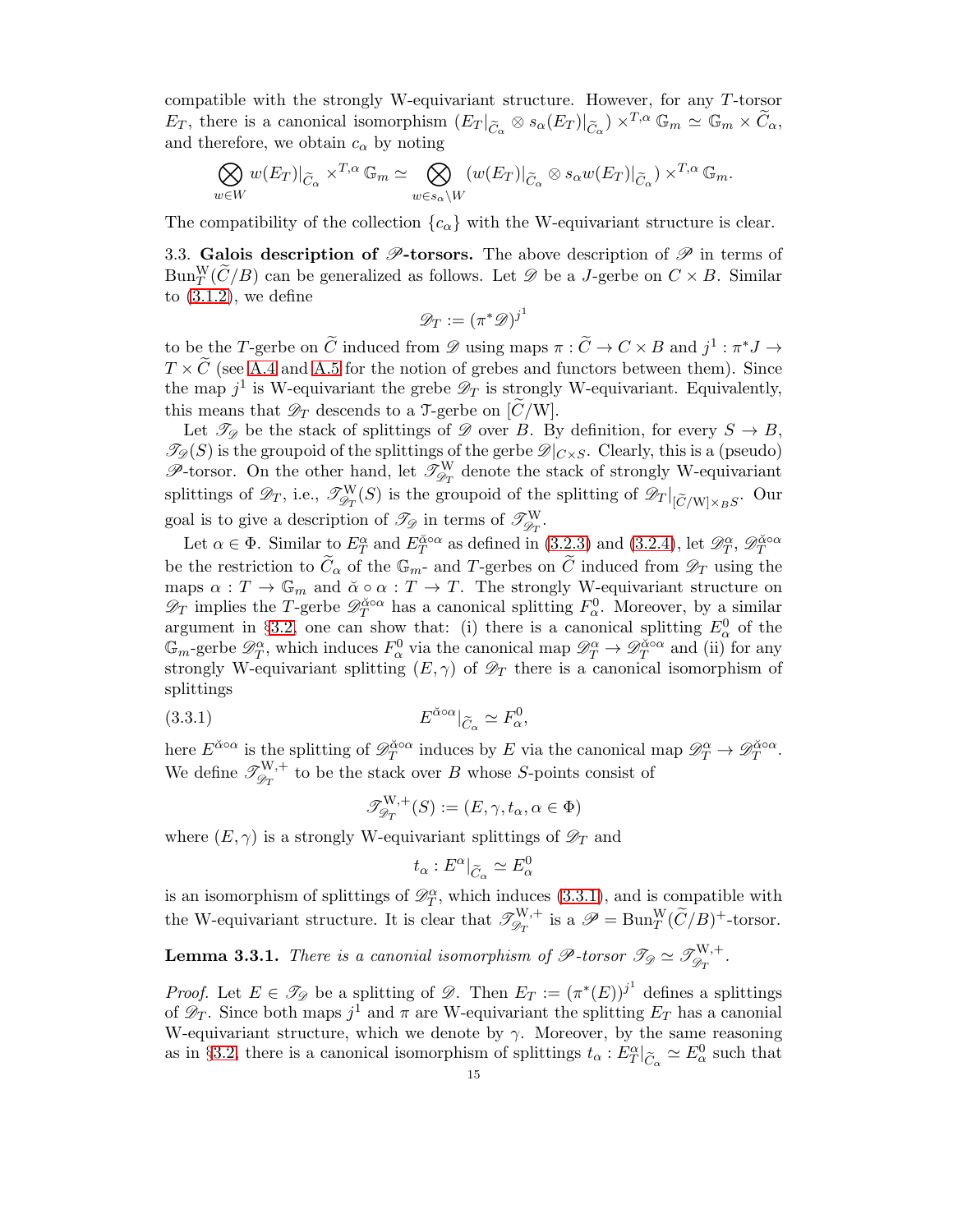the induced isomorphism  $E_T^{\alpha \circ \alpha}|_{\tilde{C}_\alpha} \simeq (E_\alpha^0)^\alpha \simeq F_\alpha^0$  is equal to the one coming form the W-equivariant structure  $\gamma$ . The assignment  $E \to (E_T, \gamma, t_\alpha, \alpha \in \Phi)$  defines a morphism  $\mathscr{T}_{\mathscr{D}} \to \mathscr{T}^{W,+}_{\mathscr{D}_T}$  and one can check that it is compatible with their  $\mathscr{P}$ -torsor structures, hence an isomorphism.

3.4. The Abel-Jacobi map. From now on till the end of this section, we restrict to the open subset  $B^0$  of the Hitchin base. To simplify the notation, sometimes we use B to denote  $B^0$  unless specified. Recall from Proposition [2.6.1](#page-8-2) that the cameral curve  $\tilde{C}$  is smooth over  $B^0$ .

Let

$$
\mathrm{AJ}: \widetilde{C} \times \mathbb{X}_{\bullet}(T) \to \mathrm{Bun}_{T}(\widetilde{C}/B)
$$

be the Abel-Jacobi map given by  $(x, \check{\lambda}) \mapsto \mathcal{O}(\check{\lambda}x) := \mathcal{O}(x) \times^{\mathbb{G}_m, \check{\lambda}} T$ .

Therefore we obtain

$$
\mathrm{AJ}^{\mathscr{P}}:\widetilde{C}\times\mathbb{X}_{\bullet}(T)\to\mathscr{P}.
$$

by composing AJ with  $Nm^{\mathscr{P}}$ . This morphism is W-equivariant, where W acts on  $\widetilde{C} \times \mathbb{X}_{\bullet}(T)$  diagonally and on  $\mathscr{P}$  trivially, and is commutative and multiplicative with respect to the group structures on  $\mathbb{X}_{\bullet}(T)$  and on  $\mathscr{P}$ . Observe that for any  $x \in \widetilde{C}_\alpha$ ,  $AJ^{\mathscr{P}}(x, \breve{\alpha})$  is the unit in  $\mathscr{P}$ . This follows from

$$
\bigotimes_{w \in W} w \mathcal{O}(\check{\alpha}x) \simeq \bigotimes_{w \in W/s_{\alpha}} w \mathcal{O}(\check{\alpha}x + s_{\alpha}(\check{\alpha})x)
$$

is canonically trivialized, and the trivialization is compatible with the W-equivariant structure.

By pulling back the line bundles, we thus obtain

$$
(\mathbf{AJ}^{\mathscr{P}})^{\vee} : \mathscr{P}^{\vee} \to \mathrm{Pic}^m(\widetilde{C} \times \mathbb{X}_{\bullet}(T))^W,
$$

where  $Pic^m(\widetilde{C} \times \mathbb{X}_{\bullet}(T))^W$  denotes the Picard stack over B of W-equivariant line bundles on  $\widetilde{C} \times \mathbb{X}_{\bullet}(T)$  whic are multiplicative with respect to  $\mathbb{X}_{\bullet}(T)$ . Observe that there is the canonical isomorphism  $\text{Bun}_{\tilde{T}}^W(\tilde{C}/B) \to \text{Pic}^m(\tilde{C} \times \mathbb{X}_{\bullet}(T))^W$  given by  $(E_{\check{T}}, \gamma) \mapsto \mathscr{L}$ , where  $\mathscr{L}|_{(x,\check{\lambda})} = E_{\check{T}}^{\lambda}|_x$ . Therefore, we regard  $(\mathrm{AJ}^{\mathscr{P}})^{\vee}$  as a morphism

$$
(\mathbf{AJ}^\mathscr{P})^\vee: \mathscr{P}^\vee \to \mathbf{Bun}^{\mathbf{W}}_{\check T}(\widetilde C/B).
$$

We claim that  $(AJ^{\mathscr{P}})^{\vee}$  canonically lifts to a morphism

$$
\mathfrak{D}_{cl}:\mathscr{P}^{\vee}\rightarrow\check{\mathscr{P}}.
$$

Let  $\mathcal L$  be a multiplicative line bundle on  $\mathscr P$ . We thus need to show that

$$
(\mathrm{AJ}^{\mathscr{P}})^{*}\mathcal{L}|_{(\widetilde{C}_{\alpha},\breve{\alpha})}
$$

admits a canonical trivialization, which is compatible with the W-equivariance structure. However, this follows from  $AJ^{\mathscr{P}}((x,\check{\alpha}))$  is the unit of  $\mathscr{P}$  and a multiplicative line bundle on  $\mathscr P$  is canonically trivialized over the unit. To summarize, we have constructed the following commutative diagram

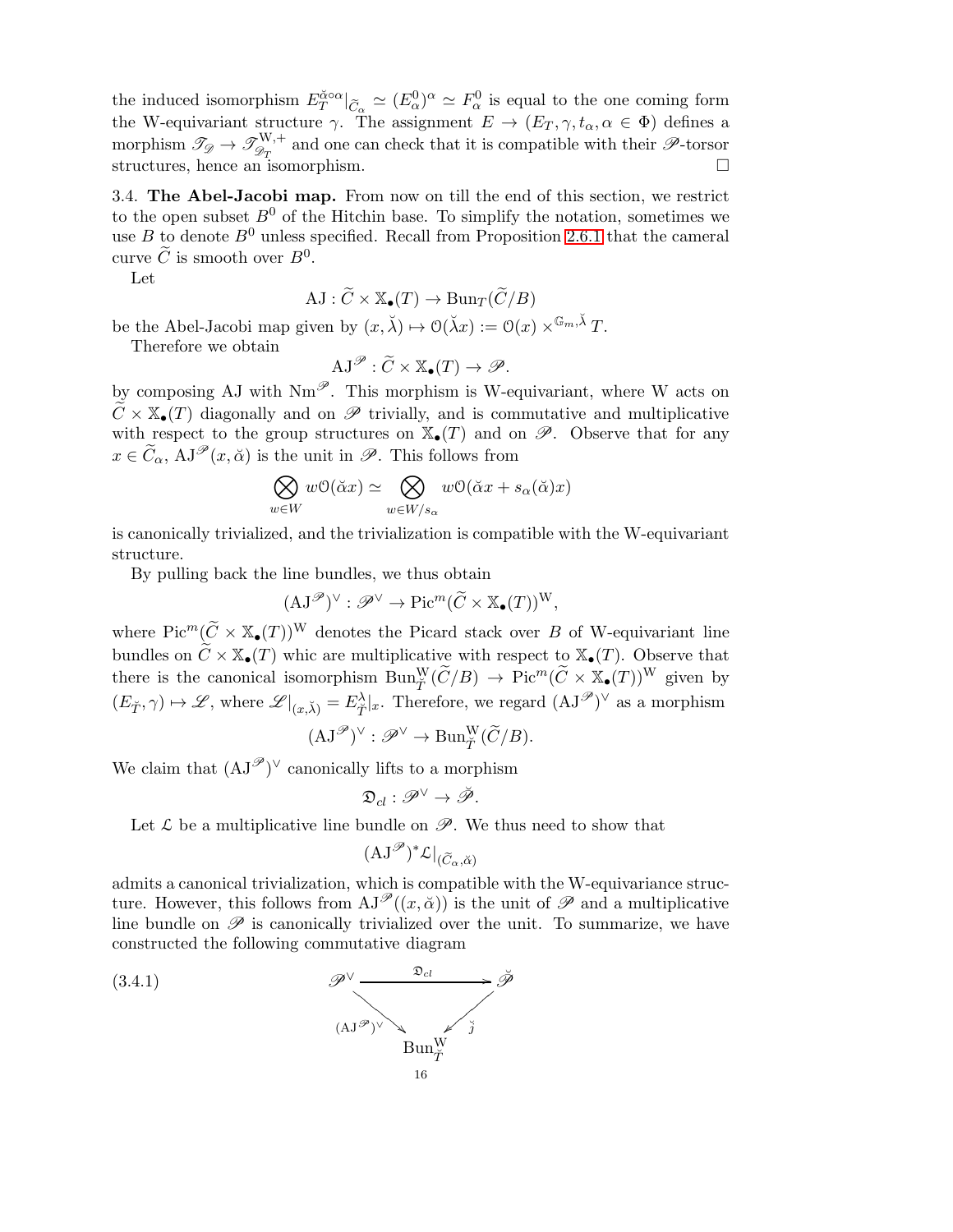Now, the classical duality theorem reads as

## **Theorem 3.4.1.**  $\mathfrak{D}_{cl}$  is an isomorphism.

<span id="page-16-0"></span>The rest of the section is devoted to the proof of this theorem.

3.5. First reductions. We first show that  $\mathcal{D}_{cl}$  induces an isomorphism

$$
\pi_0(\mathfrak{D}_{cl}): \pi_0(\mathscr{P}^{\vee}) \to \pi_0(\breve{\mathscr{P}}).
$$

For any S-point  $b \in B^0$ ,  $\mathscr{P}_b$  is a Beilinson 1-motive (Appendix [B\)](#page-42-0). We have

$$
\underline{\mathrm{Aut}}(e) \simeq \mathrm{H}^0(C, J_b), \quad \pi_0(\mathscr{P}_b) = \mathscr{P}_b/W_1 \mathscr{P}_b.
$$

Observe that

$$
\mathrm{H}^0(C, J_b) \simeq \ker(T^W \to (\prod_{\alpha \in \Phi} \mathrm{Res}_{\widetilde{C}_{\alpha}/b}(\mu_{\check{\alpha}} \times \widetilde{C}_{\alpha}))^W) = Z(G).
$$

By Corollary [A.3.3](#page-39-0)

$$
\pi_0(\mathscr{P}^{\vee}) \simeq (\mathrm{Aut}_{\mathscr{P}}(e))^*.
$$

Let us also recall the description of  $\pi_0(\mathscr{P})$  as given in [\[N2,](#page-49-1) §4.10, §5.5]. As we restrict  $\mathscr P$  to  $B^0$ , the answer is very simple. Namely, the Abel-Jacobi map

$$
\mathrm{AJ}^{\mathscr{P}}:\widetilde{C}\times\mathbb{X}_{\bullet}(T)\to\mathscr{P}
$$

induces a surjective map

$$
\pi_0(\widetilde{C} \times \mathbb{X}_{\bullet}(T)) \simeq \mathbb{X}_{\bullet}(T) \twoheadrightarrow \pi_0(\mathscr{P}).
$$

which induces

$$
\pi_0(\mathscr{P})^* \simeq Z(\breve{G}) \subset \breve{T}^W.
$$

Therefore, as abstract groups  $\pi_0(\mathscr{P}^{\vee}) \simeq \pi_0(\check{\mathscr{P}})$ .

Since  $\pi_0(\mathscr{P}^{\vee}) \simeq \pi_0(\tilde{\mathscr{P}})$  are finitely generated abelian groups and are isomorphic abstractly, to show that  $\pi_0(\mathfrak{D}_{cl})$  is an isomorphism, it is enough to show that

**Lemma 3.5.1.** The induced map  $\pi_0(\mathfrak{D}_{cl})$  is surjective.

Proof. According to the above description, it is enough to construct a morphism  $\widetilde{C} \times \mathbb{X}^{\bullet}(T) \to \mathscr{P}^{\vee}$  making the following diagram is commutative.



To this goal, observe that there is the universal line bundle  $\mathscr{L}_{\text{univ}}$  on  $(\widetilde{C} \times \mathbb{X}^{\bullet}(T)) \times$ Bun<sub>T</sub>. Then the pullback of this line bundle to  $(\widetilde{C} \times \mathbb{X}^{\bullet}(T)) \times \mathscr{P}$  gives rise to the desired map. The commutativity of this diagram is an easy exercise.

Next, we see that

$$
W_0(\mathfrak{D}_{cl}):W_0\mathscr{P}^{\vee}\to W_0\breve{\mathscr{P}}
$$

is an isomorphism. Indeed, we can construct  $AJ^{\check{\mathscr{P}}} : \widetilde{C} \times \mathbb{X}^{\bullet}(T) \to \check{\mathscr{P}}$ , and therefore  $\tilde{\mathfrak{D}}_{cl} : \check{\mathscr{P}}^{\vee} \to \mathscr{P}$ . By the same argument, it induces an isomorphism  $\pi_0(\tilde{\mathfrak{D}}_{cl})$ :  $\pi_0(\check{\mathscr{P}}^{\vee}) \to \pi_0(\mathscr{P})$ . It is easy to check that  $\check{\mathfrak{D}}_{cl} = \mathfrak{D}_{cl}^{\vee}$ , and therefore  $W_0(\mathfrak{D}_{cl})$  is also an isomorphism.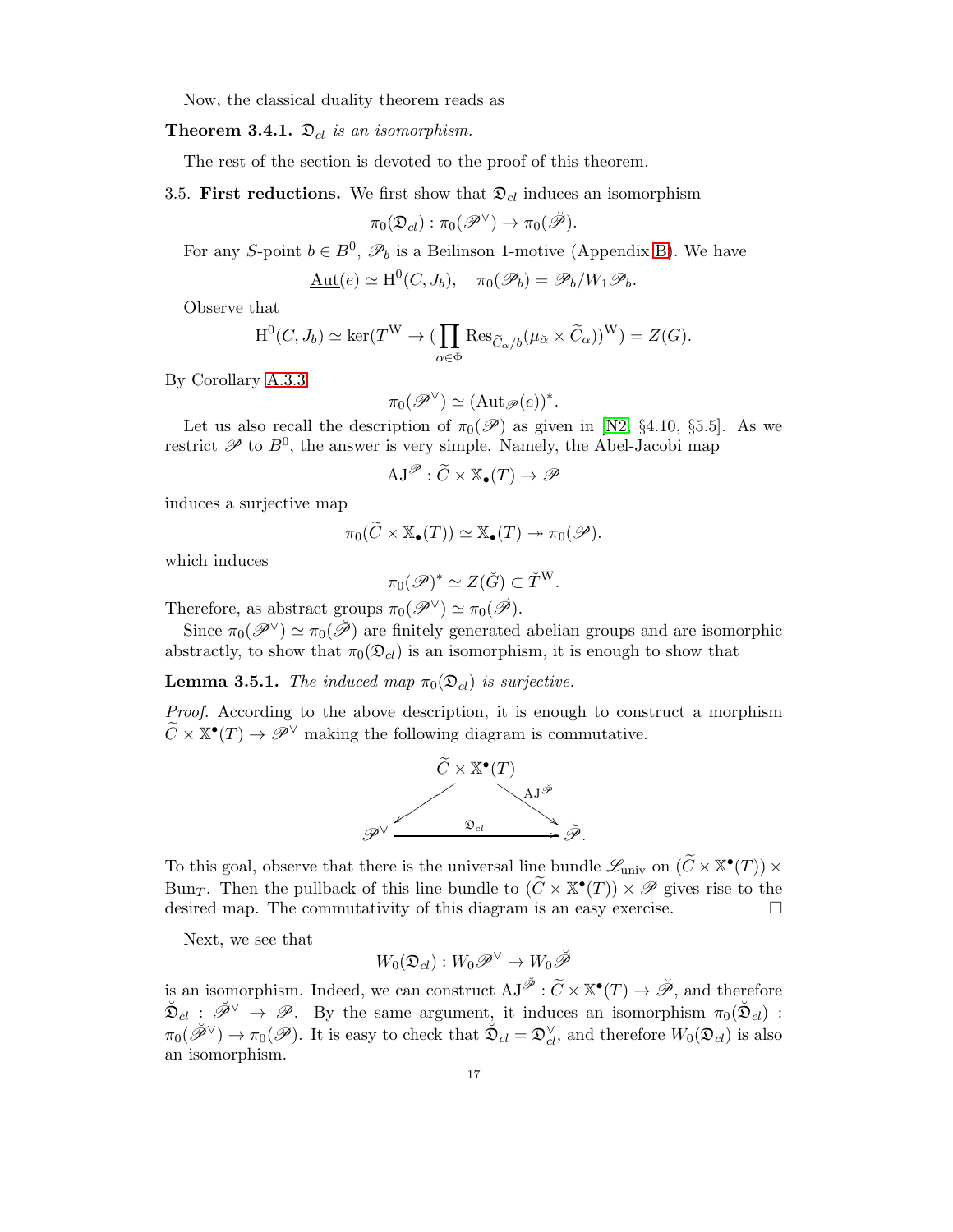Therefore, it is enough to show that  $D_{cl}: P^{\vee} \to \check{P}$  is an isomorphism, where P (resp.  $\check{P}$ ) is the neutral connected component of the coarse space of  $\mathscr{P}$  (resp.  $\check{\mathscr{P}}$ ), and  $D_{cl}$  is the map induced by  $\mathfrak{D}_{cl}$ . We can prove this fiberwise, and therefore we fix  $b \in B(k)$ . However, to simplify the notation, in the following discussion we write  $\widetilde{C}, \mathscr{P}$  instead of  $\widetilde{C}_b, \mathscr{P}_b$ , etc.

3.6. The calculation of the coarse moduli. We introduce a few more notations. Let  $\mathscr{P}^0$  be the Picard stack of  $J^0$ -torsors on C, and let  $P^0$  (resp.  $P^1$ ) be the neutral connected components of the coarse space of  $\mathscr{P}^0$  (resp.  $\mathscr{P}^1$ ).

We first understand  $P^1$ . Let Jac denote the Jacobi variety of  $\tilde{C}$ . Then Jac  $\otimes \mathbb{X}_{\bullet}$ is the neutral connected component of the coarse space of  $Bun<sub>T</sub>$ .

**Lemma 3.6.1.** The map  $P^1 \to \text{Jac}\otimes\mathbb{X}_{\bullet}$  is an embedding, and  $P^1$  can be identified with  $(\text{Jac}\otimes \mathbb{X}_{\bullet})^{W,0}$ , the neutral connected component of the W-fixed point subscheme of Jac ⊗ $\mathbb{X}_{\bullet}$ .

*Proof.* We first show that  $P^1 \to \text{Jac}\otimes\mathbb{X}_{\bullet}$  is injective. Indeed, up to isomorphism, the strongly W-equivariant structures on a trivializable T-torsor on  $\tilde{C}$  are classified by  $H^1(W, T(k))$ . By Lemma [3.1.2,](#page-12-0) the kernel of  $P^1 \to \text{Jac}\otimes \mathbb{X}_{\bullet}$  can be identified with the kernel of

$$
H^1(W, T(k)) \to \bigoplus_{\widetilde{C}_{\alpha}} T_{\alpha}(\widetilde{C}_{\alpha}).
$$

Therefore, it is then enough to show that this latter map is injective. Over  $B^0$ ,  $\widetilde{C}_{\alpha}$ is nonempty for every root  $\alpha$ . Then the injectivity of this map follows from [\[HMS,](#page-48-15) Proposistion 2.6, (iii).

To complete the proof, observe that the restriction of the norm

$$
\mathrm{Nm}: \mathrm{Jac}\otimes \mathbb{X}_{\bullet} \to P \to P^{1} \to (\mathrm{Jac}\otimes \mathbb{X}_{\bullet})^{\mathrm{W}}
$$

to Nm :  $(\text{Jac}\otimes \mathbb{X}_{\bullet})^W \to (\text{Jac}\otimes \mathbb{X}_{\bullet})^W$  is the multiplication by |W|. Therefore, the image of  $P^1 \to \text{Jac}\otimes \mathbb{X}_{\bullet}$  is  $(\text{Jac}\otimes \mathbb{X}_{\bullet})^{W,0}$ .

As a result, for any  $\ell \neq p$  a prime,

$$
T_{\ell}P^1 \simeq (\mathrm{H}^1(\widetilde{C},\mathbb{Z}_{\ell}(1)) \otimes \mathbb{X}_{\bullet})^{\mathrm{W}}.
$$

In addition, observe that from the definition of  $D_{cl}$ , the map  $P^1 \subset \text{Jac}\otimes \mathbb{X}_{\bullet} \stackrel{\text{Nm}}{\rightarrow} P^1$ factors as

$$
P^1 \subset \text{Jac}\otimes \mathbb{X}_{\bullet} \simeq (\text{Jac}\otimes \mathbb{X}^{\bullet})^{\vee} \to (\check{P}^1)^{\vee} \to \check{P}^{\vee} \stackrel{\check{D}_{\varsigma l}}{\to} P \to P^1.
$$

Therefore  $D_{cl}$  is a prime-to-p isogeny. In addition, the map

$$
T_{\ell}Nm: T_{\ell}(\operatorname{Jac} \otimes \mathbb{X}_{\bullet}) \to T_{\ell}(\check{P}^1)^{\vee} \hookrightarrow T_{\ell}P^1
$$

can be identified with

 $\mathrm{Nm}: \mathrm{H}^1(\widetilde{C},\mathbb{Z}_\ell(1))\otimes \mathbb{X}_\bullet \twoheadrightarrow (\mathrm{H}^1(\widetilde{C},\mathbb{Z}_\ell(1))\otimes \mathbb{X}_\bullet)_\mathrm{W}/(\mathrm{torsion}) \hookrightarrow (\mathrm{H}^1(\widetilde{C},\mathbb{Z}_\ell(1))\otimes \mathbb{X}_\bullet)^{\mathrm{W}}.$ 

We need the following key result.

**Lemma 3.6.2.** The quasi-isogeny  $(\check{P}^1)^\vee \to P^1 \leftarrow P^0$  is an isomorphism.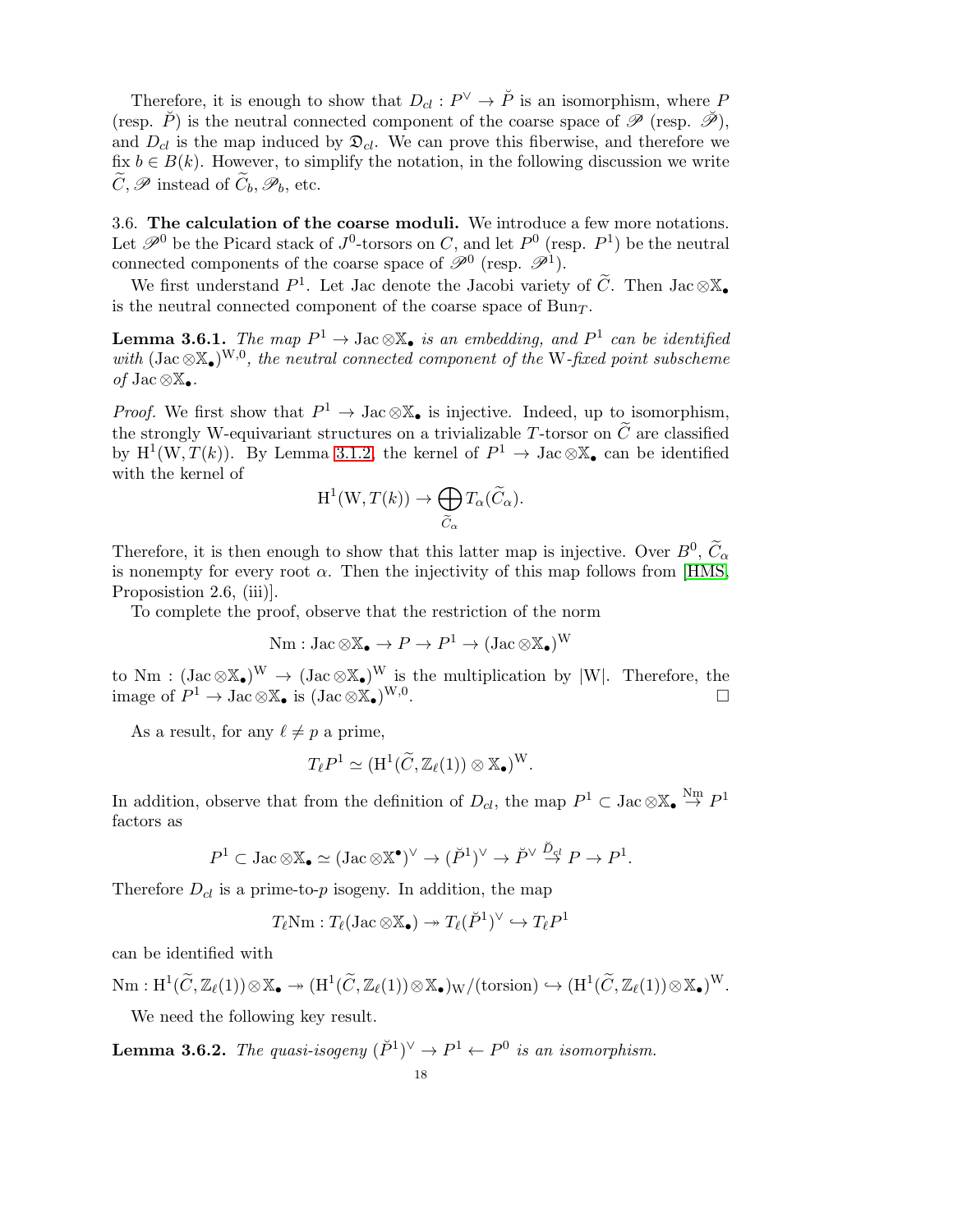*Proof.* Consider the norm map Nm :  $\pi_* T \to J^1 = (\pi_* T)^W$ . As  $J^0$  is connected, Nm factors as  $\pi_* T \to J^0 \to J^1$ . Therefore, Nm : Jac  $\otimes \mathbb{X}_{\bullet} \to P^1$  also factors as  $\text{Nm}: \text{Jac}\otimes\mathbb{X}_{\bullet}\to P^{0}\to P^{1}.$  Clearly,  $P^{0}\to P^{1}$  is a prime-to-p isogeny. Therefore, the lemma then is equivalent to saying that the induced map of Tate modules  $H^1(\widetilde{C}, \mathbb{Z}_{\ell}(1)) \otimes \mathbb{X}_{\bullet} \to T_{\ell}P^0$  is surjective for every  $\ell \neq p$ .

The Kummer sequence for  $J^0$  gives rise to

$$
T_{\ell}P^0 \simeq \varprojlim \mathrm{H}^1(C, J^0[\ell^n]).
$$

Observe that as  $J^0$  is connected, the system  $\{J^0[\ell^n]\}$  form a  $\mathbb{Z}_{\ell}$ -sheaf M on C. This means that  $J^0[\ell^n]$  is a  $\mathbb{Z}/\ell^n$ -module and that the multiplication by  $\ell$  map  $J^0[\ell^n] \to J^0[\ell^{n-1}]$  induces an isomorphism  $J^0[\ell^n] \otimes_{\mathbb{Z}/\ell^n} \mathbb{Z}/\ell^{n-1} \simeq J^0[\ell^{n-1}]$  (observe that the system  $\{J[\ell^n]\}$  does not satisfy these conditions if J is not connected). Therefore, using the standard notation,  $T_{\ell}P^0 \simeq \mathrm{H}^1(C,M)$ .

Let  $j: U \subset C$  be the complement of the ramification loci of  $\pi: \widetilde{C} \to C$  and let  $\widetilde{U}$ be its preimage in  $\tilde{C}$ . Then our assumption implies that

$$
\widetilde{C}=\prod_{\alpha\in \Phi}\widetilde{C}_\alpha\sqcup \widetilde{U},
$$

Let  $L = \pi_*(\mathbb{X}_{\bullet} \otimes \mathbb{Z}_{\ell}|_{\widetilde{U}})$ . This is a local system on U with an action of W. Clearly,  $j^*M \simeq L^{\mathcal{W}}(1)$  and there is a short exact sequence

$$
0 \to j_! L^{\mathcal{W}}(1) \to M \to N \to 0,
$$

where  $N$  is finite and supports on the ramification locus. The norm maps  $Nm$ :  $L \to L^{\mathsf{W}}(1)$  induces the following commutative diagram with arrows in each row surjective

$$
\begin{array}{ccc}\n\mathrm{H}^{1}_{c}(\widetilde{U},\mathbb{Z}_{\ell}(1))\otimes\mathbb{X}_{\bullet} & \longrightarrow & \mathrm{H}^{1}(\widetilde{C},\mathbb{Z}_{\ell}(1))\otimes\mathbb{X}_{\bullet} \\
\mathrm{Nm} \Big| & \mathrm{Nm} \Big| & \mathrm{Nm} \Big| \\
(\mathrm{H}^{1}_{c}(\widetilde{U},L^{\mathrm{W}}(1)) & \longrightarrow & \mathrm{H}^{1}(\widetilde{C},M).\n\end{array}
$$

Therefore, it remains to show that

$$
\mathrm{Nm}: \mathrm{H}^1_c(\widetilde{U}, \mathbb{Z}_\ell(1)) \otimes \mathbb{X}_{\bullet} = \mathrm{H}^1_c(U, L(1)) \to \mathrm{H}^1_c(U, L^W(1))
$$

is surjective.

Pick up  $x \in U$ . Then the stalk of L at x

$$
L_x \simeq \mathbb{Z}_{\ell}[W] \otimes \mathbb{X}_{\bullet},
$$

and the monodromy representation  $\rho : \pi_1(U, x) \to \text{GL}(L_x)$  is given by  $\rho(\gamma)(a \otimes b) =$  $\rho(\gamma)a\otimes b$  (to make these identifications canonical, one needs to pick up  $\bar{x}\in\tilde{U}$  lying over x). There is another action of W on  $L_x$  given by  $w(a \otimes b) = aw^{-1} \otimes wb$ , which gives rise to the W-action on L. Let  $L^{\vee}$  be the dual local system of L.

As  $L$  is a tame local system on  $U$ , it is well-known that

$$
\mathrm{H}^1_c(U, L(1)) \simeq \mathrm{H}^1(U, L^\vee)^\vee \simeq \mathrm{H}^1(\pi_1^{\mathrm{tame}}(U, x), L_x^\vee)^\vee.
$$

We recall the following theorem of Grothendieck (SGA 1, XIII, cor. 2.12, p. 392).

**Theorem 3.6.3.** The tame fundamental group  $\pi_1^{\text{tame}}(U,x)$  is the profinite completion  $\hat{\Gamma}_{g,n}$  of a free group of  $2g + \sharp(C \setminus U)(k) - 1$  generators  $\{\gamma_i\}$ . In addition, this surjective map  $\hat{\Gamma}_{g,n} \to \pi_1^{\text{tame}}(U,x)$  induces an isomorphism of the maximal primeto-p quotients.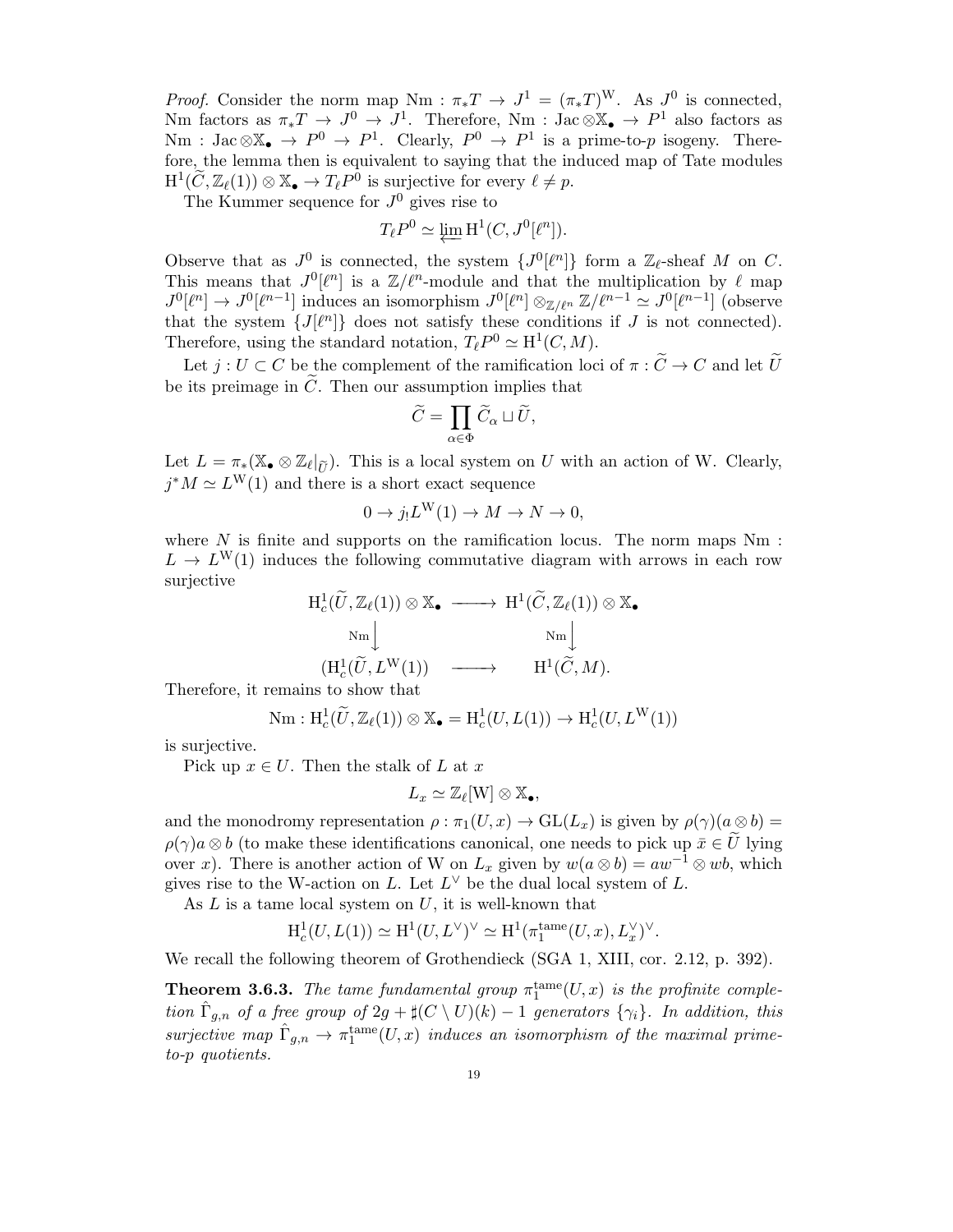As  $p \nmid |W|$ , we have

$$
\mathrm{H}^1_c(U, L(1)) \simeq \mathrm{H}^1(\pi_1^{\mathrm{tame}}(U, x), L_x^{\vee}) \simeq \bigoplus_i \frac{L_x^{\vee}}{(1 - \rho(\gamma_i))L_x^{\vee}}.
$$

Similarly,

$$
H_c^1(U, L^W(1)) \simeq \bigoplus_i \frac{(L_x^{\vee})_W}{(1 - \rho(\gamma_i))(L_x^{\vee})_W}.
$$

The map  $\mathbb{X}^{\bullet} \to \mathbb{Z}_{\ell}[W] \otimes \mathbb{X}^{\bullet}$  given by  $\lambda \mapsto 1 \otimes \lambda$  induces an isomorphism  $\mathbb{X}^{\bullet} \simeq (L_{x}^{\vee})_{W}$ . Therefore, it is enough to show that

(3.6.1) 
$$
\text{Nm}: \text{Hom}(\frac{\mathbb{Z}_{\ell}[W] \otimes \mathbb{X}^{\bullet}}{(1-\gamma)\mathbb{Z}_{\ell}[W] \otimes \mathbb{X}^{\bullet}}, \mathbb{Z}_{\ell}) \to \text{Hom}(\frac{\mathbb{X}^{\bullet}}{(1-\gamma)\mathbb{X}^{\bullet}}, \mathbb{Z}_{\ell})
$$

is surjective for any  $\gamma \in W$ . Observe that

<span id="page-19-0"></span>
$$
\mathrm{Hom}(\frac{\mathbb{X}^{\bullet}}{(1-\gamma)\mathbb{X}^{\bullet}},\mathbb{Z}_{\ell})\simeq \mathrm{Hom}(\frac{\mathbb{Z}_{\ell}[W]\otimes \mathbb{X}^{\bullet}}{(1-\gamma)\mathbb{Z}_{\ell}[W]\otimes \mathbb{X}^{\bullet}},\mathbb{Z}_{\ell})^{W}
$$

and under this identification, the norm map [\(3.6.1\)](#page-19-0) then is given by the formula  $\text{Nm}(\varphi)(a \otimes b) = \varphi(\sum_{w \in \mathcal{W}} aw^{-1} \otimes wb).$ 

Choose a splitting 
$$
\frac{\mathbb{Z}_{\ell}[W] \otimes \mathbb{X}^{\bullet}}{(1 - \gamma)\mathbb{Z}_{\ell}[W] \otimes \mathbb{X}^{\bullet}} \simeq M \oplus (\mathbb{X}^{\bullet}/(1 - \gamma)\mathbb{X}^{\bullet})/(\text{torsion})
$$
, and let  $\varphi|_{M} = 0$  and  $\varphi = \psi$  on the second factor, then  $\text{Nm}\varphi = \psi$ .

Now, let  $A' = \text{ker}(P^0 \to P)$ , and  $A = \text{ker}(P \to P^1)$ . Then by the lemma, we have ker  $D_{cl} = A' / (\check{A})^*$ . As both groups are finite étale groups, it is enough to show that  $|A'| = |\check{A}|$ , where for a finite group  $\Gamma$ ,  $|\Gamma|$  denotes the number of its elements. Indeed, it is enough to show that  $|\check{A}| \geq |A'|$ . This is the subject of the next subsection.

3.7. Calculation of finite groups. Let us understand A. In fact, it is better to pick up  $\infty \in C$  which does not lie in the ramification loci. Let  $\mathcal{O}_{\infty}$  denote the completed local ring of C at  $\infty$ . Let  $J_{\infty}$  be the dilatation of J along the unit of the fiber of J at  $\infty$ , i.e. there is a natural map  $J_{\infty} \to J$  such that  $J_{\infty}(\mathcal{O}_{\infty})$  is identified with the first congruent subgroup of  $J(\mathcal{O}_{\infty})$ . Let  $\mathscr{P}_{\infty}$  be the Picard stacke of  $J_{\infty}$ -torsors on C. One can also interpret  $\mathscr{P}_{\infty}$  as the Picard stack of J-torsors on C together with a trivialization at  $\infty$ . Observe that  $\mathscr{P}_{\infty}$  is in fact a scheme. Let  $P_{\infty}$  denote the neutral connected component of  $\mathscr{P}_{\infty}$ . Similarly, one can define  $J^0_{\infty}, J^1_{\infty}, P^0_{\infty}, P^1_{\infty}$  etc. Let  $A_{\infty} = \ker(P_{\infty} \to P^1_{\infty})$  and  $A'_{\infty} = \ker(P^0_{\infty} \to P_{\infty})$ .

Lemma 3.7.1. There are the following two exact sequences

$$
1 \to A_{\infty} \to \Gamma(C, J^1/J) \to \pi_0(\mathscr{P}) \to \pi_0(\mathscr{P}^1) \to 1
$$

and

$$
1 \to \text{Aut}_{\mathscr{P}}(e) \to \text{Aut}_{\mathscr{P}^1}(e) \to A_{\infty} \to A \to 1.
$$

Similarly,

$$
1 \to A'_{\infty} \to \Gamma(C, J/J^0) \to \pi_0(\mathcal{P}^0) \to \pi_0(\mathcal{P}) \to 1
$$

and

$$
1 \to \operatorname{Aut}_{\mathscr{P}^0}(e) \to \operatorname{Aut}_{\mathscr{P}}(e) \to A'_{\infty} \to A' \to 1.
$$

*Proof.* Consider  $1 \to J \to J^1 \to J^1/J \to 1$ . Taking  $R\Gamma(C, -)$  and noting that  $J^1_{\infty}/J_{\infty} = J^1/J$  and  $\pi_0(\mathscr{P}_{\infty}) = \pi_0(\mathscr{P}), \pi_0(\mathscr{P}_{\infty}^1) = \pi_0(\mathscr{P}^1)$ , we obtain the first two sequences. The proof of the other two is similar.  $\Box$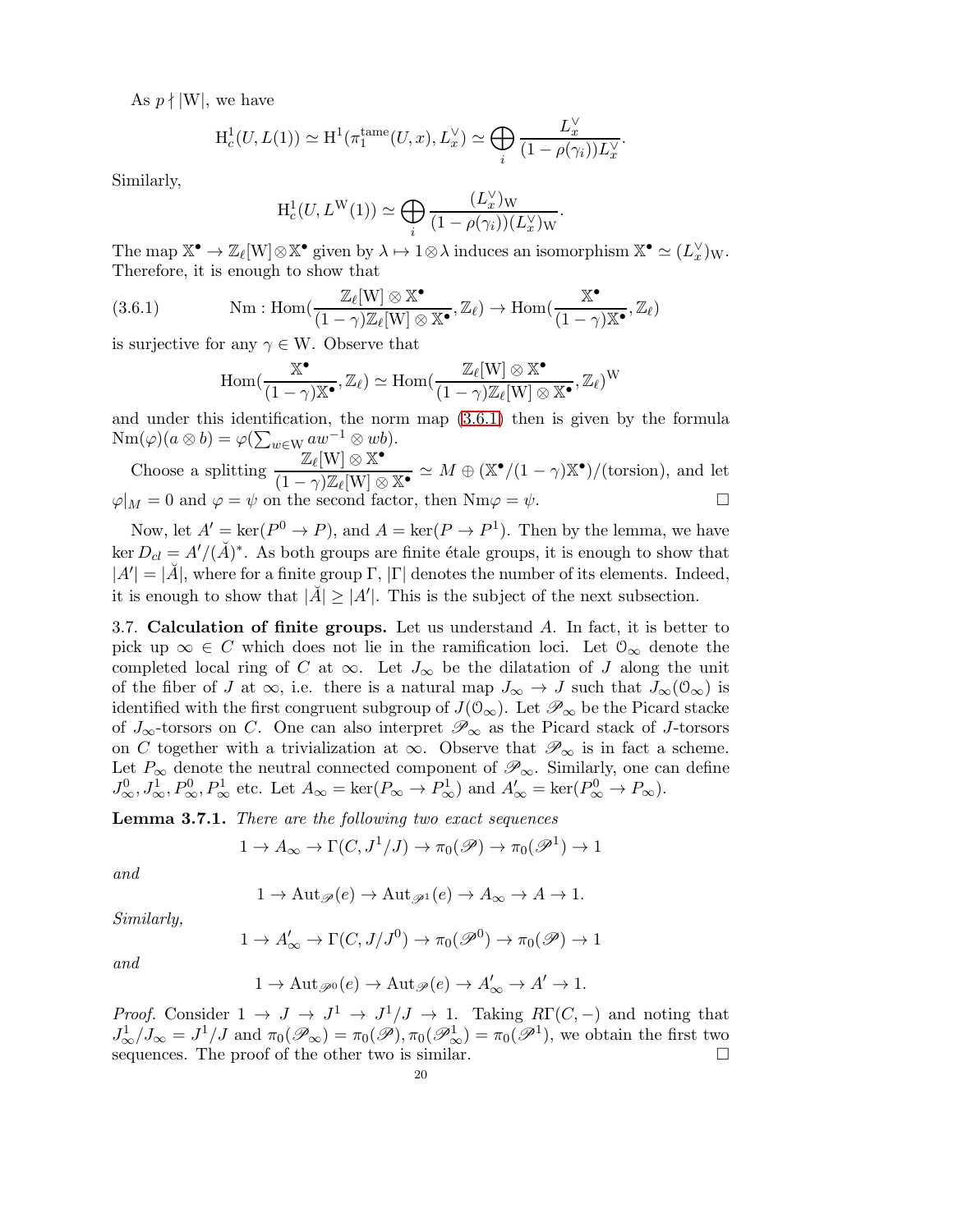As a corollary, we can write

$$
|A| = \frac{|\Gamma(C, J^1/J)|}{|\operatorname{coker}(\operatorname{Aut}_{\mathscr{P}}(e) \to \operatorname{Aut}_{\mathscr{P}^1}(e))|| \operatorname{ker}(\pi_0(\mathscr{P}) \to \pi_0(\mathscr{P}^1)|}.
$$

and

$$
|A'| = \frac{|(\Gamma(C, J/J^0)|}{|\operatorname{coker}(\operatorname{Aut}_{\mathscr{P}^0}(e) \to \operatorname{Aut}_{\mathscr{P}}(e))|| \operatorname{ker}(\pi_0(\mathscr{P}^0) \to \pi_0(\mathscr{P}))|}.
$$

Therefore to show that  $|\check{A}| \geq |A'|$ , it is enough to show that

- (1)  $|\Gamma(C, \breve{J}^1/\breve{J})| = |\Gamma(C, J/J^0)|;$
- $(2) | \mathrm{coker}(\mathrm{Aut}_{\breve{\mathscr{P}}}(e) \to \mathrm{Aut}_{\breve{\mathscr{P}}^1}(e))| = |\mathrm{coker}(\pi_0(\mathscr{P})^* \to \pi_0(\mathscr{P}^0)^*)|;$
- $(3) | \ker(\pi_0(\check{\mathscr{P}}) \to \pi_0(\check{\mathscr{P}}^1)) | \leq | \ker(\mathrm{Aut}_{\mathscr{P}}(e)^* \to \mathrm{Aut}_{\mathscr{P}^0}(e)^*) |.$

We first prove (1). By [\(3.2.1\)](#page-13-4),  $\Gamma(C, \tilde{J}^1/\tilde{J}) = (\bigoplus_{\alpha} \mu_{\alpha}(\tilde{C}_{\alpha}))^{\mathcal{W}}$ . Observe that  $\mu_{\alpha} \neq 0$ if and only if  $\alpha$  is not a primitive root, i.e.  $\alpha/2 \in \mathbb{X}^{\bullet}$ . On the other hand, it is easy to see that the character group of  $\Gamma(C, J/J_0)$  is  $\left(\bigoplus_{x \in \square \widetilde{C}_{\alpha}} \frac{\mathbb{Q}\alpha \cap \mathbb{X}^{\bullet}}{\mathbb{Z}\alpha}\right)$  $\frac{\alpha \cap \mathbb{X}^{\bullet}}{\mathbb{Z}\alpha}$  W. Then  $(1)$ follows.

(2) has been essentially treated in §[3.5.](#page-16-0) Namely, both maps can be identified with the natural inclusion  $Z(\check{G}) \to \check{T}^W$ . Finally, we show (3). Note that we have

$$
\Gamma(C, J/J^0)^* \to \text{Aut}_{\mathscr{P}}(e)^* \to \text{Aut}_{\mathscr{P}^0}(e)^* \to 1,
$$

and from the description of  $\Gamma(C, J/J^0)$  above, it is easy to see that

$$
\ker(\mathrm{Aut}_{\mathscr{P}}(e)^* \to \mathrm{Aut}_{\mathscr{P}^0}(e)^*) = \frac{\mathbb{Q}\Phi \cap \mathbb{X}^{\bullet}}{\mathbb{Z}\Phi}.
$$

On the other hand, recall that

$$
\widetilde{C} \times \mathbb{X}^{\bullet} \stackrel{\mathrm{AJ}^{\mathscr{B}}}{\rightarrow} \widetilde{\mathscr{P}} \rightarrow \widetilde{\mathscr{P}}^1 \rightarrow \mathrm{Bun}_{\widetilde{T}}^{\mathrm{W}} \rightarrow \mathrm{Bun}_{\widetilde{T}}
$$

induce the maps between  $\pi_0$ 

$$
\mathrm{Nm} : \mathbb{X}^{\bullet} \twoheadrightarrow \pi_0(\check{\mathscr{P}}) \twoheadrightarrow \pi_0(\check{\mathscr{P}}^1) \to \mathbb{X}^{\bullet} = \pi_0(\mathrm{Bun}_{\check{T}}).
$$

It is clear that the kernel of the norm map  $Nm: \mathbb{X}^{\bullet} \to \mathbb{X}^{\bullet}$  is  $\mathbb{Q}\Phi \cap \mathbb{X}^{\bullet}$ , and therefore the kernel of  $\pi_0(\tilde{\mathscr{P}}) \to \mathbb{X}^{\bullet}$  is  $\frac{\mathbb{Q}\Phi\cap \mathbb{X}^{\bullet}}{\mathbb{Z}\Phi}$ , which contains  $\ker(\pi_0(\tilde{\mathscr{P}}) \to \pi_0(\tilde{\mathscr{P}}^1))$  as a subgroup. The claim follows and therefore the proof of the theorem is complete.

**Remark 3.7.2.** Observe that since  $|\breve{A}| = |A'|$ , we must have

$$
\ker(\pi_0(\breve{\mathscr{P}})\to\pi_0(\breve{\mathscr{P}}^1))=\frac{\mathbb{Q}\Phi\cap\mathbb{X}^\bullet}{\mathbb{Z}\Phi}.
$$

Therefore,

$$
\pi_0(\check{{\mathscr P}}^1)=\frac{{\mathbb X}^{\bullet}}{{\mathbb Q}\Phi\cap {\mathbb X}^{\bullet}}.
$$

It seems that this expression of  $\pi_0(\check{\mathscr{P}}^1)$  did not appear in literature before.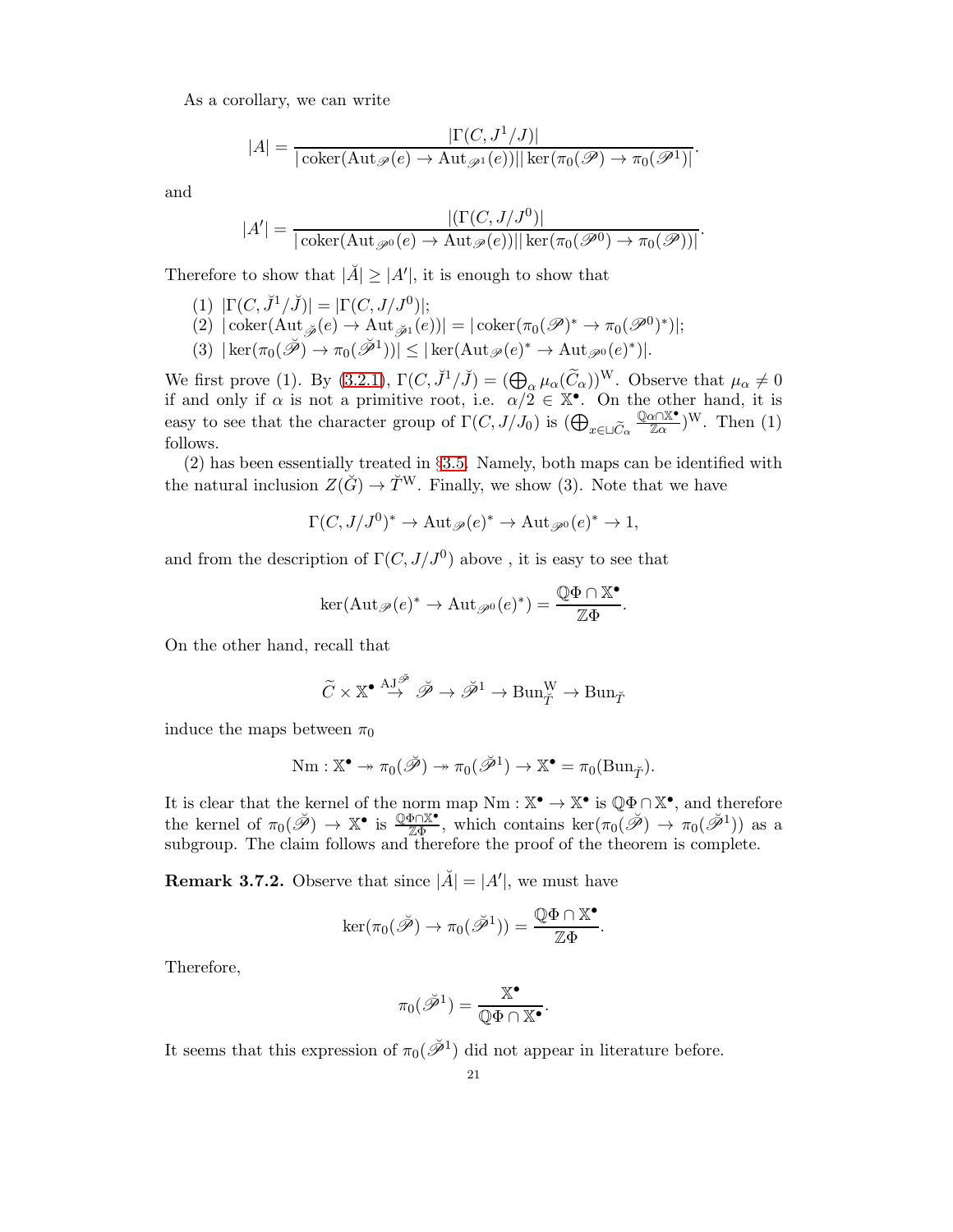<span id="page-21-0"></span>3.8. A property of  $\mathfrak{D}_{cl}$ . In this subsection, we show that the classical duality  $\mathfrak{D}_{cl}$ intertwines certain homomorphisms of Picard stacks

$$
\mathfrak{l}_J:Z(\breve{G})\text{-tors}(C)\times B\to \mathscr{P}^\vee,\quad \breve{\mathfrak{l}}_J:Z(\breve{G})\text{-tors}(C)\times B\to \breve{\mathscr{P}}.
$$

We start with the construction of  $\mathfrak{t}_J$  and  $\mathfrak{t}_J$ .

The definition of  $\check{I}_J$  is easy. It is induced by the natural map of group schemes  $Z(\breve{G}) \times B \to \breve{J}$ . For any  $K \in Z(\breve{G})$ -tors $(C)$  we write  $K_J := \breve{\mathsf{L}}_J(\lbrace K \rbrace \times B) \in \breve{\mathscr{P}}(B)$ . Next we define  $I_J$ . To this goal, we first generalize a construction of [\[BD,](#page-48-9)  $\S 4.1$ ].

Let  $\pi : \mathcal{C} \to B$  be a smooth proper relative curve over an affine base B (later on  $\mathcal{C} = C \times B$ . Let

$$
0 \to \Pi(1) \to \tilde{G} \to \mathcal{G} \to 0
$$

be an extension of smooth affine group schemes on  $\mathcal C$  with  $\Pi$  commutative finite  $\text{étale.}$  Let  $\Pi^{\vee} = \text{Hom}(\Pi, \mathbb{G}_m)$  be its Cartier dual, which is assumed to be étale as well (in particular, the order of  $\Pi$  is prime to chark), and let  $\Pi^{\vee}$ -tors( $\mathcal{C}/B$ ) be the Picard stack over B of  $\Pi^{\vee}$ -torsors on C relative to B. We construct a Picard functor

$$
\mathfrak{l}_\mathcal{G} : \Pi^\vee\operatorname{-tors}(\mathcal{C}/B) \to \mathrm{Pic}(\mathrm{Bun}_\mathcal{G}(\mathcal{C}/B))
$$

of Picard stacks over B as follows. First, let  $\Pi$ -gerbe( $\mathcal{C}/B$ ) denote the Picard stack of II-gerbes on C relative to  $B^1$  $B^1$ . Then there is the generalized (or categorical) Chern class map  $\tilde{c}_G : \text{Bung}(\mathcal{C}/B) \to \Pi(1)$ -gerbe $(\mathcal{C}/B)$  that assigns every B-scheme S and a G-torsor E on  $\mathfrak{C}_S$ , the Picard groupoid of the lifting of E to a  $\tilde{G}$ -torsor. We have

<span id="page-21-2"></span>**Lemma 3.8.1.** The dual of the Picard stack  $\Pi$ -gerbe( $\mathcal{C}/B$ ) (as defined in §[A.2\)](#page-38-0) is canonically isomorphic to  $\Pi^{\vee}$ -tor $(\mathcal{C}/B)$ .

We follow [\[BD,](#page-48-9)  $\S 4.1.5$ ] for a "scientific interpretation" of this lemma and refer to [\[BD,](#page-48-9) §4.1.2-4.1.4] for the precise construction. As explained in §[A.1,](#page-37-1) the Picard stack  $\Pi$ -gerbe(C/B) is incarnated by the complex  $τ_{\geq -1}Rπ_*\Pi[2](1)$ , and  $\Pi^{\vee}$ -tor(C/B) is incarnated by the complex  $\tau \leq 0} R \pi_* \Pi^\vee[1]$ . Let  $\mu'_\infty$  denote the group of prime-to-p roots of unit. Note that  $\pi^! \mu'_{\infty} \simeq \mu'_{\infty}[2](1)$ . Then by the Verdier duality,

$$
R\text{Hom}(R\pi_*\Pi[2](1),\mu'_\infty)\simeq R\pi_*R\text{Hom}(\Pi[2](1),\pi^!\mu'_\infty)\simeq R\pi_*\Pi^\vee.
$$

By shifting by [1] and truncating  $\tau_{\leq 0}$ , one obtains the lemma. As explained in [\[BD,](#page-48-9) §4.1.5], working in the framework of derived categories is in not enough to turn the above heuristics into a proof. One can either give a concrete construction as in [\[BD,](#page-48-9) §4.1.2-4.1.4] or understand the above argument in the framework of stable ∞-categories.

Therefore, each  $K \in \Pi^{\vee}$ -tors $(\mathcal{C}/B)$  induces a functor

$$
\mathfrak{l}_{\mathcal{G},K} : \mathrm{Bun}_{\mathcal{G}}(\mathcal{C}/B) \stackrel{\tilde{c}_{\mathcal{G}}}{\rightarrow} \Pi(1) \text{-gerbes}(\mathcal{C}/B) \stackrel{<,K>}{\rightarrow} \mathrm{B}\mathbb{G}_m
$$

or equivalently a line bundle  $\mathcal{L}_{\mathcal{G},K}$  on  $Bun_{\mathcal{G}}(\mathcal{C}/B)$  and the assignment  $K \to \mathcal{L}_{\mathcal{G},K}$ defines a tensor functor

$$
\mathfrak{l}_\mathfrak{G} : \Pi^{\vee} \text{-tors}(\mathfrak{C}/B) \to \mathrm{Pic}(\mathrm{Bun}_{\mathfrak{G}}(\mathfrak{C}/B)),
$$

which factors through the n-torsion of Pic(Bun<sub>G</sub>)(C/B) where n is the order of  $\Pi^{\vee}$ .

Note that in the above discussion we do not assume that  $\mathcal G$  is commutative. But

if G is commutative then Bun<sub>G</sub>( $\mathcal{C}/B$ ) has a natural structure of Picard stack over

<span id="page-21-1"></span><sup>1</sup> It is in fact a Picard 2-stack.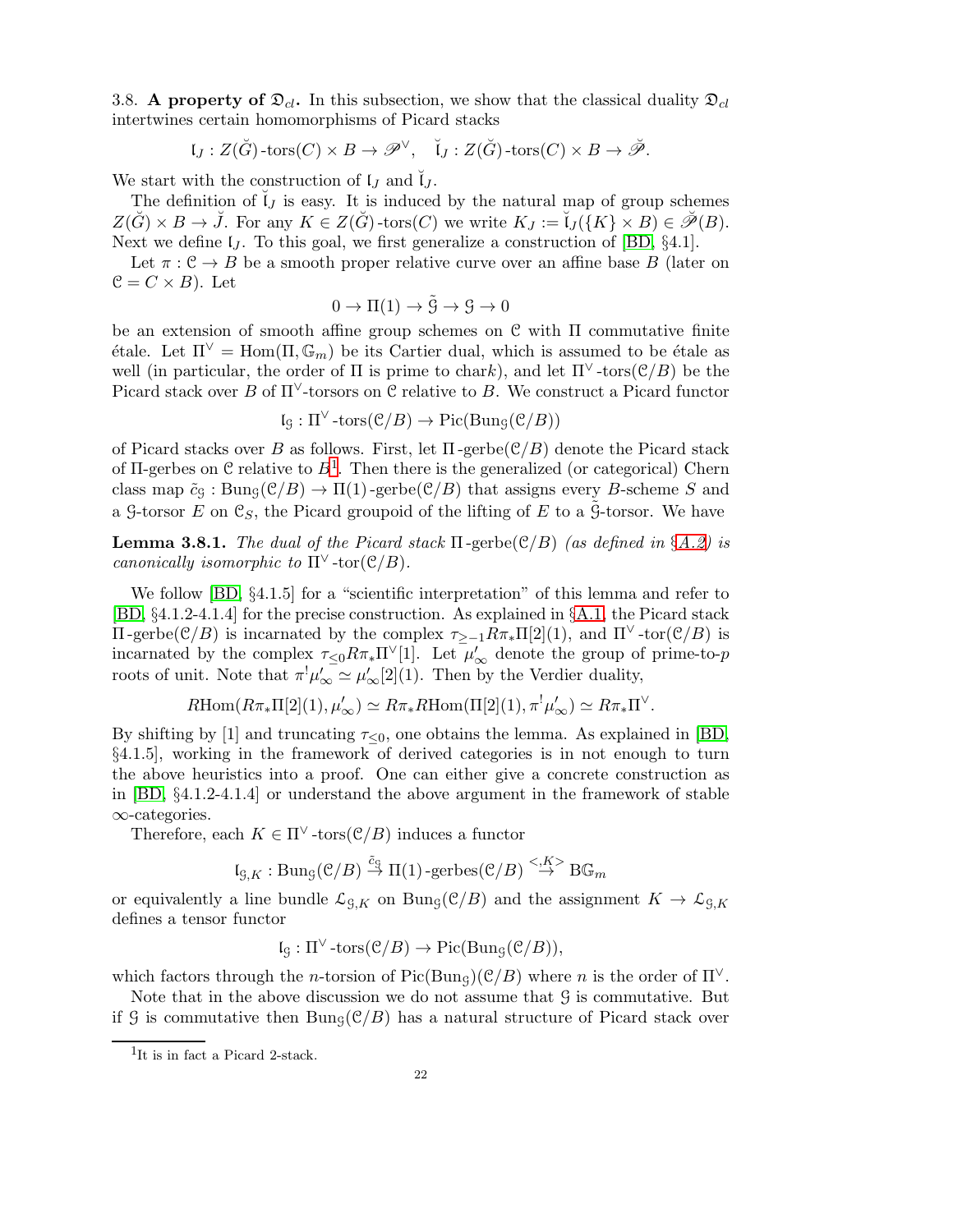B and one can check that  $\mathfrak{l}_\mathfrak{g}$  factor through a tensor functor  $\mathfrak{l}_\mathfrak{g} : \Pi^\vee\text{-tors}(\mathfrak{C}/B) \to$  $(Bung(\mathcal{C}/B))^{\vee}$ .

Now we assume that  $C = C \times B$ , where B is the Hitchin base as before. If  $\mathcal{G} = G \times \mathcal{C}$  is a semi simple algebraic group and  $\mathcal{G} = G_{sc} \times \mathcal{C}$  is the simply-connected cover, then  $\Pi(1) = \Pi_G(1)$  is the fundamental group and  $\Pi_G^{\vee}$  is canonical isomorphic to the center  $Z(\tilde{G})$  of  $\tilde{G}$ . So in this case  $I<sub>G</sub>$  is a Picard functor

$$
\mathfrak{l}_G:Z(\check{G})\text{-tors}(C)\to \mathrm{Pic}(\mathrm{Bun}_G).
$$

Similarly, for the extensions  $0 \to \Pi_G \to T_{sc} \to T \to 0$ , and  $0 \to (\Pi_G)_B \to J_{sc} \to J \to$ 0, we denote the corresponding functors by  $\mathfrak{l}_T$  and  $\mathfrak{l}_J$ . Given  $K \in Z(\tilde{G})$ -tors $(C)$ we define  $\mathcal{L}_{G,K} := \mathfrak{l}_G(K) \in \text{Pic}(\text{Bun}_G), \ \mathcal{L}_{J,K} := \mathfrak{l}_J(\lbrace K \rbrace \times B) \in (\mathscr{P})^{\vee}(B)$ . The following lemma will be used in §[5.6.](#page-34-0)

<span id="page-22-3"></span>**Lemma 3.8.2.** Let  $\kappa$  be a square root of  $\omega$ . Then the pullback of  $\mathcal{L}_{G,K}$  along the  $map \ \mathscr{P} \stackrel{\epsilon_{\kappa}}{\to} \text{Higgs} \stackrel{\text{pr}}{\to} \text{Bun}_G$  is isomorphic to  $\mathcal{L}_{J,K}$ , i.e., we have  $\mathcal{L}_{J,K} \simeq \epsilon_{\kappa}^* \circ \text{pr}^* \mathcal{L}_{G,K}$ .

Proof. It is enough to show that the composition

$$
\mathscr{P} \stackrel{\epsilon_{\kappa}}{\to} \text{Higgs} \stackrel{\text{pr}}{\to} \text{Bun}_G \stackrel{\tilde{c}_G}{\to} \Pi_G(1) \text{-gerbes}(C)
$$

is isomorphic to

$$
\mathscr{P} \stackrel{\tilde{c}_J}{\to} \Pi_G\text{-gerbes}(C) \times B \to \Pi_G(1)\text{-gerbes}(C).
$$

Let  $P \in \mathscr{P}$  and  $(E, \phi) := \epsilon_{\kappa}(P)$ . We need to construct a functorial isomorphism between  $\tilde{c}_J(P)$  and  $\tilde{c}_G(E)$  where  $\tilde{c}_J(P)$  (resp.  $\tilde{c}_G(E)$ ) is the  $\Pi_G(1)$ -gerbe of liftings of P to  $J_{sc}$ -torsors (resp.  $G_{sc}$ -torsors).

Note that the G-torsor  $E_{\kappa}$  given by the Kostant section has a natural lifting  $\tilde{E}_{\kappa} \in \text{Bun}_{G_{sc}}$  (it is due to the fact that the cocharacter  $2\rho : \mathbb{G}_m \to G$  has a natural lifting to  $G_{sc}$ ). Thus any lifting  $\tilde{P} \in \tilde{c}_J(P)$  defines a lifting  $\tilde{E} := \tilde{P} \times^{J_{sc}} \tilde{E}_{\kappa} \in \text{Bun}_{G_{sc}}$ of  $E = P \times^{J} E_{\kappa}$  and the assignment  $\tilde{P} \to \tilde{E}$  defines a functorial isomorphism between  $\tilde{c}_J(P)$  and  $\tilde{c}_G(E)$ . This finishes the proof.

We write  $l_G, l_T, l_J$  the induced map on the corresponding coarse moduli spaces. The following lemma is a specialization of our construction of the duality given in Lemma [3.8.1.](#page-21-2)

<span id="page-22-1"></span>**Lemma 3.8.3.** Let n be a positive integer such that  $p \nmid n$ . Let  $\mathfrak{l} : \check{T}[n]$ -tors $(C) \rightarrow$  $(\text{Bun}_T)^{\vee}[n]$  be the tensor functor given by the extension  $0 \to T[n] \to T \to T \to 0$ . Then the induced map  $l: H^1(X, \check{T}[n]) \to H^1(X, T[n])^{\vee}$  on the coarse moduli spaces is the same the as map induced by the Poincare duality.

Now we are ready to state our main result in this subsection.

<span id="page-22-2"></span>**Proposition 3.8.4.** There is a natural isomorphism of functors  $\mathfrak{D}_{cl} \circ \mathfrak{l}_J \simeq \mathfrak{l}_J$ . In particular, we have  $\mathfrak{D}_{cl}(\mathcal{L}_{J,K}) \simeq K_J$ .

*Proof.* The short exact sequence  $0 \to Z(\check{G}) \times B \to \check{J} \to \check{J}_{ad} \to 0$  induces an exact sequence

$$
0\to Z(\check G)\operatorname{-tors}(C)\times B\stackrel{\check{\mathfrak{l}}_J}{\to} \check{\mathscr{P}}\to \check{\mathscr{P}}_{ad}.
$$

<span id="page-22-0"></span><sup>&</sup>lt;sup>2</sup>Recall that we have a canonical isomorphism  $\check{T}[n] \simeq (T[n])^{\vee}$ .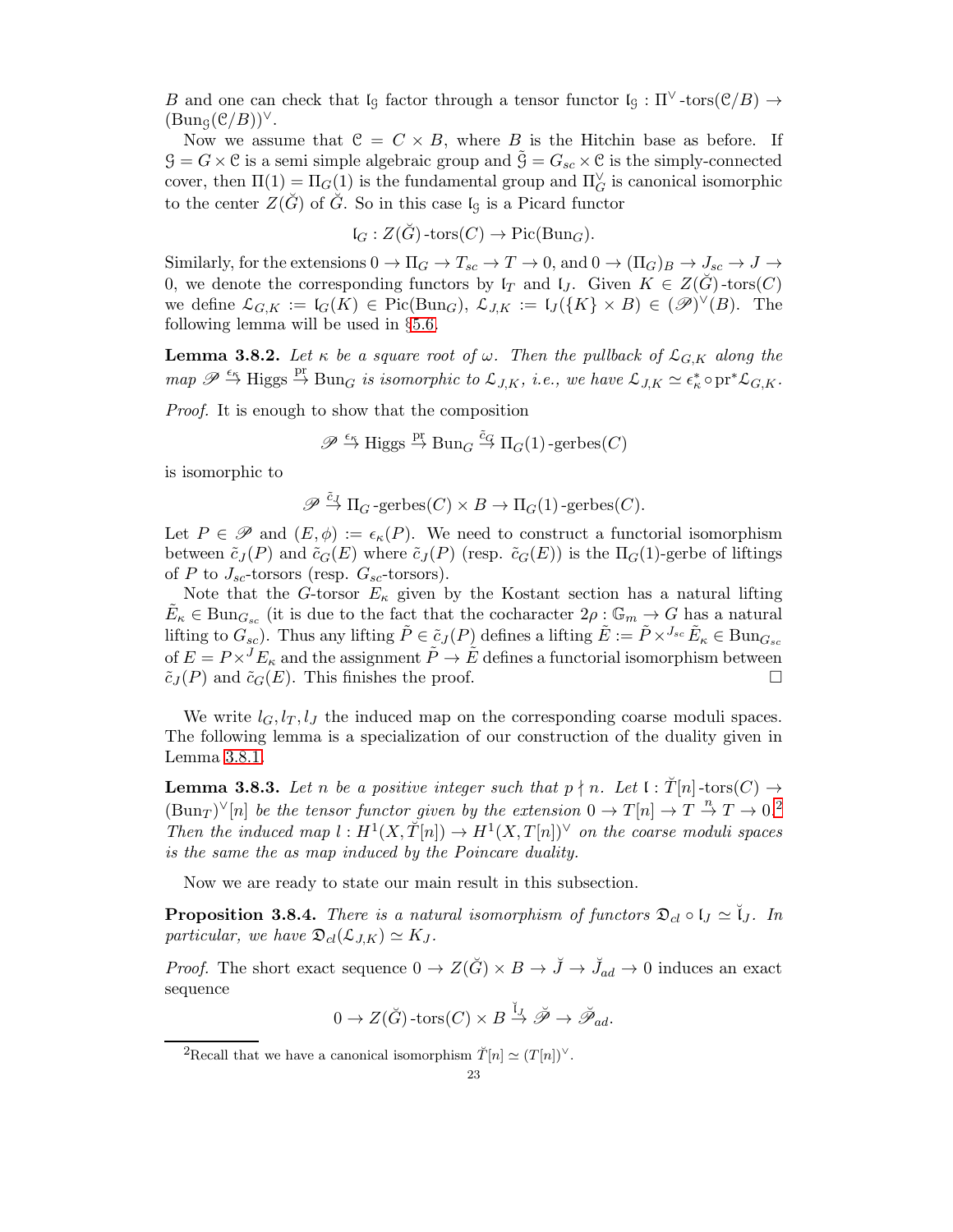On the other hand, we claim that the composition

$$
Z(\breve{G})\text{-tors}(C) \times B \stackrel{\mathfrak{l}_J}{\rightarrow} (\mathscr{P})^{\vee} \stackrel{\mathfrak{D}_{\mathcal{C}^l}}{\simeq} \breve{\mathscr{P}} \rightarrow \breve{\mathscr{P}}_{ad}
$$

is zero. From the construction of  $\mathfrak{D}_{cl}$ , we have the following commutative diagram

$$
(\mathscr{P})^{\vee} \xrightarrow{\mathfrak{D}_{cl}} \check{\mathscr{P}}
$$
  

$$
(\mathscr{P}_{sc})^{\vee} \xrightarrow{\mathfrak{D}_{cl}} \check{\mathscr{P}}_{ad}.
$$

Thus above composition can be identified with

$$
Z(\check{G})
$$
-tors $(C) \times B \stackrel{\mathfrak{l}_J}{\rightarrow} (\mathscr{P})^{\vee} \rightarrow (\mathscr{P}_{sc})^{\vee} \stackrel{\mathfrak{D}_{cl}}{\simeq} \check{\mathscr{P}}_{ad}.$ 

This map is zero because the map  $Z(\breve{G})$ -tors $(C) \times B \stackrel{\mathfrak{l}_J}{\to} (\mathscr{P})^{\vee} \to (\mathscr{P}_{sc})^{\vee}$  is the dual of

$$
\mathscr{P}_{sc} \to \mathscr{P} \stackrel{\tilde{c}_J}{\to} \Pi_G(1) \text{-gerbe}(C) \times B
$$

and the later map is zero follows from the construction of  $\tilde{c}_J$ . This finished the proof of the claim.

By the universal property of the kernel, we see that there is a morphism

$$
\mathfrak{i}:Z(\breve{G})\text{-tors}(C)\times B\to Z(\breve{G})\text{-tors}(C)\times B
$$

such that  $\mathfrak{D}_{cl} \circ \mathfrak{l}_J \simeq \check{\mathfrak{l}}_J \circ \mathfrak{i}$ . We now show that i is isomorphic to the identity morphism. As argued in §[3.5,](#page-16-0) we reduce to show that i induced the identity map on the coarse moduli space  $H^1(C, Z(\breve{G})) \times B$ .

Let  $i: H^1(C, Z(\breve{G})) \times B \to H^1(C, Z(\breve{G})) \times B$ ,  $l_J: H^1(C, Z(\breve{G})) \times B \to P^{\vee}$ and  $\tilde{I}_J: H^1(C, Z(\check{G})) \times B \to \check{P}$  be the induced maps on the corresponding coarse moduli spaces. Our goal is to show that  $i = id$ . Since  $\tilde{l}_J$  is injective (recall that  $\breve{\mathfrak{l}}_J = \ker(\breve{\mathscr{P}} \to \breve{\mathscr{P}}_{ad})$ , it suffices to show that

$$
\breve{I}_J \circ (i - \mathrm{id}) : H^1(C, Z(\breve{G})) \times B \to \breve{P}
$$

is zero. As in §[3.5,](#page-16-0) we can prove this fiberwise, and therefore we fix  $b \in B^0(k)$ . Again, to simplify the notation, in the following discussion we write  $\tilde{C}$ , J, P,  $\tilde{P}$  instead of  $\widetilde{C}_b, J_b, P_b, \breve{P}_b,$  etc.

Let  $\check{j}^1 : \check{P} \to H^1(\widetilde{C}, \check{T})$  be the map induced by the morphism  $\check{j}^1 : \pi^* \check{J} \to \check{T}$ . Then the composition  $\check{j}^1 \circ \check{l}_J : H^1(C, Z(\check{G})) \to H^1(\widetilde{C}, \check{T})$  is also injective (note that  $\check{j}^1 \circ \check{l}_J$  is induced by the natural map  $Z(\check{G}) \to \check{T}$ ). Thus it is enough to show that  $\check{j}^1 \circ \check{l}_J \circ (i - id) = 0$ . Since  $D_{cl} \circ l_J = \check{l}_J \circ i$ , it is equivalent to show that

(3.8.1) 
$$
\check{j}^1 \circ D_{cl} \circ l_J - \check{j}^1 \circ \check{l}_J = 0.
$$

Let us consider the following diagram

<span id="page-23-0"></span>
$$
H^1(C, Z(\breve{G})) \xrightarrow{\check{U}_J} H^1(C, \breve{J}) \xrightarrow{\check{j}^1} H^1(\widetilde{C}, \breve{T})
$$
  
\n
$$
\downarrow id \qquad \qquad \downarrow D_{cl}
$$
  
\n
$$
H^1(C, Z(\breve{G})) \xrightarrow{\iota_J} H^1(C, J)^\vee \xrightarrow{\text{Nm}^\vee} H^1(\widetilde{C}, T)^\vee
$$
  
\n
$$
H^1(\breve{C}, Z(\breve{G})) \xrightarrow{\iota_J} H^1(C, J)^\vee \xrightarrow{\text{Nm}^\vee} H^1(\widetilde{C}, T)^\vee
$$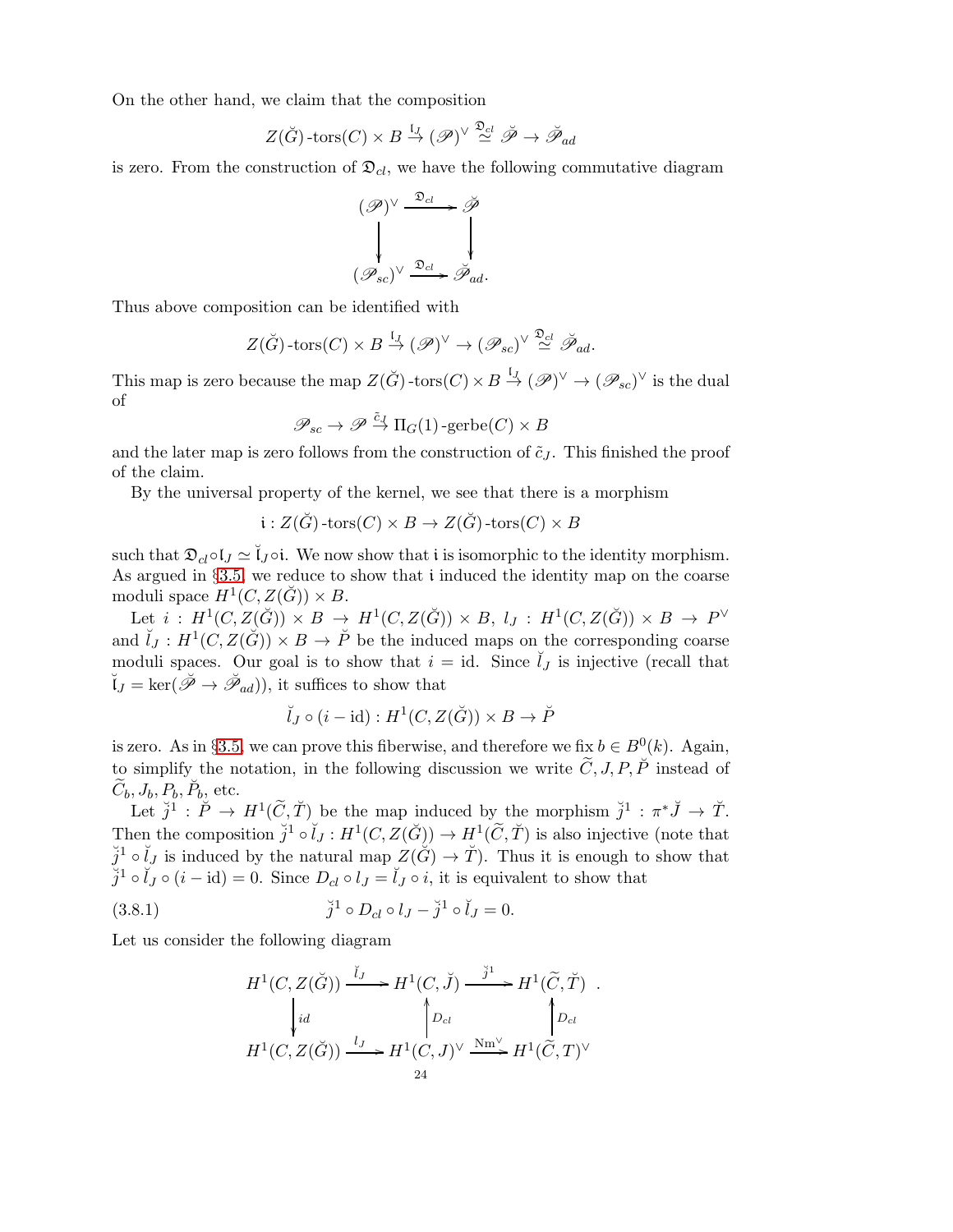The right rectangle of above diagram is commutative, therefore to prove [\(3.8.1\)](#page-23-0) it is enough to show that the outer diagram is commutative.

Let *n* be the order of  $Z(\check{G})$ . Then  $\check{j}^1 \circ \check{l}_J$  and  $Nm^{\vee} \circ l_J$  will factor through  $H^1(\widetilde{C},\widetilde{T})[n] \simeq H^1(\widetilde{C},\widetilde{T}[n])$  and  $H^1(\widetilde{C},T)^{\vee}[n] \simeq H^1(\widetilde{C},T[n])^{*3}$  $H^1(\widetilde{C},T)^{\vee}[n] \simeq H^1(\widetilde{C},T[n])^{*3}$  $H^1(\widetilde{C},T)^{\vee}[n] \simeq H^1(\widetilde{C},T[n])^{*3}$ . Thus the outer diagram factor as

$$
H^1(C, Z(\breve{G})) \xrightarrow{\breve{J}^1 \circ \breve{U}_J} H^1(\widetilde{C}, \breve{T}[n]) .
$$
  
\n
$$
\downarrow id \qquad \qquad \downarrow D_{cl}
$$
  
\n
$$
H^1(C, Z(\breve{G})) \xrightarrow{\text{Nm}^{\vee} \circ \text{L}J} H^1(\widetilde{C}, T[n])^{\vee}
$$

Unraveling the definition of  $\mathfrak{l}_J$ , one see that  $Nm^{\vee} \circ l_J$  can be identified with

$$
H^1(C, Z(\breve{G})) \to H^1(\widetilde{C}, \breve{T}[n]) \to H^1(\widetilde{C}, T[n])^\vee
$$

where the first map is induced by the natural morphism  $Z(\check{G}) \to \check{T}[n]$  and the second map is the map  $l$  in Lemma [3.8.3.](#page-22-1) Since it is known that the duality  $D_{cl}$ :  $H^1(\widetilde{C},\widetilde{T}[n]) \simeq H^1(\widetilde{C},T[n])^{\vee}$  is the Poincare duality, the commutativity of above diagram follows from Lemma [3.8.3.](#page-22-1)

#### 4. Multiplicative one forms

<span id="page-24-0"></span>In this section, we establish a technical result. Namely, we show that the pullback of the canonical one form  $\theta_{can}$  on  $T^* \text{Bun}_G$  along  $\mathscr{P} \to T^* \text{Bun}_G$  induced by a Kostant section  $\kappa$  is is multiplicative in the sense of §[C.2](#page-47-0) and therefore is independent of the choice of  $\kappa$ .

<span id="page-24-2"></span>4.1. Lie algebra valued one forms. In this subsection, we restrict everything to  $B^0$  and therefore omit the subscript  $^0$  from the notation. Recall that there is a group scheme  $\tilde{\mathcal{T}} = \tilde{C} \times^W \tilde{T}$  (resp.  $\mathcal{T} = \tilde{C} \times^W T$ ) over  $[\tilde{C}/W]$  and Proposition [2.5.1](#page-8-0) says that there is a homomorphism  $\check{j}^1 : \pi^* \check{J} \to \check{\mathcal{T}}$  (resp.  $j^1 : \pi^* J \to \mathcal{T}$ ) where  $\pi : [\widetilde{C}/W] \to C \times B$  is the projection. It induces the following commutative diagram

π ∗ (ΩC×<sup>B</sup> ⊗ LieJ˘) −−−−→ π ∗ (ΩC×B/B ⊗ LieJ˘) y y <sup>Ω</sup>[C/W<sup>e</sup> ] <sup>⊗</sup> LieT˘ −−−−→ <sup>Ω</sup>[C/W<sup>e</sup> ]/B <sup>⊗</sup> LieT˘

Note that the arrow in the first arrow admits a canonical splitting. Therefore, the section  $(\tilde{\tau}: B \to B_{\tilde{J}}) \in \Gamma(C \times B, \Omega_{C \times B/B} \otimes \text{Lie}\tilde{J})$  induces a section of

(4.1.1) 
$$
\theta_{\widetilde{C}} \in \Gamma([\widetilde{C}/W], \Omega_{[\widetilde{C}/W]} \otimes \mathrm{Lie}\widetilde{\mathcal{J}}) = \Gamma(\widetilde{C}, \Omega_{\widetilde{C}} \otimes \widetilde{\mathfrak{t}})^W.
$$

<span id="page-24-3"></span>4.2. Canonical one forms. Let us denote by  $T^* \text{Bun}_{G}^0$  the maximal smooth open substack of  $T^*$ Bun<sub>G</sub>. Then there is a tautological section

$$
\theta_{can}: T^* \operatorname{Bun}_G^0 \to T^*(T^* \operatorname{Bun}_G^0).
$$

Note that  $T^* \text{Bun}_G \times_B B^0 \subset T^* \text{Bun}_G^0$ . From now on, we restriction everything to the open part  $B^0$  and therefore will omit  $^0$  from the subscript. Note that for a choice

<span id="page-24-1"></span><sup>&</sup>lt;sup>3</sup>Note that  $p \nmid n$ .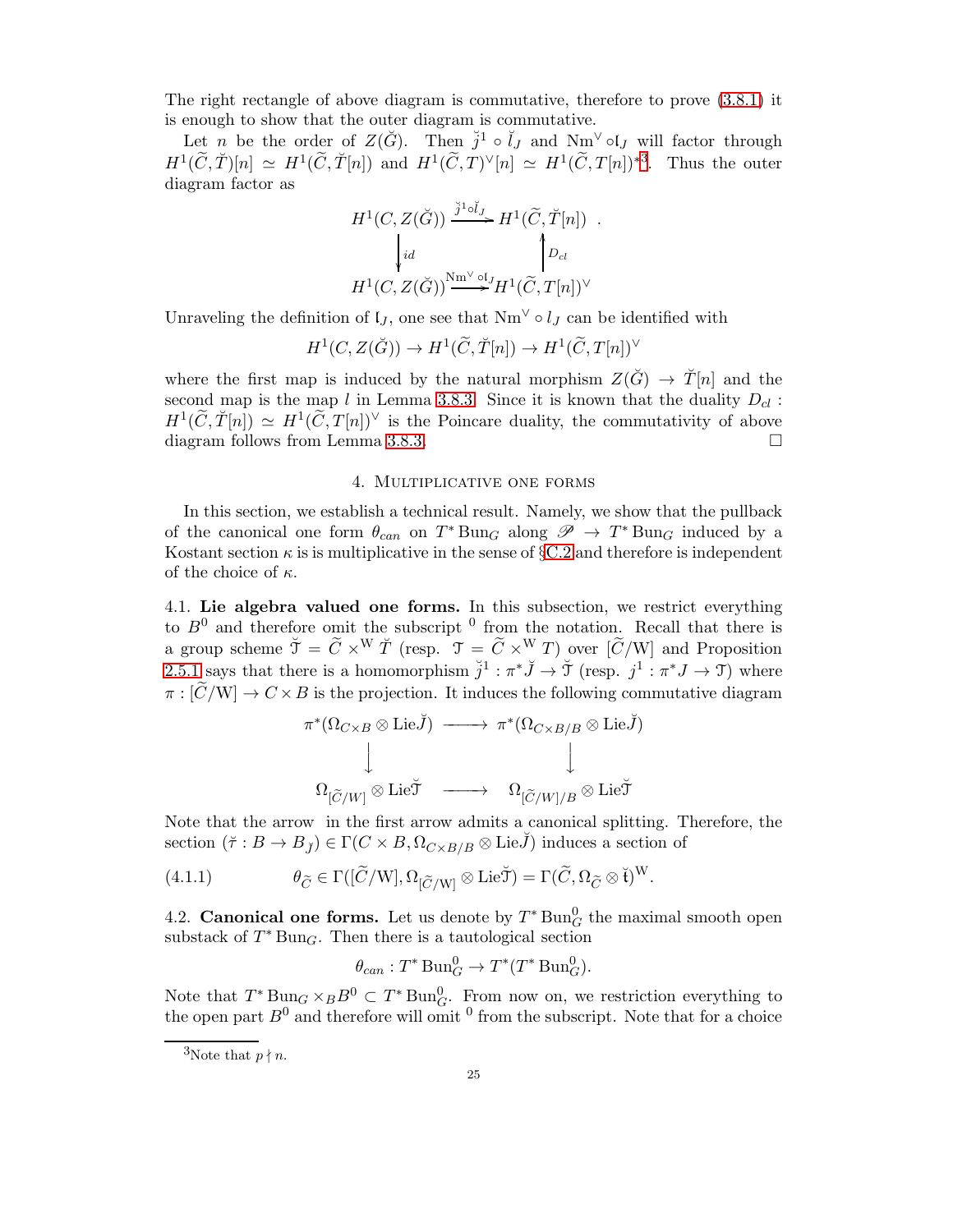of the Kostant section  $\kappa$ , we have an isomorphism  $\mathscr{P} \simeq T^*$  Bun<sub>G</sub>, and therefore we regard  $\theta_{can}$  as a section  $\mathscr{P} \to T^*\mathscr{P}$ , denoted by  $\theta_{\kappa}$ . Note that the composition

$$
\mathscr{P} \xrightarrow{\theta_{\kappa}} T^* \mathscr{P} \to T^*(\mathscr{P}/B) \simeq \mathbb{T}_e^* \mathscr{P} \times_B \mathscr{P}
$$

is exactly the morphism as in Lemma [2.7.2,](#page-10-0) and therefore can be identified with  $\tau^* \times \text{id}$ . Let  $AJ^{\mathscr{P}} : \widetilde{C} \times \mathbb{X}_{\bullet} \to \mathscr{P}$  be the Abel-Jacobi map. Considering the pull back

$$
(\mathrm{AJ}^{\mathscr{P}})^*\theta_{\kappa} = \{\theta_{\kappa,\lambda}\}_{\lambda \in \mathbb{X}_{\bullet}} \in \Gamma(\widetilde{C} \times \mathbb{X}_{\bullet}, \Omega_{\widetilde{C}})^{\mathrm{W}},
$$

where  $\theta_{\kappa,\lambda} \in \Gamma(\widetilde{C}, \Omega_{\widetilde{C}})$  is the restriction of  $(\mathrm{AJ}^{\mathscr{P}})^*\theta_{\kappa}$  to  $\widetilde{C} \times {\lambda}.$  A section  $\{\alpha_\lambda\}_{\lambda\in \mathbb{X}_\bullet}\in \Gamma(\widetilde{C}\times\mathbb{X}_\bullet,\Omega_{\widetilde{C}})\text{ (resp. }\Gamma(\widetilde{C}\times\mathbb{X}_\bullet,\Omega_{\widetilde{C}/B}))\text{ is called }\mathbb{X}_\bullet\text{-multiplicative if it}$ satisfies  $\alpha_{\lambda+\mu} = \alpha_{\lambda} + \alpha_{\mu}$ , for any  $\lambda, \mu \in \mathbb{X}_{\bullet}$ . Clearly, any  $\mathbb{X}_{\bullet}$ -multiplicative section  $\{\alpha_\lambda\}_{\lambda \in \mathbb{X}_{\bullet}}$  corresponds to a t-valued section  $\alpha \in \Gamma(\widetilde{C}, \Omega_{\widetilde{C}} \otimes \widetilde{\mathfrak{t}})$  (resp.  $\Gamma(\widetilde{C}, \Omega_{\widetilde{C}/B} \otimes \widetilde{\mathfrak{t}})$ ). The remainder of the section is mainly concerned with the proof of the following result.

<span id="page-25-0"></span>**Proposition 4.2.1.** The one form  $(AJ^{\mathscr{P}})^*\theta_{\kappa}$  is  $\mathbb{X}_{\bullet}$ -multiplicative. Moreover, if we regard  $(\mathrm{AJ}^{\mathscr{P}})^*\theta_{\kappa}$  as a section of  $\Gamma(\widetilde{C}, \Omega_{\widetilde{C}} \otimes \breve{\mathfrak{t}})^W$  we have

$$
(\mathbf{AJ}^{\mathcal{P}})^*\theta_{\kappa} = \theta_{\widetilde{C}}
$$

We have the following corollary. Recall the notion of multiplicative sections  $\mathscr{P} \rightarrow$  $T^*\mathscr{P}$  as defined In §[C.2.](#page-47-0)

<span id="page-25-1"></span>Corollary 4.2.2. The section  $\theta_{\kappa}$  is multiplicative. In particular, it is independent of the choice of Kostant section  $\kappa$ .

*Proof.* Let us denote the section  $m^*\theta_\kappa$  as

$$
m^*\theta_\kappa: \mathscr{P} \times_B \mathscr{P} \to T^*\mathscr{P} \times_{\mathscr{P}} (\mathscr{P} \times_B \mathscr{P}) \to T^*(\mathscr{P} \times_B \mathscr{P}),
$$

where the first map is the base change of  $\theta_{\kappa}$  along the multiplication  $m : \mathscr{P} \times_B \mathscr{P} \to$  $\mathscr{P}$ , and the second map is the differential  $m_d$  of m. Let us also denote  $(\theta_{\kappa}, \theta_{\kappa})$  as

$$
(\theta_\kappa,\theta_\kappa):\mathscr{P}\times_B\mathscr{P}\to(T^*\mathscr{P}\times T^*\mathscr{P})|_{\mathscr{P}\times_B\mathscr{P}}\to T^*(\mathscr{P}\times_B\mathscr{P}).
$$

We need to show that  $(\theta_{\kappa}, \theta_{\kappa}) = m^* \theta_{\kappa}$ .

Consider the following short exact sequence of vector bundles on  $\mathscr{P} \times_B \mathscr{P}$ 

$$
0 \to T^*B \times_B (\mathscr{P} \times_B \mathscr{P}) \to T^*(\mathscr{P} \times_B \mathscr{P}) \to T^*(\mathscr{P} \times_B \mathscr{P}/B) \to 0.
$$

As the projection of  $\theta_{\kappa}$  to  $T^*(\mathscr{P}/B) = \mathbb{T}_e^*\mathscr{P} \times_B \mathscr{P}$  is identified with  $\tau^* \times id$ , it is clear that  $(\theta_{\kappa}, \theta_{\kappa}) = m^* \theta_{\kappa}$  in  $T^* (\mathscr{P} \times_B \mathscr{P}/B)$ . Therefore, their difference can be regarded as a section

$$
m^*\theta_{\kappa} - (\theta_{\kappa}, \theta_{\kappa}) \in \Gamma(\mathscr{P} \times_B \mathscr{P}, \mathrm{pr}^*\Omega_B) = (\pi_0(\mathscr{P}) \times \pi_0(\mathscr{P})) \otimes \Gamma(B, \Omega_B).
$$

The Abel-Jacobi map  $AJ^{\mathscr{P}} : \widetilde{C} \times \mathbb{X}_{\bullet} \to \mathscr{P}$  induces a map

$$
AJ^{\mathscr{P},2} : \widetilde{C} \times \mathbb{X}_{\bullet} \times \mathbb{X}_{\bullet} \to \mathscr{P} \times_B \mathscr{P}.
$$

It is enough to show that the pullback of  $m^*\theta_{\kappa} - (\theta_{\kappa}, \theta_{\kappa})$  in

$$
\Gamma((\widetilde{C} \times \mathbb{X}_{\bullet} \times \mathbb{X}_{\bullet}), pr^*\Omega_B) = (\mathbb{X}_{\bullet} \times \mathbb{X}_{\bullet}) \otimes \Gamma(B, \Omega_B)
$$

vanishes. By Proposition [4.2.1,](#page-25-0) the one form  $(AJ^{\mathscr{P}})^*\theta_{\kappa} = {\theta_{\kappa,\lambda}}_{\lambda \in \mathbb{X}_{\bullet}}$  is  $\mathbb{X}_{\bullet}$ -multiplicative, thus for any  $\lambda, \mu \in \mathbb{X}_{\bullet}$  we have

$$
(\mathbf{AJ}^{\mathscr{P},2})^*(m^*\theta_\kappa-(\theta_\kappa,\theta_\kappa))|_{\widetilde{C}\times\{\lambda\}\times\{\mu\}}=\theta_{\kappa,\lambda+\mu}-(\theta_{\kappa,\lambda}+\theta_{\kappa,\mu})=0
$$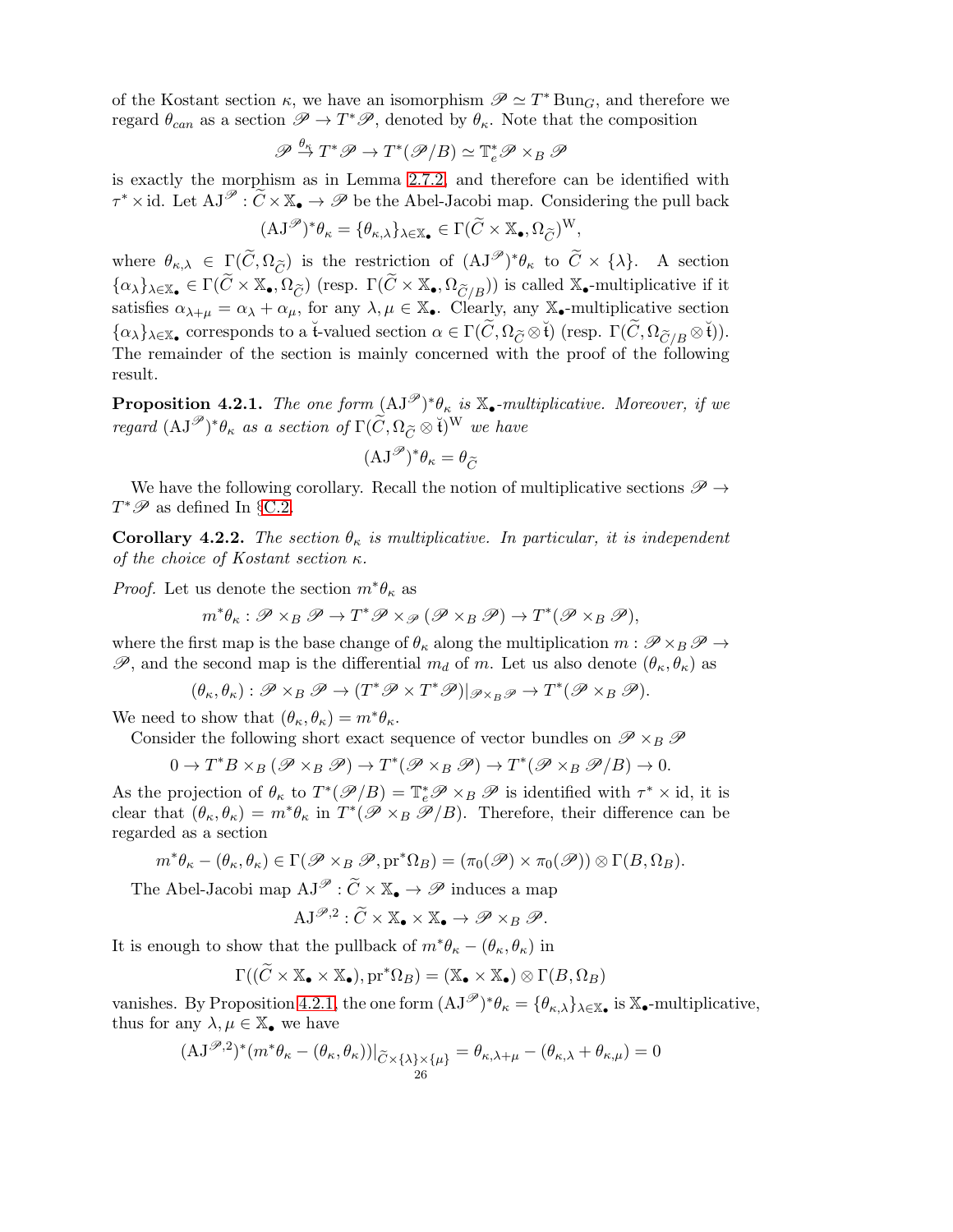This finished the proof.

**Notation.** In what follows, we denote the multiplicative one form  $\theta_{\kappa}$  on  $\mathscr{P}$  by  $\theta_{m}$ .

4.3. Proof of Proposition [4.2.1:](#page-25-0) first reductions. Let  $\tilde{\theta}_{\kappa}$  and  $\tilde{\theta}_{\tilde{C}}$  be the projection of  $(\mathrm{AJ}^{\mathscr{P}})^*\theta_{\kappa}$  and  $\theta_{\widetilde{C}}$  along

$$
\Gamma(\widetilde{C}\times\mathbb{X}_{\bullet},\Omega_{\widetilde{C}})\to \Gamma(\widetilde{C}\times\mathbb{X}_{\bullet},\Omega_{\widetilde{C}/B}).
$$

In the course of the proof of Corollary [4.2.2](#page-25-1) we already showed that the projection of  $\theta_{\kappa}$  in  $T^*(\mathscr{P}/B)$  is multiplicative. It implies  $\tilde{\theta}_{\kappa}$  is  $\mathbb{X}_{\bullet}$ -multiplicative and can be regard as an element in  $\Gamma(\widetilde{C}, \Omega_{\widetilde{C}/B} \otimes \widetilde{t})^W$ . Let us first show that  $\widetilde{\theta}_{\kappa} = \widetilde{\theta}_{\widetilde{C}}$ .

Recall that we introduced a morphism  $\iota : \text{Lie}J \to (\text{Lie}J)^*$  (see [\(2.7.4\)](#page-9-1)). From the definition of  $\iota$  it is not hard to check that the following diagram commutes

$$
\pi^* \text{Lie}J \xrightarrow{\pi^*\iota} \pi^* (\text{Lie}J)^*
$$

$$
\downarrow j^1 \qquad \qquad \downarrow (j^1)^*
$$

$$
\text{Lie} \mathfrak{T} \longrightarrow \text{Lie} \mathfrak{T},
$$

where the arrow in the bottom row is the morphism  $\text{Lie} \mathfrak{I} \to \text{Lie} \mathfrak{I}$  induced by the invariant from (,) on t. It induces

$$
\Gamma(C \times B, \Omega_{C \times B/B} \otimes \text{Lie}J) \xrightarrow{\iota_*} \Gamma(C \times B, \Omega_{C \times B/B} \otimes (\text{Lie}J)^*)
$$
  
\n
$$
\Gamma(\widetilde{C}, \Omega_{\widetilde{C}/B} \otimes \mathfrak{t})^{\mathcal{W}} \xrightarrow{\iota_*} \Gamma(\widetilde{C}, \Omega_{\widetilde{C}/B} \otimes \widetilde{\mathfrak{t}})^{\mathcal{W}}
$$

If we regard  $\tau$  (resp.  $\tau^*$ ) as section in  $\Gamma(C \times B, \Omega_{C \times B/B} \otimes \text{Lie}J)$  (resp.  $\Gamma(C \times B)$  $B, \Omega_{C\times B/B}\otimes (\text{Lie}J)^*)$ , we have  $\tau^* = \iota_*(\tau)$ . Note the arrow in the right column is an isomorphism<sup>[4](#page-26-0)</sup> and it maps  $\tilde{\theta}_{\kappa}$  to the section  $\tau^*$ . On the other hand, the section  $\tilde{\theta}_{\tilde{C}} \in \Gamma(\tilde{C}, \Omega_{\tilde{C}/B} \otimes \tilde{t})^W$  is equal to the image of  $\tau$  under the morphisms in the lower left corner of above diagram. Therefore the section  $\tilde{\theta}_{\tilde{C}}$  also maps to  $\tau^*$  and it implies  $\theta_{\widetilde{C}} = \theta_{\kappa}.$ 

We have showed that  $\theta_{\widetilde{C}} = (\mathbf{A}\mathbf{J}^{\mathscr{P}})^*\theta_{\kappa}$  in  $\Gamma(\widetilde{C} \times \mathbb{X}_{\bullet}, \Omega_{\widetilde{C}/B})$ . Therefore, their difference can be regraded as a section

<span id="page-26-1"></span>(4.3.1) 
$$
\theta_{\widetilde{C}} - (\mathbf{A}\mathbf{J}^{\mathscr{P}})^{*}\theta_{\kappa} \in \Gamma(\widetilde{C} \times \mathbb{X}_{\bullet}, \mathrm{pr}^{*}\Omega_{B}).
$$

We need to show above section is zero. Let  $\tilde{U} \subset \tilde{C}$  be the largest open subset such that  $\widetilde{U} \to C \times B$  is étale. It is enough to show that  $\theta_{\widetilde{C}} - (\mathbf{AJ}^{\overline{\mathscr{P}}})^* \theta_{\kappa}|_{\widetilde{U} \times \mathbb{X}_{\bullet}} = 0$ . Note that for  $\tilde{x} \in \tilde{U}$  we have a canonical decomposition  $T_{\tilde{x}}\tilde{C} = T_xC \oplus T_bB$  and by [\(4.3.1\)](#page-26-1) it suffices to show that  $(\theta_{\widetilde{C}} - (\mathbf{A}\mathbf{J}^{\mathscr{P}}))^*\theta_{\kappa})|_{T_bB} = 0$ . As the section  $\theta_{\widetilde{C}}$  is induced by the canonical splitting  $\Omega_{C\times B/B}\otimes \text{Lie}\check{J}\to \Omega_{C\times B}\otimes \text{Lie}\check{J}$ , the restriction of  $\theta_{\widetilde{C}}$  to  $T_bB$  is zero, so we reduce to show that  $(AJ^{\mathscr{P}})^*\theta_{\kappa}|_{T_bB} = 0$ , i.e. for any  $\lambda \in \mathbb{X}_{\bullet}$  and  $v \in T_bB$ we have

(4.3.2) 
$$
\langle \theta_{\kappa,\lambda}, v \rangle = \langle (\mathbf{A}\mathbf{J}^{\mathscr{P}})^{*} \theta_{\kappa} |_{\widetilde{C} \times \{\lambda\}}, v \rangle = 0.
$$

<span id="page-26-2"></span><span id="page-26-0"></span><sup>&</sup>lt;sup>4</sup>It is the relative cotangent map of the isogeny  $\mathscr{P} \to \text{Bun}_T^W(\widetilde{C}/B)$ .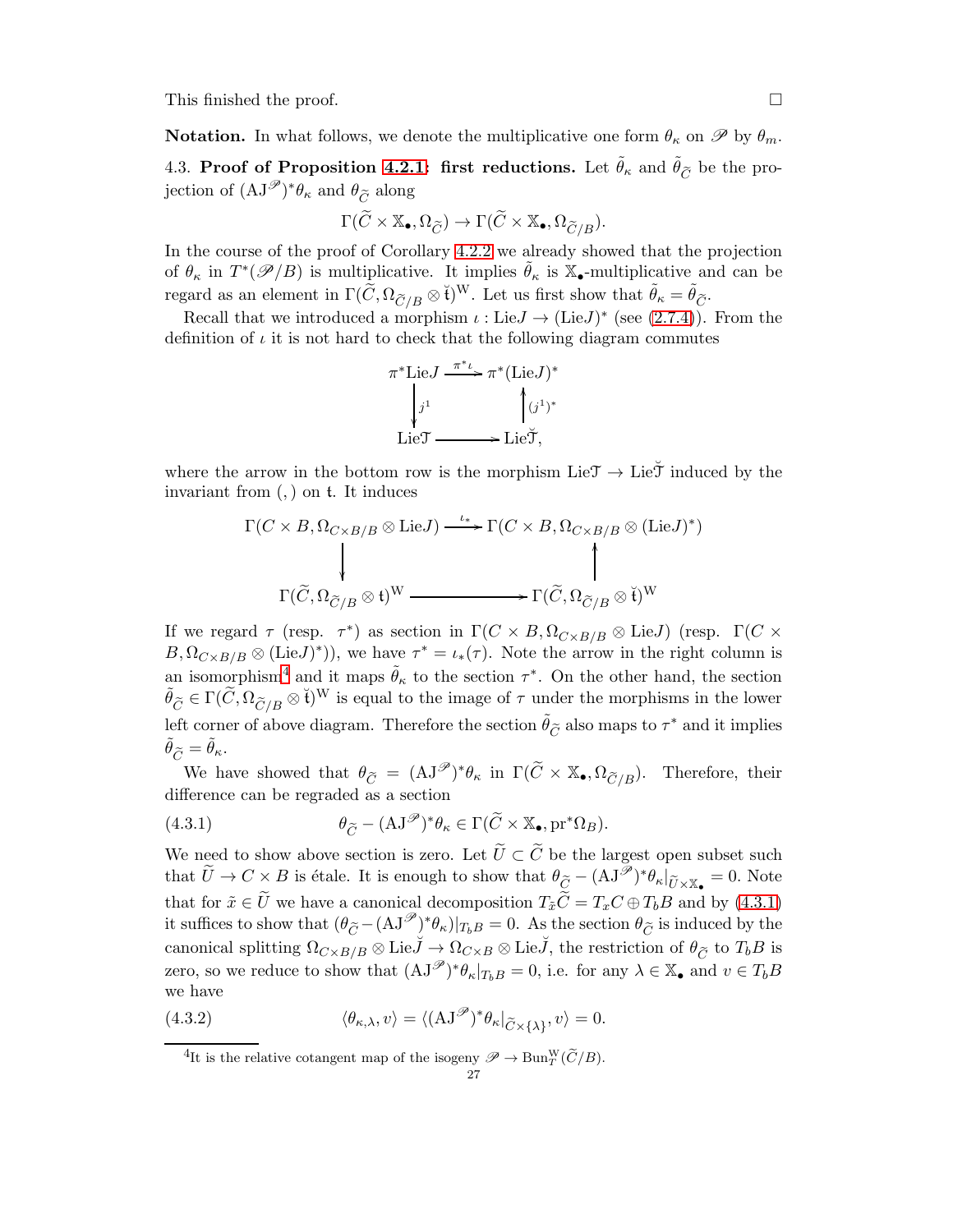For the later purpose, we introduce some notations. Let  $(E_{\kappa}, \phi_{\kappa})$  be the Higgs field on  $C \times B$  obtained by the pullback along the Kostant section  $\kappa$ . For every  $\lambda \in \mathbb{X}_{\bullet}$ let  $AJ^{\mathscr{P},\lambda}$ :  $\widetilde{C} \to \mathscr{P}$  denote the corresponding component of the Abel-Jacobi map and let

$$
(E_{\tilde{x}}, \phi_{\tilde{x}}) := \mathrm{AJ}^{\mathscr{P}, \lambda}(\tilde{x}) \times^{J} (E_{\kappa}, \phi_{\kappa}).
$$

We also define

$$
a_{\lambda}: \widetilde{C} \stackrel{\mathrm{AJ}^{\mathscr{P},\lambda}}{\rightarrow} \mathscr{P} \simeq T^* \mathrm{Bun}_G \rightarrow \mathrm{Bun}_G.
$$

From the definition of  $\theta_{\kappa}$ , we have

$$
\langle \theta_{\kappa,\lambda}, v \rangle = \langle (AJ^{\mathscr{P},\lambda})^* \theta_{\kappa}, v \rangle = \langle \phi_{\tilde{x}}, a_{\lambda *} v \rangle,
$$

where  $a_{\lambda *} : T_{\tilde{x}} C \to T_{E_{\tilde{x}}} \text{Bun}_G \simeq H^1(C, \text{ad} E_{\tilde{x}})$  is the differential of  $a_{\lambda}$  and the last pairing is induced by the Serre duality  $H^0(C, adE_{\tilde{x}} \otimes \Omega_C) \simeq H^1(C, adE_{\tilde{x}})^*$ .

Therefore we reduce to show that the paring  $\langle \phi_{\tilde{x}}, a_{\lambda *}v \rangle$  is zero.

4.4. Proof of Proposition [4.2.1:](#page-25-0) calculations of differentials. We shall need several preliminary steps. Recall that there is the  $E_{\kappa}$ -twist global Grassmannian  $Gr(E_{\kappa})$  which classifies the triples  $(x, E, \beta)$  where  $x \in C$ , E is a G-torsors and  $\beta: E_{\kappa}|_{C-\{x\}} \simeq E|_{C-\{x\}}$ . Given  $\mu \in \mathbb{X}_{\bullet}^{+}$ , it makes sense to talk about the closed substack  $\text{Gr}_{\leq \mu}(E_{\kappa})$ , consisting of those  $\beta : E_{\kappa}|_{C-\{x\}} \simeq E|_{C-\{x\}}$  having relative positive  $\leq \mu$  (cf. [\[BD,](#page-48-9) §5.2.2]). Let  $\text{Gr}_{\mu}(E_{\kappa}) = \text{Gr}_{\leq \mu}(E_{\kappa}) - \bigcup_{\lambda < \mu} \text{Gr}_{\leq \lambda}(E_{\kappa})$ . We have natural projection maps

$$
\text{Bun}_G \stackrel{pr_1}{\leftarrow} \text{Gr}_{\leq \mu}(E_{\kappa}) \stackrel{pr_2}{\rightarrow} C.
$$

For any  $x \in C$ , let

$$
\operatorname{Gr}_x(E_\kappa) := \operatorname{Gr}(E_\kappa) \times_C \{x\},\
$$

and similarly we have  $\text{Gr}_{x, \leq \mu}(E_{\kappa}), \text{ Gr}_{x, \mu}(E_{\kappa}).$ 

Notice that for any  $\tilde{x} \in \tilde{C}$  the J-torsor  $AJ^{\mathscr{P},\lambda}(\tilde{x}) \in \mathscr{P}$  has a canonical trivialization over  $C - x$  (here x is the image of  $\tilde{x}$  in C), thus it induces a canonial isomorphsim  $\beta: E_{\kappa}|_{C=x} \simeq E_{\tilde{x}}|_{C=x}$  (recall that  $E_{\tilde{x}} := AJ^{\mathscr{P},\lambda}(\tilde{x}) \times^J E_{\kappa}$ ). The assignment  $\tilde{x} \to (x, E_{\tilde{x}}, \beta)$  defines a morphism  $\tilde{a}_{\lambda} : \tilde{C} \to Gr(E_{\kappa})$ . We have the following key lemma:

<span id="page-27-0"></span>**Lemma 4.4.1.** Let  $\mu \in \mathbb{X}_{\bullet}^{+}$  and  $\lambda \in W \cdot \mu$ . The morphism  $\tilde{a}_{\lambda}$  factors through  $Gr_{\leq \mu}(E_{\kappa})$  and the following diagram



is commutative. Moreover, for any k-points  $\tilde{x} \in \tilde{U}(k)$  we have  $\tilde{a}_{\lambda}(\tilde{x}) \in \text{Gr}_{\mu}(E_{\kappa})(k)$ .

The proof is given at the end of this subsection. We also need the following lemma about differential of  $\tilde{a}_{\lambda}$ .

**Lemma 4.4.2.** Let  $\tilde{x} \in \tilde{U}(k)$ , and let  $\tilde{a}_{\lambda}(\tilde{x}) = (x, E_{\tilde{x}}, \beta) \in \text{Gr}_{\mu}(E_{\kappa})(k)$  (by Lemma [4.4.1\)](#page-27-0). For every  $v \in T_b B \subset T_{\tilde{x}} \tilde{C} = T_x C \oplus T_b B$ , we have

$$
u := (\tilde{a}_{\lambda})_* v \in T_{(E_{\tilde{x}}, \beta)} \text{Gr}_{x, \mu}(E_{\kappa}) \subset T_{(x, E_{\tilde{x}}, \beta)} \text{Gr}_{\mu}(E_{\kappa}).
$$
  
28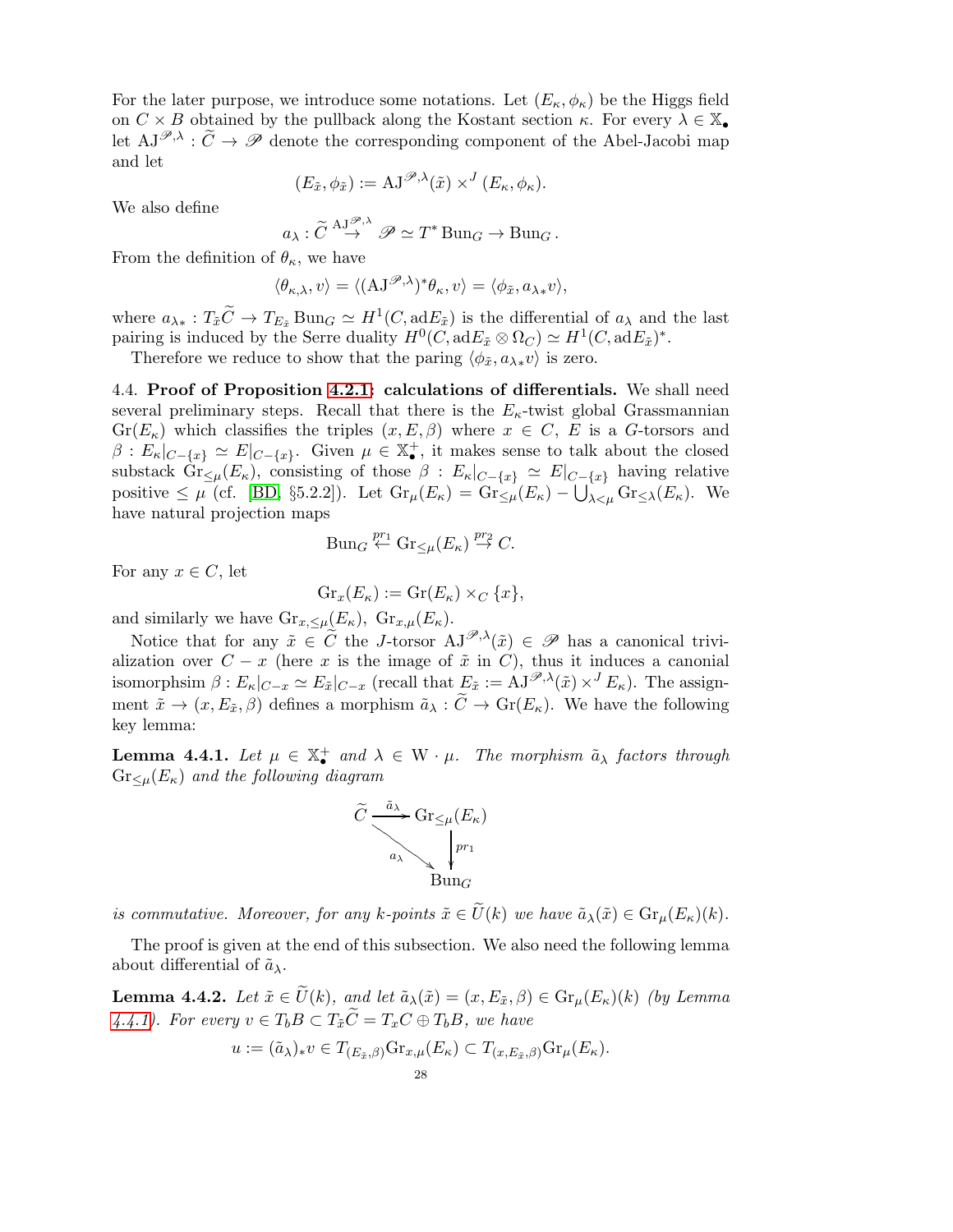*Proof.* The subspace  $T_{(E_{\tilde{x}},\beta)}\text{Gr}_{x,\mu}(E_{\kappa})$  is equal to  $\text{Ker}((pr_2)_*:T_{(x,E_{\tilde{x}},\beta)}\text{Gr}_{\mu}(E_{\kappa})\to$  $T_xC$ ). Therefore it is enough to show  $(pr_2)_*(\tilde{a}_\lambda)_*v = 0$ . Recall that we have the following commutative diagram (not cartesian)

$$
\widetilde{C} \xrightarrow{\tilde{a}_{\lambda}} \operatorname{Gr}_{\leq \mu}(E_{\kappa})
$$
\n
$$
\downarrow^{\pi} \qquad \qquad \downarrow^{pr_2}
$$
\n
$$
C \times B \xrightarrow{pr_C} C
$$

.

Thus we have  $(pr_2)_*(\tilde{a}_\lambda)_*v = (pr_C)_*(\pi_*v) = (pr_C)_*v = 0$ . This finishes the proof.  $\Box$ 

Combining the above two lemmas we obtain that

(4.4.1) 
$$
\langle \theta_{\kappa,\lambda}, v \rangle = \langle \phi_{\tilde{x}}, a_{\lambda *} v \rangle = \langle \phi_{\tilde{x}}, (pr_1)_* u \rangle
$$

where  $u := (\tilde{a}_{\lambda})_* v \in T_{(E_{\tilde{\tau}}, \beta)} \text{Gr}_{x,\mu}(E_{\kappa})$ . So we need show that the last paring is zero. To calculate it, we need few more notations. For any  $x \in C$  we denote by  $\mathcal{O}_x$  the completion of the local ring of C at x and  $F_x$  its fractional field. Let  $\omega_{\mathbb{O}_x}$  (resp.  $\omega_{F_x}$ ) denote the completed regular (resp. rational) differentials on  $Spec\mathcal{O}_x$ . We denote by

$$
\mathrm{Res}(,):\mathfrak{g}(\omega_{F_x})\times\mathfrak{g}(F_x)\to k
$$

the residue paring induced by the  $G$ -invariant form  $($ ,  $)$  on  $g$ .

Let us fix  $\gamma_{\kappa}$  a trivialization of  $E_{\kappa} \simeq E^0$  on SpecO<sub>x</sub>. Then, for every trivialization  $\gamma$  of E on Spec $\mathcal{O}_x$ , we obtain

$$
g = \gamma_{\kappa}^{-1} \beta \gamma \in G(F_x).
$$

In this way,  $\gamma_{\kappa}$  induces an isomorphism

$$
Gr_{x,\mu}(E_{\kappa}) \simeq \mathrm{Orb}_{\mu}, \quad (E,\beta) \mapsto \gamma_{\kappa}^{-1} \beta \gamma G(\mathcal{O}_x),
$$

where  $\text{Orb}_{\mu}$  is the  $G(\mathbb{O}_x)$ -orbit of  $\mu \cdot G(\mathbb{O}_x) \in G(F_x)/G(\mathbb{O}_x)$ . Under the isomorphism, we have the identification of the tangent spaces

$$
T_{(E,\beta)}\mathrm{Gr}_{x,\mu}(E_{\kappa}) \simeq \mathfrak{g}(\mathfrak{O}_x)/(\mathrm{Ad}_g\,\mathfrak{g}(\mathfrak{O}_x) \cap \mathfrak{g}(\mathfrak{O}_x)).
$$

For any  $u \in T_{(E,\beta)}\text{Gr}_{x,\mu}(E_{\kappa})$  and  $\phi \in T_E \text{Bun}_G$  the paring  $\langle \phi, (pr_1)_*u \rangle$  can be calculated as follows. Let  $\tilde{u} \in \mathfrak{g}(\mathbb{O}_x)$  be a lifting of u under the above isomorphism. Let  $\phi(\gamma)$  denote the  $\phi: \text{Spec} \mathcal{O}_x \to \text{ad}E \otimes \omega_C \overset{\gamma}{\to} \mathfrak{g}(\omega_{F_x})$ . Now we have

$$
\langle \phi, (pr_1)_* u \rangle = \text{Res}(\phi(\gamma), \text{Ad}_g^{-1} \tilde{u}),
$$

Specialize to our case  $\phi = \phi_{\tilde{x}} = AJ^{\mathscr{P},\lambda}(\tilde{x}) \times J \phi_{\kappa}$ , the following lemma will imply the vanishing of  $\langle \phi_{\tilde{x}},(pr_1)_*u\rangle$ , and therefore will finish the proof of [\(4.3.2\)](#page-26-2).

**Lemma 4.4.3.** We have  $\operatorname{Ad}_g \phi_{\tilde{x}}(\gamma) \in \mathfrak{g}(\omega_{\mathbb{O}_x})$ .

*Proof.* Indeed, unraveling the definitions, we have  $\text{Ad}_q \phi(\gamma) = \phi_\kappa(\gamma_\kappa)$ , which is regular.  $\Box$ 

It remains to prove of lemma [4.4.1.](#page-27-0) Let  $\tilde{a}_{\lambda} : \tilde{C} \to Gr(E_{\kappa})$  be the morphism constructed as in the Lemma. Since  $\tilde{C}$  is smooth and  $\tilde{U} \subset \tilde{C}$  is open dense, to prove the lemma, it is enough to show  $\tilde{a}_{\lambda}(U(k)) \subset \text{Gr}_{\mu}(E_{\kappa})(k)$ . Let  $\tilde{x} \in U(k)$ and  $\tilde{a}_{\lambda}(\tilde{x}) = (x, E_{\tilde{x}}, \beta) \in \text{Gr}(E_{\kappa})(k)$  be its image, where  $E_{\tilde{x}} := \text{AJ}^{\mathscr{P},\lambda}(\tilde{x}) \times^{J} E_{\kappa}$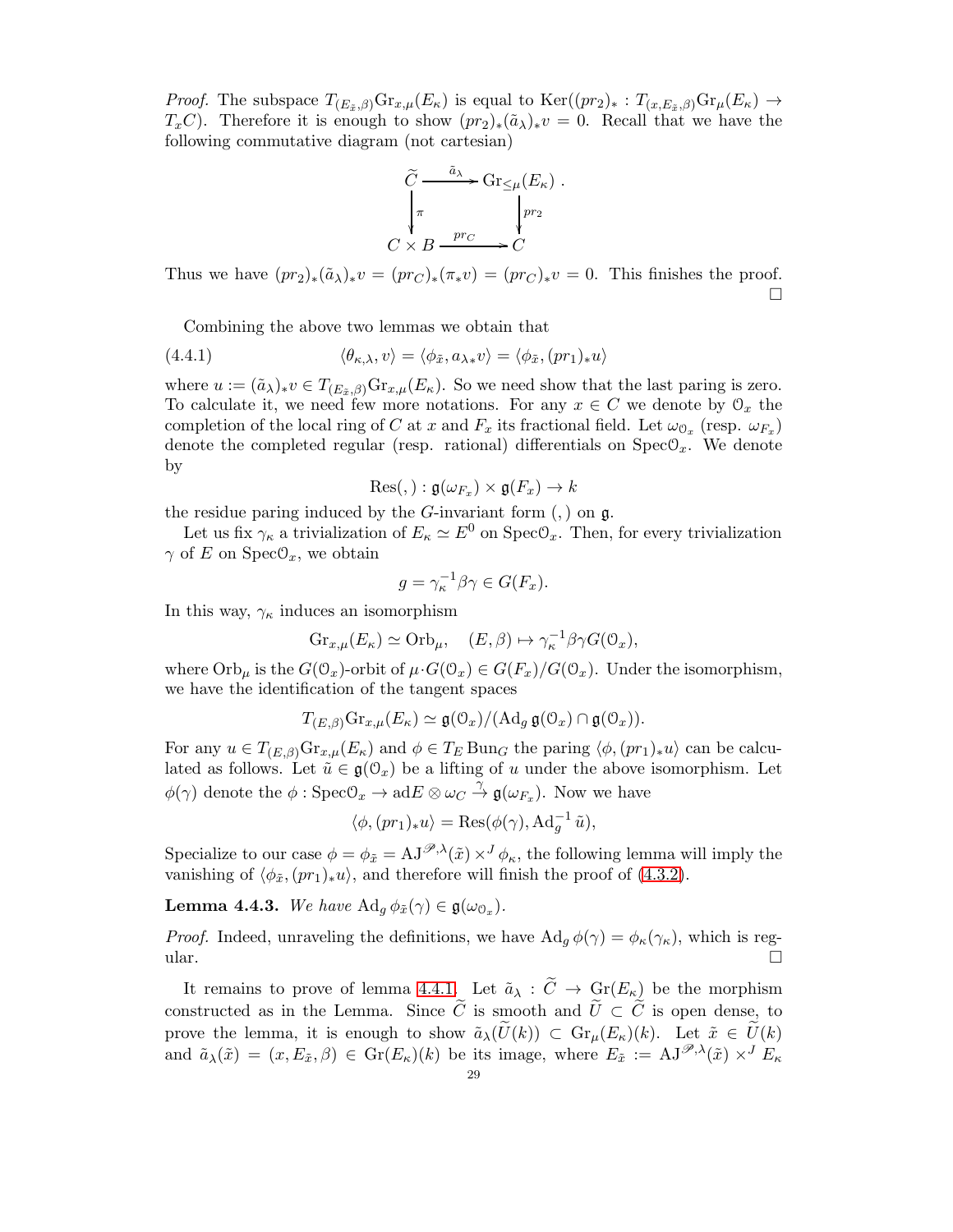and  $\beta$ :  $E_{\kappa}|_{C-x} \simeq E_{\tilde{x}}|_{C-x}$  is the isomorphism induced by the canonical section  $s \in \mathrm{AJ}^{\mathscr{P},\lambda}(\tilde{x})(C-x)$ . Let

$$
rel: \mathrm{Gr}_x(E_\kappa) \to \mathbb{X}_{\bullet}^+
$$

be the relative position map (cf. [\[BD,](#page-48-9) §5.2.2]). We have  $(E_{\tilde{x}}, \beta) \in \text{Gr}_x(E_{\kappa})$  and we need to show that  $rel(E_{\tilde{x}}, \beta) = \mu$ . For simplicity, we will denote  $\mathcal{P} := AJ^{\mathscr{P}, \lambda}(\tilde{x})$ .

Let  $\text{Gr}_J$  and  $\text{Gr}_T$  be the global Grassmannian for the group scheme J and T. By [\[Yun,](#page-49-3) lemma 3.2.5], the morphism  $j^1 : \pi^* J \to T \times \tilde{C}$  induces a W-equivariant isomorphism

<span id="page-29-0"></span>
$$
j_{\text{Gr}} : \text{Gr}_J \times_{(C \times B)} U \simeq \text{Gr}_T \times_C U
$$

of group ind-scheme over  $\tilde{U}$ . We denote by  $j_{\tilde{x}, \text{Gr}}$ :  $\text{Gr}_{x,J_b} \simeq \text{Gr}_{x,T}$  the restriction of  $j_{\text{Gr}}$  to  $\tilde{x}$ . We have  $(\mathcal{P}, s) \in \text{Gr}_{x, J_b}(k)$  (here  $s \in \mathcal{P}(C - x)$  is the canonical section) and one can check that  $j_{\tilde{x},\text{Gr}}(\mathcal{P},s) = \lambda \in \text{Gr}_{x,T}(k) \simeq \mathbb{X}_{\bullet}$ . The action of  $\text{Gr}_{x,J_b}$  on  $(E_{\kappa}, \phi_{\kappa})$  defines a map  $a_{\kappa}: \text{Gr}_{x, J_b} \to \text{Gr}_x(E_{\kappa})$ . We claim that the following diagram commutes

(4.4.2) 
$$
\operatorname{Gr}_{x,J_b}(k) \xrightarrow{a_{\kappa}} \operatorname{Gr}_x(E_{\kappa})(k) .
$$

$$
\downarrow_{j_{\tilde{x},\text{Gr}}} \qquad \qquad \downarrow_{rel}
$$

$$
\operatorname{Gr}_{x,T}(k) \simeq \mathbb{X}_{\bullet} \longrightarrow \mathbb{X}_{\bullet}^{+} \simeq \mathbb{X}_{\bullet}/W
$$

Assuming the claim we see that  $rel(E, \beta) = rel(a_{\kappa}(\mathcal{P}, s))$  is equal to the image of  $j_{\tilde{x},\text{Gr}}(\mathcal{P},s) = \lambda \in \mathbb{X}_{\bullet}$  in  $\mathbb{X}_{\bullet}^{+}$ . But by assumption  $\lambda \in W \cdot \mu$ . This finishes the proof of lemma [4.4.1.](#page-27-0)

To prove the claim, recall that a trivialization  $\gamma_{\kappa}$  of  $E_{\kappa}$  on  $Spec\mathcal{O}_x$  defines an isomorphism  $\text{Gr}_x(E_\kappa) \simeq G(F_x)/G(0_x)$ . Moreover, under the canonical isomorphism  $\text{Gr}_{x,J_b}(k) \simeq J_b(F_x)/J_b(\mathbb{O}_x)$ ,  $\text{Gr}_{x,T}(k) \simeq T(F_x)/T(\mathbb{O}_x)$  and  $G(\mathbb{O}_x)\backslash G(F_x)/G(\mathbb{O}_x) =$  $\mathbb{X}_{\bullet}^{+}$ , the diagram [\(4.4.2\)](#page-29-0) can be identified with

<span id="page-29-1"></span>
$$
J_b(F_x)/J_b(\mathcal{O}_x) \longrightarrow G(F_x)/G(\mathcal{O}_x)
$$
  
\n
$$
\downarrow_{pr}
$$
  
\n
$$
T(F_x)/T(\mathcal{O}_x) \longrightarrow G(\mathcal{O}_x)\backslash G(F_x)/G(\mathcal{O}_x),
$$

where the the upper arrow is induced by the homomorphism

(4.4.3) 
$$
J_b \stackrel{a_{E_{\kappa},\phi_{\kappa}}}{\simeq} \text{Aut}(E_{\kappa},\phi_{\kappa}) \to \text{Aut}(E_{\kappa}) \stackrel{\gamma_{\kappa}}{\simeq} G
$$

and the arrow in the left column is induced by the homomorphism  $j^1 : \pi^* J \to T \times \tilde{C}$ . Now using the definition of  $a_{E_{\kappa},\phi_{\kappa}}$  in [\(2.6.1\)](#page-8-3) it is not hard to see that the restriction of [\(4.4.3\)](#page-29-1) to Spec $\mathcal{O}_x$  can be identified with  $J_b \simeq H \hookrightarrow G$ , where H is the centralizer of  $\phi_{\kappa}(\gamma_{\kappa}(x)) \in \mathfrak{g}^{rs}$  in G (it is a maximal torus). To prove the claim, it is enough to show that the restriction of  $j^1$  to  $Spec(\mathcal{O}_x)^5$  $Spec(\mathcal{O}_x)^5$  is conjugate to the morphism  $J_b \simeq H \hookrightarrow G$ by an element in G. To see this, recall that the point  $\tilde{x}$  defines Borel subgroup  $B_{\tilde{x}}$  containing H. Let  $\tilde{g} \in G$  such that  $\text{Ad}_{\tilde{g}}((H \subset B_{\tilde{x}})) = (T \subset B)$ . Then it follows from the construction of  $j^1$  in [\[N2,](#page-49-1) Propsition 4.2.2] that  $j^1|_{Spec\mathcal{O}_x}$  is equal to  $J_b \simeq H \stackrel{\text{Ad}_{\tilde{g}}}{\rightarrow} T$ . We are done.

<span id="page-29-2"></span><sup>&</sup>lt;sup>5</sup>Here we identify  $Spec\mathcal{O}_{\tilde{x}} \simeq Spec\mathcal{O}_x$  and regard  $j^1$  as a map of group schemes over  $Spec\mathcal{O}_x$ .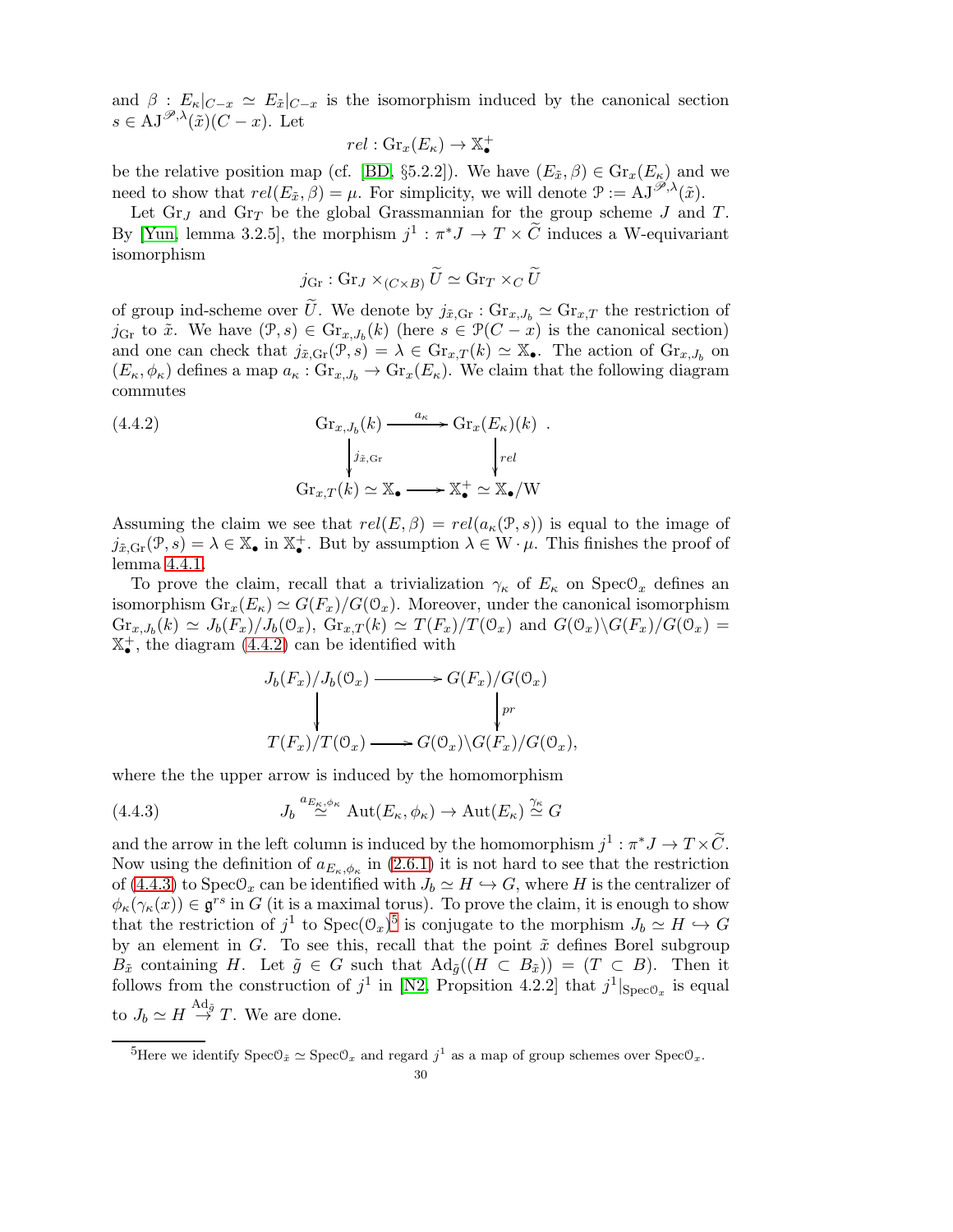#### 5. Main result

<span id="page-30-0"></span>Let  $D_{\text{Bun}_G}$  be the sheaf of algebra on  $\text{Higgs}_G'$  in Proposition [B.5.1.](#page-45-1) Let  $D^0_{\text{Bun}_G} :=$  $D_{\text{Bun}_G}|_{\text{Higgs}'_G \times_{B'} B'}$  be the restriction of  $D_{\text{Bun}_G}$  to the smooth part of the Hitchin fibration. We define  $\mathcal{D}\text{-mod}(\text{Bun}_G)^0$  to be the category of  $D^0_{\text{Bun}_G}\text{-modules}$ . As we explained in [B.5,](#page-45-2) the category  $\mathcal{D}\text{-mod}(Bun_G)^0$  is a localization of the category of  $\mathcal{D}\text{-modules on } \text{Bun}_G$  and is canonical equivalent to the category of twisted sheaves  $\text{QCoh}(\mathscr{D}_{\text{Bun}_G}^0)_1$ , where  $\mathscr{D}_{\text{Bun}_G}^0 = \mathscr{D}_{\text{Bun}_G} \times_{B'} B'^0$  and  $\mathscr{D}_{\text{Bun}_G}$  is the grebe of crystalline differential operators on  $\text{Higgs}'_G$ . On the dual side, let  $\text{LocSys}_{\check{G}}$  be the stack of de Rham  $\tilde{G}$ -local systems on C. Recall that in [\[CZ\]](#page-48-7), we constructed a fibration

$$
h_p:\mathsf{LocSys}_{\breve{G}}\rightarrow B'
$$

from  $LocSys_{\check{G}}$  to the Hitchin base  $B'$ , which can be regraded as a deformation of the usual Hitchin fibration. We define

$$
\operatorname{LocSys}_{\check{G}}^0 := \operatorname{LocSys}_{\check{G}} \times_{B'} B^{'0}.
$$

Our goal is to prove the following Theorem:

<span id="page-30-1"></span>**Theorem 5.0.4.** For a choice of a square root  $\kappa$  of  $\omega_c$ , we have a canonical equivalence of bounded derived categories

$$
\mathfrak{D}_{\kappa}: D^b(\mathcal{D}\text{-}\mathrm{mod}(\mathrm{Bun}_G)^0) \simeq D^b(\mathrm{Qcoh}(\mathrm{LocSys}_{\check{G}}^0))
$$

The proof of above Theorem is divided into two steps. The first step which involves Langlands duality is a twisted version of the classical duality (see §[5.2\)](#page-31-0). The second step which does not involve Langlands duality is two abelianisation Theorems (see §[5.3\)](#page-32-0) and here we need a choice of square root  $\kappa$  of  $\omega_C$ . Combining above two steps, our main Theorem follows from a general version of the Fourier-Mukai transform (see  $\S 5.4$ ).

5.1. The  $\check{\mathscr{P}}'$ -torsor  $\check{\mathscr{H}}$ . We first recall that in [\[CZ\]](#page-48-7), we constructed a  $\check{\mathscr{P}}'$ -torsor  $\mathscr{H}$ . It is defined via the following Cartesian diagram

(5.1.1)  

$$
\begin{array}{ccc}\n\check{\mathscr{H}} & \longrightarrow & \text{LocSys}_{\check{\jmath}_p} \\
\downarrow & & \downarrow \\
B' & \xrightarrow{\check{\tau}'} & B'_{\check{\jmath}'}\n\end{array}
$$

Here  $\check{J}^p$  is the pullback of the universal centralizer  $\check{J}'$  over  $C' \times B'$  along the relative frobenius map  $F_{C' \times B'/B'} : C \times B' \to C' \times B'$ . This is a group scheme with a canonical connection along  $C$ , and therefore it makes sense to talk about the stack LocSys<sub>Jp</sub> of  $\check{J}^p$ -torsors with flat connections. In addition, it admits a p-curvature map LocSys<sub>J'p</sub>  $\rightarrow$  B'<sub>J'</sub>. We refer to [\[CZ,](#page-48-7) Appendix] for the generalities.

Recall that there is a Galois description of  $\mathscr{P}$  by  $\text{Bun}_T^W(\widetilde{C}/B)$ . We give a similar description of the  $\check{\mathscr{P}}'$ -torsor  $\check{\mathscr{H}}$  in terms of a  $\text{Bun}_{\check{T}}^W(\widetilde{C}/B)'$ -torsor. Recall that  $\check{\tau}'$ is regarded as a section of  $\Omega_{C' \times B'/B'} \otimes \text{Lie}\check{J}'$ , which defines a  $\check{J}'$ -gerbe  $\mathscr{D}(\check{\tau}')$  on  $C' \times B'$  (see [B.4\)](#page-44-0) and according to [\[CZ,](#page-48-7) A.10],  $\breve{\mathscr{H}}$  is isomorphic to  $\mathscr{T}_{\mathscr{D}(\breve{\tau}')}$  the stack of splittings of  $\mathscr{D}(\breve{\tau}')$  over B'. Therefore by Lemma [3.3.1](#page-14-1) we have

<span id="page-30-2"></span>(5.1.2) 
$$
\mathscr{H}|_{B'0} \simeq \mathscr{T}^{W,+}_{\mathscr{D}(\tilde{\tau}')_{\tilde{T}}}|_{B'^{0}},
$$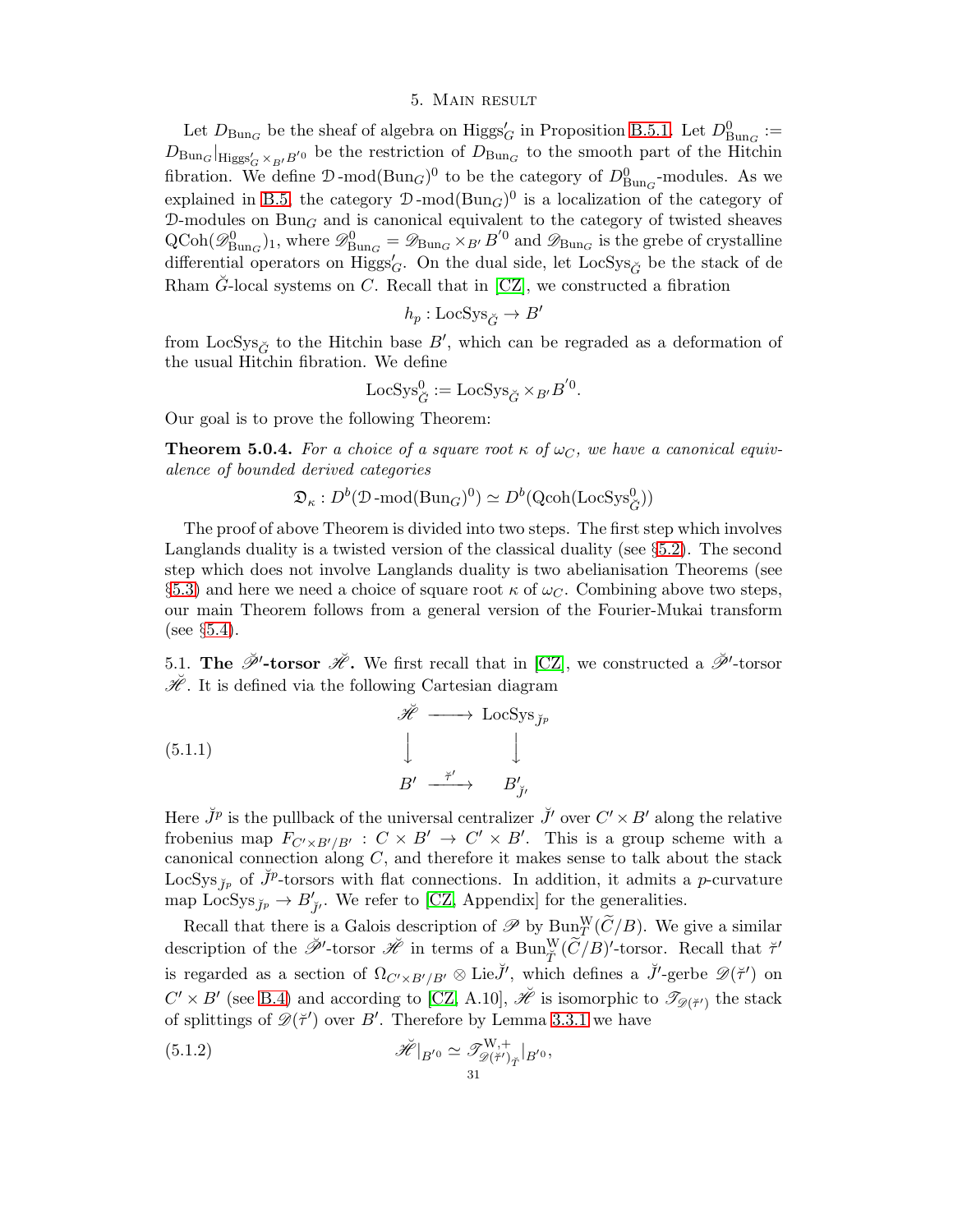here  $\mathscr{D}(\breve{\tau}')_{\breve{T}} := (\pi^* \mathscr{D}(\breve{\tau}'))^{\breve{j}^1}$  is the T-gerbe on  $\widetilde{C}'$  induced from  $\mathscr{D}(\breve{\tau}')$  using maps  $\pi: \widetilde{C}' \to C' \times B'$  and  $\breve{j}^1: \pi^* \breve{J}' \to \breve{T}' \times \widetilde{C}'$  (see [A.5](#page-41-0) for the introduction of induction functor of grebes).

On the other hand, using the definition of  $\theta_{\tilde{C'}} \in \Gamma(\tilde{C'}, \Omega_{\tilde{C'}} \otimes \tilde{t}')^W$  in §[4.1](#page-24-2) one can easily check that  $\tilde{j}_{*}^{1}\pi^{*}(\tilde{\tau}') = \theta_{\tilde{C}'}$ , here  $\tilde{j}_{*}^{1}\pi^{*}(\tilde{\tau}')$  is the  $\tilde{t}'$ -value one form induced from  $\check{\tau}'$  using maps  $\pi$  and  $\check{j}^1$ . Therefore, by Lemma [B.4.1](#page-45-3) we see that over  $B^{'0}$  we have

<span id="page-31-1"></span>(5.1.3) 
$$
\mathscr{D}(\breve{\tau}')_{\breve{T}} := (\pi^* \mathscr{D}(\breve{\tau}'))^{\breve{j}^1} \simeq \mathscr{D}(\breve{j}_*^1 \pi^* (\breve{\tau}')) \simeq \mathscr{D}(\theta_{\widetilde{C}'}).
$$

Hence combining [\(5.1.2\)](#page-30-2) and [\(5.1.3\)](#page-31-1) we get the following Galois description of  $\mathscr{H}$ .

<span id="page-31-2"></span> $\textbf{Corollary 5.1.1.}$  There is a canonical isomorphism of  $\breve{\mathscr{P}}'$ -torsors  $\breve{\mathscr{H}}|_{B^{'}0} \simeq \mathscr{T}^{W,+}_{\mathscr{D}(\theta_{\widetilde{C}'}|)B^{'}0}.$ 

<span id="page-31-0"></span>5.2. Twisted duality. Let us construct the twisted duality. Let  $\theta'_m : \mathscr{P}' \to T^* \mathscr{P}'$ denote the canonical multiplicative one form constructed in §[4.2.](#page-24-3) Let  $\mathscr{D}(\theta'_{m})$  denote the corresponding  $\mathbb{G}_m$ -gerbe on  $\mathscr{P}'$  obtained by pullback of  $\mathscr{D}_{\mathscr{P}}$  on  $T^*\mathscr{P}'$  by  $\theta'_m$  (see [B.4\)](#page-44-0). According to [C.2,](#page-47-0) the grebe  $\mathscr{D}(\theta'_{m})$  is canonically multiplicative. Moreover, according to [A.6,](#page-41-1) the stack of multiplicative splittings of  $\mathscr{D}(\theta'_{m})$  over B' is a  $(\mathscr{P}')^{\vee}$ torsor  $\mathcal{I}_{\mathscr{D}(\theta'_{m})}$ . Our goal is to prove the following Theorem.

<span id="page-31-3"></span>**Theorem 5.2.1.** There is a canonical isomorphism of  $\mathscr{P}^{\vee} \simeq \check{\mathscr{P}}'$ -torsors

$$
\mathfrak{D}: \mathscr{T}_{\mathscr{D}(\theta'_{m})}|_{B^{'0}} \simeq \check{\mathscr{H}}|_{B^{'0}}.
$$

For the rest of this subsection we will restrict everything to  $B^{'0}$ . Recall the Abel-Jacobi map  $AJ^{\mathscr{P}}: \widetilde{C}' \times \mathbb{X}_{\bullet} \to \mathscr{P}'$ . By Proposition [4.2.1](#page-25-0) we have  $(AJ^{\mathscr{P}'})^*\theta'_{m} = \theta_{\widetilde{C}'}$ . Therefore, Lemma [B.4.1](#page-45-3) implies

$$
(\mathrm{AJ}^{\mathscr{P}'})^* \mathscr{D}(\theta'_m) = \mathscr{D}(\theta_{\widetilde{C}'}).
$$

Since the Abel-Jacobi map  $AJ^{\mathscr{P}'}$  is W-equivariant, pull back via  $AJ^{\mathscr{P}'}$  defines a functor

$$
\tilde{\mathfrak{D}}:\mathscr{T}_{\mathscr{D}(\theta'_{m})}\to \mathscr{T}^{\mathrm{W}}_{\mathscr{D}(\theta_{\widetilde{C}'})}.
$$

We claim that  $\tilde{\mathfrak{D}}$  canonically lifts to a morphism  $\mathfrak{D}: \mathscr{T}_{\mathscr{D}(\theta'_{m})} \to \mathscr{T}^{W,+}_{\mathscr{D}(\theta_{\tilde{C}'})}$  $\frac{\text{Cor }5.1.1}{\cancel{\mathscr{H}}}$  $\frac{\text{Cor }5.1.1}{\cancel{\mathscr{H}}}$  $\frac{\text{Cor }5.1.1}{\cancel{\mathscr{H}}}$ . Let  $E \in \mathscr{T}_{\mathscr{D}(\theta'_{m})}$  be a tensor splitting of  $\mathscr{D}(\theta'_{m})$ . We thus need to show that the splitting

$$
(\tilde{\mathfrak{D}}(E))^{\alpha}|_{\widetilde{C}'_{\alpha}}=(\mathbf{AJ}^{\mathscr{P}'})^*E|_{(\widetilde{C}'_{\alpha},\breve{\alpha})}
$$

admits a canonical isomorphism with the canonical splitting  $E^0_\alpha$  of  $\mathscr{D}(\theta_{\widetilde{C}'}^{\alpha})^{\alpha}|_{\widetilde{C}'_{\alpha}} =$  $(\mathrm{AJ}^{\mathscr{P}'})^* \mathscr{D}(\theta'_m)|_{(\widetilde{C}'_\alpha, \breve{\alpha})}$ . However, this follows from  $\mathrm{AJ}^{\mathscr{P}'}((x, \breve{\alpha}))$  is the unit of  $\mathscr{P}'$  for  $x \in \widetilde{C}'_{\alpha}$  and a tensor splitting E of a multiplicative  $\mathbb{G}_m$ -gerbe  $\mathscr{D}(\theta'_m)$  is canonial isomorphic to the canonical splitting  $E^0_\alpha$  of  $\mathscr{D}(\theta'_m)$  over the unit. To summarize, we have constructed the following commutative diagram

(5.2.1) 
$$
\overbrace{\mathcal{I}_{\mathscr{D}(\theta'_{m})}}^{\mathfrak{D}} \xrightarrow{\mathfrak{D}}^{\mathfrak{D}} \overbrace{\mathcal{I}_{\mathscr{D}(\theta_{\widetilde{C}'} )}^{\mathfrak{P}}}^{\mathfrak{D}} F
$$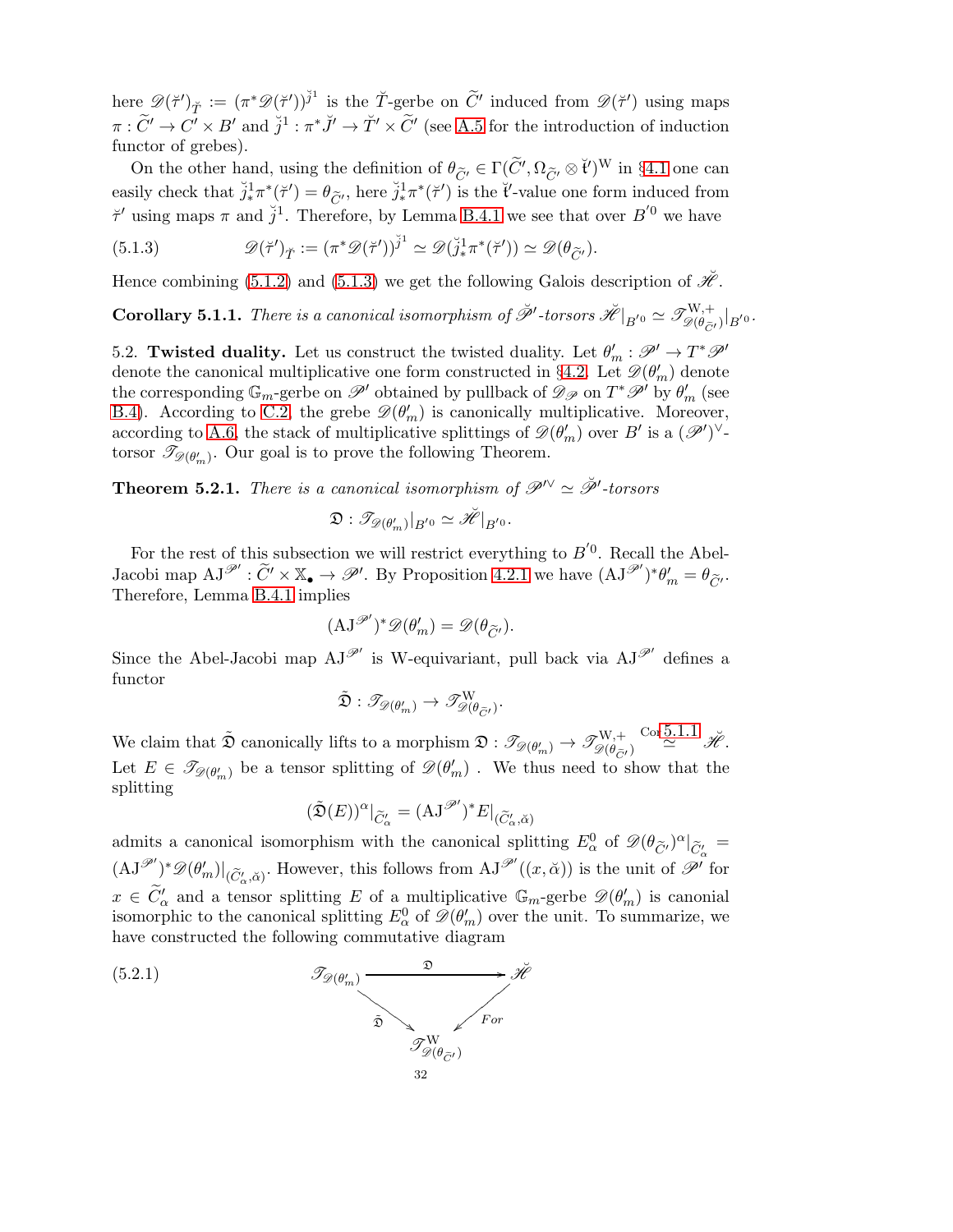By construction, the morphism  $\mathfrak{D}$  is compatible with the  $\mathscr{P}^{\prime\prime} \simeq \check{\mathscr{P}}'$ -action, hence is an equivalence. This finished the proof of Theorem [5.2.1.](#page-31-3)

<span id="page-32-0"></span>5.3. Abelianisation Theorem. We need to fix a square root  $\kappa$  of  $\omega_C$ . Then the Kostant section for  $\text{Higgs}'_G \to B'$  induces a map  $\epsilon_{\kappa'} : \mathscr{P}' \simeq \text{Higgs}'_G \subset \text{Higgs}'_G$ where  $\text{Higgs}_{G}^{'reg}$  $G<sup>reg</sup>$  is the smooth sub-stack consisting of regular higgs fields. The first abelianisation theorem is the following.

<span id="page-32-2"></span>**Theorem 5.3.1.** We have a canonical isomorphism  $\epsilon^*_{\kappa} \mathscr{D}_{Bun_G} \simeq \mathscr{D}(\theta'_m)$ , where  $\mathscr{D}_{\mathrm{Bun}_G}$  is the  $\mathbb{G}_m$ -gerbe on  $\mathrm{Higgs}_G'$  of crystalline differential operators. Moreover, the pullback along the map  $\epsilon_{\kappa'}$  defines an equivalence of categories of twisted sheaves

$$
\mathfrak{A}_{\kappa}: D^b(\mathcal{D}\text{-mod}(\text{Bun}_G^0)) \simeq D^b(\text{QCoh}(\mathscr{D}_{\text{Bun}_G}^0))_1 \stackrel{\epsilon_{\kappa'}^*}{\simeq} D^b(\text{QCoh}(\mathscr{D}(\theta_m')|_{B^{'0}}))_1.
$$

*Proof.* By Proposition [B.3.3,](#page-43-0) the restriction of  $\mathscr{D}_{Bun_G}$  to  $\text{Higgs}_G^{'reg}$  $\mathcal{F}_G^{reg}$  is isomorphic to the gerbe  $\mathscr{D}(\theta'_{can})$  defined by the canonical one form  $\theta'_{can}$  on  $\text{Higgs}_{G}^{'reg}$  $G^{reg}$ . On the other hand, recall that in §[4.2](#page-24-3) we show that  $\epsilon^*_{\kappa'} \theta'_{can} = \theta'_{m}$  and it implies

$$
\epsilon^*_{\kappa'} {\mathscr D}_{\operatorname{Bun}_G} \simeq \epsilon^*_{\kappa'} {\mathscr D}(\theta'_{can}) \simeq {\mathscr D}(\epsilon^*_{\kappa'} \theta_{can}) \simeq {\mathscr D}(\theta'_m).
$$

The last statement follows from the fact that the base change of  $\epsilon_{\kappa'} : \mathscr{P}' \to \text{Higgs}'_G$ to  $B^{'0}$  is an isomorphism (see Proposition [2.6.1\)](#page-8-2).

To state the second abelianisation theorem, recall that in [\[CZ\]](#page-48-7) we constructed a canonical isomorphism

$$
\mathfrak{C}: \check{\mathscr{H}} \times^{\check{\mathscr{P}}'} \mathrm{Higgs}_{\check{G}}' \simeq \mathrm{LocSys}_{\check{G}}.
$$

Moreover, in loc. cit. it shows that the choice of the theta characteristic  $\kappa$  induces an isomorphism

$$
\mathfrak{C}_{\kappa} : \check{\mathscr{H}} \simeq \text{LocSys}_{\check{G}}^{reg} \subset \text{LocSys}_{\check{G}},
$$

here LocSys<sup>reg</sup> is the open substack consisting of  $\check{G}$ -local systems with regular pcurvature, and we have  $\text{LocSys}_{\check{G}}^{reg} |_{B'^{0}} = \text{LocSys}_{\check{G}}^{0}$ . It implies:

<span id="page-32-3"></span>**Theorem 5.3.2.** For each choice  $\kappa$  of square root of  $\omega_C$ , we have a canonical isomorphism of  $\check{\mathscr{P}}'$ -torsors  $\mathfrak{C}_{\kappa}|_{B'^{0}} : \check{\mathscr{H}}|_{B'^{0}} \simeq \text{LocSys}^{0}_{\check{G}}$  and it induces an equivalence of categories

$$
\mathfrak{C}^*_\kappa: D^b(\text{QCoh}(\text{LocSys}_{\check{G}}^0)) \simeq D^b(\text{QCoh}(\check{\mathscr{H}}|_{B^{'0}})).
$$

<span id="page-32-1"></span>5.4. Proof of Theorem [5.0.4.](#page-30-1) We deduce our main theorem from the twisted duality and above two abelianisation theorems. By the twisted duality we have an isomorphism of  $\mathscr{P}' \simeq \check{\mathscr{P}}'$ -torsors  $\mathscr{T}_{\mathscr{D}(\theta'_{m})}|_{B'^{0}} \simeq \check{\mathscr{H}}|_{B'^{0}}$ . Therefore the twisted Fourier-Mukai transform (Theorem [A.6.2\)](#page-42-1) implies an equivalence of categories

$$
\mathfrak{D}: D^b(\text{QCoh}(\mathcal{D}(\theta'_m)|_{B^{'0}}))_1 \simeq D^b(\text{QCoh}(\breve{\mathscr{H}}|_{B^{'0}})).
$$

Now combining Theorem [5.3.1](#page-32-2) and Theorem [5.3.2](#page-32-3) we get the desired equivalence

$$
\mathfrak{D}_{\kappa} = (\mathfrak{C}_{\kappa}^*)^{-1} \circ \mathfrak{D} \circ \mathfrak{A}_{\kappa} : D^b(\mathfrak{D}\text{-mod}(\text{Bun}_{G}^0)) \simeq D^b(\text{QCoh}(\text{LocSys}_{\check{G}}^0)).
$$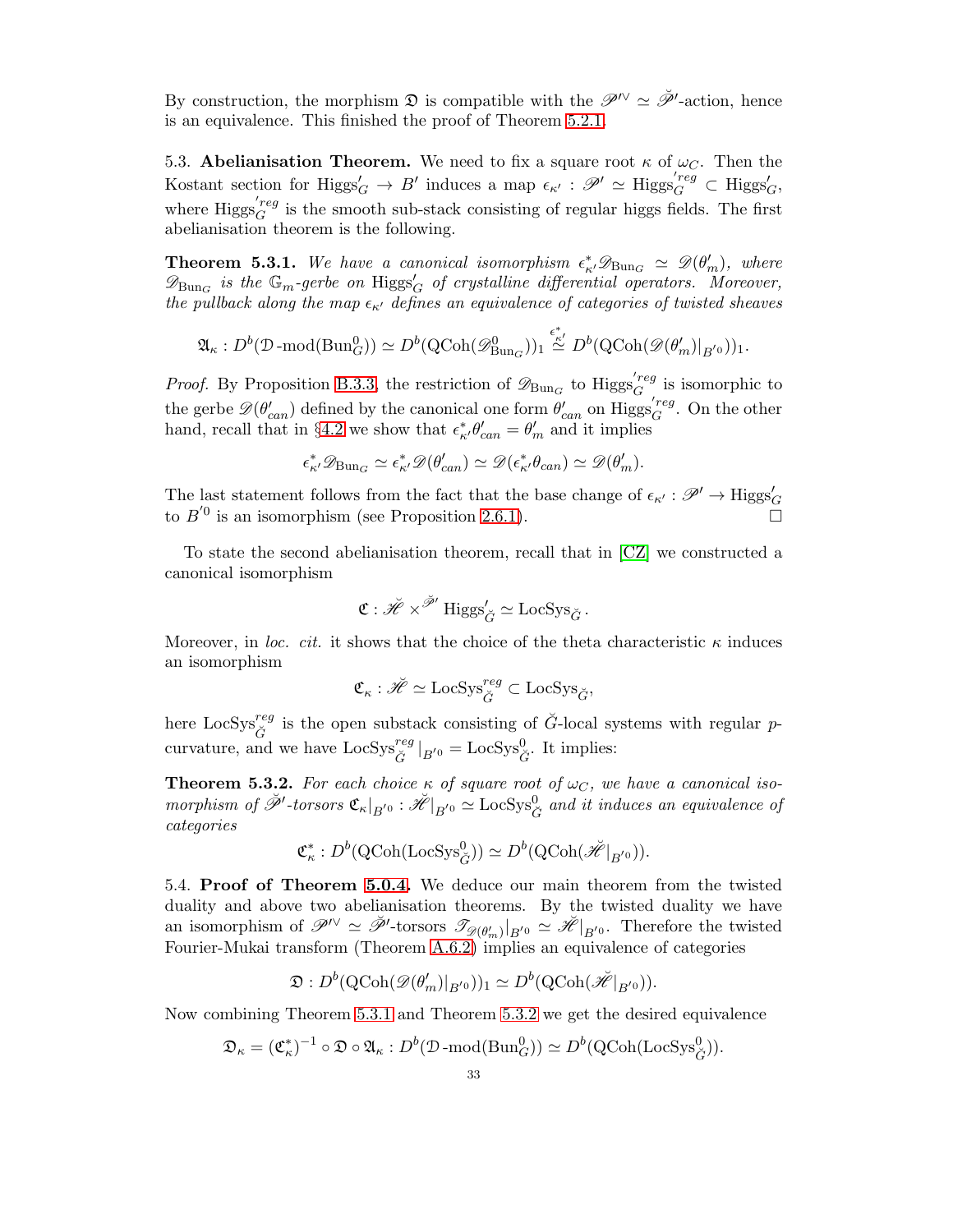<span id="page-33-0"></span>5.5. A  $\mu_2$ -gerbe of equivalences. In this subsection we study how those equivalences  $\mathfrak{D}_{\kappa}: D^b(\mathfrak{D}\text{-mod}(\text{Bun}_G)^0) \simeq D^b(\text{QCoh}(\text{LocSys}_{\check{G}}^0))$  in Theorem [5.0.4](#page-30-1) depend on the choice of the theta characteristics  $\kappa$ . Our discussion is very similar to [\[FW\]](#page-48-8) and can be regarded as a verification of the predictions of [\[FW\]](#page-48-8) in our setting.

Let  $\omega^{1/2}(C)$  be groupoid of square root of  $\omega_C$ . The groupoid  $\omega^{1/2}(C)$  is a torsor over the Picard category  $\mu_2$ -tors(C) of  $\mu_2$ -torsors on C. Let **GLC** be the groupoid of equivalences between  $D^b(\mathcal{D}\text{-mod}(\text{Bun}_G)^0)$  and  $D^b(\text{QCoh}(\text{LocSys}^0_G))$ , i.e. objects in **GLC** are equivalences  $\mathbf{E} : D^b(\mathcal{D}\text{-mod}(\text{Bun}_G)^0) \simeq D^b(\text{QCoh}(\text{LocSys}_G^0))$  and morphisms are isomorphism between equivalences. We first construct an action of  $\mu_2$ -tors $(C)$  on **GLC**.

Let  $Z = Z(G)$  be the center of G. We have a map  $\alpha : \mu_2 \to Z(G)$  by restricting the co-character  $2\rho : \mathbb{G}_m \to G$  to  $\mu_2$  (see [\[BD,](#page-48-9) §3.4.2]). Thus for each  $\chi \in \mu_2$ -tors(C) and  $(E, \nabla) \in \text{LocSys}_G$  we can twist  $(E, \nabla)$  by  $\chi$  using the map

$$
\mu_2 \to Z \to \mathrm{Aut}(E,\nabla)
$$

and get a new G-local system  $(E \otimes \chi, \nabla_{E \otimes \chi}) \in \text{LocSys}_G$ . The assignment  $(\chi, E, \nabla) \to$  $(E \otimes \chi, \nabla_{E \otimes \chi})$  defines a geometric action

 $act_G : \mu_2\text{-tors}(C) \times \text{LocSys}_G \rightarrow \text{LocSys}_G$ .

Likewise, there is  $act_G : \mu_2\text{-tors}(C) \times \text{Bun}_G \rightarrow \text{Bun}_G$ . For  $\chi \in \mu_2\text{-tors}(C)$ , let  $a_{\chi,G}$ : Bun<sub>G</sub>  $\simeq$  Bun<sub>G</sub> (resp,  $b_{\chi,G}$ : LocSys<sub>G</sub>  $\simeq$  LocSys<sub>G</sub> ) be the automorphisms of Bun<sub>G</sub> (resp. LocSys<sub>G</sub>) given by  $a_{\chi,G}(E) := E \otimes \chi$ , (resp.  $b_{\chi,G}(E,\nabla) =$  $act_G(\chi, E, \nabla)$ . They induce auto-equivalences  $a^*_{\chi, G}$  and  $b^*_{\chi, G}$  of  $D^b(\mathcal{D} \text{-mod(Bun}_G))$ and  $D^b(Q\text{Coh}(\text{LocSys}_G))$  respectively. Note that for the definition of  $a^*_{\chi,G}$  and  $b^*_{\chi,G}$ , there is no restriction of the characteristic of k. However, if chark  $= p > |W|$ , we have

**Lemma 5.5.1.** 1) The equivalence  $a^*_{\chi,G}$  preserves the full subcategory  $D^b( \mathfrak{D}\operatorname{-mod}(\operatorname{Bun}_G)^0).$ 2) The equivalence  $b_{\chi,G}^*$  preserves the full subcategory  $D^b(\text{QCoh}(\text{LocSys}_G^0)).$ 

*Proof.* This lemma will be clear after we give alternative descriptions of  $a^*_{\chi,G}$  and  $b^*_{\chi,G}$ .

First, recall that in [B.3](#page-43-1) we introduce a  $\mathbb{G}_m$ -gerbe  $\mathscr{D}_{Bun_G}$  over  $T^* Bun'_G$  and the category  $\text{QCoh}(\mathscr{D}_{\text{Bun}_G})_1$  of twisted sheaves on  $\mathscr{D}_{\text{Bun}_G}$  such that there is an equivalence of categories between  $\mathcal{D}$ -mod( $\text{Bun}_G$ ) and  $\text{QCoh}(\mathscr{D}_{\text{Bun}_G})_1$ . Let  $f :=$  $da'_{\chi,G}: T^* \text{Bun}'_G \simeq T^* \text{Bun}'_G$  be the differential of  $a'_{\chi,G}$ . The map f preserves the canonical one form  $\theta'_{can}$ , thus by lemma [B.4.1,](#page-45-3) there is a canonical 1-morphism  $M : f^* \mathscr{D}_{\text{Bun}_G} \sim \mathscr{D}_{\text{Bun}_G}$  of grebes on  $T^* \text{Bun}'_G$ . The 1-morphism M induces an equivalence  $\tilde{M}$  :  $\text{QCoh}(\tilde{f}^*\mathscr{D}_{\text{Bun}_G})_1 \simeq \text{QCoh}(\mathscr{D}_{\text{Bun}_G})_1$  and it is not hard to see that the functor  $a^*_{\chi,G}$  is isomorphic to the composition

$$
(5.5.1) \qquad D^b(\text{QCoh}(\mathscr{D}_{\text{Bun}_G})_1) \stackrel{f^*}{\simeq} D^b(\text{QCoh}(f^*\mathscr{D}_{\text{Bun}_G})_1) \stackrel{M}{\simeq} D^b(\text{QCoh}(\mathscr{D}_{\text{Bun}_G})_1).
$$

Recall that the category  $\mathcal{D}\text{-mod}(Bun_G)^0$  is by definition the category of twisted sheaves on  $\mathscr{D}_{\text{Bun}_G}^0 = \mathscr{D}_{\text{Bun}_G}|_{B^{'0}}$ . Therefore, Part 1) follows.

To prove Part 2), note that the map  $act_G : \mu_2\text{-tors}(C) \times \text{LocSys}_G \rightarrow \text{LocSys}_G$ can be also described as follow. There is a map of group schemes  $(\mu_2)_{C' \times B'} \to$  $Z(G)_{C'\times B'} \to J'$  over  $C' \times B'$ . It induces a morphism of Picard stack

<span id="page-33-1"></span>(5.5.2) 
$$
\mathfrak{l}_{\mu_2} : \mu_2 \text{-tors}(C) \times B' \to \mathscr{P}',
$$

$$
\mathfrak{z}_4
$$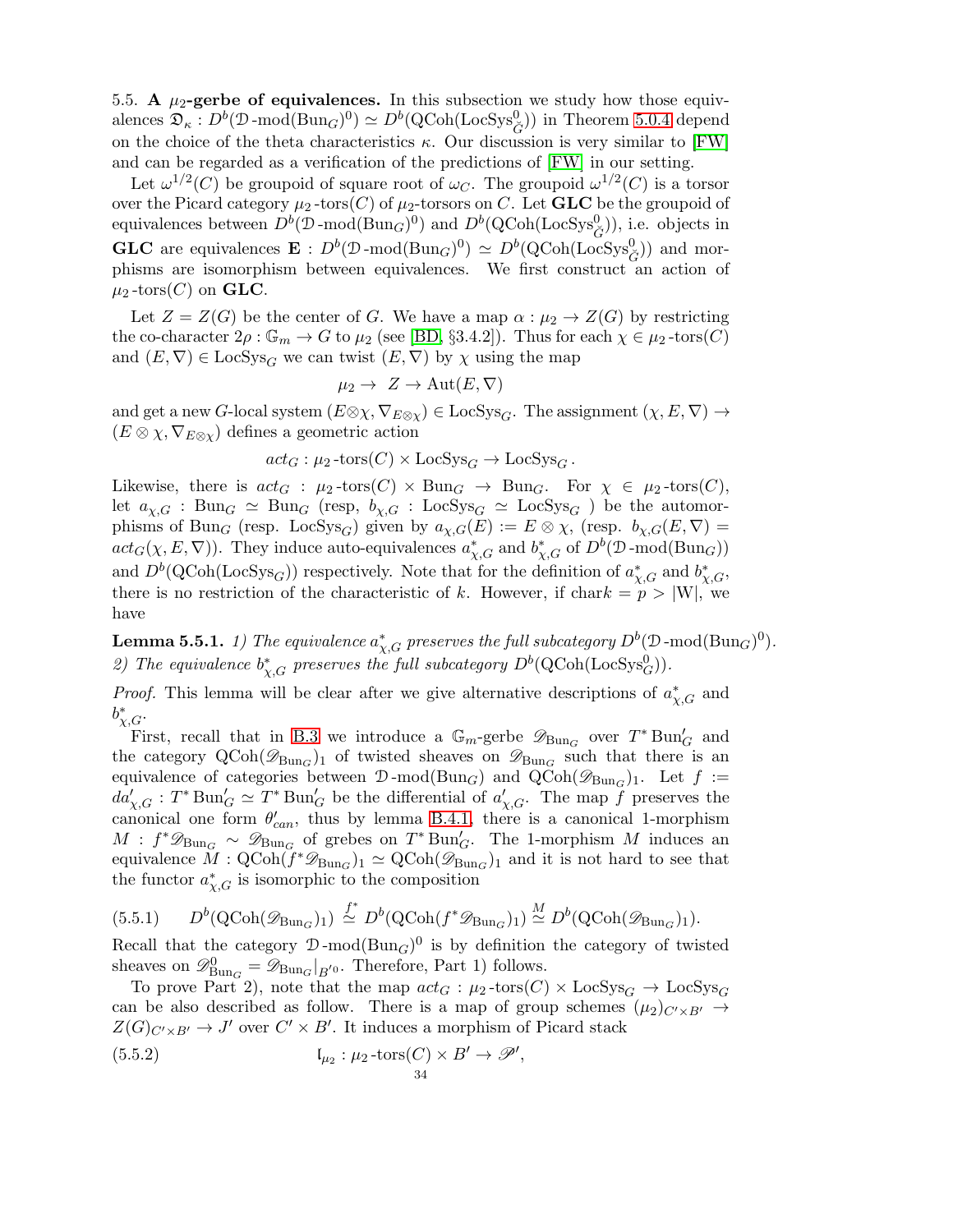and the action map  $act_G$  can be identified with

(5.5.3) 
$$
act_G: \mu_2 \text{-tors}(C) \times \text{LocSys}_G \stackrel{\mathfrak{l}_{\mu_2} \times id}{\rightarrow} \mathscr{P}' \times_{B'} \text{LocSys}_G \rightarrow \text{LocSys}_G
$$

where the last map is the action of  $\mathscr{P}'$  on LocSys<sub>G</sub> defined in [\[CZ,](#page-48-7) Proposition 3.4]. From this description, it is clear that  $\text{LocSys}_{G}^{0}$  is invariant under the action of  $b_{\chi,G}$ , and Part 2) follows.

From now we regard  $a^*_{\chi,G}$  and  $b^*_{\chi,G}$  as automorphisms of the category  $D^b(\mathcal{D}\operatorname{-mod}(\text{Bun}_G)^0)$ and  $D^b(\text{Qcoh}(\text{LocSys}_G^0)).$ 

For each  $\chi \in \mu_2 \text{tors}(C)$  and  $\mathbf{E} \in \mathbf{GLC}$  we define  $\chi \cdot \mathbf{E} := b^*_{\chi, \check{G}} \circ \mathbf{E} \circ a^*_{\chi, G} \in \mathbf{GLC}$ . The following lemma follows from the construction of  $b^*_{\chi,\check{G}}$  and  $a^*_{\chi,G}$ .

**Lemma 5.5.2.** The functor  $\mu_2$ -tors(C)  $\times$  GLC  $\to$  GLC given by  $(\chi, \mathbf{E}) \to \chi \cdot \mathbf{E}$ defines an action of the Picard category  $\mu_2$ -tors(C) on GLC.

Now let  $\mathscr{C}_1$  and  $\mathscr{C}_2$  be two categories acted by a Picard category  $\mathscr{G}$ . A  $\mathscr{G}$ -module functor from  $\mathscr{C}_1$  to  $\mathscr{C}_2$  is a functor  $N : \mathscr{C}_1 \to \mathscr{C}_2$  equipped with a functorial isomorphism  $N(a \cdot c) \simeq a \cdot N(c)$  satisfying the natural compatibility condition. Here is the main result of this subsection

# <span id="page-34-1"></span>**Proposition 5.5.3.** The assignment  $\kappa \to \mathfrak{D}_{\kappa}$  defines a  $\mu_2$ -tors(C)-module functor

$$
\Phi: \omega^{1/2}(C) \to \textbf{GLC}.
$$

*Proof.* Given  $\chi \in \mu_2$ -tors(C) and  $\kappa \in \omega^{1/2}(C)$  we need to specify a functorial isomorphism  $\mathfrak{D}_{\chi\cdot\kappa} \simeq \chi\cdot\mathfrak{D}_{\kappa}$  satisfying the natural compatibility condition. First, observe that the maps  $\epsilon_{\kappa'}, \epsilon_{\kappa_1'} : \mathscr{P}' \to \text{Higgs}_G'$  induced by  $\kappa, \kappa_1 := \chi \cdot \kappa \in \mu_2\text{-tors}(C)$ differ by a translation of the section  $\mathfrak{l}_{\mu_2}(\{\chi\}\times B')\in\mathscr{P}'(B')$ , where  $\mathfrak{l}_{\mu_2}$  is the map in [\(5.5.2\)](#page-33-1). Then it follows from the construction of  $\mathfrak{A}_{\kappa}$  and  $\mathfrak{C}_{\kappa}$  in §[5.3.](#page-32-0) that there are canonical functorial isomorphisms  $\mathfrak{A}_{\chi \cdot \kappa} \simeq \mathfrak{A}_{\kappa} \circ a^*_{\chi, G}$  and  $\mathfrak{C}^*_{\kappa} \circ b^*_{\chi, \check{G}} \simeq \mathfrak{C}^*_{\chi \cdot \kappa}$ . Therefore we get a functorial isomorphism

$$
\mathfrak{D}_{\chi\cdot\kappa}=(\mathfrak{C}^*_{\chi\cdot\kappa})^{-1}\circ\mathfrak{D}\circ\mathfrak{A}_{\chi\cdot\kappa}\simeq b^*_{\chi,\check{G}}\circ(\mathfrak{C}^*_{\kappa})^{-1}\circ\mathfrak{D}\circ\mathfrak{A}_{\kappa}\circ a^*_{\chi,G}=\chi\cdot\mathfrak{D}_{\kappa},
$$

and one can check that they satisfies the natural compatibility condition.  $\Box$ 

Remark 5.5.4. The above construction suggests that the geometric Langlands correspondence should be a  $\mu_2$ -gerbe of equivalences between  $D^b(\mathcal{D}\text{-mod}(\text{Bun}_G))$ and  $D^b(\text{QCoh}(\text{LocSys}_{\check{G}}))$ . This gerbe is trivial, but not canonically trivialized. One gets a particular trivialization of this gerbe, and hence a particular equivalence  $\mathfrak{D}_{\kappa}$ , for each choice of the square root of the canonical line bundle  $\kappa$  on C. A similar  $\mu_2$ gerbe also appears in the work of Witten and Frenkel [\[FW,](#page-48-8) §10], where the geometric Langlands correspondence is interpreted in terms of gauge theory duality between twisted B-model of Higgs<sub> $\check{G}$ </sub> and twisted A-model of Higgs<sub>G</sub>.

<span id="page-34-0"></span>5.6. The actions  $a^*_{\chi,G}$  and  $b^*_{\chi,G}$  as tensoring of line bundles. In this subsection we show that, under the equivalence  $\mathfrak{D}_{\kappa}$ , the geometric actions  $a^*_{\chi,G}$  and  $b^*_{\chi,G}$ constructed in previous section become functors of tensoring with line bundles.

Recall that in §[3.8](#page-21-0) we associated to every  $Z(\check{G})$ -torsor K on C a line bundle  $\mathcal{L}_{G,K}$ on Bun<sub>G</sub>. For any  $\chi \in \mu_2$ -tors(C) let  $K_{G,\chi} := \chi \times^{\mu_2} Z_G \in Z(G)$ -tors(C) be the induced  $Z(G)$ -torsor via the canonical map  $2\rho : \mu_2 \to Z(G)$ . We denote by  $\mathcal{L}_{G,\chi}$  and  $\mathcal{L}_{\check{G},\chi}$  be the line bundles on  $Bun_G$  and  $Bun_{\check{G}}$  corresponding to  $K_{\check{G},\chi}$  and  $K_{G,\chi}$ . Since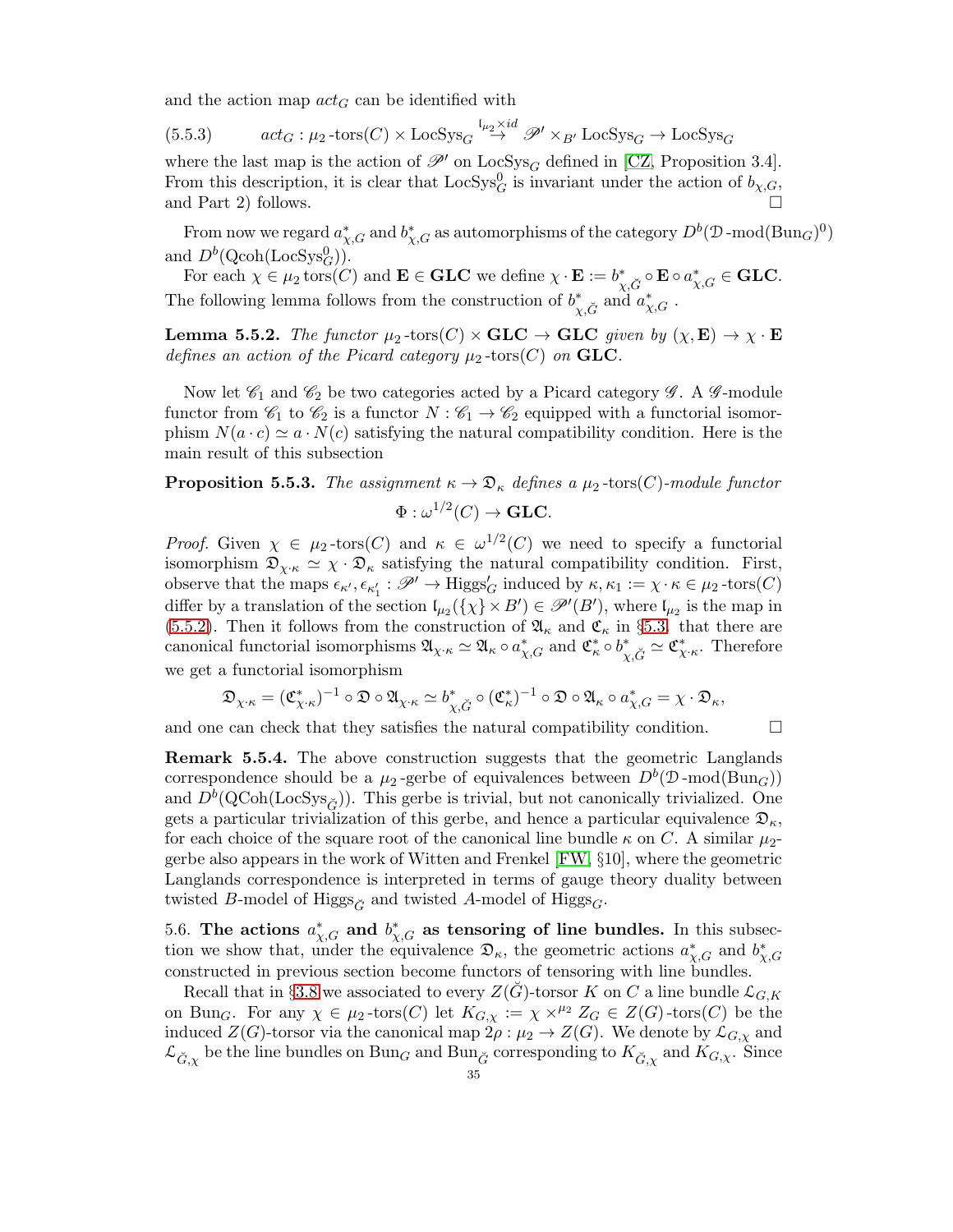the line bundle  $\mathcal{L}_{G,\chi}$  carries a canonical connection with zero p-curvature, tensoring with  $\mathcal{L}_{G,\chi}$  defines an autoequivalence  $\mathcal{L}_{G,\chi}\otimes$ ? of  $D^b(\mathcal{D}\text{-mod}(\text{Bun}_G)^0)$ .

For any  $\kappa \in \omega^{1/2}(C)$  let  $\mathfrak{D}_{\kappa}: D^b(\mathfrak{D}\text{-mod}(\text{Bun}_G)^0) \simeq D^b(\text{QCoh}(\text{LocSys}_{\check{G}}^0))$  be the equivalence in Theorem [5.0.4.](#page-30-1)

<span id="page-35-0"></span>**Theorem 5.6.1.** 1) The equivalence  $\mathfrak{D}_{\kappa}$  interwines the autoequivalnce  $\mathcal{L}_{G,\chi}\otimes$ ? of  $D^b(\mathcal{D}\text{-mod}(\text{Bun}_G)^0)$  and the autoequivalence  $b^*_{\chi,\breve{G}}$  on  $D^b(\text{QCoh}(\text{LocSys}^0_G))$  constructed in §[5.5.](#page-33-0)

2) The equivalence  $\mathfrak{D}_{\kappa}$  interwines the autoequivalnce  $a^*_{\chi,G}$  of  $D^b(\mathfrak{D}\text{-mod}(\text{Bun}_G)^0)$ as in §[5.5](#page-33-0) and the autoequivalence  $\mathcal{L}_{\breve{G},\chi} \otimes ?$  on  $D^b(\text{QCoh}(\text{LocSys}^0_{\breve{G}}))$  (here we regard  $\mathcal{L}_{\breve{G},\chi}$  as a line bundle on  $\text{LocSys}^0_{\breve{G}}$  via the projection  $\text{LocSys}_{\breve{G}} \to \text{Bun}_{\breve{G}}$ ).

Remark 5.6.2. Similar geometric action and action of tensor multiplication by line bundles on  $LocSys_G$  and  $Higgs_G$  also appear in the work of Frenkel and Witten [\[FW,](#page-48-8) §10.4]. Moreover, the author also predict that the geometric Langlands correspondence should interchange those actions.

Combining Theorem [5.5.3](#page-34-1) and Theorem [5.6.1](#page-35-0) we have the following:

**Corollary 5.6.3.** Let  $\kappa_1, \kappa_2 \in \omega^{1/2}(C)$ . Then we have a natural isomorphism of equivalences

$$
\mathfrak{D}_{\kappa_1} \simeq (\mathcal{L}_{\breve{G}, \chi} \otimes ?) \circ \mathfrak{D}_{\kappa_2} \circ (\mathcal{L}_{G, \chi} \otimes ?).
$$

Here  $\chi \in \mu_2$ -tors(C) such that  $\kappa_1 = \chi \cdot \kappa_2$  and  $\mathcal{L}_{G,\chi} \otimes ?$  (resp.  $\mathcal{L}_{\check{G},\chi} \otimes ?$ ) is the functor of tensoring with the line bundle  $\mathcal{L}_{G,\chi}$  (resp.  $\mathcal{L}_{\check{G},\chi}$ ).

The rest of this subsection is to prove this theorem.

We first introduce a morphism of Picard stack

$$
\tilde{\iota}: Z(G)\text{-tors}(C)\times B'\to \mathrm{Pic}(\mathscr{H})
$$

and prove a twisted version of Proposition [3.8.4.](#page-22-2) We begin with the construction of  $\tilde{l}$ . Let Bun<sub>J</sub><sup>p</sup> be the Picard stack of  $J^p$ -torsors over C. We have the generalized chern class map  $\tilde{c}_{\check{J}^p}$ : Bun $_{\check{J}^p} \to \Pi_{\check{G}}(1)$ -gerbe $(X) \times B'$  and a Picard functor  $\mathfrak{l}_{\check{J}^p}$ :  $Z(G)$ -tors $(C) \times B^7 \to Pic(\text{Bun}_{r_p})$ . We define

$$
\tilde{\iota}: Z(G)\text{-tors}(C) \times B' \overset{\mathfrak{l}_{\mathit{jp}}}{\rightarrow} Pic(Bun_{\mathit{jp}}) \rightarrow Pic(\mathcal{H})
$$

where the last map is induced by the restriction map  $\breve{\mathscr{H}} = \text{LocSys}_{\breve{J}^p}(\tau') \to \text{Bun}_{\breve{J}^p}$ .

Recall the morphism  $\check{\mathfrak{l}}_j : Z_G\text{-tors}(C) \times B' \to \mathscr{P}'$  constructed in §[3.8.](#page-21-0) For any  $Z(G)$ -torsor K over C, we define

$$
\mathcal{L}_{\breve{J}^p,K}:=\widetilde{\mathfrak{l}}(\{K\}\times B')\in \mathrm{Pic}(\breve{\mathscr{H}}).
$$

Let K' denote the Frobenius descendent of K (as  $C_{et} \simeq C'_{et}$ ), and let

$$
K'_{J'} = \check{\mathfrak{l}}_{\check{J}}(\lbrace K' \rbrace \times B') \in \mathscr{P}'(B').
$$

We will relate  $\mathcal{L}_{\check{J}^p,K}$  and  $K'_{J'}$  via the twisted duality. From the definition of  $\theta'_m$ in §[4.2,](#page-24-3) one can easily check that the restriction of  $\theta'_{m}$  to  $K'_{J'}$  is zero. Thus the restriction of the  $\mathbb{G}_m$ -gerbe  $\mathscr{D}(\theta'_m)$  to  $K'_{J'}$  is canonical trivial and we can regard the structure sheaf  $\delta_{K'_{J'}} \in \text{QCoh}(\mathscr{P}')$  as an object in  $\text{QCoh}(\mathscr{D}(\theta'_m))_1$ . Let  $\tilde{\mathcal{L}}_K = \mathfrak{D}(\delta_{K'_{J'}}) \in \text{Pic}(\check{\mathscr{H}})$  be the image of  $\delta_{K'_{J'}}$  under the twisted duality  $\mathfrak{D}$ :  $D^b(\text{QCoh}(\mathscr{D}(\theta')))_1 \simeq D^b(\text{QCoh}(\check{\mathscr{H}})).$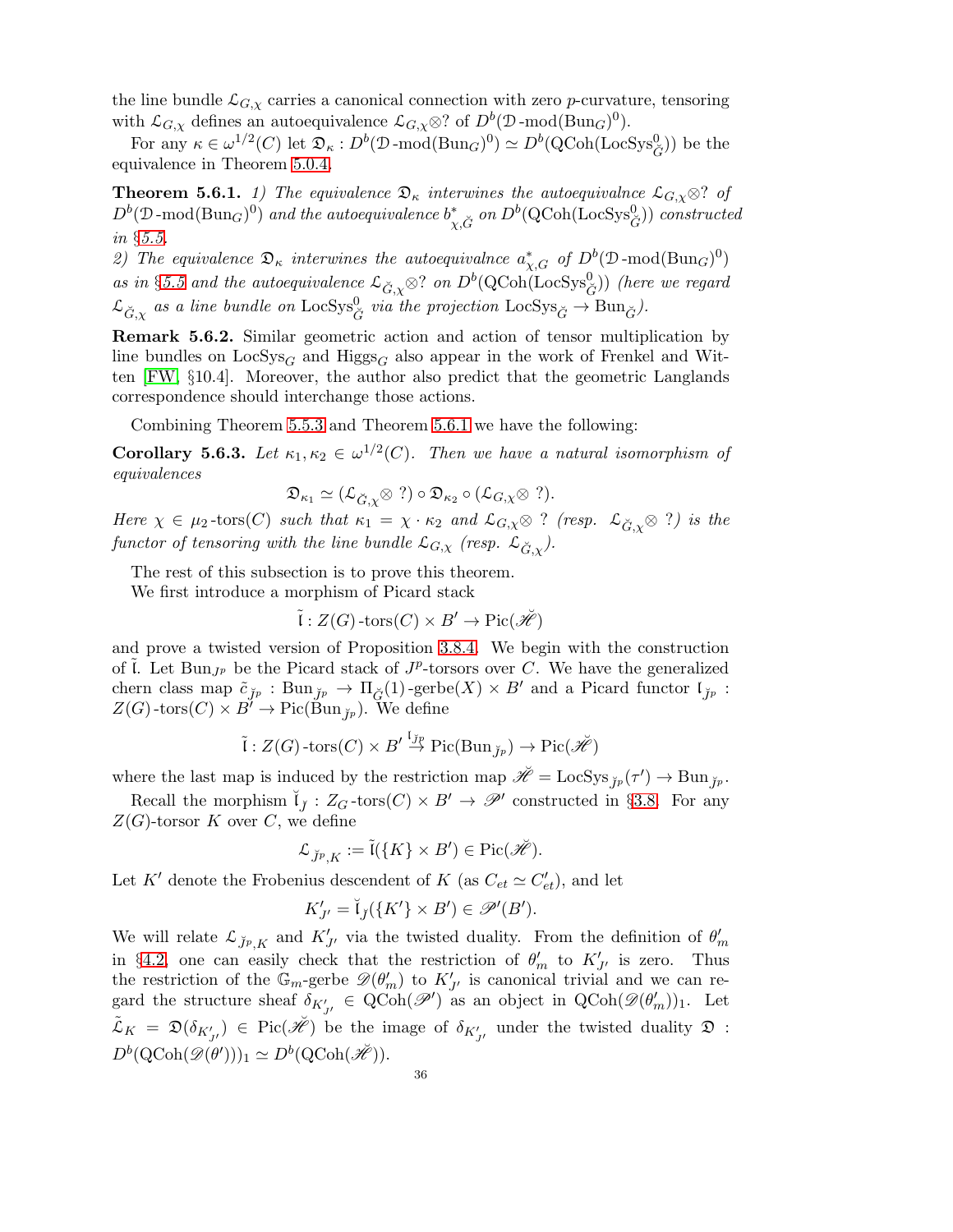# <span id="page-36-2"></span>**Lemma 5.6.4.** We have  $\tilde{\mathcal{L}}_K \simeq \mathcal{L}_{\check{\mathcal{V}}_p}$ .

*Proof.* Let  $\check{g} := \mathscr{D}(\theta'_m)^{\vee}$ . We have a short exact sequence of Beilinson 1-motive  $0 \to \check{\mathscr{P}}' \to \check{\mathcal{G}} \stackrel{p}{\to} \mathbb{Z} \to 0$  and  $\check{\mathscr{H}} = p^{-1}(1)$ . The construction of duality for torsors in [A.6](#page-41-1) implies there is a multiplicative line bundle  $\tilde{\mathcal{L}}_{\breve{S},K}$  on  $\breve{S}$  such that  $\tilde{\mathcal{L}}_{\breve{S},K}|_{\breve{\mathscr{H}}} \simeq$  $\tilde{\mathcal{L}}_K$ . Moreover, this line bundle is characterized by the property that  $\tilde{\mathcal{L}}_{\breve{S},K}|_{\breve{\mathscr{P}}'} \simeq$  $\breve{\mathfrak{D}}_{cl}^{-1}(K'_{J'})$ . Observe that we have a natural map  $\breve{S} \to \text{Bun}_{\breve{J}p}$  of Picard stack<sup>[6](#page-36-0)</sup> such that the composition  $\check{\mathscr{H}} \to \check{G} \to \text{Bun}_{\check{\mathscr{J}}p}$  is the natural inclusion. Thus the morphism  $\tilde{\mathfrak{l}}:Z_G\operatorname{-tors}(C)\times B'\to \operatorname{Pic}(\check{\mathscr{H}})$  factors through a morphism  $\tilde{\mathfrak{l}}_{\check{\mathfrak{G}}}:Z_G\operatorname{-tors}(C)\times B'\to B'$  $\check{\mathrm{G}}^\vee$ , and the corresponding multiplicative line bundle  $\mathcal{L}_{\breve{\mathrm{G}},K} := \tilde{\mathfrak{l}}_{\breve{\mathrm{G}}}( \{K\} \times B') \in \breve{\mathcal{P}}^\vee(B')$ satisfying  $\mathcal{L}_{\breve{S},K}|_{\breve{\mathscr{H}}} \simeq \mathcal{L}_{\breve{J}^p,K}$ . It is enough to show that  $\tilde{\mathcal{L}}_{\breve{S},K} \simeq \mathcal{L}_{\breve{S},K}$ . From the characterization of  $\tilde{\mathcal{L}}_{\breve{S},K}$ , it is enough to show that  $\mathcal{L}_{\breve{S},K}|_{\breve{\mathscr{P}}'} \simeq \breve{\mathfrak{D}}_{cl}^{-1}(K'_{J'})$ . But this follows from Proposition [3.8.4](#page-22-2) and the fact that  $\mathcal{L}_{\breve{S},K}|_{\breve{\mathscr{B}}'}$  is isomorphic to  $\mathcal{L}_{\breve{J}',K'}$ .

Recall that a choice of  $\kappa \in \omega^{1/2}(C)$  defines an isomorphism  $\mathfrak{C}_{\kappa} : \check{\mathscr{H}} \simeq \text{LocSys}_{\check{G}}^{reg}$ . More precisely, we have  $\mathfrak{C}_{\kappa}(P,\nabla)=(P\otimes F_C^*E_{\kappa'},\nabla_{P\otimes F_C^*E_{\kappa'}})$  where  $P\otimes F_C^*E_{\kappa'}:=$  $P \times^{J^p} F_C^* E_{\kappa'}$  and  $\nabla_{P \otimes F_C^* E_{\kappa'}}$  is the product connection.

<span id="page-36-3"></span>**Lemma 5.6.5.** The pull back of the line bundle  $\mathcal{L}_{\breve{G},K}$  along the map  $\breve{\mathscr{H}} \stackrel{\mathfrak{C}_\kappa}{\to} \text{LocSys}_{\breve{G}} \stackrel{\text{pr}}{\to}$  $\operatorname{Bun}_{\breve{G}}$  is isomorphic to  $\tilde{\mathcal{L}}_K$ . I.e. we have  $\tilde{\mathcal{L}}_K \simeq \mathfrak{C}_\kappa^* \circ \operatorname{pr}^* \mathcal{L}_{\breve{G},K}$ .

Proof. The proof is similar to the proof of Lemma [3.8.2.](#page-22-3) Recall that the line bundles  $\mathcal{L}_{\check{G},K}$  and  $\mathcal{L}_{K} \simeq \mathcal{L}_{\check{J}^p,K}$  are induced by the generalized chern class map  $\tilde{c}_{\check{G}}$ ,  $\tilde{c}_{j_p}$ . Therefore it is enough to show that for any  $(P, \nabla) \in \mathscr{H}$  there is a canonical isomorphism  $\tilde{c}_{jp}(P) \simeq \tilde{c}_{\tilde{G}}(\mathfrak{C}_{\kappa}(P))$  of  $\Pi_{\tilde{G}}$ -gerbes, where  $\mathfrak{C}_{\kappa}(P) = P \times^{J^p} F_C^* E_{\kappa'}$ . Let  $\tilde{P} \in \tilde{c}_{j_p}(P)$  and  $\tilde{E}_{\kappa'}$  be the canonical lifting of the Kostant section appearing in Lemma [3.8.2.](#page-22-3) The  $G_{sc}$ -torsor  $\tilde{P} \times^{(J_{sc}^p)} F_C^* \tilde{E}_{\kappa'}$  is a lifting of  $\mathfrak{C}_{\kappa}(P)$  and the assignment  $\tilde{P} \to \tilde{P} \times^{(J_{sc}^p)} F_{\tilde{C}}^* \tilde{E}_{\kappa'}$  defines an isomorphism between  $\tilde{c}_{J^p}(P)$  and  $\tilde{c}_{\tilde{G}}(\mathfrak{C}_{\kappa}(P)).$ This finished the proof.

Now we prove the theorem. Recall that we have  $\mathfrak{D}_\kappa = (\mathfrak{C}_\kappa^*)^{-1} \circ \mathfrak{D} \circ \mathfrak{A}_\kappa$  where  $\mathfrak{A}_\kappa$ and  $\mathfrak{C}_{\kappa}^*$  are equivalences constructed in §[5.3.](#page-32-0) It follows from the definition that under the equivalence  $\mathfrak{C}^*_{\kappa}$  the functor  $b^*_{\check{G},\chi}$  becomes the functor induced by the geometric action of  $K'_{\check{G},\chi} \in Z(\check{G})$ -tors $(C')$  on  $\check{\mathscr{H}}^7$  $\check{\mathscr{H}}^7$ . Now Theorem [A.6.2](#page-42-1) implies, under the equivalence

$$
\mathfrak{D}: D^b(\text{QCoh}(\mathscr{D}(\theta'_m)|_{B'^0}))_1 \simeq D^b(\text{QCoh}(\breve{\mathscr{H}}|_{B'^0})),
$$

above geometric action becomes the functor of tensoring with the line bundle  $\mathcal{L}'_{J,\chi}:=$  $\mathfrak{D}_{cl}^{-1}(K'_{\check{G},\chi}) \in (\text{Bun}_{J'})^{\vee}$ . By Lemma [3.8.4](#page-22-2) and Lemma [3.8.2,](#page-22-3) the line bundle  $\mathcal{L}'_{J,\chi}$  is equal to the pull back of  $\mathcal{L}'_{G,\chi}$  under the map  $\mathscr{P}' \stackrel{\epsilon'_\kappa}{\to} \text{Higgs}'_G \to \text{Bun}'_G$ . On the other

<span id="page-36-0"></span><sup>&</sup>lt;sup>6</sup>We have  $\check{G} = \{(n, t) | n \in \mathbb{Z}, t \in \check{\mathcal{H}}^{\otimes n}\}\$  and  $\check{\mathcal{H}}^{\otimes n}$  is isomorphic to LocSys<sub>Jp</sub> $(n \cdot \tau')$  the base change of LocSys<sub>J'p</sub>  $\rightarrow$  B<sub>J'</sub>' along the section  $n \cdot \tau' : B' \rightarrow B_{J'}$ . Thus there is a natural map  $\check{\mathscr{H}}^{\otimes n} \to \text{Bun}_{\check{J}p}$  and the map  $\check{\mathcal{G}} \to \text{Bun}_{\check{J}p}$  is given by  $\check{\mathcal{G}} \to \check{\mathscr{H}}^{\otimes n} \to \text{Bun}_{\check{J}p}$ .

<span id="page-36-1"></span><sup>&</sup>lt;sup>7</sup>Recall the  $K_{\check{G},\chi}$  carries a canonical connection with zero *p*-curvature and  $K'_{\check{G},\chi}$  is its Frobenius descent.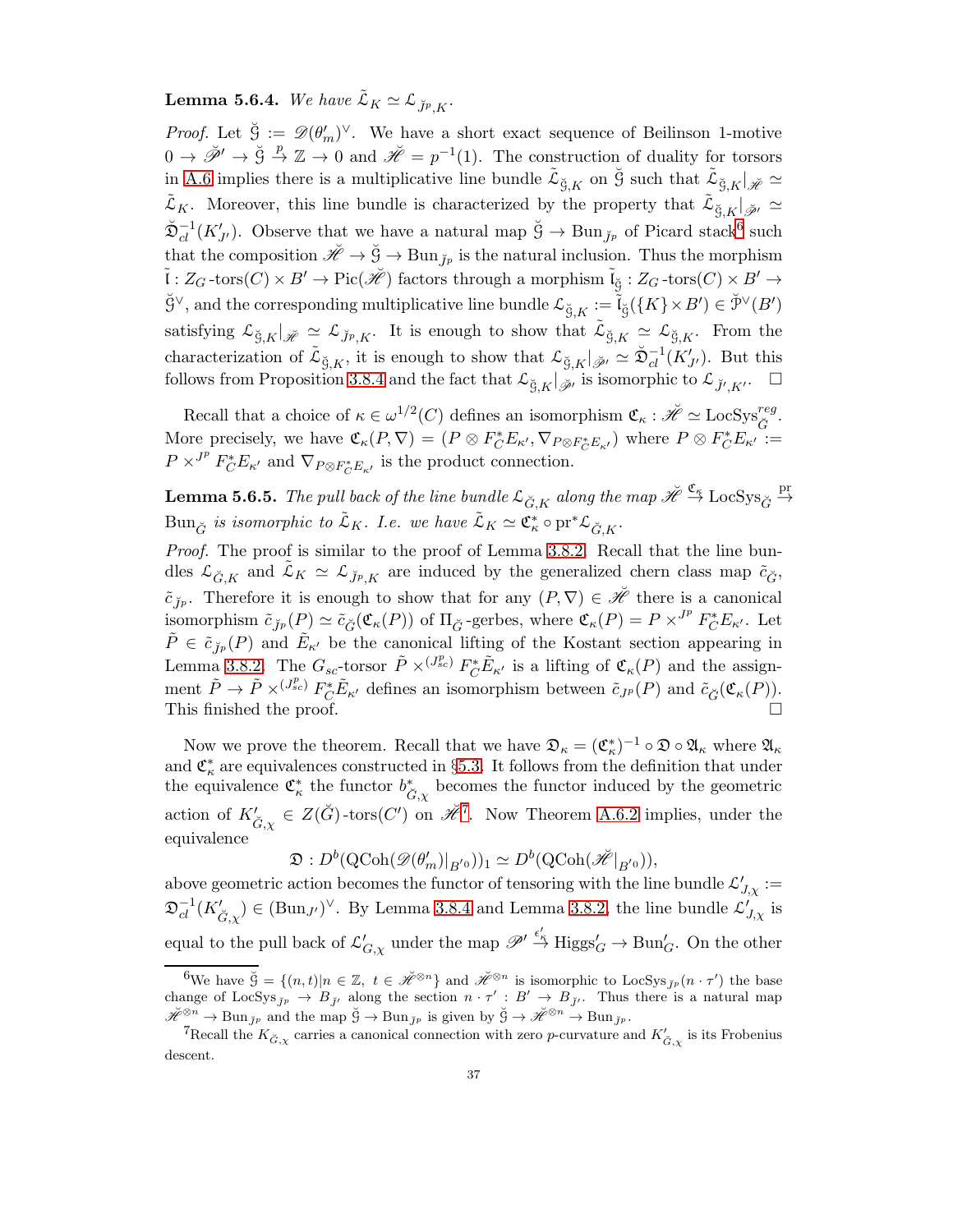hand, since the equivalence  $\mathfrak{A}_{\kappa}: D^b(\mathcal{D}\text{-mod}(\text{Bun}_G^0)) \simeq D^b(\text{QCoh}(\mathscr{D}( \theta'_m)|_{B^{'0}}))_1$  is induced by pullback along the morphism  $\epsilon_{\kappa} : \mathscr{P} \to \text{Higgs}_G$ , an easy exercise shows that under the equivalence  $\mathfrak{A}_{\kappa}$  the functor of tensoring with  $\mathcal{L}'_{J,\chi}$  becomes the functor of tensoring with  $\mathcal{L}_{G,\chi}$ . This implies Part 1).

The proof of part 2) is similar to part 1). Unraveling the definitions of  $a_{G,\chi}^*$ and the construction of  $\mathfrak{A}_{\kappa}$ , one see that  $\mathfrak{A}_{\kappa}$  interchange the functor  $a_{G,\chi}^*$  with the functor of convolution product with  $\delta_{K'_{G,\chi}} \in \text{QCoh}(\mathscr{P}')$ . Now Theorem [A.6.2](#page-42-1) implies, under the equivalence  $\mathfrak{D}$ , above convolution action becomes the functor of tensoring with the line bundle  $\tilde{\mathcal{L}}_{K_{G,\chi}} := \mathfrak{D}(K'_{G,\chi}) \in \text{Pic } \breve{\mathscr{H}}$ . By Lemma [5.6.4](#page-36-2) and Lemma [5.6.5,](#page-36-3) the line bundle  $\tilde{\mathcal{L}}_{K_{G,\chi}}$  is isomorphic to the pull back of  $\mathcal{L}_{\check{G},\chi}$  under the map  $\check{\mathscr{H}} \stackrel{\mathfrak{C}_{\kappa}}{\to} \mathrm{Loc} {\mathrm{Sys}}_{\check{G}} \stackrel{\mathrm{pr}}{\to} \mathrm{Bun}_{\check{G}}.$  It implies  $\mathfrak{C}_{\kappa}^* \circ (\mathrm{pr}^* \mathcal{L}_{\check{G}, \chi} \otimes ?) \simeq (\tilde{\mathcal{L}}_{K_{G, \chi}} \otimes ?) \circ \mathfrak{C}_{\kappa}^*.$ 

## Appendix A. Beilinson's 1-motive

<span id="page-37-0"></span>In this section, we review the duality theory of Beilinson's 1-motives. The main references are [\[DP,](#page-48-3) [Lau\]](#page-48-16).

<span id="page-37-1"></span>A.1. Picard Stack. Let us first review the theory of Picard stacks. The standard reference is [\[Del,](#page-48-17)  $\S1.4$ ]. Let T be a given site. Recall that a Picard Stack is a stack  $\mathscr P$  over  $\mathfrak T$  together with a bifunctor

$$
\otimes: \mathscr{P} \times \mathscr{P} \to \mathscr{P},
$$

and the associativity and commutative constraints

$$
a:\otimes \circ (\otimes \times 1) \simeq \otimes \circ (1 \times \otimes), \qquad c:\otimes \simeq \otimes \circ \text{flip},
$$

such that for every  $U \in \mathcal{T}$ ,  $\mathscr{P}(U)$  form a Picard groupoid (i.e. symmetrical monoidal groupoid such that every object has a monoidal inverse). The Picard stack is called strictly commutative if  $c_{x,x} = id_x$  for every  $x \in \mathscr{P}$ . In the paper, Picard stacks will always mean strictly commutative ones.

Let us denote  $\frac{PS}{T}$  to be the 2-category of Picard stacks over  $T$ . This means that if  $\mathscr{P}_1,\mathscr{P}_2$  are two Picard stacks over T,  $\text{Hom}_{\mathcal{PS}/\mathcal{T}}(\mathscr{P}_1,\mathscr{P}_2)$  form a category. Indeed,  $\mathcal{PS}/\mathcal{T}$  is canonically enriched over itself. For  $\mathscr{P}_1, \mathscr{P}_2 \in \mathcal{PS}/\mathcal{T}$ , we use  $\underline{\text{Hom}}(\mathscr{P}_1, \mathscr{P}_2)$ to denote the Picard stack of 1-homorphisms from  $\mathscr{P}_1$  to  $\mathscr{P}_2$  over  $\mathfrak{T}$  (cf. [\[Del\]](#page-48-17) §1.4.7). On the other hand, let  $C^{[-1,0]}$  be the 2-category of 2-term complexes of sheaves of abelian groups  $d: \mathcal{K}^{-1} \to \mathcal{K}^0$  with  $\mathcal{K}^{-1}$  injective and 1-morphisms are morphisms of chain complexes (and 2-morphisms are homotopy of chain complexes). Let  $\mathcal{K} \in C^{[-1,0]}$ . We associate to it a Picard prestack pch( $\mathcal{K}$ ) whose U point is the following Picard category

- (1) Objects of pch $(\mathcal{K})(U)$  are equal to  $\mathcal{K}^0(U)$ .
- (2) If  $x, y \in \mathcal{K}^0(U)$ , a morphism from x to y is an element  $f \in \mathcal{K}^{-1}(U)$  such that  $df = y - x$ .

Let ch(K) be the stackification of pch(K). Then a theorem of Deligne says that the functor

$$
ch: C^{[-1,0]} \to \mathcal{PS}/\mathcal{T}
$$

is an equivalence of 2-categories.

Let us fix an inverse functor ()<sup>b</sup> of the above equivalence. So for  $\mathscr P$  a Picard stack, we have a 2-term complex of sheaves of abelian groups  $\mathscr{P}^{\flat} := \mathcal{K}^{-1} \to \mathcal{K}^{0}$ .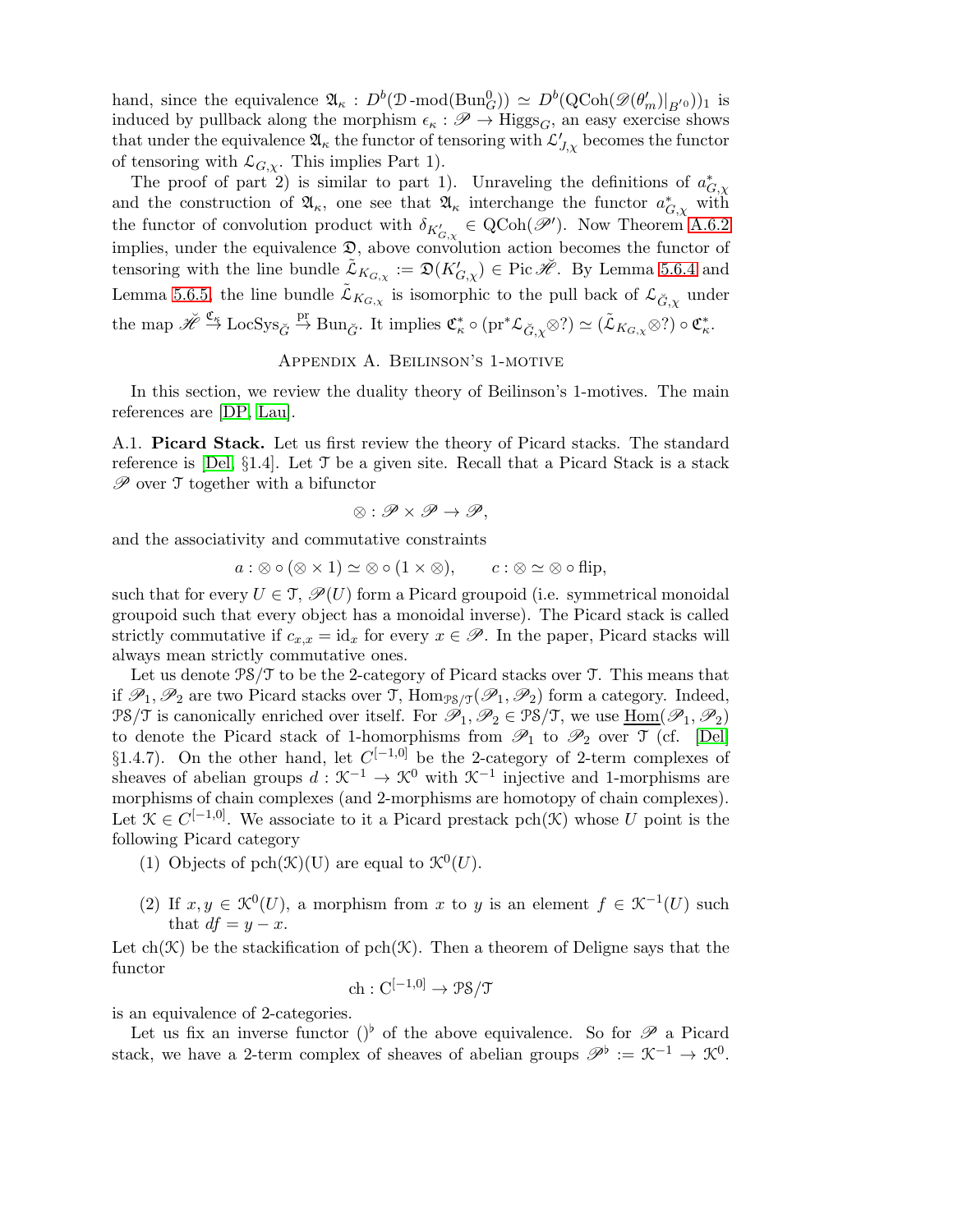For example, if A is an abelian group in T, then its classifying stack  $BA$  is a natural Picard stack and  $(BA)^{\flat}$  can be represented by a 2-term complex quasi-isomorphic to A[1]. The following result of Deligne is convenient for computations.

<span id="page-38-1"></span>(A.1.1) 
$$
(\underline{\text{Hom}}(\mathscr{P}_1, \mathscr{P}_2))^{\flat} \cong \tau_{\leq 0} R \underline{\text{Hom}}(\mathscr{P}_1^{\flat}, \mathscr{P}_2^{\flat}).
$$

<span id="page-38-0"></span>A.2. The duality of Picard stacks. Let S be a noetherian scheme. We consider the category  $\text{Sch}/S$  of schemes over S. We will endow  $\text{Sch}/S$  with fpqc topology in the following discussion.

**Definition A.2.1.** For a Picard stack  $\mathscr{P}$ , we define the dual Picard stack as

 $\mathscr{P}^{\vee} := \underline{\mathrm{Hom}}(\mathscr{P}, B\mathbb{G}_m).$ 

**Example A.2.2.** Let  $A \rightarrow S$  be an abelian scheme over S. Then by definition  $A^{\vee} := \underline{\text{Hom}}(A, B\mathbb{G}_m) = \underline{\text{Ext}}^1(A, \mathbb{G}_m)$  classifies the multiplicative line bundles on A, is represented by an abelian scheme over  $S$ , called the dual abelian scheme of  $A$ .

<span id="page-38-3"></span>**Example A.2.3.** Let  $\Gamma$  be a finitely generated abelian group over S. By definition, this means locally on S,  $\Gamma$  is isomorphic to the constant sheaf  $M_S$ , where M is a finitely generate abelian group (in the naive sense). Recall that the Cartier dual of Γ, denoted by  $D(\Gamma)$  is the sheaf which assigns every scheme U over S the group  $Hom(\Gamma \times_S U, \mathbb{G}_m)$ , which is represented by an affine group scheme over S. We claim that  $\Gamma^{\vee} \simeq BD(\Gamma)$ . By [\(A.1.1\)](#page-38-1), it is enough to show that  $R^i \underline{Hom}(\Gamma, \mathbb{G}_m) = 0$  if  $i > 0$ . By this is clearly since locally on S,  $\Gamma$  is represented by a 2-term complex  $\mathbb{Z}_S^m \to \mathbb{Z}_S^n$ .

<span id="page-38-2"></span>**Example A.2.4.** Let G be a group of multiplicative type over S, i.e.  $G = D(\Gamma)$  for some finitely generated abelian group Γ over S. Let  $\mathscr{P} = BG$ , the classifying stack of G. We have

$$
\mathscr{P}^{\vee} \simeq \tau_{\leq 0} \operatorname{R\underline{Hom}}(BG, B\mathbb{G}_m) \simeq \underline{\operatorname{Hom}}(G, \mathbb{G}_m) \simeq \Gamma.
$$

**Definition A.2.5.** Let  $\mathscr P$  be a Picard stack. We say that  $\mathscr P$  is dualizable if the canonical 1-morphism  $\mathscr{P} \to \mathscr{P}^{\vee\vee}$  is an isomorphism.

By the above examples, abelian schemes, finitely generated abelian groups, and the classify stacks of groups of multiplicative type are dualizable.

Let  $\mathscr P$  be a dualizable Picard stack. There is the Poincare line bundle  $\mathcal L_{\mathscr P}$  over  $\mathscr{P} \times_S \mathscr{P}^{\vee}$ . Let  $D^b(QCoh(\mathscr{P}))$  denote the bounded derived category of quasicoherent sheaves on  $\mathscr{P}$ . We define the Fourier-Mukai funtor

$$
\Phi_{\mathscr{P}}: D^b(\text{QCoh}(\mathscr{P})) \to D^b(\text{QCoh}(\mathscr{P}^\vee)), \quad \Phi_{\mathscr{P}}(F) = (p_2)_*(p_1^* F \otimes \mathcal{L}_{\mathscr{P}}).
$$

Here  $p_1 : \mathscr{P} \times_S \mathscr{P}^{\vee} \to \mathscr{P}$  and  $p_2 : \mathscr{P} \times_S \mathscr{P}^{\vee} \to \mathscr{P}^{\vee}$  denote the natural projections. It is easy to see in the case when  $\mathscr P$  is of the form given in the above examples,  $\Phi_{\mathscr{P}}$  is an equivalence of categories. Indeed, the case when  $\mathscr{P} = A$  follows from the results of Mukai; the case when  $\mathscr{P} = \Gamma$  or BG is clear.

It is not clear to us whether  $\Phi_{\mathscr{P}}$  is an equivalence for all dualizable Picard stacks. In the following subsection, we select out a particular class of Picard stacks, called the Beilinson's 1-motive (following [\[DP,](#page-48-3) [DP2\]](#page-48-18)), for which the Fourier-Mukai transforms are equivalences.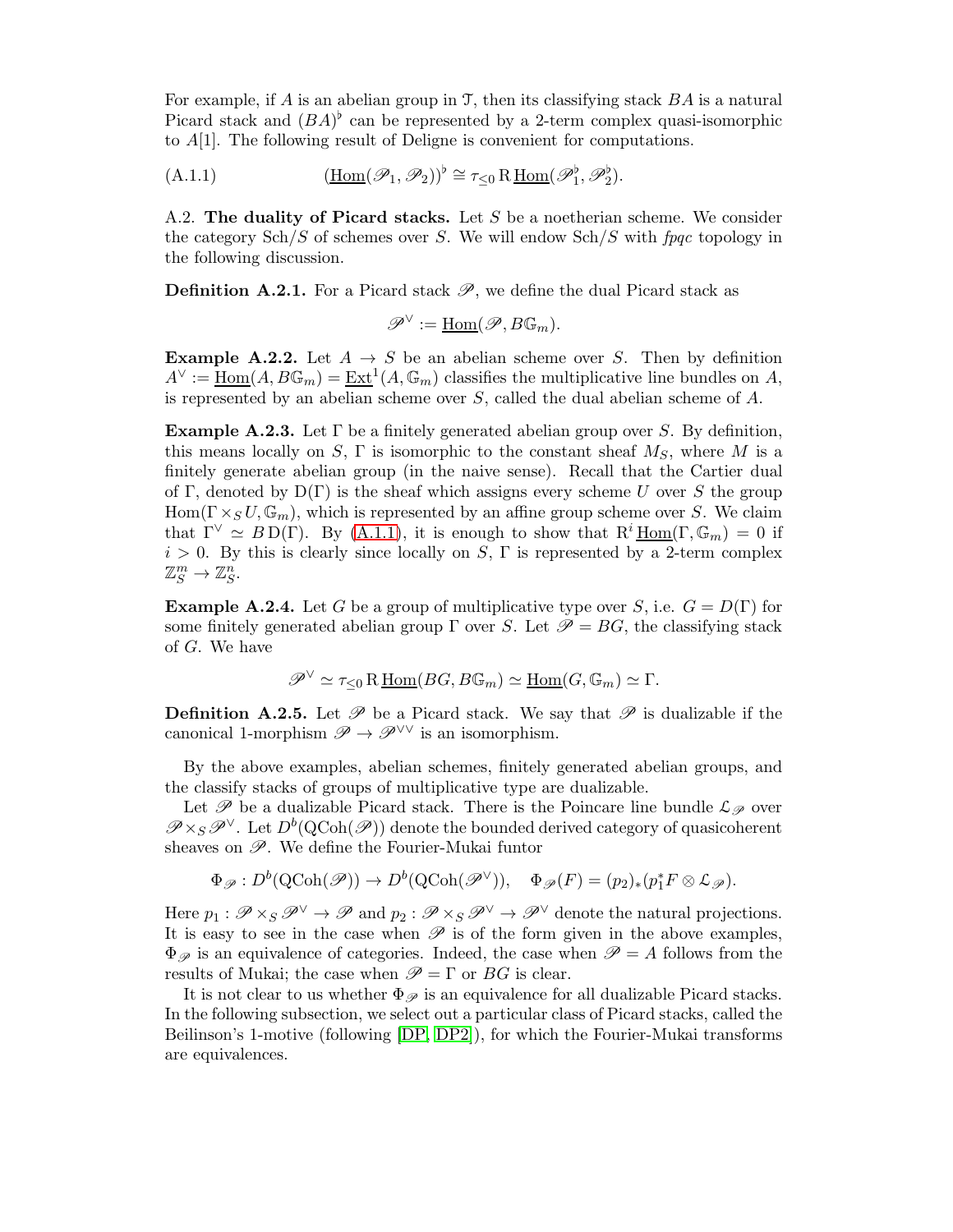A.3. Beilinson's 1-motives. Let  $\mathscr{P}_1, \mathscr{P}_2$  be two Picard stacks. We say that  $\mathscr{P}_1 \subset$  $\mathscr{P}_2$  if there is a 1-morphism  $\phi : \mathscr{P}_1 \to \mathscr{P}_2$ , which is a fatihful embedding.

**Definition A.3.1.** We called a Picard stack  $\mathscr P$  a Beilinson's 1-motive if it admits a two step filtration  $W_{\bullet}\mathscr{P}$ :

$$
W_{-1} = 0 \subset W_0 \subset W_1 \subset W_2 = \mathscr{P}
$$

such that (i)  $\text{Gr}_{0}^{W} \simeq BG$  is the classifying stack of a group G of multiplicative type; (ii)  $\text{Gr}_{1}^{W} \simeq A$  is an abelian scheme; and (iii)  $\text{Gr}_{2}^{W} \simeq \Gamma$  is a finitely generated abelian group.

Lemma A.3.2. The dual of a Beilinson's 1-motive is a Beilinson's 1-motive and Beilinson's 1-motive are dualizable.

Proof. This is proved via the induction on the length of the filtration. We use the following fact. Let

$$
0\to \mathscr{P}'\to \mathscr{P}\to \mathscr{P}''\to 0
$$

be a short exact sequence of Picard stacks. Then

$$
0 \to (\mathscr{P}'')^\vee \to \mathscr{P}^\vee \to (\mathscr{P}')^\vee
$$

with the right arrow surjective if  $R^2 \underline{\text{Hom}}((\mathscr{P}'')^{\flat}, \mathbb{G}_m) = 0$ .

If  $\mathscr{P} = W_0 \mathscr{P}$ , this is given by Example [A.2.4.](#page-38-2) If  $\mathscr{P} = W_1 \mathscr{P}$ , we have the following exact sequence

$$
0 \to BG \to \mathscr{P} \to A \to 0.
$$

Using the fact that  $\underline{\text{Ext}}^2(A,\mathbb{G}_m) = 0$  (See [\[LB1,](#page-48-19) Remark 6]), we know that  $\mathscr P$  is also a Beilinson's 1-motive. In general, we have

$$
0 \to W_1 \mathscr{P} \to \mathscr{P} \to \Gamma \to 0,
$$

and the lemma follows from the fact  $\underline{\text{Ext}}^2(\Gamma,\mathbb{G}_m) = 0$  (see Example [A.2.3\)](#page-38-3).

<span id="page-39-0"></span>Corollary A.3.3. Let  $\mathscr P$  be a Beilinson 1-motive, and  $\mathscr P^{\vee}$  be its dual. Then  $D(\text{Aut}_{\mathscr{P}}(e)) = \pi_0(\mathscr{P}^{\vee})$ , where e denotes the unit of P and  $\pi_0$  denotes the group of connected components of  $\mathscr{P}^{\vee}$ .

<span id="page-39-1"></span>**Lemma A.3.4.** Let  $\mathcal P$  be a Beilinson's 1-motive. Then locally on S,

$$
\mathscr{P}\simeq A\times BG\times \Gamma.
$$

Proof. It is enough to prove that

$$
\underline{\operatorname{Ext}}^1(\Gamma, BG) = \underline{\operatorname{Ext}}^1(\Gamma, A) = \underline{\operatorname{Ext}}^1(A, BG) = 0.
$$

Clearly,  $\underline{\operatorname{Ext}}^1(\Gamma, BG) = \underline{\operatorname{Ext}}^2(\Gamma, G) = 0$ . To see that  $\underline{\operatorname{Ext}}^1(\Gamma, A) = 0$ , we can assume that  $\Gamma = \mathbb{Z}/n\mathbb{Z}$ . Then it follows that  $A \stackrel{n}{\to} A$  is surjective in the flat topology that  $\underline{\operatorname{Ext}}^1(\Gamma,A)=0.$ 

To see that  $\underline{\operatorname{Ext}}^1(A, BG) = 0$ , let  $\mathscr P$  to the Beilinson's 1-motive corresponding to a class in  $\underline{\text{Ext}}^1(A, BG)$ . Taking the dual, we have  $0 \to A^{\vee} \to \mathcal{P}^{\vee} \to D(G) \to 0$ . Therefore, locally on S,  $\mathscr{P}^{\vee} \cong A^{\vee} \times D(G)$ , and therefore locally on S,  $\mathscr{P}^{\vee} \cong$  $A \times BG$ .

Now we have the following result.

**Theorem A.3.5.** Let  $\mathcal{P}$  be a Beilinson's 1-motive. Then the functor  $\Phi_{\mathcal{P}}$  is an equivalence of categories.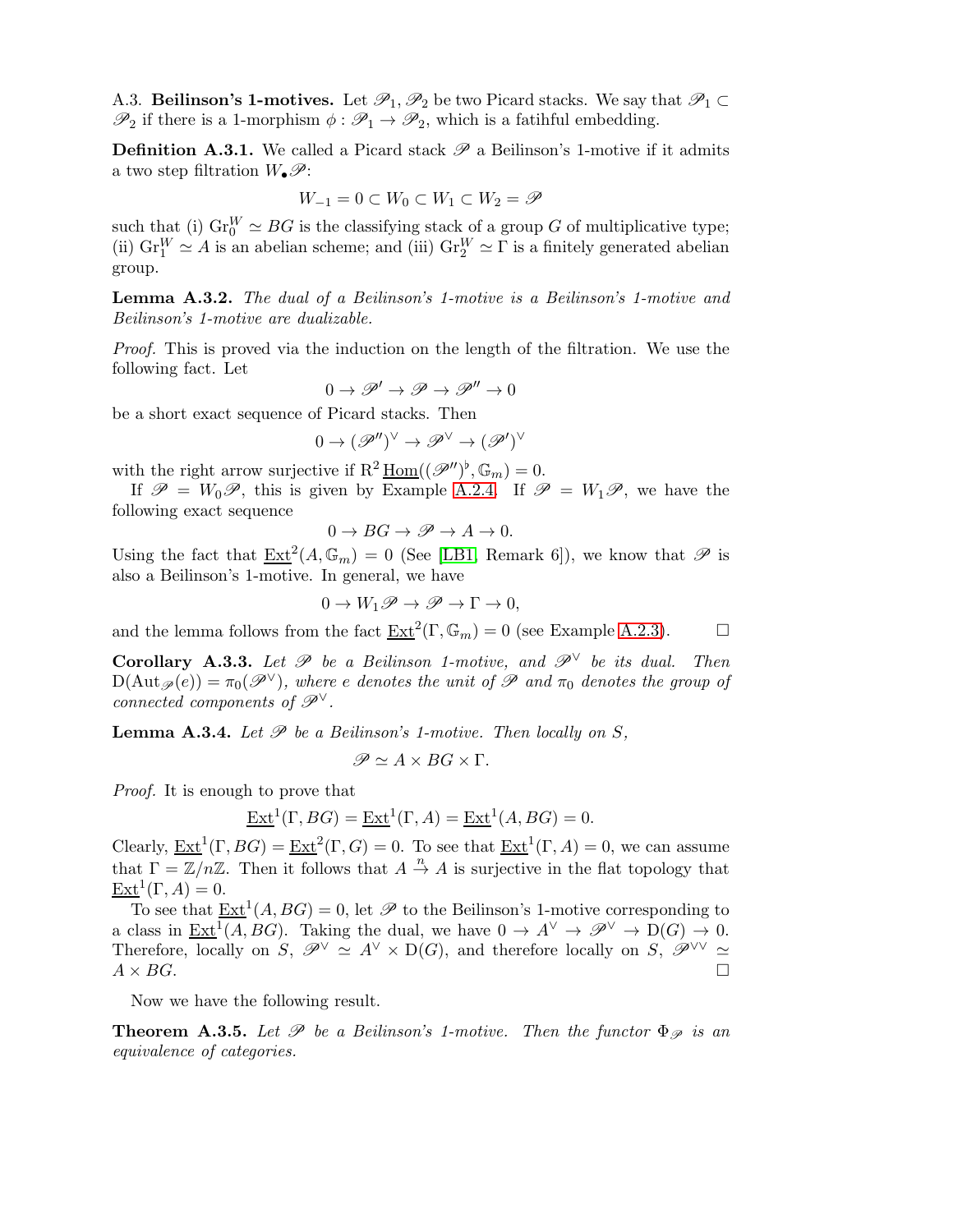*Proof.* Observe that  $\Phi_{\mathscr{P}}$  is the adjoint functor of  $\Phi_{\mathscr{P}}$ . Let  $\mathcal{M} \in D^b(QCoh(\mathscr{P}))$  and let  $i : \mathcal{M} \to \Phi_{\mathscr{P}} \circ \Phi_{\mathscr{P}}(\mathcal{M})$  be the adjunction map. We claim that i is an isomorphism. Indeed, using Lemma [A.3.4](#page-39-1) and the fact that  $\Phi_{\mathscr{P}}$  and  $\Phi_{\mathscr{P}}$  commutes with base change, we can assume  $\mathscr{P} \simeq A \times BG \times \Gamma$  and the claim follows from the original Fourier-Mukai duality. The same argument shows that  $\Phi_{\mathscr{P}} \circ \Phi_{\mathscr{P}}(\mathcal{M}) \to \mathcal{M}$  is an isomorphism and it implies  $\Phi_{\mathscr{P}}$  is an equivalence.

<span id="page-40-0"></span>A.4. Multiplicative torsors and extensions of Beilinson 1-motives. Let us return to the general set-up. Let  $\mathcal T$  be a fixed site and let  $\mathcal P$  be a Picard stack over T. A torsor of  $\mathscr P$  is a stack  $\mathscr Q$  over T, together with a bifunctor

Action : 
$$
\mathscr{P} \times \mathscr{Q} \rightarrow \mathscr{Q}
$$
,

satisfying the following properties:

(i) the bifunctor Action defines a monoidal action of  $\mathscr P$  on  $\mathscr Q$ ;

- (ii) For every  $V \in \mathcal{T}$ , there exists a covering  $U \to V$ , such that  $\mathscr{Q}(U)$  is non-empty.
- (iii) For every  $U \in \mathcal{T}$  such that  $\mathscr{Q}(U)$  is non-empty and let  $D \in \mathscr{Q}(U)$ , the functor

 $\mathscr{P}(U) \to \mathscr{Q}(U)$ ,  $C \mapsto \text{Action}(C, D)$ 

is an equivalence.

In the case when  $\mathscr P$  is the Picard stack of G-torsors for some sheaf of abelian gorups G, people usually called a  $\mathscr{P}\text{-torsor }\mathscr{Q}$  a G-gerbe.

All  $\mathscr{P}$ -torsors form a 2-category, denoted by  $B\mathscr{P}$ , is canonically enriched over itself([\[OZ,](#page-49-4) §2.3]). I.e., given two  $\mathscr{P}\text{-torsors }\mathscr{Q}_1,\mathscr{Q}_2$ ,  $\underline{\text{Hom}}_{\mathscr{P}}(\mathscr{Q}_1,\mathscr{Q}_2)$  is a natural  $\mathscr{P}$ -torsor. An object in  $\underline{\text{Hom}}_{\mathscr{P}}(\mathscr{Q}_1, \mathscr{Q}_2)$  induces an equivalence between  $\mathscr{Q}_1$  and  $\mathscr{Q}_2$ . In addition, there is a monoidal structure on  $B\mathscr{P}$  making  $B\mathscr{P}$  a Picard 2-stacks.

Now, let  $\mathscr P$  be a Picard stack and let  $\mathscr G$  be a  $\mathscr P_1$ -torsor over  $\mathscr P$ . Let  $m: \mathscr P \times \mathscr P \to$  $\mathscr{P}, e: \mathcal{T} \to \mathscr{P}$  be respectively the multiplication morphism and the unit morphism. Let  $\sigma : \mathscr{P} \times \mathscr{P} \to \mathscr{P} \times \mathscr{P}$  be the flip map  $\sigma(x, y) = (y, x)$ .

<span id="page-40-3"></span>**Definition A.4.1.** A commutative group structure on  $\mathscr G$  is the following structure:

- (1) An equivalence  $M : \mathscr{G} \boxtimes \mathscr{G} \simeq m^*\mathscr{G}$  of  $\mathscr{P}_1$ -torsors over  $\mathscr{P} \times \mathscr{P}$ ;
- (2) A 2-morphism  $\gamma$  between the resulting two 1-morphisms between  $\mathscr{G} \boxtimes \mathscr{G}$ and  $m^*\mathscr{G}$  over  $\mathscr{P} \times \mathscr{P} \times \mathscr{P}$ , which satisfies the cocycle condition.
- (3) Observe that  $\sigma^*(M)$  is another 1-morphism between  $m^*\mathscr{G}$  and  $\mathscr{G} \boxtimes \mathscr{G}$ . A commutative group structure on  $\mathscr G$  is a 2-morphism  $i : \sigma^* M \simeq M$  such that  $i^2 = id$ .

Clearly, all  $\mathscr{P}_1$ -torsors over  $\mathscr{P}$  with commutative group structures also form a 2-category.

<span id="page-40-2"></span>**Definition A.4.2.** A multiplicative splitting of a  $\mathscr{P}_1$ -torsor  $\mathscr{G}$  over  $\mathscr{P}$  with commutative group structure is a 1-morphism (in the category of all  $\mathscr{P}_1$ -torsors over  $\mathscr{P}$ with commutative group structures):  $\mathscr{P} \to \mathscr{G}$ .

We have the following lemma.

<span id="page-40-1"></span>**Lemma A.4.3.** A commutative group structure on  $\mathscr G$  will make  $\mathscr G$  into a Picard stack which fits into the following short exact sequence:

$$
0\to \mathscr{P}_1\to \mathscr{G}\to \mathscr{P}\to 0.
$$

In particular, if  $\mathscr P$  is a Beilinson 1-motive, and  $\mathscr P_1 = B\mathbb G_m$ , then  $\mathscr G$  is a Beilinson 1-motive and we will called  $\mathscr G$  a multiplicative  $\mathbb G_m$ -gerbe over  $\mathscr P$ .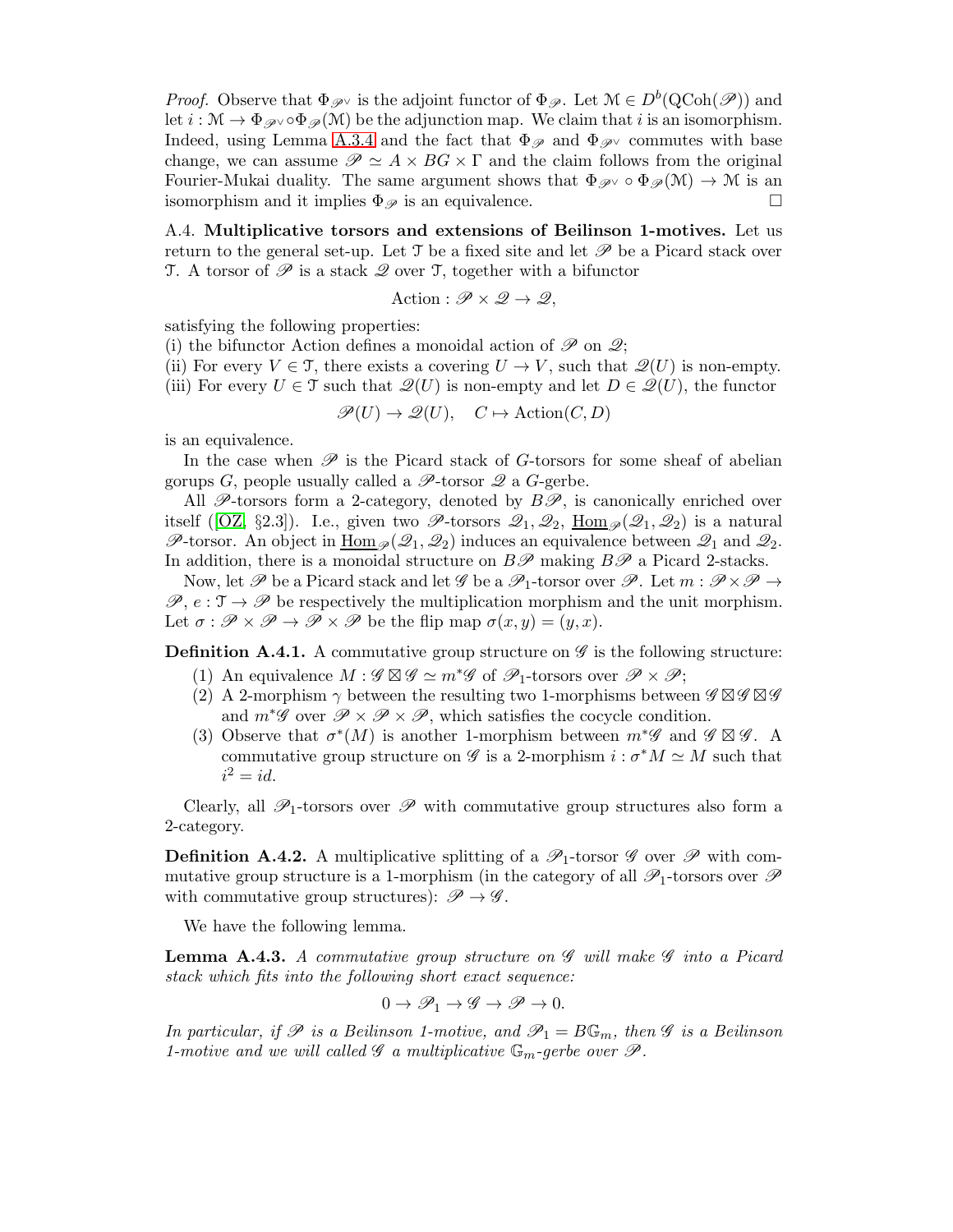<span id="page-41-0"></span>A.5. Induction functor. Let  $\phi : \mathscr{P} \to \mathscr{P}_1$  be a morphism of Picard stacks. Then for each P-torsor Q we may associate to it a  $\mathscr{P}_1$ -torsor  $\mathscr{Q}^{\phi}$  with the property that there exists a canonical functor  $\mathscr{Q} \to \mathscr{Q}^{\phi}$ , compatible with their  $\mathscr{P}$  and  $\mathscr{P}_1$ -structure via  $\phi$ . For any section E of  $\mathscr Q$  we denote by  $E^{\phi}$  the section of  $\mathscr Q^{\phi}$  induced by the canonical map  $\mathscr{Q} \to \mathscr{Q}^{\phi}$ .

When  $\mathscr{P} = \text{Bun}_G$  and  $\mathscr{P}_1 = \text{Bun}_H$  are Picard stacks of G, H-torsors for some sheaves of abelian groups G and H, any morphism  $\phi : G \to H$  will induce a morphism of Picard stacks  $\mathscr{P} \to \mathscr{P}_1$  and for any G-gerbe  $\mathscr{Q}$  and section E of  $\mathscr{Q}$  we also denote by  $\mathscr{Q}^{\phi}$ ,  $E^{\phi}$  to be the induced H-gerbe and the corresponding section.

<span id="page-41-1"></span>A.6. Duality for torsors. Let  $\mathscr Y$  be an algebraic stack. Let  $\widetilde{\mathscr Y}$  be a  $\mathbb{G}_m$ -gerbe over  $\mathscr{Y}$ , i.e.  $\widetilde{\mathscr{Y}}$  is  $B\mathbb{G}_m$ -torsor over  $\mathscr{Y}$ . We called  $\widetilde{\mathscr{Y}}$  split if it is isomorphic to  $\mathscr{Y} \times B\mathbb{G}_m$ . Let  $D^b(Q\text{Coh}(\widetilde{\mathscr{Y}}))$  be the bounded derived category of coherent sheaves on  $\widetilde{\mathscr{Y}}$ . If  $\widetilde{\mathscr{Y}}$  is split, there is a decomposition

$$
D^b(\text{QCoh}(\widetilde{\mathscr{Y}})) = \oplus_{n \in \mathbb{Z}} D^b(\text{QCoh}(\widetilde{\mathscr{Y}}))_n
$$

according to the character of  $\mathbb{Z}$ . If  $\widetilde{\mathscr{Y}}$  is not split we still have a decomposition of  $D^b(Q\text{Coh}(\widetilde{\mathscr{Y}}))$  into direct sum like above. This decomposition is described as following. Let  $a: B\mathbb{G}_m \times \widetilde{\mathscr{Y}} \to \widetilde{\mathscr{Y}}$  be the action map. Then  $\mathcal{M} \in D^b(\mathrm{QCoh}(\widetilde{\mathscr{Y}}))_n$  if only if  $a^*(\mathcal{M}) \in D^b(\mathrm{QCoh}(\widetilde{\mathscr{Y}}))_n$ .

**Definition A.6.1.** The direct summand  $D^b(QCoh(\widetilde{\mathscr{Y}}))_1$  is called the category of twisted sheaves on  $\widetilde{\mathscr{Y}}$ .

Now we further assume  $\mathscr{Y} = \mathscr{P}$  is a Beilinson's 1-motive oer S and  $\widetilde{\mathscr{Y}} = \mathscr{D}$  is a multiplicative  $\mathbb{G}_m$ -gerbe over  $\mathscr{P}$ . Let  $\mathscr{P}$  and  $\mathscr{D}$  as above. Then by Lemma [A.4.3](#page-40-1) we have the following short exact sequence

$$
(A.6.1) \t\t 0 \to B\mathbb{G}_m \stackrel{i}{\to} \mathscr{D} \stackrel{p}{\to} \mathscr{P} \to 0
$$

as Picard stacks. Note that in this case  $\mathscr D$  is also a Beilinson's 1-motive. Let  $\mathscr D^{\vee}$  be the dual Beilinson's 1-motive. It fits into the short exact sequence

<span id="page-41-2"></span>
$$
0 \to \mathscr{P}^{\vee} \to \mathscr{D}^{\vee} \stackrel{\pi}{\to} \mathbb{Z}_S \to 0.
$$

Let

$$
\mathcal{I}_{\mathcal{D}} = \pi^{-1}(1)
$$

be the  $\mathscr{P}^{\vee}$ -torsor associated to above extension. We call  $\mathscr{T}_{\mathscr{D}}$  the stack of multiplicative splitting of  $\mathscr{D}$ . To justify its namely, let us give a description of  $\mathscr{T}_{\mathscr{D}}$ . By definition the dual of  $\mathscr D$  is

$$
\mathscr{D}^{\vee} = \underline{\text{Hom}}(\mathscr{D}, B\mathbb{G}_m).
$$
  
An element  $s \in \mathscr{D}^{\vee}$  belongs to  $\mathscr{T}_{\mathscr{D}} := (\mathscr{D}^{\vee})_1$  if and only if the composition

$$
B\mathbb{G}_m \xrightarrow{i} \mathscr{D} \xrightarrow{s} B\mathbb{G}_m
$$

is equal to the identity. Equivalently,  $s \in \mathcal{T}_{\mathscr{D}}$  gives a splitting of the exact sequence  $(A.6.1)$  and according to [A.4.2](#page-40-2) it is a multiplicative splitting of  $\mathscr{D}$ .

This construction yields an equivalence of the category of extensions of  $\mathbb{Z}_S$  to  $\mathscr{P}^{\vee}$ and the category of  $\mathscr{P}^{\vee}$ -torsors. The inverse functor is given as follows: for a  $\mathscr{P}^{\vee}$ torsor  $\mathscr{T}$  the corresponding extension is given by  $\mathscr{T}^{ext} = \{(n,t) \mid n \in \mathbb{Z}, t \in \mathscr{T}^{\otimes n}\}.$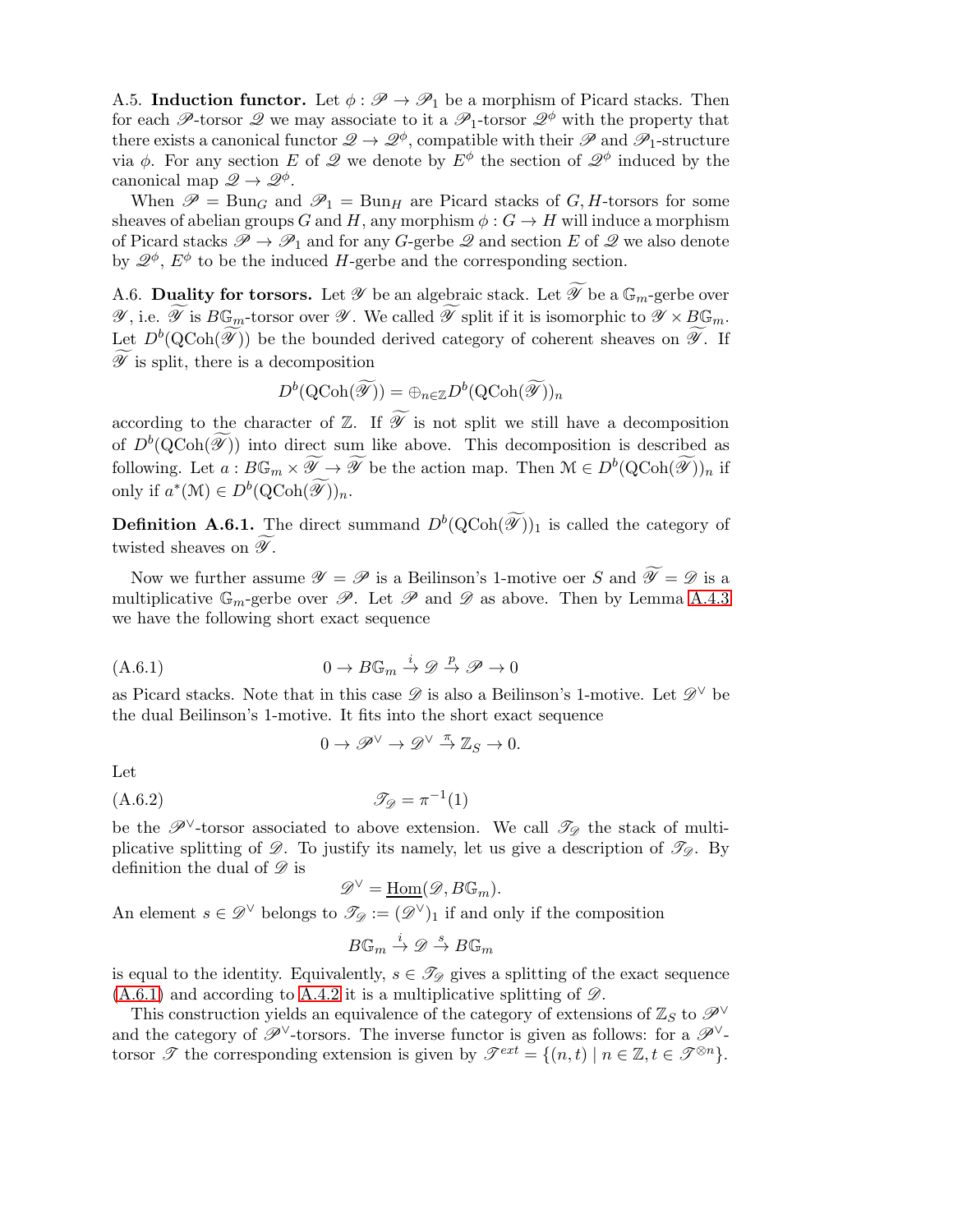We have the following

<span id="page-42-1"></span>**Theorem A.6.2** ([\[DP2,](#page-48-18) [Trav\]](#page-49-0)). 1) The Fourier-Mukai functor  $\Phi_{\mathscr{D}}$  restricts to an equivalence

$$
\Phi_{\mathscr{D}}: D^b(\text{QCoh}(\mathscr{D}))_1 \simeq D^b(\text{QCoh}(\mathscr{T}_{\mathscr{D}})).
$$

2) On the category  $D^b(Q\text{Coh}(\mathscr{D}))_1$  we have functors of tensor multiplication by quasi-coherent sheaves on  $\mathscr{P}$ . On the other hand, the category  $D^b(QCoh(\mathscr{T}_{\mathscr{D}}))$  is acted on by convolutions with objects in  $D^b(Q\text{Coh}(\mathscr{P}^{\vee}))$ . The equivalence  $\Phi_{\mathscr{D}}$  intertwines these actions.

3) The commutative group structure on  $\mathscr D$  defines a convolution product on  $D^b(\text{QCoh}(\mathscr D))_1$ . On the other hand, the category  $D^b(Q\text{Coh}(\mathcal{T}_{\mathcal{D}}))$  has the monoidal structure of tensor multiplication. The equivalence  $\Phi_{\mathcal{D}}$  intertwines these structures.

Appendix B. D-module on stacks and Azumaya property

<span id="page-42-0"></span>In this section we review some basic facts about D-modules on algebraic stack and Azumaya property of sheaf of differential operators. Standard reference for those materials are [\[BD\]](#page-48-9) and [\[BB\]](#page-48-4).

B.1. Azumaya algebras and twisted sheaves. Let us begin with a review of the basic definition of Azumaya algebras and the category of twisted sheaves. Let S be a Noetherian scheme. Let  $\mathscr X$  be an algebraic stack over S. Recall that an Azumaya algebra A over  $\mathscr X$  is a quasi-coherent sheaf of  $\mathcal O_{\mathscr X}$ -algebras, which is locally in smooth topology isomorphic to  $\mathcal{E}nd(\mathcal{V})$  for some vector bundle  $\mathcal{V}$  on  $\mathcal{X}$ . Such an isomorphism between  $A$  and the matrix algebra is called a splitting of  $A$ . Given an Azumaya alglebra A on  $\mathscr X$ , one can associate to it the  $\mathbb{G}_m$ -gerbe  $\mathscr D_A$  of splittings over  $\mathscr{X}$ , i.e., for any  $U \to S$  we have

(B.1.1) 
$$
\mathscr{D}_{\mathcal{A}}(U) = \{(x, \mathcal{V}, i)|x \in \mathscr{X}(U), i : \mathcal{E}nd(\mathcal{V}) \simeq x^*(\mathcal{A})\}.
$$

<span id="page-42-3"></span>We will use the following Proposition in the sequel:

**Proposition B.1.1** ([\[DP2\]](#page-48-18), §2.1.2). Let A be a sheaf of Azumaya algebra on  $\mathscr{X}$ . We have the following equivalence of categories

 $\mathrm{QCoh}(\mathscr{D}_4)_1 \simeq \mathcal{A} \text{-mod}(\mathrm{QCoh}(\mathscr{X}))$ 

where  $A$ -mod $(Qcoh(\mathscr{X}))$  is the category of A-modules which is quasi-coherent as  $\mathcal{O}_X$ -modules.

B.2. D-module on scheme. Let X be a scheme smooth over S. Let  $\mathcal{D}_{X/S}$  be the sheaf of crystalline differential operators on X, i.e.,  $\mathcal{D}_{X/S}$  is the universal enveloping D-algebra associated to the relative tangent Lie algebroid  $T_{X/S}$ . By definition, the category of D-module on X is the category of modules over  $\mathcal{D}_{X/S}$  that are quasicoherent as  $\mathfrak{O}_X$ -modules. We denote by  $\mathfrak{D}\text{-mod}(X)$  the category of  $\mathfrak{D}\text{-module on}$ X. In the case  $p\mathcal{O}_S = 0$ , we have the following fundamental observation:

<span id="page-42-2"></span>**Theorem B.2.1** ( [\[BMR\]](#page-48-12), §1.3.2, §2.2.3). The center of  $(F_{X/S})_*\mathcal{D}_{X/S}$  is isomorphic to  $\mathcal{O}_{T^*(X'/S)}$  and there is an Azumaya algebra  $D_{X/S}$  on  $T^*(X'/S)$  such that

$$
(F_{X/S})_*\mathcal{D}_{X/S} \simeq (\tau_{X'})_*D_{X/S}.
$$

where  $\tau_{X'} : T^*(X'/S) \to X'$  is the natural projection.

In particular, we have the following: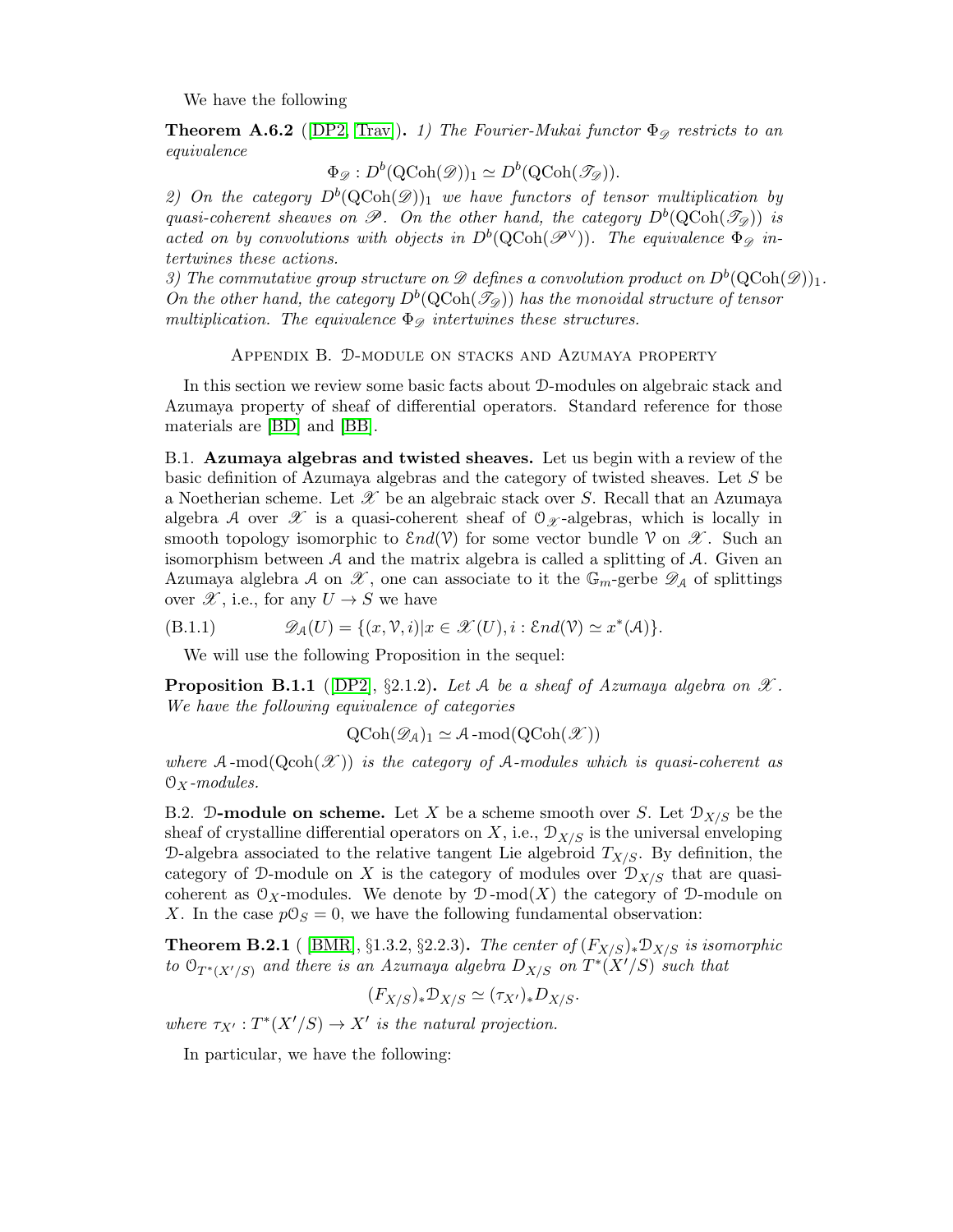<span id="page-43-3"></span>Corollary B.2.2. There is a canonical equivalence of categories

$$
\mathcal{D}\text{-mod}(X) \simeq \text{QCoh}(\mathscr{D}_{D_{X/S}})_1
$$

where  $\mathscr{D}_{D_{X/S}}$  is the gerbe of splittings of  $D_{X/S}$ .

In what follows, the gerbe  $\mathscr{D}_{D_{X/S}}$  will be denoted by  $\mathscr{D}_{X/S}$  for simplicity.

<span id="page-43-1"></span>B.3. D-module on stack. Let S be a Noetherian scheme and  $pO_S = 0$ . Let X be a smooth algebraic stack over S. A D-module M on  $\mathscr X$  is an assignment for each  $U \to \mathscr{X}$  in  $\mathscr{X}_{sm}$ , a  $\mathscr{D}_{U/S}$ -module  $M_U$  and for each morphism  $f: V \to U$  in  $\mathscr{X}_{sm}$ an isomorphim  $\phi_f : f^* M_U \simeq M_V$  which satisfies cocycle conditions. We denote the category of D-modules on  $\mathscr X$  by D-mod $(\mathscr X)$ .

Unlike the case of scheme, in general there does not exist a sheaf of algebras  $\mathcal{D}_{\mathcal{X}/S}$ on  $\mathscr X$  such that the category of D-module on  $\mathscr X$  is equivalent to the category of modules over  $\mathcal{D}_{\mathcal{X}/S}$ , and therefore the naive stacky generalization of Theorem [B.2.1](#page-42-2) is wrong. (However, see Remark [B.3.2.](#page-43-2)) On the other hand, it is shown in [\[Trav\]](#page-49-0) that the obvious stacky version of Corollary [B.2.2](#page-43-3) is correct:

<span id="page-43-4"></span>**Proposition B.3.1.** There exists a  $\mathbb{G}_m$ -gerbe  $\mathscr{D}_{\mathscr{X}/S}$  on  $T^*(\mathscr{X}'/S)$  such that the category of twisted sheaves on  $\mathscr{D}_{\mathscr{X}/S}$  is equivalent to the category of D-modules on  $\mathscr{X},$  i.e., we have

$$
\mathcal{D}\text{-mod}(\mathscr{X})\simeq \text{QCoh}(\mathscr{D}_{\mathscr{X}/S})_1.
$$

<span id="page-43-2"></span>**Remark B.3.2.** It is a theorem of Gabber that on a quasi-projective scheme  $X$ , every torsion element in  $\mathrm{H}^2_{et}(X,\mathbb{G}_m)$  can be constructed from an Azumaya algebra via  $(B.1.1)$ . However, this fails for non-separated schemes. A theorem of Töen [\[Toen\]](#page-49-5) shows that in a very general situation, every  $\mathbb{G}_m$ -gerbe arises from a derived Azumaya algebra. The derived category of D-modules on  $\mathscr X$  (which is not the derived category of  $\mathcal{D}\text{-mod}(\mathscr{X})$  in general) should be equivalent to the category of modules over a derived Azumaya algebra  $D^{dr}_{\mathscr{X}/S}$  on  $T^*(\mathscr{X}'/S)$ .

Let us sketch the construction of the  $\mathbb{G}_m$ -gerbe  $\mathscr{D}_{\mathscr{X}/S}$  on  $T^*(\mathscr{X}'/S)$ . As gerbes satisfy smooth descent, it is enough to supply a  $\mathbb{G}_m$ -gerbe  $(\mathscr{D}_{\mathscr{X}/S})_U$  on  $T^*(\mathscr{X}/S)\times_{\mathscr{X}'}$ U' for every  $U \to \mathscr{X}$  in  $\mathscr{X}_{sm}$  and compatible isomorphisms for any  $\beta: U \to V$  in  $\mathscr{X}_{sm}$ . But for any  $f: U \to \mathscr{X}$  in  $\mathscr{X}_{sm}$  we have

$$
(f'_U)_d: T^*(\mathcal{X}/S) \times \mathcal{X}' \cup' \to T^*(U'/S).
$$

We have a  $\mathbb{G}_m$ -gerbe  $\mathscr{D}_{U/S}$  on  $T^*(U'/S)$  corresponding to the sheaf of relative differential operators  $\mathcal{D}_{U/S}$ . We define a  $\mathbb{G}_m$ -gerbe  $(\mathscr{D}_{\mathscr{X}/S})_U$  on  $T^*(\mathscr{X}/S) \times_{\mathscr{X}'} U'$  to be the pull back of  $\mathscr{D}_{U/S}$  along  $(f'_U)_d$ . One can check that these gerbes  $(\mathscr{D}_{\mathscr{X}/S})_U$  are compatible under pullbacks, and therefore, they define a  $\mathbb{G}_m$ -gerbe  $\mathscr{D}_{\mathscr{X}/S}$  on  $\mathscr{X}$ .

Let  $f : \mathcal{X} \to \mathcal{Y}$  be a schematic morphism between two smooth algebraic stacks. From the above construction, the following lemma clearly follows from its scheme theoretic version.

<span id="page-43-0"></span>**Lemma B.3.3** ([\[Trav\]](#page-49-0)). (1) There is a canonical 1-morphism of  $\mathbb{G}_m$ -gerbe on  $T^*(\mathscr{Y}'/S)\times_{\mathscr{Y}'} \mathscr{X}'$ 

$$
M_f: (f'_p)^* \mathscr{D}_{\mathscr{Y}/S} \simeq (f'_d)^* \mathscr{D}_{\mathscr{X}/S}.
$$

(2) For a pair of morphisms  $\mathscr{X} \stackrel{g}{\to} \mathscr{Z} \stackrel{h}{\to} \mathscr{Y}$  and their composition  $f = h \circ g$ :  $\mathscr{X} \to \mathscr{Y}$ , there is a canonical 1-morphisms of  $\mathbb{G}_m$ -gerbe on  $T^*(\mathscr{Y}'/S) \times_{\mathscr{Y}'} \mathscr{X}'$ 

$$
M_{g,h} : (f_p')^* \mathscr{D}_{\mathscr{Y}/S} \simeq (f_d')^* \mathscr{D}_{\mathscr{X}/S},
$$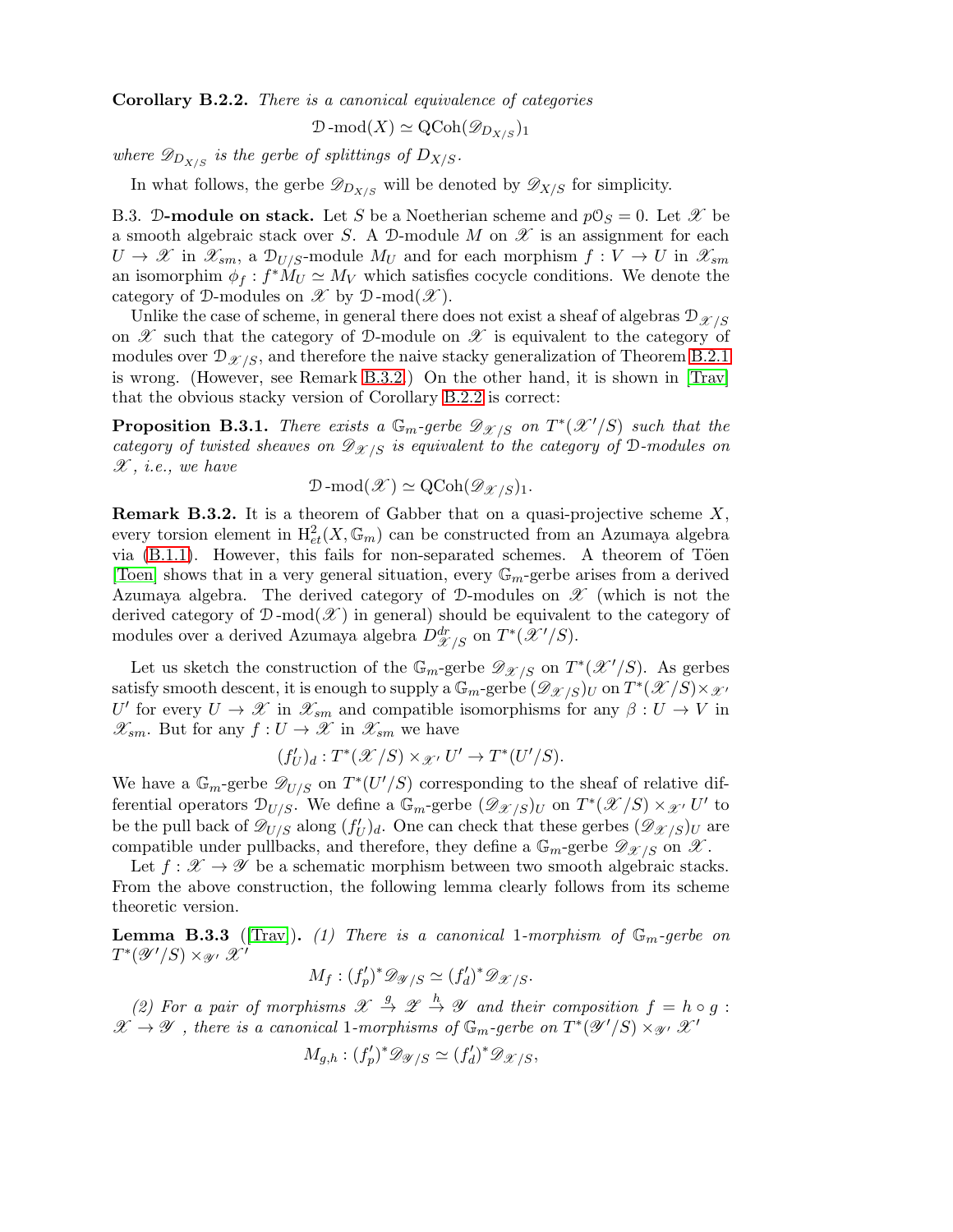together with a canonical 2-morphism between  $M_{h \circ q}$  and  $M_{q,h}$ .

(3) We have a canonical 1-morphism of  $\mathbb{G}_m$ -gerbe on  $T^*(X'/S)^{sm}$ .

$$
\mathscr{D}_{\mathscr{X}/S}|_{T^*(\mathscr{X}'/S)^{sm}} \simeq \mathscr{D}_{T^*(\mathscr{X}'/S)^{sm}/S}(\theta_{can}) := \theta_{can}^*(\mathscr{D}_{T^*(\mathscr{X}'/S)^{sm}/S}),
$$

where  $T^*(\mathscr{X}'/S)^{sm}$  is the maximal smooth open substack of  $T^*(\mathscr{X}'/S)$  and  $\theta_{can}$ :  $T^*(\mathscr{X}'/S)^{sm} \to T^*(T^*(\mathscr{X}'/S)^{sm})$  is the canonical one form.

Let us discuss a stacky version of [\[OV,](#page-49-2) §4.3]. Let  $\mathscr{X}/S$  be a proper smooth algebraic stack as above and let  $\mathscr{P}ic^{\natural}(\mathscr{X}/S)$  be the Picard stack of invertible sheaves on  $\mathscr X$  equipped with a connection (i.e. objects in  $\mathscr Pic^{\natural}(\mathscr X/S)$  are D-modules on  $\mathscr X$ whose underlying quasi-coherent sheaves are invertible). Note that  $\mathscr{P}ic^{\natural}(\mathscr{X}/S)$  is represented by an algebraic stack. Indeed, the Picard stack  $\mathcal{P}ic(\mathcal{X}/S)$  of invertible sheaves on  $\mathscr{X}/S$  is representable (cf. [\[SB,](#page-49-6) Theorem 1.1]), and  $\mathscr{P}ic^{\natural}(\mathscr{X}/S) \rightarrow$  $\mathscr{P}ic(\mathscr{X}/S)$  is schematic. Let  $B'_{S} = \mathrm{Sect}_{S}(\mathscr{X}', T^{*}(\mathscr{X}'/S)).$ 

<span id="page-44-1"></span>**Proposition B.3.4.** (1) There is a natural morphism  $\psi : \mathscr{P}ic^{\natural}(\mathscr{X}/S) \to B'_{S}$ . (2) The pullback of the gerbe  $\mathscr{D}_{\mathscr{X}/S}$  along

$$
\mathscr{X}' \times_S \mathscr{P}ic^{\natural}(\mathscr{X}/S) \stackrel{\mathrm{id} \times \psi}{\rightarrow} \mathscr{X}' \times_S B'_S \rightarrow T^*(\mathscr{X}'/S)
$$

is canonically trivialized.

*Proof.* For (1), recall that if  $\mathscr X$  is a scheme, the morphism  $\psi$  is given by the pcurvature map (see [\[OV,](#page-49-2) §4.3]). We explain how to generalize this map to stacks. Let  $U \to \mathscr{X}$  be a smooth morphism. Then via pullback, we obtain a morphism  $\mathscr{P}ic^{\natural}(\mathscr{X}/S) \to \mathscr{P}ic^{\natural}(U/S) \to \text{Sect}_{S}(U',T^{*}(U'/S)).$  By considering further pullbacks to  $V = U \times_{\mathcal{X}} U$ , we find that the above maps fit into the following commutative diagram

$$
\mathscr{P}ic^{\natural}(\mathscr{X}/S) \longrightarrow \mathscr{P}ic^{\natural}(U/S)
$$
  
\n
$$
\psi_{U} \downarrow \qquad \qquad \downarrow
$$
  
\n
$$
\mathrm{Sect}_{S}(U',T^{*}(\mathscr{X}'/S) \times_{\mathscr{X}'} U') \longrightarrow \mathrm{Sect}_{S}(U',T^{*}(U'/S)).
$$

These  $\psi_U$ 's are compatible under pullbacks and define the  $\pi : \mathscr{P}ic^{\natural}(\mathscr{X}/S) \to B'_{S}$ .

For (2), again let  $U \to \mathcal{X}$  be a smooth morphism. Note that the pullback of the gerbe  $\mathscr{D}_{U/S}$  along  $U' \times_S \mathscr{P}ic^{\natural}(U/S) \to T^*(U'/S)$  is canonically trivialized by the object  $F_*(\mathcal{L}, \nabla)$ , where  $(\mathcal{L}, \nabla)$  is the universal object on  $U \times_S \mathscr{P}ic^{\natural}(U/S)$ . Combining this with Lemma [B.3.3](#page-43-0) and the proof of part (i), this shows that the pullback of  $\mathscr{D}_{\mathscr{X}/S}$  along  $U' \times_S \mathscr{P}ic^{\natural}(\mathscr{X}/S) \to \mathscr{X}' \times_S \mathscr{P}ic^{\natural}(\mathscr{X}/S)$  is canonically trivialized. These trivializations glue together and give a canonical trivialization of  $\mathscr{D}_{\mathscr{X}/S}$  on  $\mathscr{X}' \times_S \mathscr{P}ic^{\natural}(\mathscr{X}/S)$ .

<span id="page-44-0"></span>B.4. One forms. In this subsection we make a digression into the construction of gerbe using one forms. We refer to [\[CZ,](#page-48-7) Appendix A.10] for more details. Recall that for any smooth algebraic stack  $\mathscr{X}/S$  we can associate to it a  $\mathbb{G}_m$ -gerbe  $\mathscr{D}_{\mathscr{X}/S}$ on  $T^*(\mathscr{X}'/S)$ . Thus giving an one form  $\theta : \mathscr{X}' \to T^*(\mathscr{X}'/S)$  we can construct a  $\mathbb{G}_m$ -gerbe  $\mathscr{D}(\theta) := \theta^* \mathscr{D}_{\mathscr{X}/S}$  on  $\mathscr{X}'$  by pulling back  $\mathscr{D}_{\mathscr{X}/S}$  along  $\theta$ .

When  $\mathscr{X} = X$  is a smooth noetherian schemes above construction can be generalized as following. Let  $\mathcal G$  be a smooth affine commutative group scheme over  $X$ . For any section  $\theta$  of Lie $\mathcal{G}' \otimes \Omega_{X'/S}$  we can associate to it a  $\mathcal{G}\text{-gerbe }\mathscr{D}(\theta)$  on  $X'$  using the four term exact sequence constructed in loc. cit.. In the case  $\mathcal{G} = \mathbb{G}_m$ , the  $\mathbb{G}_m$ -gerbe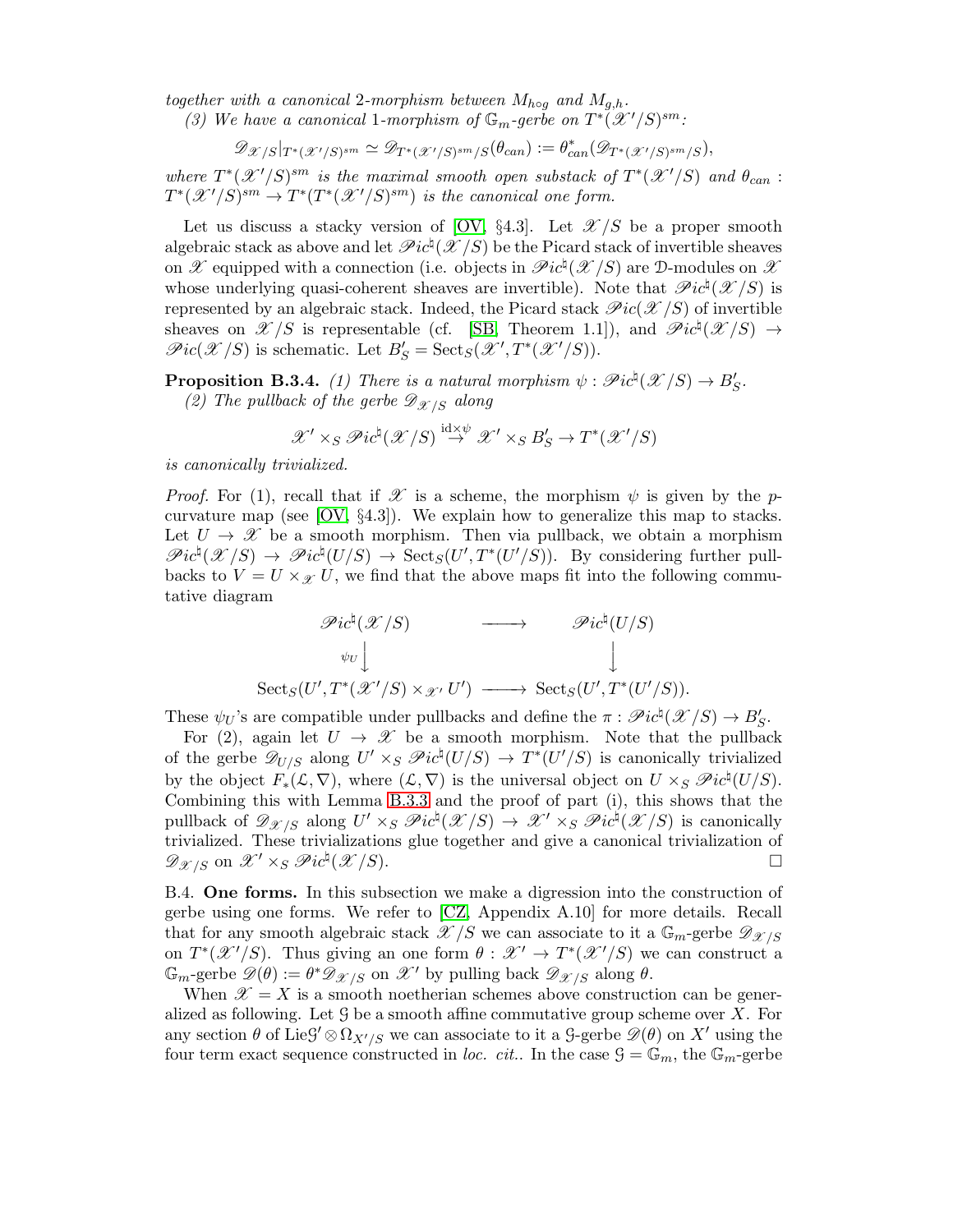$\mathscr{D}(\theta)$  is isomorphic to  $\theta^* \mathscr{D}_{X,S}$  the pull back of  $\mathscr{D}_{X/S}$  along  $\theta : X' \to T^*(X'/S)$ . We have the following basic functorial properties:

# <span id="page-45-3"></span>Lemma B.4.1.

(1) Let  $\mathscr Y$  be another smooth algebraic stack over S and let  $f : \mathscr Y \to \mathscr X$  be a morphism. Let  $\theta$  be an one form on  $\mathscr{X}'$ . There is a canonical equivalence of  $\mathbb{G}_m$ -gerbes on  $\mathscr{Y}'$ 

$$
f'^{*}\mathscr{D}(\theta) \simeq \mathscr{D}(f'^{*}\theta).
$$

(2) When X a smooth noetherian scheme and let  $\phi : \mathcal{G} \to \mathcal{H}$  be a morphism of smooth commutative affine group schemes over X. For any section  $\theta$  of Lie  $G' \otimes \Omega_{X'}$  let  $\phi'_*\theta$  be the section of Lie  $\mathcal{H}' \otimes \Omega_{X'/S}$  induced by  $\phi$ . There is a canonical equivalence of H′ -gerbes on X′

$$
\mathscr{D}(\theta)^{\phi'} \simeq \mathscr{D}(\phi'_*\theta),
$$

here  $\mathscr{D}(\theta)^{\phi'}$  is the K'-gerbe induced form  $\mathscr{D}(\theta)$  using the map  $\phi'$  (see [A.5\)](#page-41-0).

<span id="page-45-2"></span>B.5. Azumaya property of differential operators on good stack. Recall that a smooth algebraic stack  $\mathscr X$  over S of relative dimension d is called relative good if it satisfied the following equivalent properties:

- (1)  $\dim(T^*(\mathscr{X}/S)) = 2d$ .
- (2) codim $\{x \in \mathcal{X} \mid \dim Aut(x) = n\} \geq n$  for all  $n > 0$ .
- (3) For any  $U \to \mathscr{X}$  in  $\mathscr{X}_{sm}$ , the complex

$$
Sym(T_{U/\mathscr{X}} \to T_{U/S})
$$

has cohomology concentrated in degree 0 and

$$
H^0(\text{Sym}(T_{U/\mathscr{X}} \to T_{U/S})) \simeq \text{Sym}(T_{U/S})/T_{U/\mathscr{X}} \text{Sym}(T_{U/S}).
$$

The following Proposition is proved in [\[BB\]](#page-48-4) (see also [\[Trav\]](#page-49-0)).

<span id="page-45-1"></span>**Proposition B.5.1.** Let X be a relative good stack. Let  $\pi_{\mathcal{X}} : T^*(\mathcal{X}/S) \to \mathcal{X}$  be the natural projection and  $\pi_{\mathscr{X}'}$  be its Frobenius twist. Let  $T^*(\mathscr{X}'/S)^0$  be the maximal smooth open substack of  $T^*(\mathcal{X}'/S)$ . Then

- (1) There is a natural coherent sheaf of algebra  $D_{\mathscr{X}/S}$  on  $T^*(\mathscr{X}'/S)$  such that the restriction of  $D_{\mathscr{X}/S}$  to  $T^*(\mathscr{X}'/S)^0$  is an Azumaya algebra on  $T^*(\mathscr{X}'/S)^0$ of rank  $p^{2\dim(\mathscr{X}/S)}$ .
- (2) The  $\mathbb{G}_m$ -gerbe  $\mathscr{D}_{\mathscr{X}/S}^0 := \mathscr{D}_{\mathscr{X}/S} |_{T^*(\mathscr{X}'/S)^0}$  is isomorphic to  $\mathscr{D}_{D_{\mathscr{X}/S}^0}$  the gerbe of splittings of  $D^0_{\mathscr{X}/S}$ . In particular, we have

$$
D^0_{\mathscr{X}/S} \text{-mod} \simeq \text{QCoh}(\mathscr{D}^0_{\mathscr{X}/S})_1.
$$

<span id="page-45-0"></span>**Remark B.5.2.** By Proposition [B.3.1,](#page-43-4) the category  $D_{\mathscr{X}/S}^0$ -mod can be thought as a localization of the category of  $\mathcal{D}\text{-modules on }\mathscr{X}.$ 

# Appendix C. Abelian Duality

C.1. Abelian duality for Beilinson 1-motive. Assume that  $S$  is a scheme and  $p\mathcal{O}_S = 0$ . Let  $\mathscr A$  be a Picard stack over S. In this subsection, we denote the base change of  $\mathscr A$  along  $Fr_S : S \to S$  by  $\mathscr A'$  instead of  $\mathscr A^{(S)}$ . Let  $\mathbb T_e^*\mathscr A'$  be the vector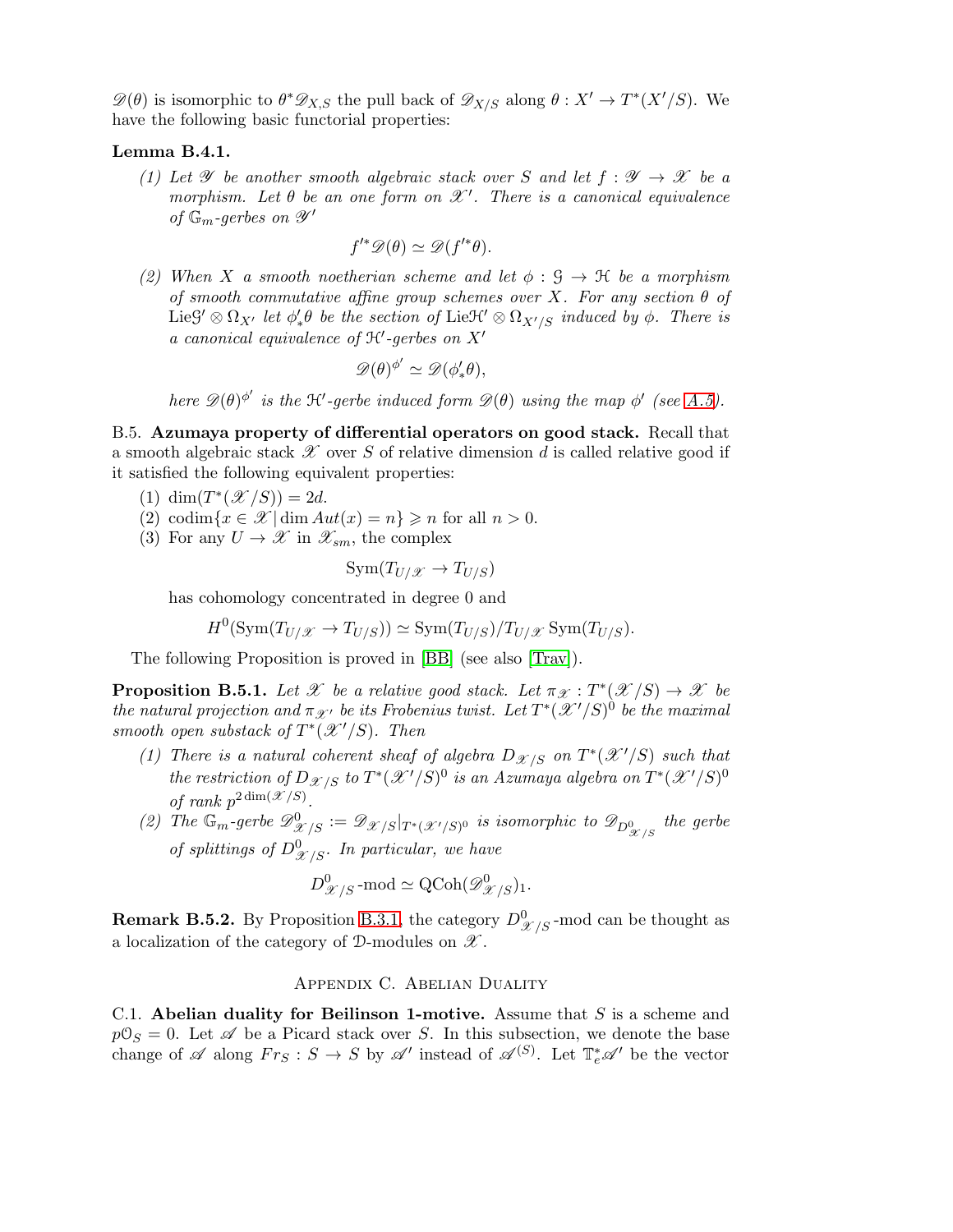bundle on S, which is restriction of the cotangent bundle (relative to S) of  $\mathscr{A}'$  along  $e: S \to \mathscr{A}'$ . Then there is a canonical isomorphism

$$
\mathscr{A}' \times_S \mathbb{T}^*_e \mathscr{A}' \simeq T^*(\mathscr{A}'/S).
$$

Therefore, via  $\pi_S: T^*(\mathscr{A}'/S) \simeq \mathscr{A}' \times_S \mathbb{T}^*_e \mathscr{A}' \to \mathbb{T}^*_e \mathscr{A}', T^*(\mathscr{A}'/S)$  becomes a Picard stack over  $\mathbb{T}_{e}^{*}\mathscr{A}'$  and we denote by  $m_{S}$  the multiplication map:

$$
m_S: T^*(\mathscr{A}'/S) \times_{\mathbb{T}_e^*\mathscr{A}'} T^*(\mathscr{A}'/S) \to T^*(\mathscr{A}'/S).
$$

Recall that it makes sense to talk about gerbes on a Picard stack with commutative group structures (cf. [A.4.1\)](#page-40-3).

<span id="page-46-0"></span>**Lemma C.1.1.** The gerbe  $\mathscr{D}_{\mathscr{A}/S}$  on  $T^*(\mathscr{A}'/S)$  admits a canonical commutative group structure.

*Proof.* Let us sketch the construction of the multiplicative structure  $M$  and the 2-morphisms  $\gamma$  and i in [A.4.1.](#page-40-3) The multiplication  $m : \mathscr{A} \times_S \mathscr{A} \to \mathscr{A}$ , which induces

$$
T^*(\mathscr{A}'/S) \times_{\mathscr{A}'} (\mathscr{A}' \times_S \mathscr{A}') \xrightarrow{m_d} T^*(\mathscr{A}' \times_S \mathscr{A}'/S).
$$
  
\n
$$
\downarrow_{m_p}
$$
  
\n
$$
T^*(\mathscr{A}'/S)
$$

Observe that the map  $m_d : T^*(\mathscr{A}'/S) \times_{\mathscr{A}'} (\mathscr{A}' \times_S \mathscr{A}') \to T^*(\mathscr{A}' \times_S \mathscr{A}'/S) \simeq$  $T^*(\mathscr{A}'/S) \times_S T^*(\mathscr{A}'/S)$  induces an isomorphism

$$
T^*(\mathscr{A}'/S) \times_{\mathscr{A}'} (\mathscr{A}' \times_S \mathscr{A}') \simeq T^*(\mathscr{A}'/S) \times_{\mathbb{T}_e^* \mathscr{A}'} T^*(\mathscr{A}'/S) \to T^*(\mathscr{A}'/S) \times_S T^*(\mathscr{A}'/S).
$$

Under this isomorphism  $m_p$  becomes the multiplication map  $m_S$ . Now the canonical 1-morphism between  $m_S^* \mathscr{D}_{\mathscr{A}/S}$  and  $\mathscr{D}_{\mathscr{A}/S} \boxtimes \mathscr{D}_{\mathscr{A}/S}$  comes from Lemma [B.3.3.](#page-43-0) We have two different factorizations of the multiplicative morphism  $\mathscr{A} \times_S \mathscr{A} \times_S \mathscr{A} \to \mathscr{A}$  and the 2-morphisms  $\gamma$  comes from the 2-morphisms for corresponding equivalences of Lemma [B.3.3.](#page-43-0) Finally, the 2-morphism  $i : \sigma^* M \simeq M$  is constructed by applying Lemma [B.3.3](#page-43-0) to the morphism  $\mathscr{A} \times_S \mathscr{A} \stackrel{\sigma}{\to} \mathscr{A} \times_S \mathscr{A} \stackrel{m}{\to} \mathscr{A}$ .

Now we assume that  $\mathscr A$  is a Beilinson 1-motive and is good when regarded as an algebraic stack. Let  $\mathscr{A}^{\natural} := \mathscr{P}ic^{\natural}(\mathscr{A})$  be the Picard stack of multiplicative invertible sheaves on  $\mathscr A$  with a connection (cf. [\[Lau\]](#page-48-16)), and let  $\psi_S : \mathscr A^\natural \to \mathbb T^*_e \mathscr A'$  be the pcurvature morphism as given in Proposition [B.3.4](#page-44-1) (1). By [\[OV,](#page-49-2) §4.3], there is a natural action of  $T^*(\mathscr{A}'/S)^\vee \simeq (\mathscr{A}')^\vee \times_S \mathbb{T}^*_e \mathscr{A}'$  on  $\mathscr{A}^{\natural}$ . Concretely, for any b:  $U \to \mathbb{T}^*_e\mathscr{A}'$  objects in  $\mathscr{A}^\natural \times_{\mathbb{T}^*_e\mathscr{A}'} U$  consist of multiplicative line bundles on  $\mathscr{A} \times_S U$ with connections such that the p-curvatures are equal to b. Then for any  $\mathcal{L}' \in$  $({\mathscr A}')^\vee \times_S U \simeq T^*({\mathscr A}'/S)^\vee \times_S U$  and  $({\mathcal L}, \nabla) \in {\mathscr A}^{\natural} \times_{B'_S} U$  we define  ${\mathcal L}' \cdot ({\mathcal L}, \nabla) :=$  $(F_{\mathscr{A}}^* \mathcal{L}' \otimes \mathcal{L}, \nabla_{F_{\mathscr{A}}^* \mathcal{L}'} \otimes \nabla)$  where  $\nabla_{F_{\mathscr{A}}^* \mathcal{L}'}$  is the canonical connection on  $F_{\mathscr{A}}^* \mathcal{L}'$  giving by Cartier descent. It also follows from Cartier descent that  $\mathscr{A}^{\dagger}$  is a  $T(\mathscr{A}'/S)^{\vee}$ -torsor under the action.

On the other hand, recall that for a  $\mathbb{G}_m$ -gerbe  $\mathscr D$  with commutative group structure on a Beilinson 1-motive  $\mathscr{P}$ , we defines the  $\mathscr{P}^{\vee}$ -torsor  $\mathscr{T}_{\mathscr{P}}$  of multiplicative splittings of  $\mathscr{D}$  (cf. [A.6\)](#page-41-1).

**Proposition C.1.2.** There is a canonical  $(T^*(\mathscr{A}'/S))^{\vee}$ -equivariant isomorphism  $\mathscr{A}^{\natural} \to \mathscr{T}_{\mathscr{D}_{\mathscr{A}/S}}$ .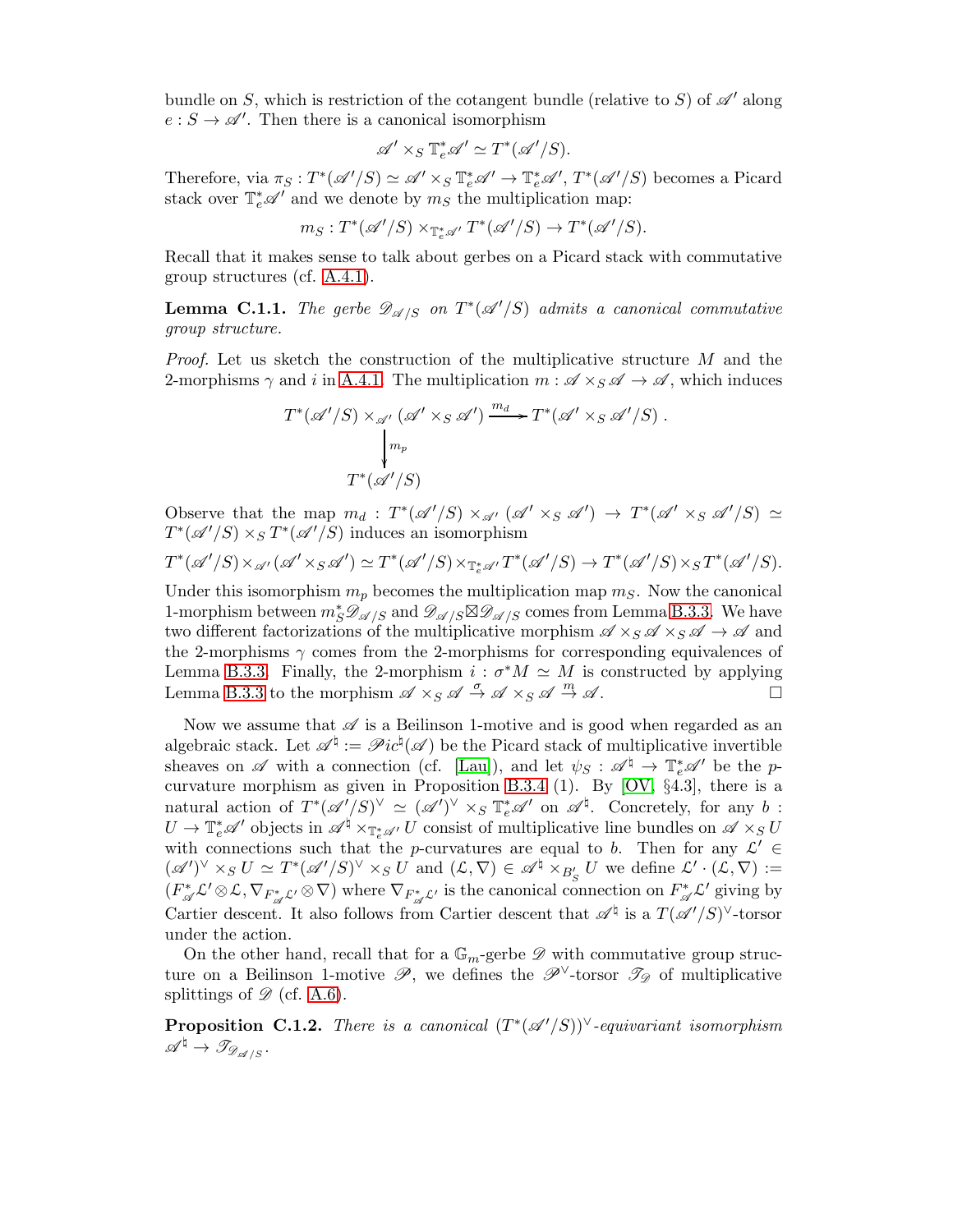*Proof.* We sketch the proof. Write  $\mathcal{T}_{\mathcal{D}_{\mathcal{A}/S}}$  by  $\mathcal{T}_{\mathcal{D}}$  for simplicity. Recall that for  $U \to \mathbb{T}_{e}^{*}\mathscr{A}', \mathscr{T}_{D_{A}}(U)$  is the groupoid of splittings of  $\mathscr{D}_{\mathscr{A}/S}$  over  $U \times_{\mathbb{T}_{e}^{*}\mathscr{A}'} T^{*}(\mathscr{A}'/S)$ which are compatible with the commutative group structure of  $\mathscr{D}_{\mathscr{A}/S}$ . Note that

$$
U \times_{\mathbb{T}_e^* \mathscr{A}'} T^*(\mathscr{A}'/S) \simeq U \times_{\mathbb{T}_e^* \mathscr{A}'} (\mathbb{T}_e^* \mathscr{A}' \times_S \mathscr{A}') \simeq \mathscr{A}' \times_S U,
$$

and under this isomorphism, the projection of left hand side to the second factor is identified with

$$
\mathscr{A}' \times_S U \to \mathscr{A}' \times_S \mathscr{A}^{\natural} \to T^*(\mathscr{A}'/S).
$$

Now by Lemma [B.3.4,](#page-44-1) the pull back of  $\mathscr{D}_{\mathscr{A}/S}$  to  $\mathscr{A}' \times_S U$  has a canonical splitting  $\mathcal{L}_{U,\alpha}$ . Moreover, one can easily check that this canonical splitting is compatible with the commutative group structure of  $\mathscr{D}_{\mathscr{A}/S}$ . Thus the assignment  $(U, \alpha) \to \mathcal{L}_{U, \alpha}$ defines a map from  $\mathscr{A}^{\natural}$  to  $\mathscr{T}_{\mathscr{D}}$  which is compatible with their  $T(\mathscr{A}'/S)^{\vee}$ -torsor structure, hence an equivalence.

As a corollary, we obtain the following theorem.

**Theorem C.1.3.** Assume that  $\mathscr A$  is a good Beilinson 1-motive. There is a canonical equivalence of categories

$$
D^b(\mathcal{D}\text{-}\mathrm{mod}(\mathscr{A})) \simeq D^b(\mathrm{QCoh}(\mathscr{A}^\natural)).
$$

*Proof.* This is the combination of Theorem [A.6.2](#page-42-1) and Proposition [B.5.1.](#page-45-1)  $\Box$ 

Remark C.1.4. Note that in [\[Lau\]](#page-48-16), this theorem is proved for abelian schemes over S of characteristic zero. In fact, Laumon's construction applies to any "good" Beilinson 1-motive over a locally noetherian base. When  $p\mathcal{O}_S = 0$ , it is easy to see that Laumon's equivalence and the equivalence constructed above are the same.

In particular, let  $\theta : \mathscr{A}' \to \mathbb{T}^*\mathscr{A}'$  be a section obtained by base change  $\tau : S \to$  $\mathbb{T}_{e}^{*}\mathscr{A}'$ . Let  $\mathscr{D}_{\mathscr{A}/S}(\theta) := \theta^{*}\mathscr{D}_{\mathscr{A}/S}$ . Then  $\mathscr{D}_{\mathscr{A}/S,\theta}$  is a  $\mathbb{G}_{m}$ -gerbe on  $\mathscr{A}'$  equipped with a canonical commutative group structure, and the  $\mathscr{A}^{\prime\vee}$ -torsor  $\mathscr{T}_{\mathscr{D}_{\mathscr{A}/S,\theta}}$  of multiplicative splittings can be identified with  $\mathscr{A}^{\natural} \times_{\mathbb{T}_{e}^{*} \mathscr{A}', \tau} S$ .

<span id="page-47-0"></span>C.2. A variant. In the main body of the paper, however, we need a variant of the above construction. Let k be an algebraically closed field of characteristic p. For a kscheme X, we denote by X' its Frobenius base change along  $Fr : k \to k$ . Let S be a smooth k-scheme. For an S-scheme  $X \to S$ , we denote by  $X^{(S)}$  its base change along  $F r_S : S \to S$ . Let  $\mathscr{A} \to S$  be a Picard stack with multiplication  $m : \mathscr{A} \times_S \mathscr{A} \to \mathscr{A}$ . The goal of this subsection is to construct certain multiplicative gerbe  $\mathscr{D}_{\mathscr{A}}(\theta)$  on  $\mathscr{A}'$ (rather than on  $\mathscr{A}^{(S)}$  as done at the end of the previous subsection).

Let  $\theta : \mathscr{A}' \to T^* \mathscr{A}'$  be a section, where  $T^* \mathscr{A}'$  is the cotangent bundle of  $\mathscr{A}'$ relative to k. We say  $\theta$  is multiplicative if the upper right corner of the following diagram is commutative

$$
T^* \mathscr{A}' \times T^* \mathscr{A}' \longleftarrow T^* \mathscr{A}' \times T^* \mathscr{A}' |_{\mathscr{A}' \times_{S'} \mathscr{A}'} \longrightarrow T^* (\mathscr{A}' \times_{S'} \mathscr{A}')
$$
  
\n
$$
\phi \times \theta \qquad \qquad \phi \times \theta \qquad \qquad \uparrow m_{d}
$$
  
\n
$$
\mathscr{A}' \times \mathscr{A}' \longleftarrow \mathscr{A}' \times_{S'} \mathscr{A}' \xrightarrow{m^* \theta} T^* \mathscr{A}' \times_{\mathscr{A}'} (\mathscr{A}' \times_{S'} \mathscr{A}')
$$
  
\n
$$
\downarrow m \qquad \qquad \downarrow m_p
$$
  
\n
$$
\mathscr{A}' \longrightarrow \mathscr{A}' \longrightarrow T^* \mathscr{A}'.
$$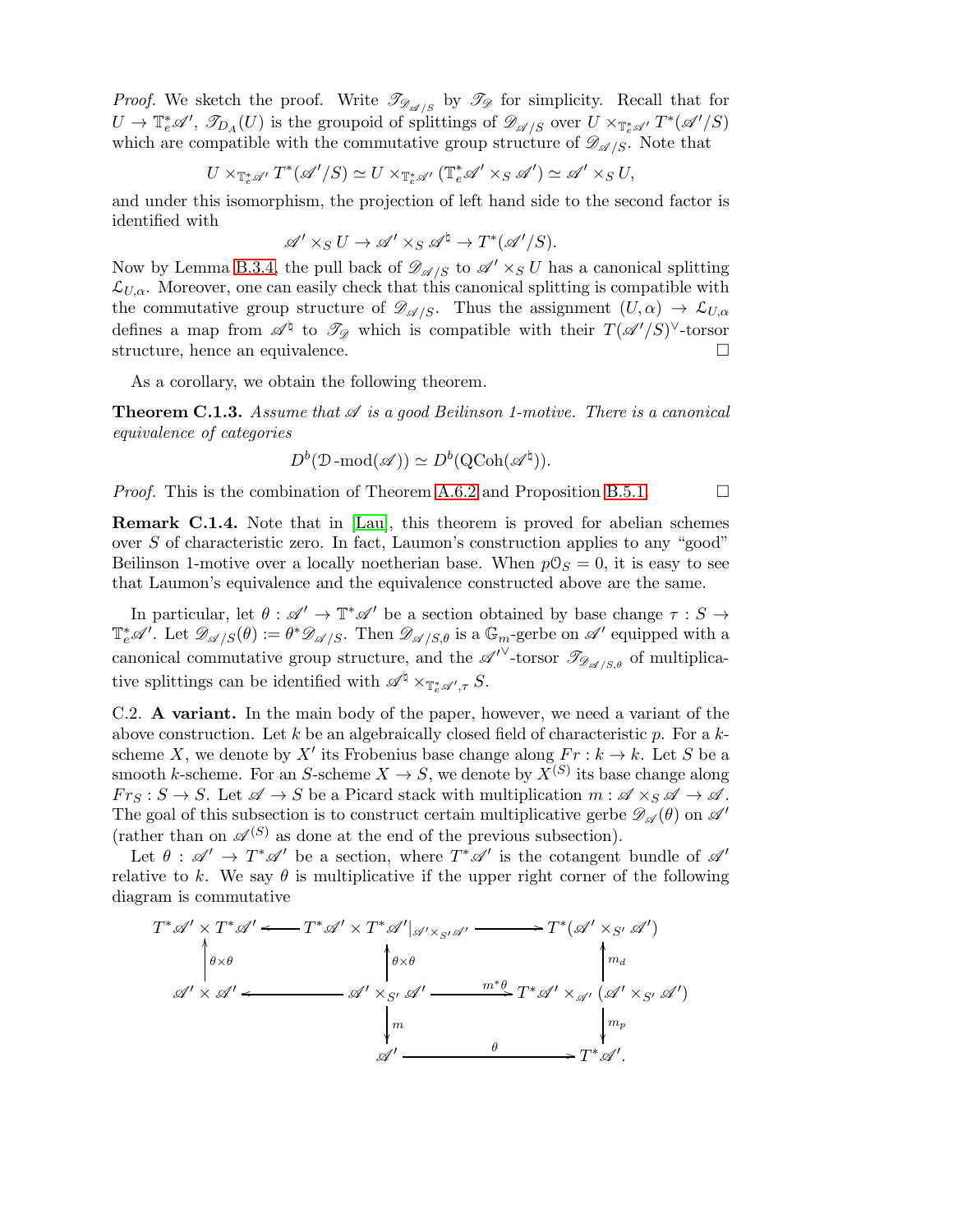Let  $\mathscr{D}_{\mathscr{A}}(\theta) = \theta^* \mathscr{D}_{\mathscr{A}}$  be the pullback of  $\mathscr{D}_{\mathscr{A}}$  to  $\mathscr{A}'$ . Then by the same argument as in Lemma [C.1.1,](#page-46-0) we have

**Lemma C.2.1.** (See also [\[BB,](#page-48-4) Lemma 3.16]) Let  $\theta : \mathscr{A}' \to T^* \mathscr{A}'$  be a multiplicative section. Then  $\mathscr{D}_{\mathscr{A}}(\theta)$  is a  $\mathbb{G}_m$ -gerbe on  $\mathscr{A}'$  with a commutative group structure.

#### <span id="page-48-0"></span>**REFERENCES**

- <span id="page-48-1"></span>[AG] D. Arinkin, D. Gaitsgory.: Singular support of coherent sheaves, and the geometric Langlands conjecture, arXiv:1201.6343.
- <span id="page-48-9"></span>[BD] A. Beilinson, V. Drinfeld.: Quantization of Hitchins integrable system and Hecke eigensheaves, preprint, available at http://www.math.uchicago.edu/earinkin/langlands/
- <span id="page-48-4"></span>[BB] R. Bezrukavnikov. A. Braverman.: Geometric Langlands conjecture in characteristic p: The  $GL_n$  case, Pure Appl. Math. Q. 3 (2007), no. 1, Special Issue: In honor of Robert D. MacPherson. Part 3, 153-179.
- <span id="page-48-12"></span>[BMR] R. Bezrukavnikov, I. Mirkovic, D. Rumynin.: Localization of modules for a semisimple Lie algebra in prime characteristic (with an appendix by R. Bezrukavnikov and S. Riche), Ann. of Math. (2) 167 (2008), no. 3, 945-991.
- [BO] J.B. Bost.: Algebraic leaves of algebraic foliations over number fileds, Publ. Math., Inst. Hautes Etud. Sci., No. 93 (2001), 163-217. ´
- [BR] I. Biswas, S. Ramanan.: An infinitesimal study of the moduli of Hitchin pairs, J. London Math. Soc. (2) 49 (1994), no. 2, 219-231.
- <span id="page-48-7"></span>[CZ] T.-H. Chen, X. Zhu.: Non-abelian Hodge theory for curves in characteristic p, arXiv:1306.0299.
- <span id="page-48-14"></span>[DG] R. Donagi, D. Gaitsgory.: The gerbe of Higgs bundles, Transformation groups Volume 7, Number 2, 109-153.
- <span id="page-48-3"></span>[DP] R. Donagi, T. Pantev.: Langlands duality for Hitchin systems, Invent. Math. 189 (2012) 653- 735.
- <span id="page-48-18"></span>[DP2] R. Donagi, T. Pantev.: Torus fibrations, gerbes, and duality (with an appendix by Dmitry Arinkin), Mem. Amer. Math. Soc. 193 (2008), no. 901.
- <span id="page-48-17"></span>[Del] P. Deligne.: La formule de dualité globale, in SGA 4, tome 3, Expose XVIII, Lecture Notes in Mathematics, vol. 305, 481-587. Springer-Verlag, 1973.
- <span id="page-48-10"></span>[FGV] E. Frenkel, D. Gaitsgory, K. Vilonen: Whittaker Patterns in the Geometry of Moduli Spaces of Bundles on Curves, Annals of Mathematics Second Series, Vol. 153, No. 3 (May, 2001), pp. 699-748.
- <span id="page-48-8"></span>[FW] E. Frenkel, E. Witten.: Geometric Endoscopy and Mirror Symmetry, Communications in Number Theory and Physics, 2 (2008) 113-283.
- <span id="page-48-2"></span>[Ga] D. Gaitsgory: *Outline of the proof of the geometric Langlands conjecture for*  $GL_2$ , arXiv: 1302.2506.
- <span id="page-48-5"></span>[Groe] M. Groechenig: Moduli of flat connections in positive characteristic, arXiv:1201.0741.
- <span id="page-48-15"></span>[HMS] J.-F. Hammerli, M. Matthey, U. Suter.: Automorphisms of normalizers of maximal tori and first cohomology of Weyl groups, J. Lie Theory 14 (2004), no. 2, 583-617.
- <span id="page-48-6"></span>[HT] T. Hausel and M. Thaddeus: Mirror symmetry, Langlands duality, and the Hitchin system, Invent. Math., 153 (1):197229, 2003.
- <span id="page-48-13"></span>[LB] G. Laumon, L. Moret-Bailly.: Champs alg´ebriques, Ergebnisse der Mathematik und ihrer Grenzgebiete. 3. Folge. A Series of Modern Surveys in Mathematics, 39. Springer-Verlag, Berlin, 2000.
- <span id="page-48-16"></span>[Lau] G. Laumon: *Transformation de Fourier generalisee*, arXiv:alg-geom/9603004.
- <span id="page-48-19"></span>[LB1] L. Breen.: Un théoreme d'annulation pour certains Ext de faisceaux abéliens, Ann. Sc. Ec. Norm. Sup. 5, 339-352 (1975).
- [IL] I. Illusie.: Complexe de deRham-Witt et cohomologie cristalline, Ann. Sci. Ecole Norm. Sup. (4) 12 (1979), no. 4, 501-661.
- [MM] B. Mazur, W. Messing.: Universal Extensions and One Dimensional Crystalline Cohomology, Lectures Notes in Mathematics 370, Springer-Verlag, 1974.
- [Milne] J.S. Milne.: Etale Cohomology, Princeton Mathematical Series, 33. Princeton University Press, Princeton, N.J., 1980.
- <span id="page-48-11"></span>[N1] B.C. Ngô.: *Hitchin fibration and endoscopy*, Invent. Math. 164 (2006) 399-453.